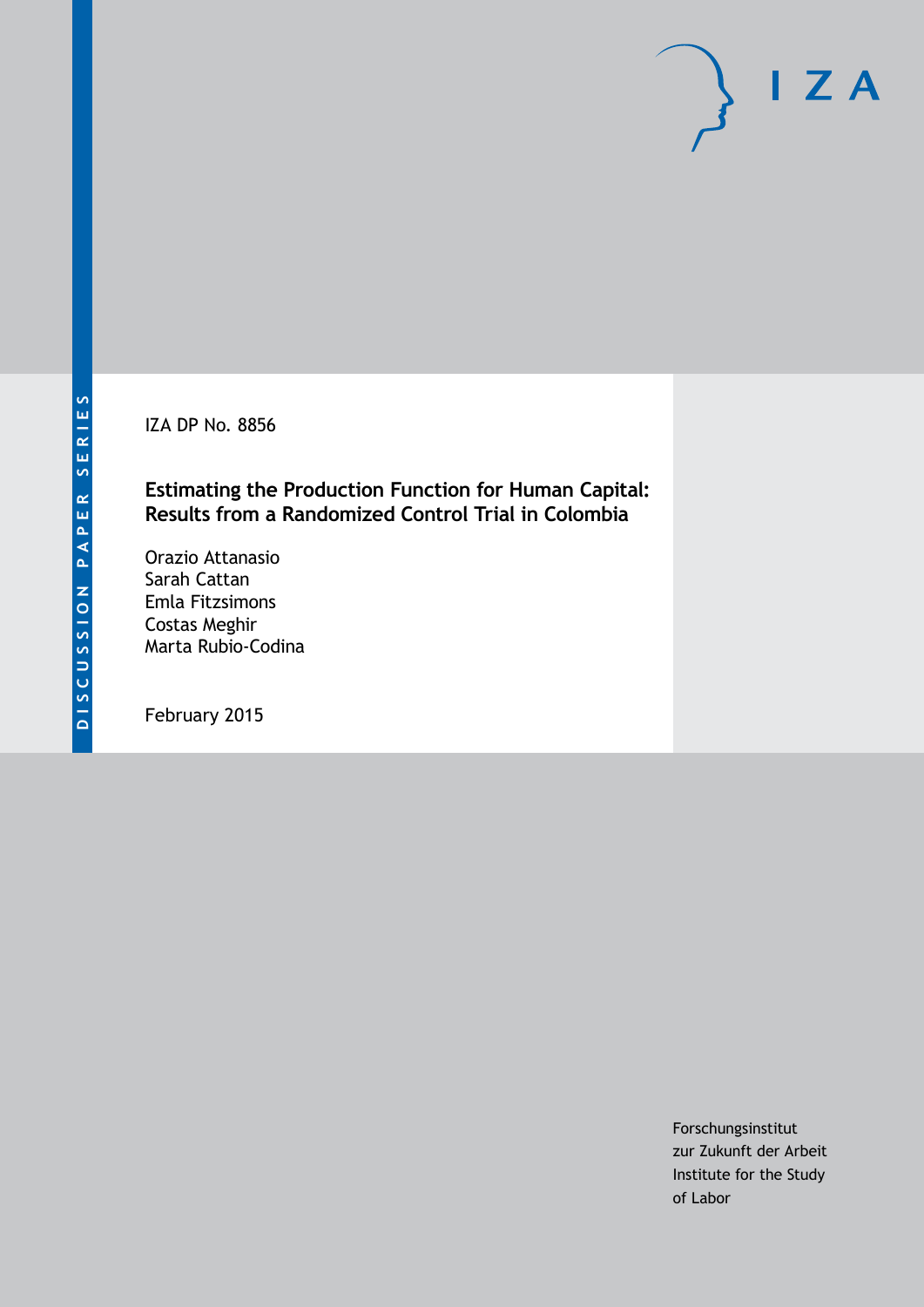# **Estimating the Production Function for Human Capital: Results from a Randomized Control Trial in Colombia**

## **Orazio Attanasio**

*University College London and Institute for Fiscal Studies*

## **Sarah Cattan**

*Institute for Fiscal Studies*

# **Costas Meghir**

*Yale University, NBER, IZA and Institute for Fiscal Studies*

# **Marta Rubio-Codina**

*Institute for Fiscal Studies and Inter-American Development Bank*

# **Emla Fitzsimons**

*UCL Institute of Education and Institute for Fiscal Studies*

### Discussion Paper No. 8856 February 2015

IZA

P.O. Box 7240 53072 Bonn Germany

Phone: +49-228-3894-0 Fax: +49-228-3894-180 E-mail: [iza@iza.org](mailto:iza@iza.org)

Any opinions expressed here are those of the author(s) and not those of IZA. Research published in this series may include views on policy, but the institute itself takes no institutional policy positions. The IZA research network is committed to the IZA Guiding Principles of Research Integrity.

<span id="page-1-0"></span>The Institute for the Study of Labor (IZA) in Bonn is a local and virtual international research center and a place of communication between science, politics and business. IZA is an independent nonprofit organization supported by Deutsche Post Foundation. The center is associated with the University of Bonn and offers a stimulating research environment through its international network, workshops and conferences, data service, project support, research visits and doctoral program. IZA engages in (i) original and internationally competitive research in all fields of labor economics, (ii) development of policy concepts, and (iii) dissemination of research results and concepts to the interested public.

IZA Discussion Papers often represent preliminary work and are circulated to encourage discussion. Citation of such a paper should account for its provisional character. A revised version may be available directly from the author.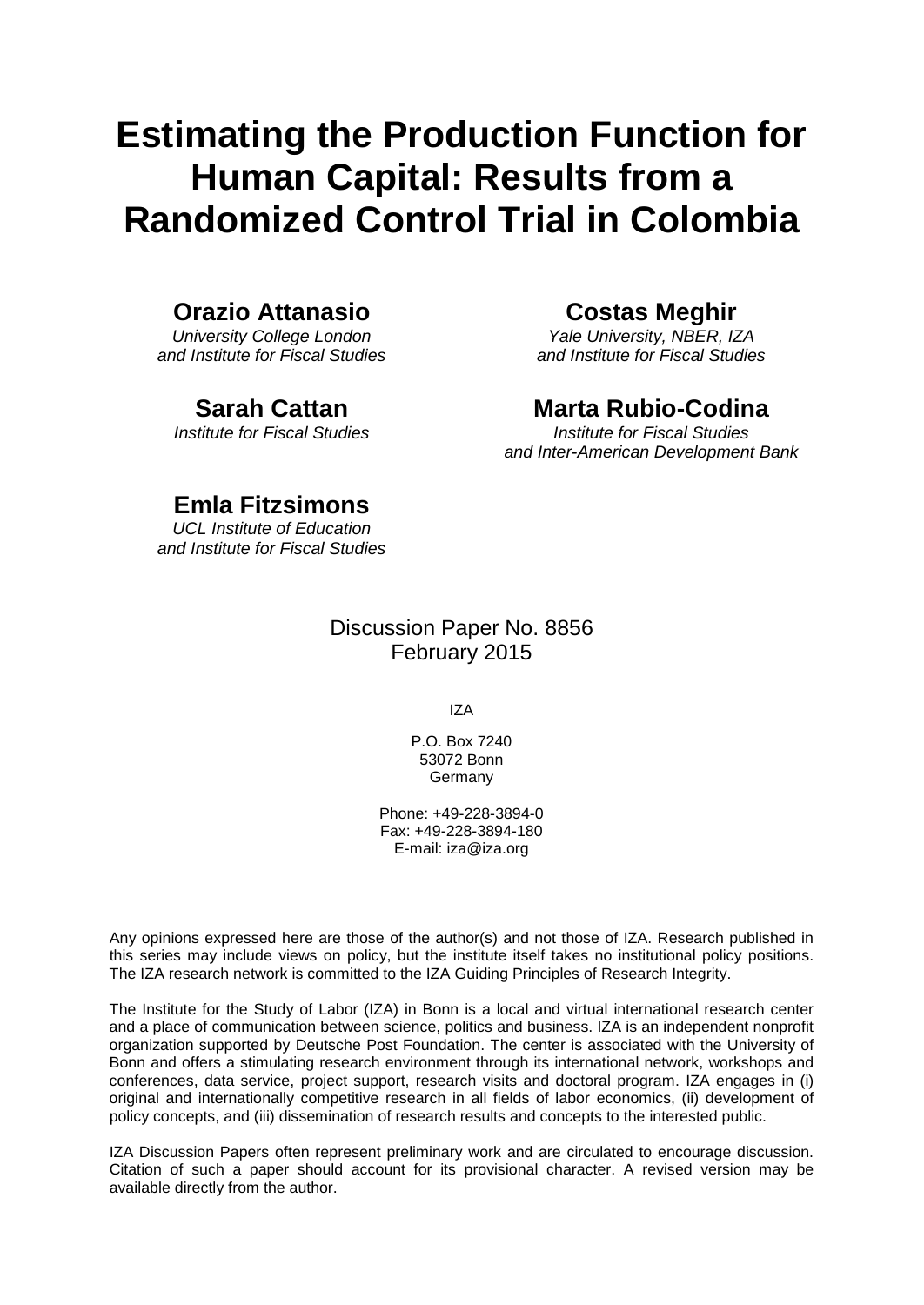IZA Discussion Paper No. 8856 February 2015

# **ABSTRACT**

# **Estimating the Production Function for Human Capital: Results from a Randomized Control Trial in Colombia[\\*](#page-1-0)**

We examine the channels through which a randomized early childhood intervention in Colombia led to significant gains in cognitive and socio-emotional skills among a sample of disadvantaged children. We estimate production functions for cognitive and socio-emotional skills as a function of maternal skills and child's past skills, as well as material and time investments that are treated as endogenous. The effects of the program can be fully explained by increases in parental investments, which have strong effects on outcomes and are complementary to both maternal skills and child's past skills.

JEL Classification: J13, J24, I24, I25, I32, O15

Keywords: early childhood development, human capital, poverty alleviation, nonlinear factor models

Corresponding author:

Costas Meghir Department of Economics Yale University 37 Hillhouse Avenue New Haven, CT 06511 USA E-mail: [c.meghir@yale.edu](mailto:c.meghir@yale.edu)

We thank participants at the NBER Summer Institute, Barcelona GSE Summer Forum and Montreal CIREQ Applied Microeconomics on Fertility and Child Development and seminars at Stanford University, University of Chicago, Oxford University, Cornell University, Bristol University and the Institute for Fiscal Studies for their comments. We are grateful to the Economic and Social Research Council (Grant ES/G015953/1), the Inter-American Development Bank, the International Growth Centre, and the World Bank for funding the intervention and data collection. Some of this research was financed by the European Research Council's Advanced Grant 249612 and by the Grand Challenges Canada Prime Award 0072-03 (sub-award reference number 560450). Sarah Cattan gratefully acknowledges financial assistance from the British Academy Postdoctoral Fellowship pf140104, as well as from the European Research Council's Grant Agreement No. 240910. Costas Meghir thanks the Cowles foundation and the ISPS at Yale for financial assistance. All errors are the responsibility of the authors.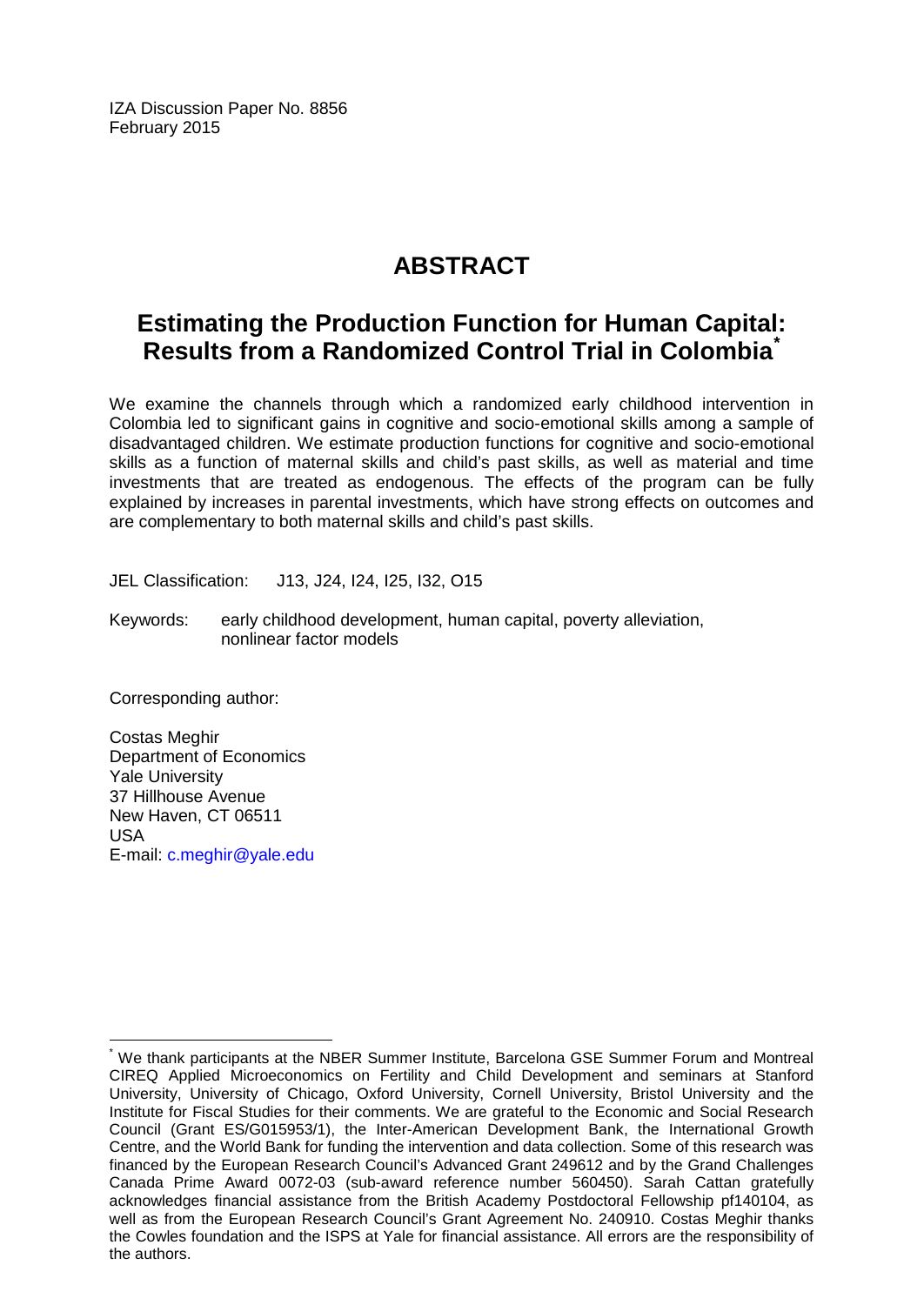### 1 Introduction

The first five years of life lay the basis for lifelong outcomes [\(Almond and](#page-50-0) [Currie,](#page-50-0) [2011\)](#page-50-0). Due to rapid brain development and its malleability during the early years [\(Knudsen,](#page-52-0) [2004;](#page-52-0) [Knudsen et al.,](#page-52-1) [2006\)](#page-52-1), investments during this period may play a crucial role in the process of human capital accumulation. At this time, many children are, however, exposed to risk factors such as poverty, malnutrition and non-stimulating home environments preventing them from reaching their full potential and perpetuating poverty, particularly in developing countries [\(McGregor et al.,](#page-52-2) [2007\)](#page-52-2).

There is increasing evidence that early childhood interventions can alleviate the consequences of these detrimental factors in a long-lasting fashion. Examples include the Jamaica study [\(Gertler et al.,](#page-51-0) [2014;](#page-51-0) [Grantham-McGregor](#page-51-1) [et al.,](#page-51-1) [1991;](#page-51-1) [Walker et al.,](#page-52-3) [2011\)](#page-52-3) and the Perry Preschool program [\(Heck](#page-51-2)[man et al.,](#page-51-2) [2010\)](#page-51-2). However, less is known about the behavioural mechanisms through which these interventions affect children and their families.

This paper aims to examine the channels through which an early years intervention in Colombia led to significant gains in cognitive and socio-emotional skills among a sample of disadvantaged children. The intervention we study was a randomized control trial that targeted children between 12 and 24 months old, for a period of 18 months, in families who are beneficiaries of the conditional cash transfer program in Colombia (Familias en Acción). Its structure mirrored that of the Jamaica intervention in that it included a psychosocial stimulation component and a micro-nutrient supplementation component. The psychosocial stimulation program, which we focus on in this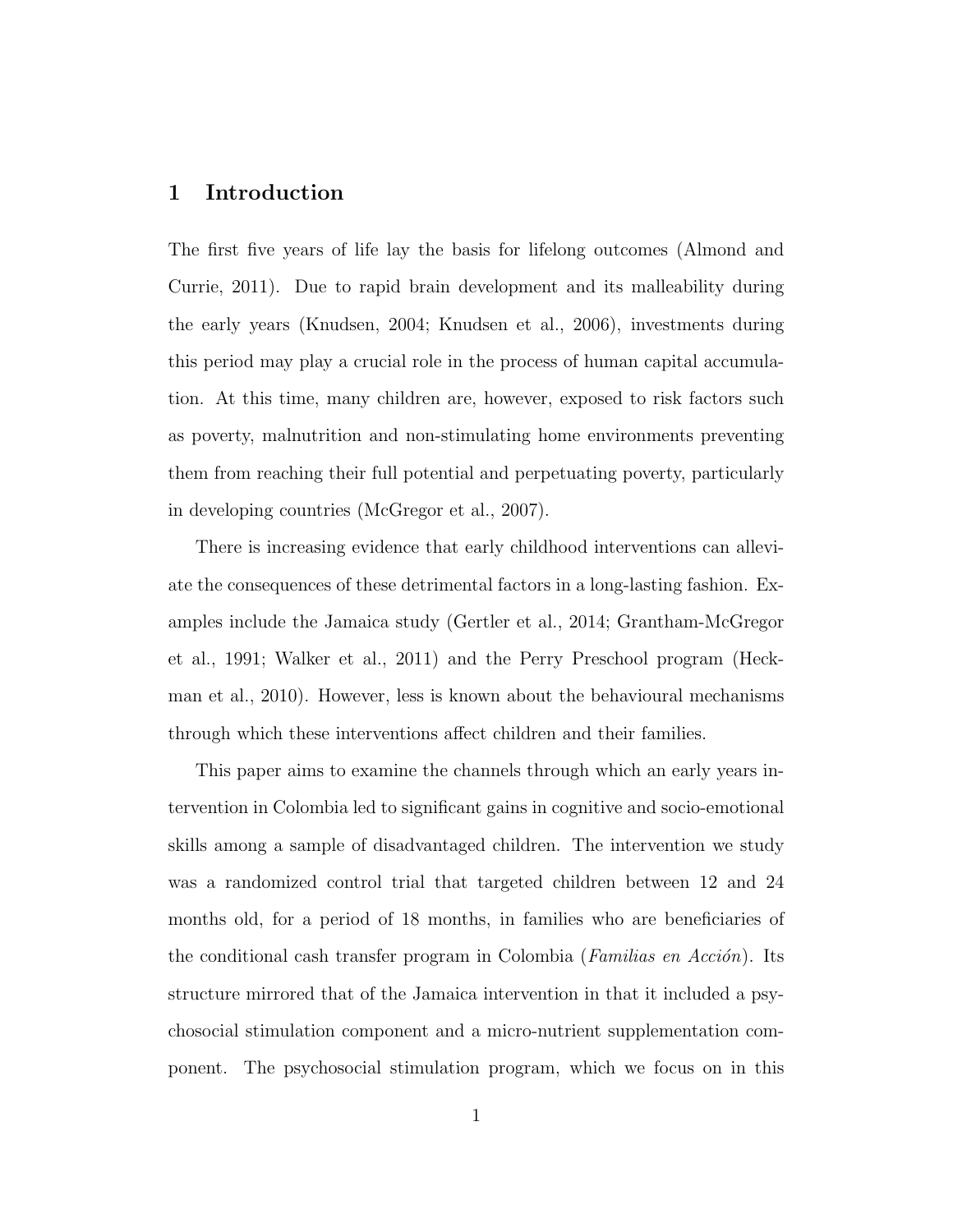paper, provided weekly home visits to mothers of children, for a period of 18 months, with the aim of improving parenting practices in the early years and beyond.

The short-term impact evaluation of the intervention reveals that psychosocial stimulation had significant positive effects on the language and cognitive development of children who received the home visits [\(Attanasio et al.,](#page-50-1) [2014\)](#page-50-1). In what follows, we reproduce these results and also show impacts of the intervention in other dimensions, such as indicators of socio-emotional development. However, these results could have been generated by a number of different mechanisms. In addition to the weekly, one-hour home visit during which the child and their mother interacted with the home visitor, the intervention could have altered parental investment behavior by making them aware of the importance of early investments and informing them about parenting practices that enhance the child's learning at home.

In order to shed light on the mechanisms through which the stimulation program affected child development, we estimate parents' investment functions and the production functions for cognitive and socio-emotional skills. Following [Cunha, Heckman, and Schennach](#page-51-3) [\(2010\)](#page-51-3), we model the accumulation of future skills as a process that is determined by the child's current stock of skills, parents' investments and parental human capital as well as (unobservable) shocks. This technology is non-linear and allows the degree of substitutability between inputs to be determined from the data. We consider two types of investment (time and commodities) and allow parental choices to be endogenously determined by estimating investment functions that de-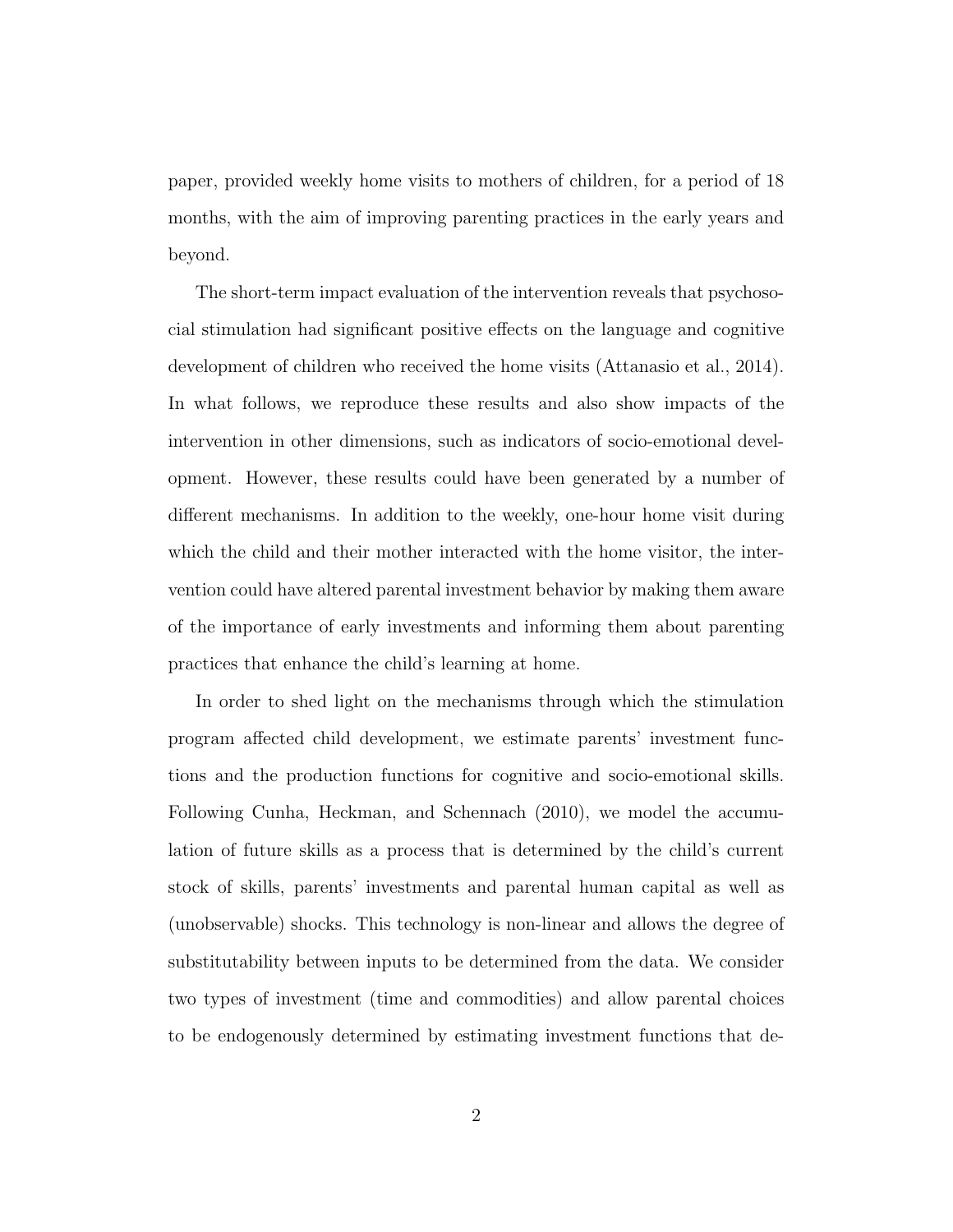pend on resources and prices. This approach provides a natural framework to interpret and understand the potential channels through which the psychosocial stimulation component of the intervention could have boosted the skills of treated children. In particular, the intervention could have shifted the distribution of parental investments and/or changed the parameters of the production function, for example by making parents more productive or effective.

To estimate the production functions for cognitive and socio-emotional skills, we use data we collected both before and after the intervention in Colombia. The data contain very rich measures of child development, maternal skills and parental investments. Even with such rich data, estimating the parameters governing the skill formation process remains challenging for two reasons. First, inputs and outputs are likely to be measured with error. Second, inputs, especially investments, can be endogenous if parental investment decisions respond to shocks or inputs that are unobserved to the econometrician. To deal with the measurement error issue, we use dynamic latent factor models as [Cunha, Heckman, and Schennach](#page-51-3) [\(2010\)](#page-51-3). The endogeneity of investment is taken into account by implementing a control function approach, as in [Attana](#page-50-2)[sio, Meghir, and Nix](#page-50-2) [\(2015\)](#page-50-2), whose estimation procedure we adopt here. The exclusion restrictions needed for identification are justified by the economics of the model.

Our estimates of the production function reveal a series of interesting and important findings. First, in line with the existing literature, we find strong evidence that a child's current stock of skills fosters the development of future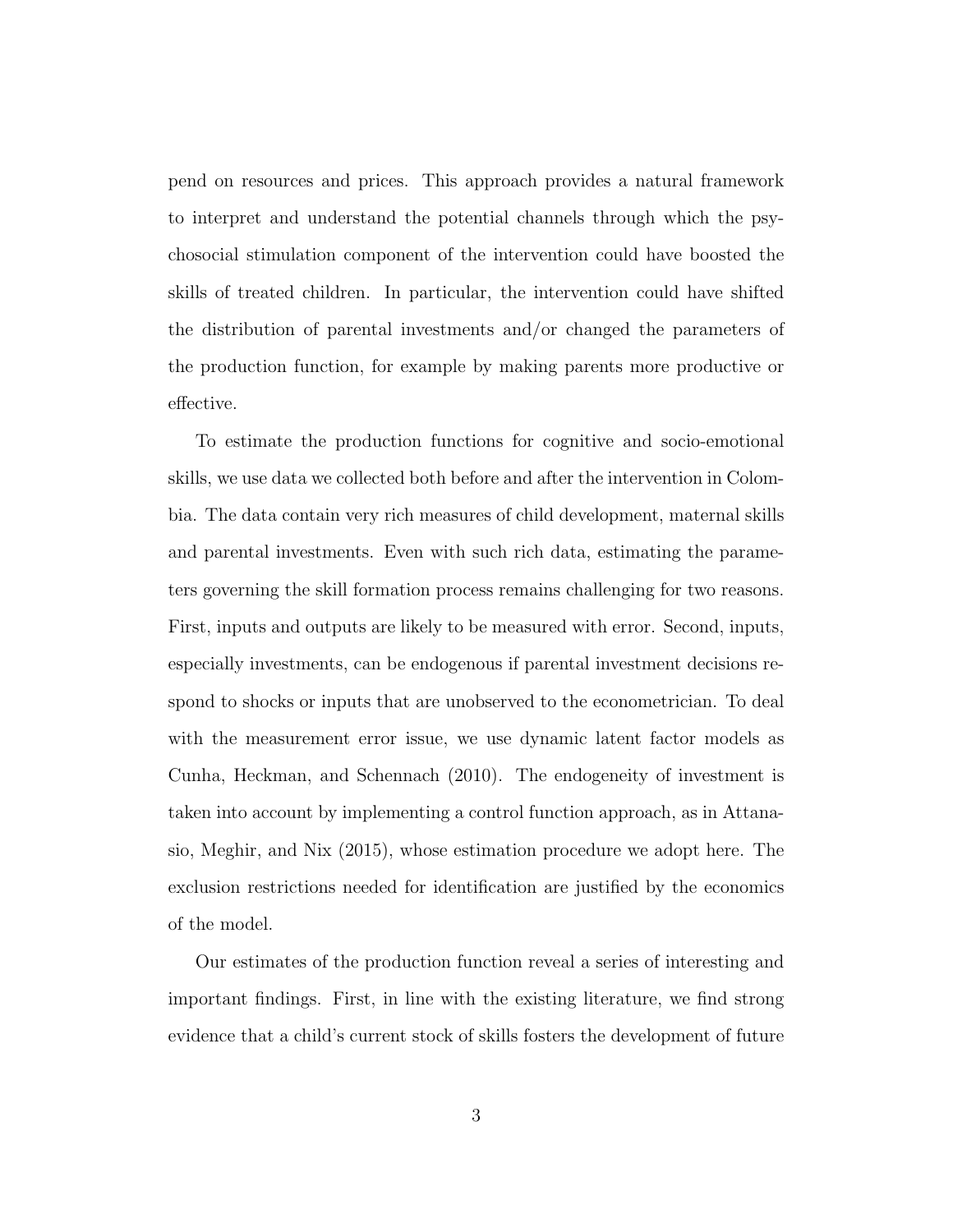skills.<sup>1</sup> Second, and also in line with the existing literature, we find that current skills, parental investments and maternal human capital are complementary in the production of future skills. Parental investments matter greatly for the accumulation of skills. In particular, material investments seem to matter more for cognitive skills, while time investments seem to matter more for socioemotional skills. Our results indicate that the parameters that determine the productivity of investment greatly depend on whether investment is considered endogenous. Ignoring the fact that parents choose investment leads to a large downward bias of the estimated productivity of investment in the production functions, therefore indicating that parents use investment to compensate for negative shocks. Interestingly, this result is also obtained by [Cunha, Heckman,](#page-51-3) [and Schennach](#page-51-3) [\(2010\)](#page-51-3) and [Attanasio, Meghir, and Nix](#page-50-2) [\(2015\)](#page-50-2), yet in very different contexts.<sup>2</sup>

With respect to the mechanisms through which the intervention operated, we find that the intervention significantly increased parental investments among treated families compared to non-treated ones. At the same time, there are no significant shifts in the parameters of the production function induced by the intervention. These two findings mean that the gains in cognitive and socio-emotional skills among children who received the intervention are fully

<sup>&</sup>lt;sup>1</sup>These features of the technology of skill formation are often referred to as *self*-productivity and cross-productivity [\(Cunha et al.,](#page-51-4) [2006\)](#page-51-4).

<sup>2</sup>The former use the Children of the National Longitudinal Survey of Youth 1979, a longitudinal panel following the children of a representative sample of women born between 1956 and 1964 in the US. The latter use the Young Lives Survey for India, a longitudinal survey following the lives of children in two age-groups: a Younger Cohort of 2,000 children who were aged between 6 and 18 months when Round 1 of the survey was carried out in 2002, and an Older Cohort of 1,000 children then aged between 7.5 and 8.5 years. The survey was carried out again in late 2006 and in 2009 (when the younger children were about 8 the same age as the Older Cohort when the research started in 2002).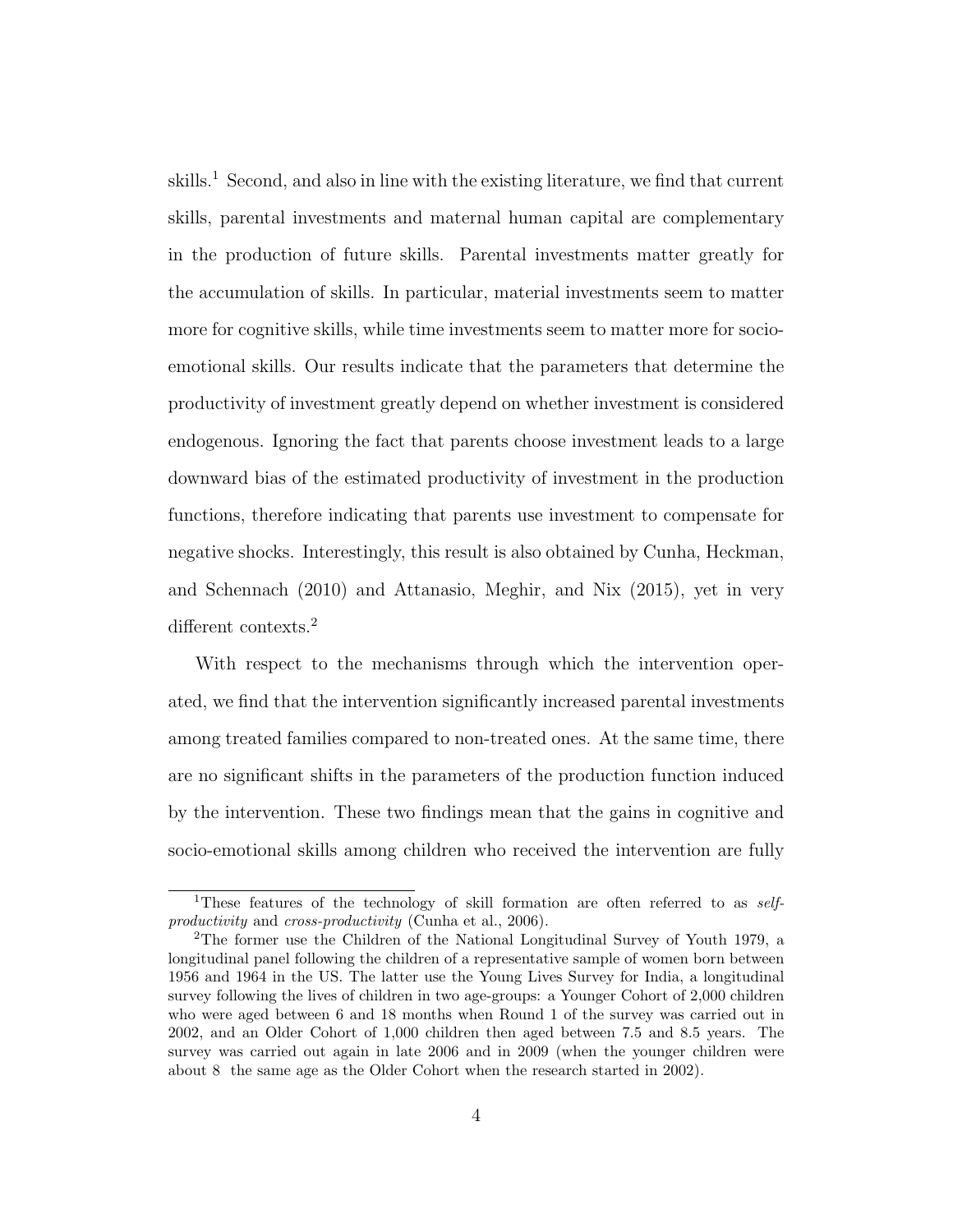explained by the shift in investments.

Our findings make important contributions to the literature on human capital development, especially during the early years. To the best of our knowledge, our paper is the first to estimate the technology of skill formation in the first three years of life and to quantify the size of the dynamic complementarities between different domains of human development at such young ages. Characterising the production function at various ages is key for the identification of critical periods that are important to target for the development of particular skills. Our paper and that of [Attanasio, Meghir, and Nix](#page-50-2) [\(2015\)](#page-50-2) are the first to estimate non-linear production functions in a developing country context.<sup>3</sup> [Helmers and Patnam](#page-51-5) [\(2011\)](#page-51-5) estimate production functions with Indian data, but they rely on a linear technology, which implies that inputs are perfect substitutes for each other. Our results show that this assumption is strongly rejected by the data and that accounting for complementarities between inputs is of high importance. In this regard, our results are strikingly consistent with those of [Cunha, Heckman, and Schennach](#page-51-3) [\(2010\)](#page-51-3) and [Attana](#page-50-2)[sio, Meghir, and Nix](#page-50-2) [\(2015\)](#page-50-2), neither of whom can reject that the technology of skill formation is Cobb-Douglas. Finally, we are the first to account for multiple types of investments in children. We establish that distinguishing between material and time investments is important for our understanding of skill formation in the early years. These findings have important implications for the design of future interventions.

While there is a vast literature evaluating the impact of early childhood

<sup>3</sup>[Attanasio, Meghir, and Nix](#page-50-2) [\(2015\)](#page-50-2) estimate nonlinear production functions for cognition and health in India for children from 5-15, using the Young Lives Survey.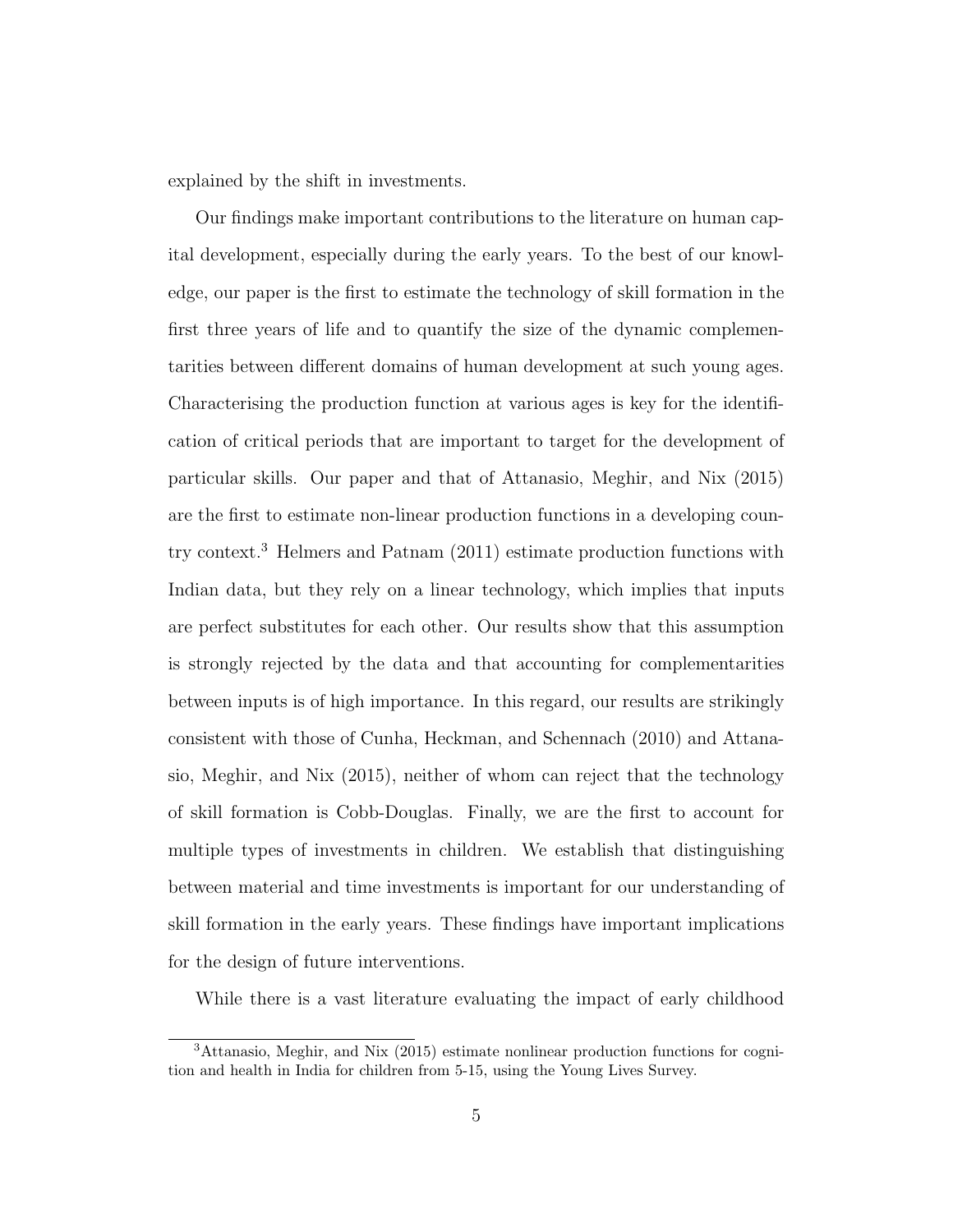interventions on child development, our paper innovates by complementing the information obtained from a randomized controlled trial of a specific intervention with a completely specified model of skill formation and parental investment in order to understand the mechanisms behind the observed impacts. In this sense, our paper shares the motivation of [Heckman, Pinto, and Savelyev](#page-51-6) [\(2013\)](#page-51-6), who are interested in the channels through which the Perry Pre-School Program produced gains in adult outcomes. Our focus and methodology, however, are different: [Heckman, Pinto, and Savelyev](#page-51-6) [\(2013\)](#page-51-6) perform a mediation analysis that decomposes linearly the treatment effects on adult outcomes into components attributable to early changes in different personality traits. We use a structural model in which parents make investment choices and human capital accumulates according to a completely specified production function to interpret and explain the impacts induced by a successful intervention. We explicitly test alternative and specific hypothesis about the origin of the impacts. Despite these differences, along with [Heckman, Pinto, and Savelyev](#page-51-6) [\(2013\)](#page-51-6) and a few other papers [\(Attanasio, Meghir, and Santiago,](#page-50-3) [2012;](#page-50-3) [Du](#page-51-7)[flo, Hanna, and Ryan,](#page-51-7) [2012;](#page-51-7) [Todd and Wolpin,](#page-52-4) [2006\)](#page-52-4), our paper illustrates how data from randomized trials can be profitably combined with behavioral models to go beyond the estimation of experimentally induced treatment effects and interpret the mechanisms underlying them, a crucial step for policy analysis.

The paper proceeds as follows. Section 2 describes the intervention and the data collected pre- and post-intervention and summarizes the short-term impacts of the intervention. Section 3 presents the theoretical framework we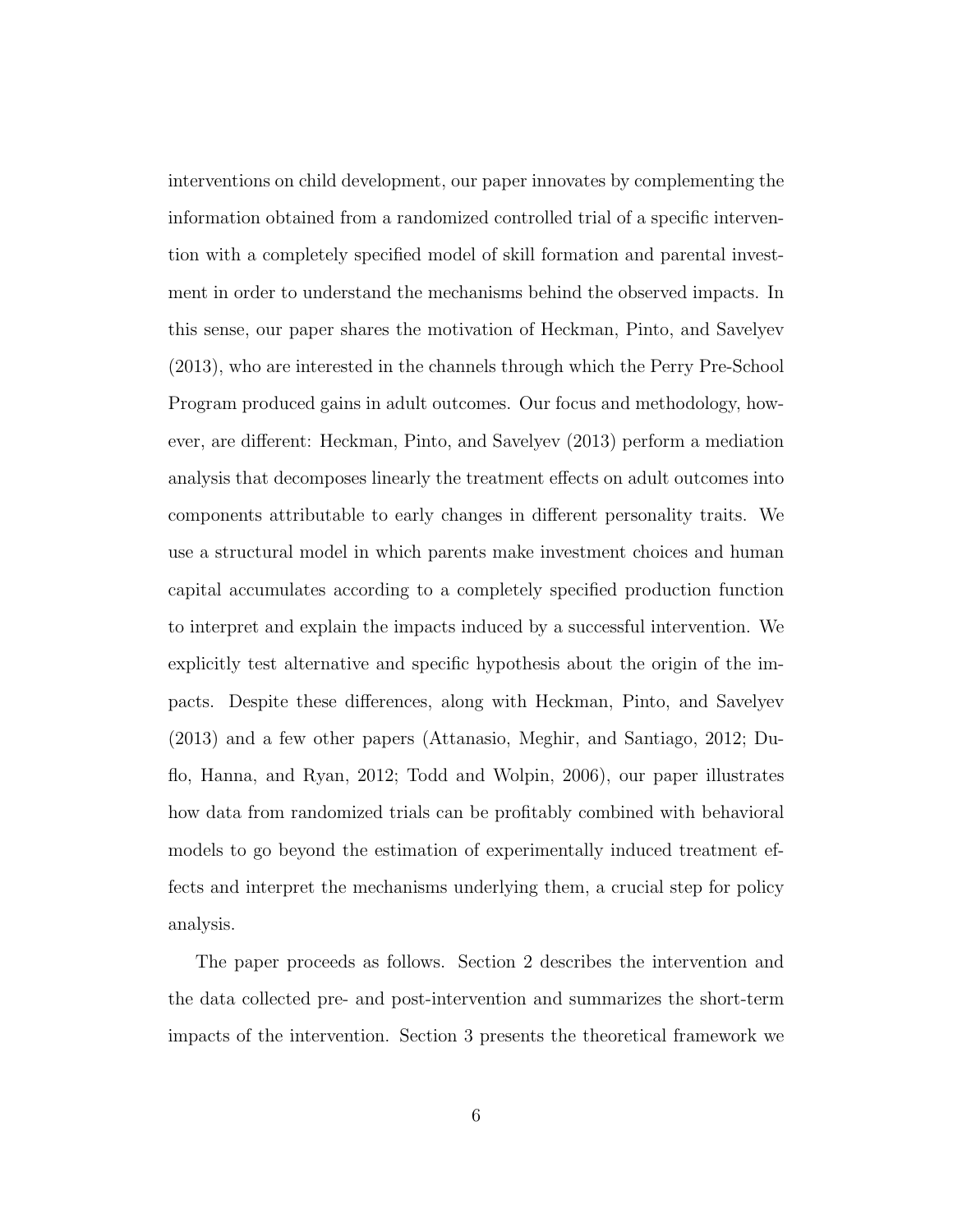use and discusses its identification. Section 4 describes our estimation strategy. Section 5 presents the estimates of the model and discusses their implications for our understanding of the intervention. Section 6 concludes.

### 2 The intervention, its evaluation and its impacts

Although some influential studies have shown that well-designed and welltargeted interventions can achieve spectacular results that are sustained over long periods of time, a key challenge remains in the design of interventions that can be deployed on a large scale at reasonable cost whilst at the same time maintaining the quality that underlies the observed impacts. In this study, we use data from the evaluation of an intervention that was designed as an effectiveness rather than an efficacy trial as it was deployed on a relatively large scale and was delivered by local people. In this section, we give some details on the intervention and its evaluation design.

#### 2.1 The intervention design

The integrated early childhood program analyzed in this paper was targeted at children aged between 12 and 24 months living in families receiving the Colombian CCT program (*Familias en Acción*), which targets the poorest 20% of households in the country. The intervention lasted 18 months, starting in early 2010. Appendix A contains a detailed description of the program's design, implementation and delivery. Here we summarize the key aspects.

The program was implemented in semi-urban municipalities in three regions of central Colombia, covering an area three times the size of England.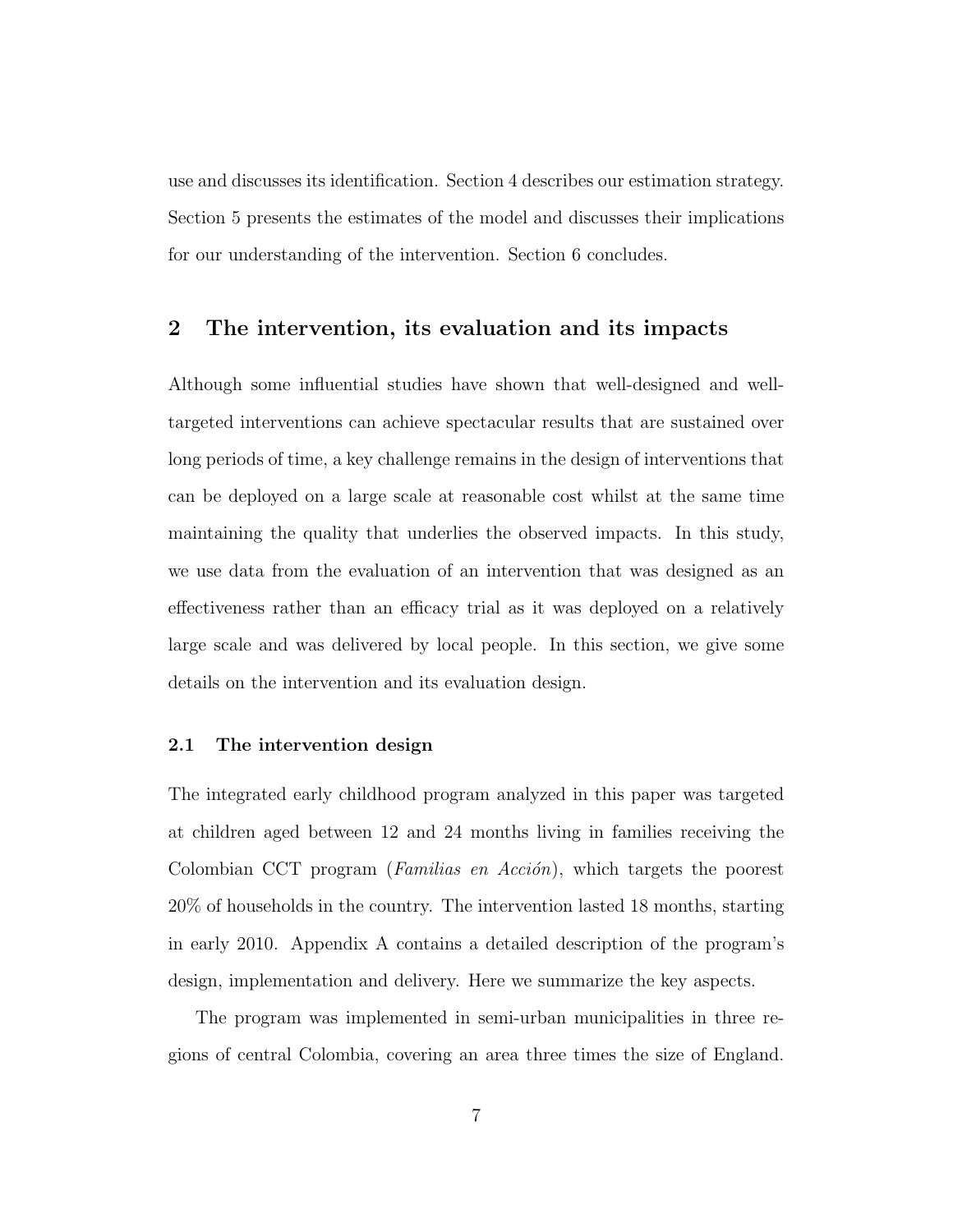It had two components: psychological stimulation and micronutrient supplementation. In this paper, we focus on the psychosocial stimulation arm of the program. The stimulation curriculum was based on the Jamaican home visiting model, which obtained positive short- and long-term effects [\(Gertler](#page-51-0) [et al.,](#page-51-0) [2014;](#page-51-0) [Grantham-McGregor et al.,](#page-51-1) [1991;](#page-51-1) [Walker et al.,](#page-52-5) [2006\)](#page-52-5). The protocols designed by Grantham-McGregor et al. (1991) for Jamaica were adapted to be culturally appropriate for Colombia. The aims of the home visits were to improve the quality of maternal-child interactions and to assist mothers to participate in developmentally-appropriate learning activities, centered around daily routines and using household resources.

Two key innovations vis-a-vis the Jamaican intervention were made so as to incorporate scalability and sustainability. The first was that the intervention was implemented on a much larger scale than in Jamaica. The second was that home visitors were drawn from a network of local women, generated by the administrative set-up of the CCT program. Familias en  $Acción$ , has, as many other CCTs, an important social function. Every 50-60 beneficiaries elect a representative who is in charge of organising social activities and who acts as mediators between them and the program administrators. These women, known as *Madre Líderes* (MLs), are beneficiaries of the program themselves and are typically more entrepreneurial and proactive than the average beneficiary. These characteristics marked them out as potentially effective home visitors.

The intervention was evaluated through a clustered randomized control trial. Within each of the three large regions, 32 municipalities were randomly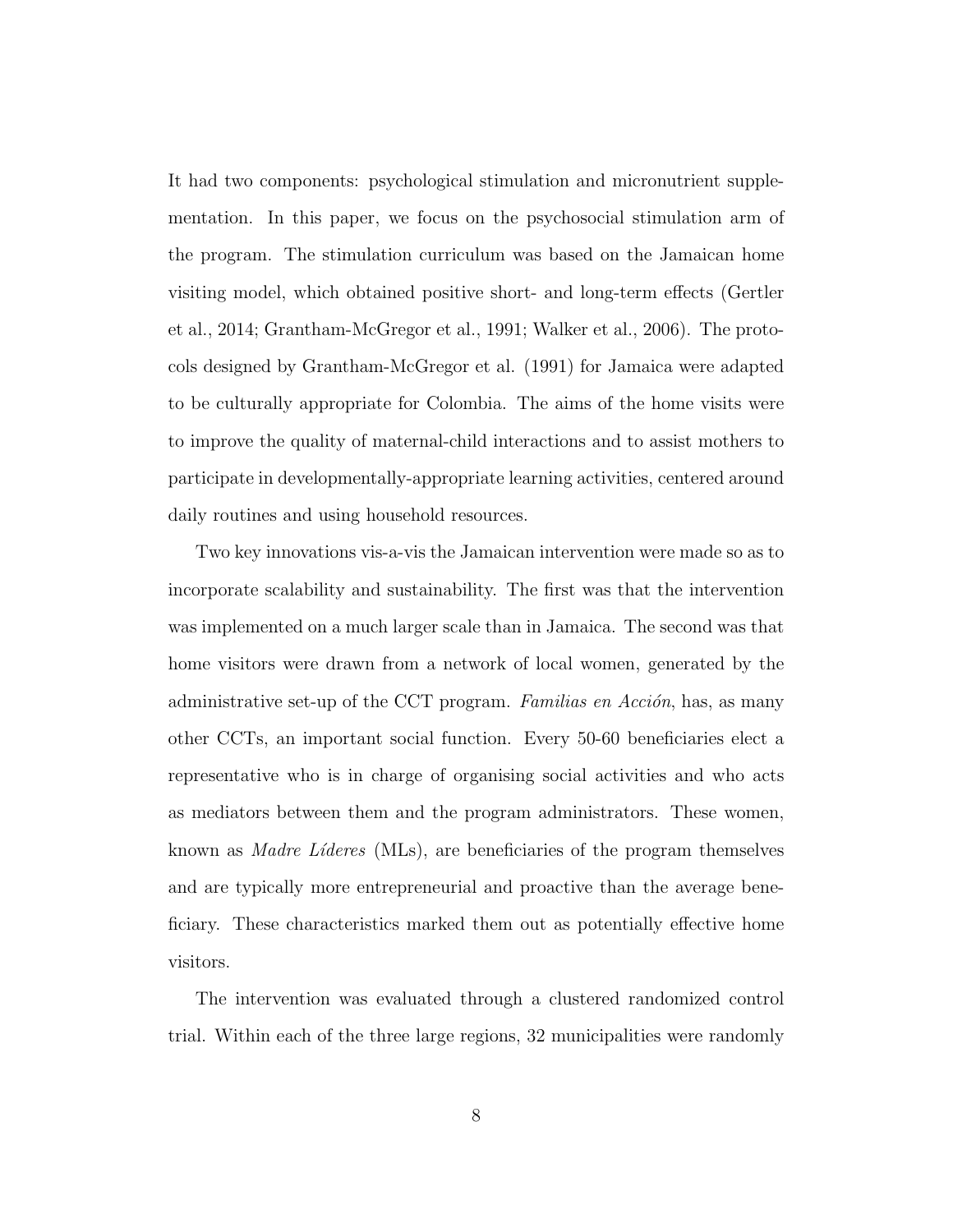assigned to one of 4 groups: (i) psychosocial stimulation, (ii) micronutrient supplementation, (iii) both, and (iv) control. Assignment to treatment was via cluster-level randomization. In each municipality, 3 MLs were selected and the children of the beneficiary households represented by each of these MLs and aged 12-24 months, were recruited to the study. Therefore, there was a total of 1,429 children living in 96 towns in central Colombia.

We conducted a baseline survey before the intervention started and a follow-up survey when it ended 18 months later. The surveys took place in the household, and children's development was measured directly by psychologists in community centers. The household surveys contain information on a rich set of socio-economic and demographic characteristics as well as less standard variables such as children's food intake, pre-school participation, maternal verbal ability and mental health, and maternal knowledge and information, amongst other things. We also collected information on stimulation in the home as reported by the mother, using the UNICEF Family Care Indicators (FCI) [\(Frongillo, Sywulka, and Kariger,](#page-51-8) [2003\)](#page-51-8). This instrument includes questions about the types and numbers of play materials around the house and about the types and frequency of play activities the child engages in with an adult aged 15 or more (most often the mother).

Children's cognitive, language and motor development were assessed using the Bayley Scales of Infant and Toddler Development III, administered directly in community centers [\(Bayley,](#page-50-4) [2006\)](#page-50-4). Children's language development was also assessed through maternal report using a Spanish adaptation of the short version of the MacArthur-Bates Communicative Development Inven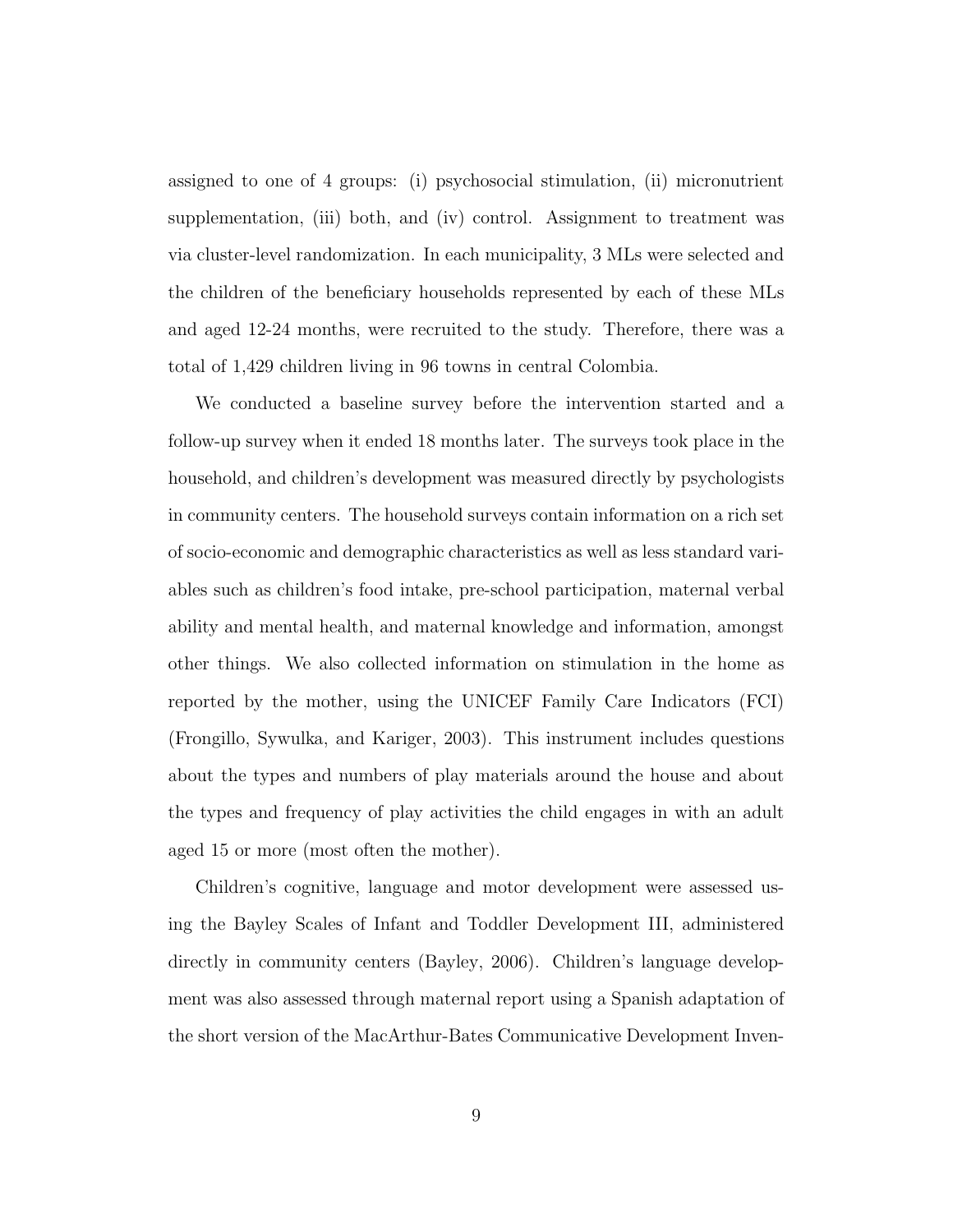tory [\(Jackson-Maldonado, Marchman, and Fernald,](#page-52-6) [2012\)](#page-52-6). Children's socioemotional development was also measured through maternal report using the Bates' Infant Characteristics Questionnaire [\(Bates, Freeland, and Lounsbury,](#page-50-5) [1979\)](#page-50-5) and the Early Children's Behavior Questionnaire [\(Putnam, Gartstein,](#page-52-7) [and Rothbart,](#page-52-7) [2006\)](#page-52-7). All of these tests were administered both pre- and postintervention (using age-appropriate items), with the exception of the Early Children's Behavior Questionnaire which was only administered at follow-up. We describe them at length in Appendix B.

### 2.2 The short-term impacts of the intervention

#### 2.2.1 Impacts on child development

The top panel of Table 1 summarizes the short-term impact of the intervention on measures of cognitive and socio-emotional development, some of which are reported in [Attanasio et al.](#page-50-1)  $(2014).4$  $(2014).4$  The short-term impact evaluation of the home visits showed an increase of 0.24 of a standard deviation (SD) in cognitive development and an increase of 0.17 SD in receptive language, assessed using the Bayley Scales of Infant and Toddler Development (Bayley-III).<sup>5</sup>

The lower panel of the table also shows that the intervention led to an im-

<sup>&</sup>lt;sup>4</sup>At baseline, we administered the Bayley-III to 1,420 children and the survey to 1,429 households (Figure 1). We excluded from analyses two children who scored less than three standard deviations below the mean on the Bayley-III cognitive subscale. The attrition rate between baseline and follow-up for the Bayley-III sample was approximately 10.62%  $(n=153)$  across treatment arms: 36 (10.00%) of the children from the stimulation arm were not measured at follow-up, 47 (13.06%) from the supplementation arm, 39 (10.83%) from the combined arm and 31  $(8.61\%)$  from the control arm. The difference in loss among the groups was not statistically significant.

<sup>&</sup>lt;sup>5</sup>These treatment effects are slightly different from those reported in [Attanasio et al.](#page-50-1) [\(2014\)](#page-50-1) because in this paper we estimate the impact of psychosocial stimulation by pooling the two groups that received it and the two groups that did not, while [Attanasio et al.](#page-50-1) [\(2014\)](#page-50-1) estimates the impact of each of the four arms of the intervention separately.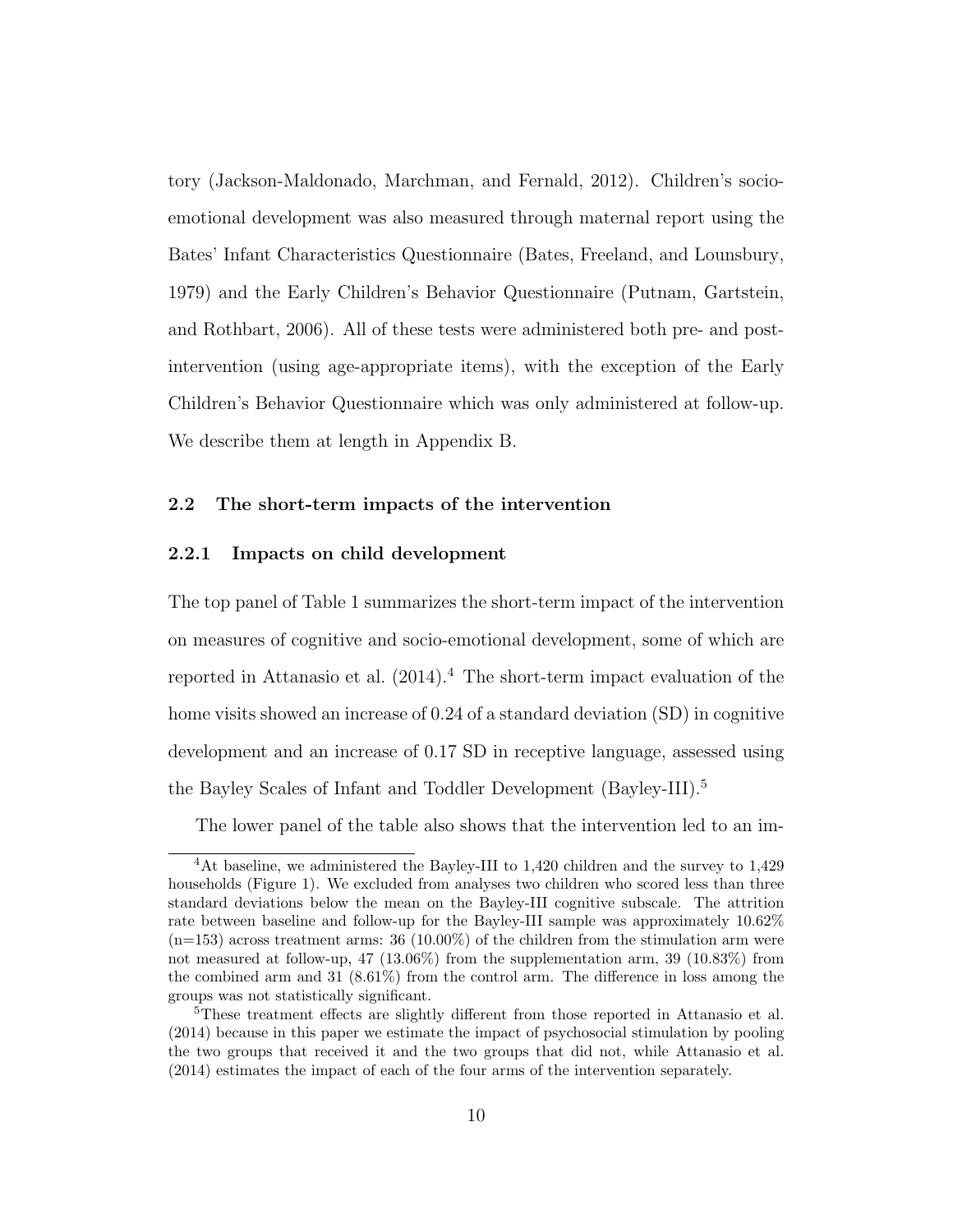provement in some dimensions of socio-emotional development. In particular, it resulted in a 0.07 SD decrease in the dimension of the Bates scale measuring difficult behavior; none of the other three components of the Bates scale were significantly affected, however.

As discussed in greater length in [Attanasio et al.](#page-50-1) [\(2014\)](#page-50-1), no significant impact of micro-nutrient supplementation on any child developmental outcomes were found. As a result, in this paper, we focus on understanding the effect of the psychosocial stimulation program on cognitive, language and socio-emotional development.

#### 2.2.2 Suggestive evidence of mechanisms

There are various mechanisms through which the psychosocial stimulation program could have been effective in improving children's cognitive, language and socio-emotional development. The one-hour weekly visit aimed at providing mothers with information on early childhood development and demonstrating to them various developmental play activities they could repeat with their child in between weekly home visits. The materials and toys used in the visit were left in the home for the week following the visit in order to promote increased interaction (both quality and quantity) between mother and child on an ongoing basis. This should have subsequently affected positively various aspects of the child's home environment, as well as the mother, whose self-esteem, mental health<sup> $6$ </sup> and parenting activities might have improved.

<sup>6</sup>We tested for impacts of the intervention on the mother's mental health, years of education, IQ, vocabulary and maternal knowledge as measured by the Knowledge of Infant Development Inventory (KIDI) (see Appendix B for a detailed description of the scales we use to measure these dimensions). We did not detect any significant impacts on these dimensions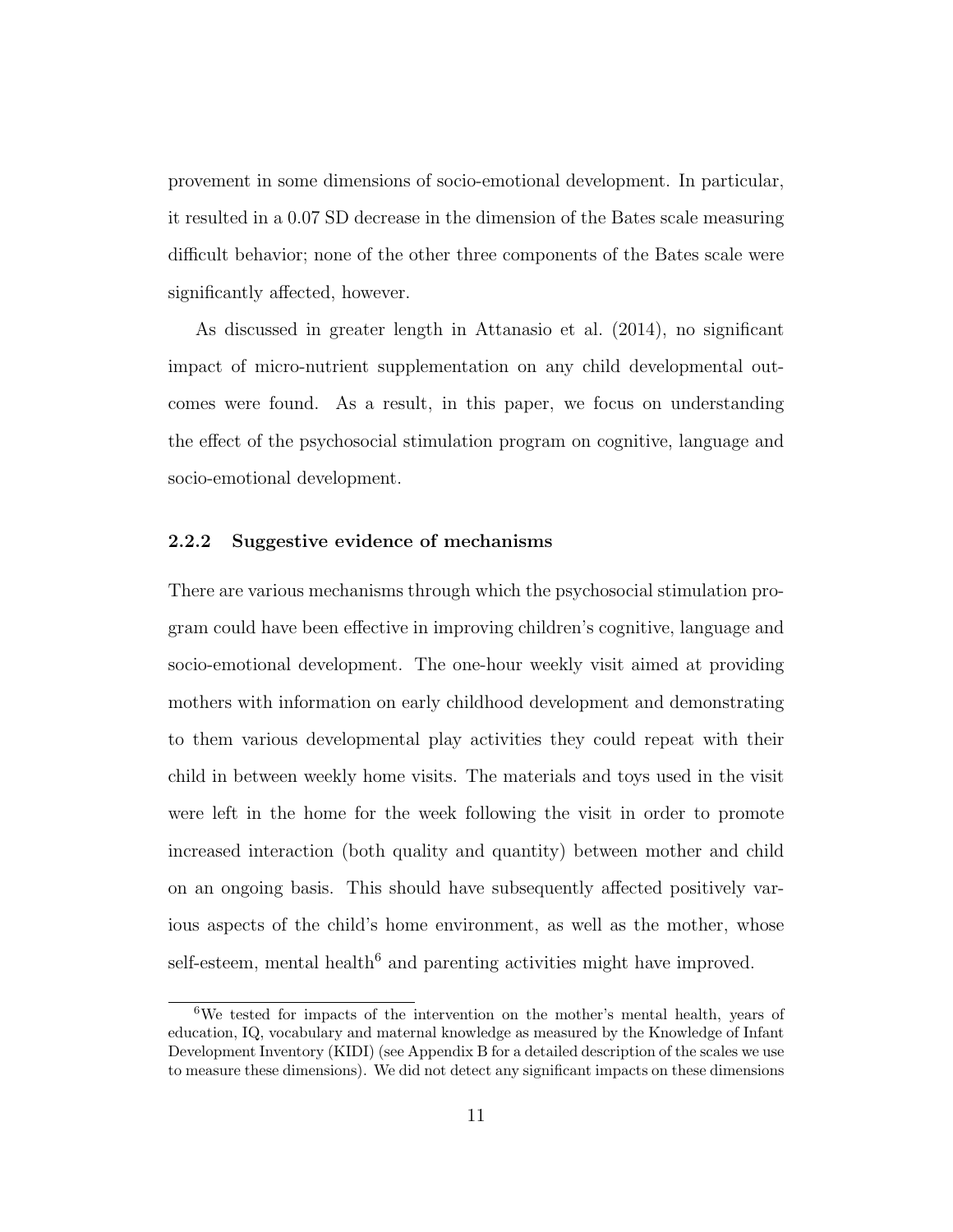The lower panel of Table [1](#page-15-0) summarizes some of the results from the shortterm evaluation. These show large increases in intervention areas in the varieties of play materials and play activities in the home, as measured by the FCI. This is indicative that one mechanism through which home visits might have improved child development was by promoting parental investments in children. In order to test this hypothesis and assess the extent to which changes in parental investments contributed to the observed impacts of the intervention, we need a framework to understand the process of child development. We use a production function to model the relationship between inputs and the output of skill, which we describe below.

# 3 The accumulation of human capital in the early years: a theoretical framework

In the previous section, we reported some of the impacts that an early years intervention had both on children developmental outcomes and on parental behavior. These estimates were straightforward to obtain due to the presence of a cluster randomized control trial designed to evaluate the intervention. We now build a theoretical framework that can be used to interpret and understand these results.

In particular, we use a production function to describe the process through which the skills of children evolve between the beginning and the end of the intervention. We refer to the baseline period as  $t$ , when children were aged

of mothers' human capital and therefore only report impacts on parental investments as measured by the FCI in Table 1. We return to this issue later in the paper.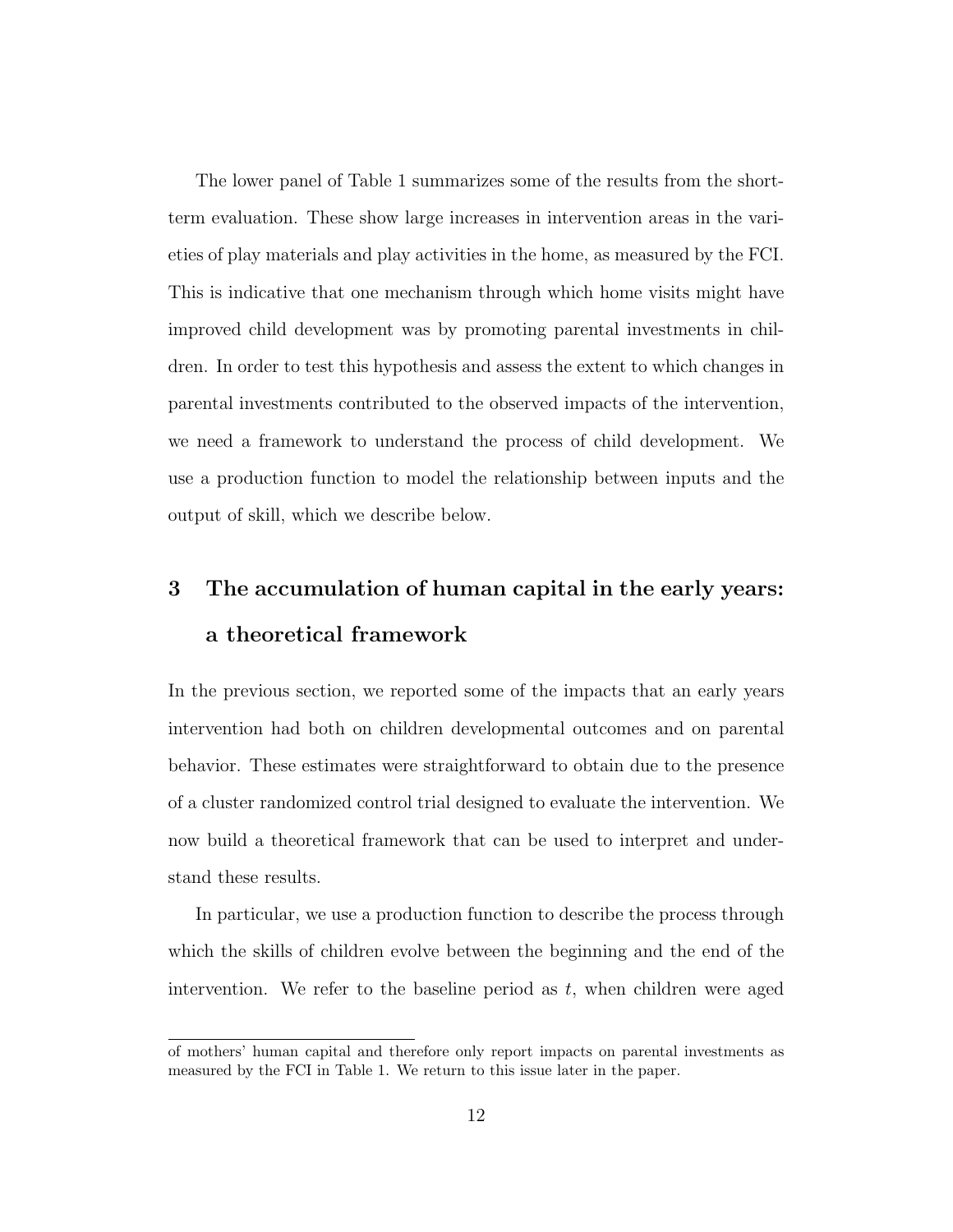<span id="page-15-0"></span>

| Instrument:      |                       |                         | Bayley                 |                       | MacArthur-Bates                                  |                       |
|------------------|-----------------------|-------------------------|------------------------|-----------------------|--------------------------------------------------|-----------------------|
| Item:            | Cognitive             | Language<br>receptive   | expressive<br>Language | Fine motor            | Vocabulary                                       | sentences<br>Complex  |
| Treatment effect | $0.244**$<br>(0.0621) | (0.0647)<br>$0.175**$   | (0.0623)<br>0.0320     | (0.0617)<br>0.0713    | (0.0652)<br>0.0947                               | (0.0563)<br>0.0606    |
| Observations     | 1,264                 | 1,264                   | 1,262                  | 1,261                 | 1,321                                            | 1,321                 |
| Instrument       |                       |                         | <b>Bates</b>           |                       | Family Care Indicators (FCI)                     |                       |
| Item:            | Unsociable            | Difficult               | Unadaptable            | Unstoppable           | Varieties of play Varieties of play<br>materials | activities            |
| Treatment        | (0.0549)<br>$-0.0433$ | $-0.0758 +$<br>(0.0455) | (0.0615)<br>0.0597     | (0.0535)<br>$-0.0313$ | (0.0637)<br>$0.213**$                            | (0.0499)<br>$0.273**$ |
| Observations     | 1,326                 | 1,326                   | 1,326                  | 1,326                 | 1,326                                            | 1,326                 |

Table 1: Short-term impacts of psycho-social stimulation on cognition, language, and find motor development; Table 1: Short-term impacts of psycho-social stimulation on cognition, language, and find motor development;

baseline level of the outcome (except for MacArthur-Bates "Complex sentences", where we control for baseline number of words spoken non-parametrically for age and are therefore expressed in standard deviations (see Appendix B for details about the measures and the  $\ldots$   $\ldots$   $\ldots$   $\ldots$   $\ldots$   $\ldots$   $\ldots$   $\ldots$   $\ldots$   $\ldots$   $\ldots$   $\ldots$   $\ldots$   $\ldots$   $\ldots$   $\ldots$   $\ldots$   $\ldots$   $\ldots$   $\ldots$   $\ldots$   $\ldots$   $\ldots$   $\ldots$   $\ldots$   $\ldots$   $\ldots$   $\ldots$   $\ldots$   $\ldots$   $\ldots$   $\ldots$   $\ldots$   $\ldots$   $\ldots$   $\ldots$   $\ldots$ because the item measuring "Complex sentences" was not measured at baseline); and tester dummies. Standard errors are adjusted for clustering at the municipality level. \*\*, \* and + indicate significance at 1, 5, and 10%. All scores have been internally standardized variable measured at follow-up on the intervention variable (a treatment dummy for psychosocial stimulation, combining children baseline level of the outcome (except for MacArthur-Bates "Complex sentences", where we control for baseline number of words spoken because the item measuring "Complex sentences" was not measured at baseline); and tester dummies. Standard errors are adjusted for clustering at the municipality level. \*\*, \* and  $+$  indicate significance at 1, 5, and 10%. All scores have been internally standardized non-parametrically for age and are therefore expressed in standard deviations (see Appendix B for details about the measures and the receiving stimulation alone and children receiving both stimulation and micro-nutrient supplementation) controlling for: child's sex; standardization procedure). standardization procedure).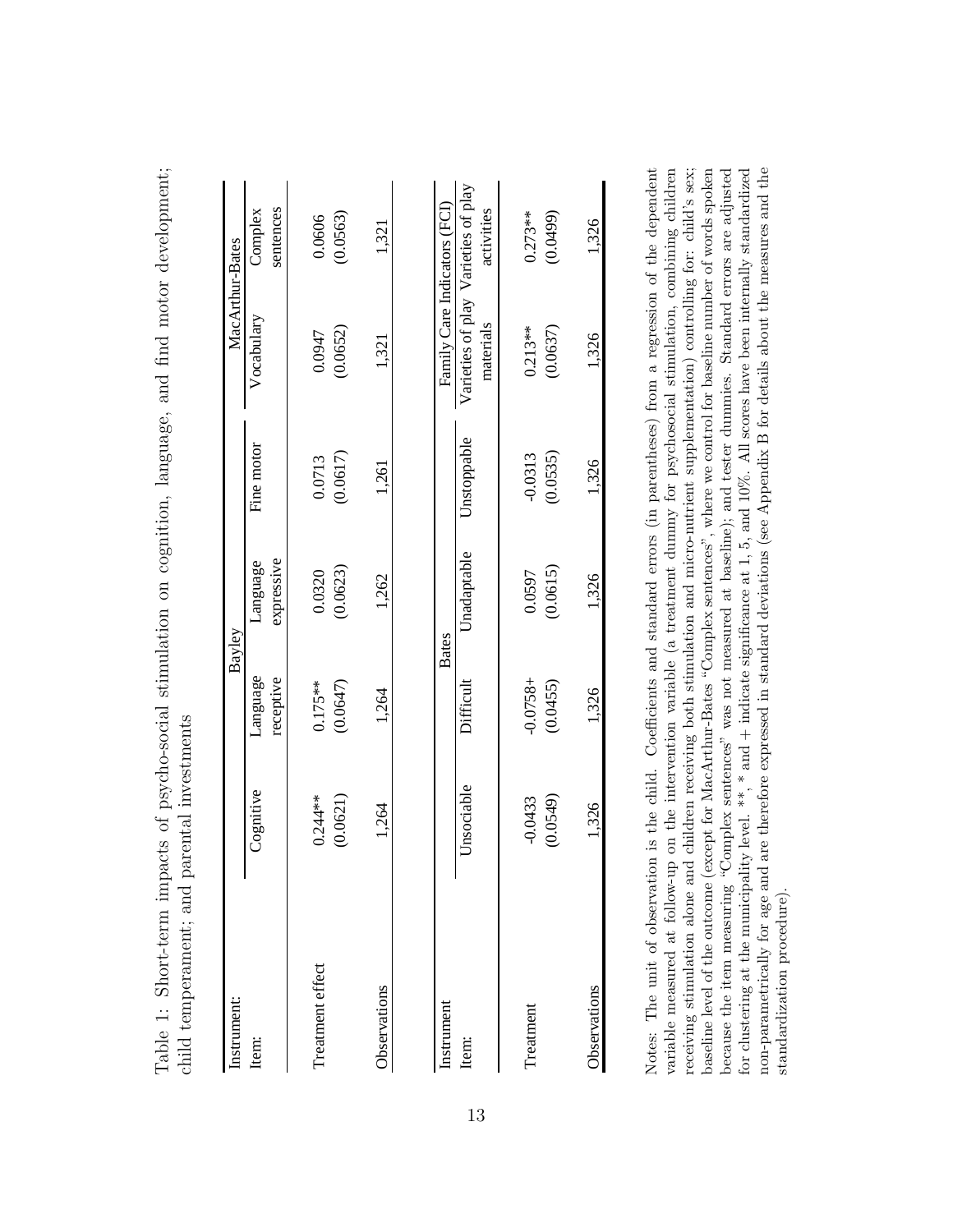between 12 to 24 months old, and to the post-intervention period as  $t + 1$ , when children were aged between 30 to 42 months old. Children's skills at time  $t + 1$  are assumed to be a function of the vector of skills at t, of parental skills, of parental investments and of some shocks. Our first aim is to characterize such a function and estimate its parameters. We assume that parents choose investments in human capital, reflecting their taste, their resources and information about the current evolution of skills. Together with the production function we estimate an investment function. Finally, we explicitly allow for measurement error of all the relevant variables that enter the production function and are determined by it: child and parents' skills as well as parents' investment.

Within this framework, the intervention can affect the accumulation of skills through different channels. For example, the intervention can change the parameters of the production function or can change parents' investment behavior. To allow for these effects, we let some of the parameters of the production function and of the investment function depend on the (randomly allocated) intervention.

Because we only focus on the effect of the psychosocial stimulation program, we define the non-treated group  $(d = 0)$  as the group of children who did not receive the home visits (therefore including both the control group and the group who only received the micro-nutrients) and the treated group  $(d = 1)$  as the group of children who received the home visits (therefore including those who received only the home visits and those who received both the home visits and the micro-nutrients).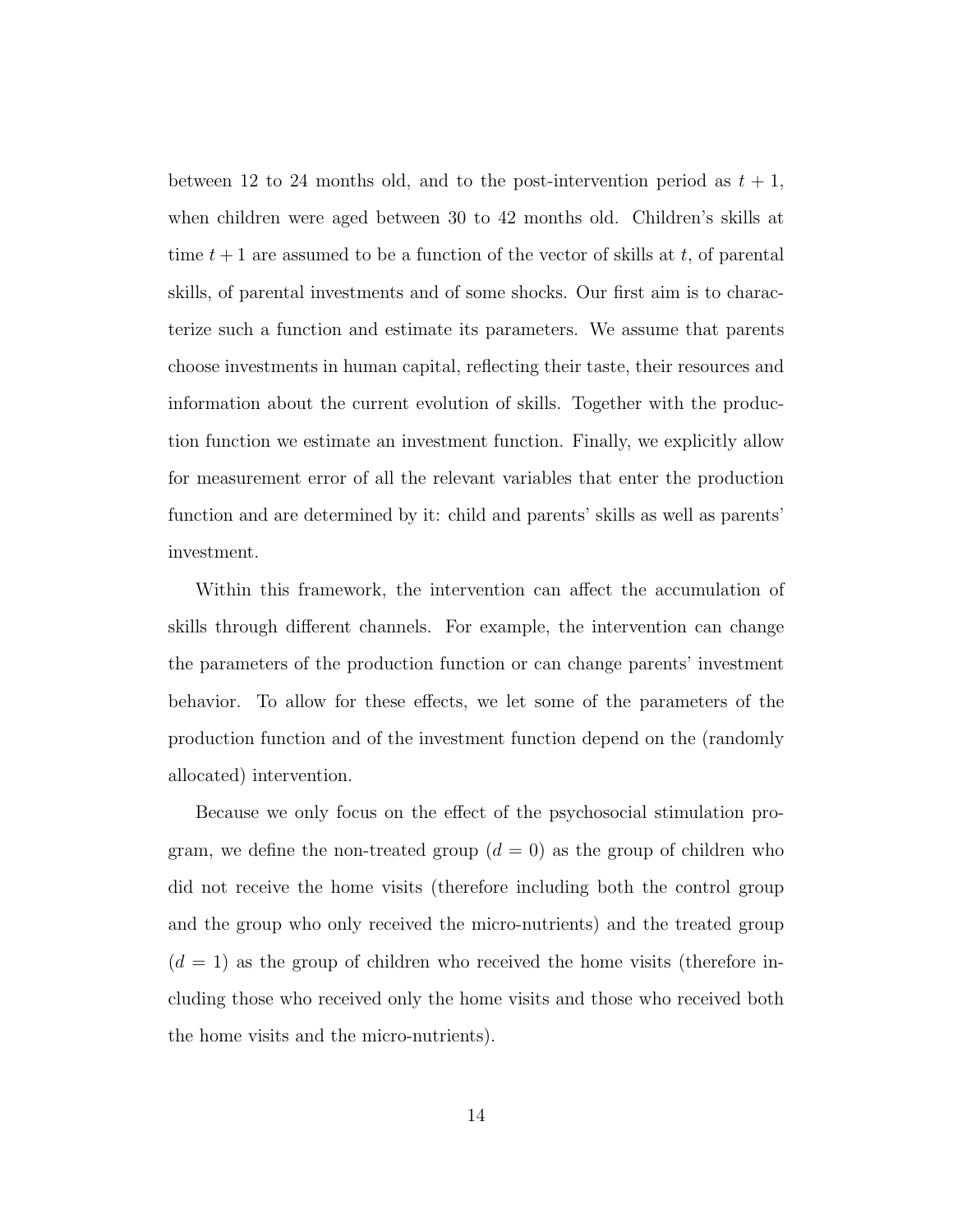#### 3.1 The production function for human capital

We consider a two-dimensional vector of skills, which includes cognitive and socio-emotional skills. In the baseline period, child  $i$ 's skills are denoted  $\theta_{i,t} = (\theta_{i,t}^C, \theta_{i,t}^S)$ , where  $\theta_{i,t}^C$  and  $\theta_{i,t}^S$  are cognitive and socio-emotional skills at  $t$ , respectively. At the end of the intervention, the child's skills are denoted  $\theta_{i,t+1} = (\theta_{i,t+1}^C, \theta_{i,t+1}^S).$ 

Following [Cunha, Heckman, and Schennach](#page-51-3) [\(2010\)](#page-51-3), we assume that the stock of skills in period  $t + 1$  is determined by the baseline stock of the child's cognitive and socio-emotional skills  $\theta_{i,t}$ , the mother's cognitive and socio-emotional skills, denoted by  $P_{i,t}^C$  and  $P_{i,t}^S$  respectively, and the investments  $I_{i,t}$  made by the parents between t and  $t + 1$ .<sup>7</sup> We also allow for the effect of a variable  $\eta_{i,t}^k$  that reflects unobserved shock or omitted inputs. As with skills, parental investments  $I_{i,t}$  can be a multi-dimensional vector. Here, we distinguish between material and time investments, which we denote as  $I_{i,t}^M$ and  $I_{i,t}^T$  respectively.

For each skill, we assume the production function is of the Constant Elasticity of Substitution (CES) type, so we can write the technology of formation for skill  $k$  as follows:

$$
\theta_{i,t+1}^k = A_d^k [\gamma_{1,d}^k \theta_{i,t}^{C\ \rho_k} + \gamma_{2,d}^k \theta_{i,t}^{S\ \rho_k} + \gamma_{3,d}^k P_{i,t}^{C\ \rho_k} + \gamma_{4,d}^k P_{i,t}^{S\ \rho_k} + \gamma_{5,d}^k I_{i,t}^{M\ \rho_k} + \gamma_{6,d}^k I_{i,t}^{T\ \rho_k}]_{\rho_k}^{\frac{1}{\rho_k}} e^{\eta_{i,t}^k} \qquad k \in \{C, S\}
$$
\n
$$
(1)
$$

where  $A_d^k$  is a factor-neutral productivity parameter and  $\rho_k \in (-\infty, 1]$  deter-

<sup>7</sup>Note that because the mother is the main caregiver in most families, we focus on her skills as those that are most likely to influence the child's development.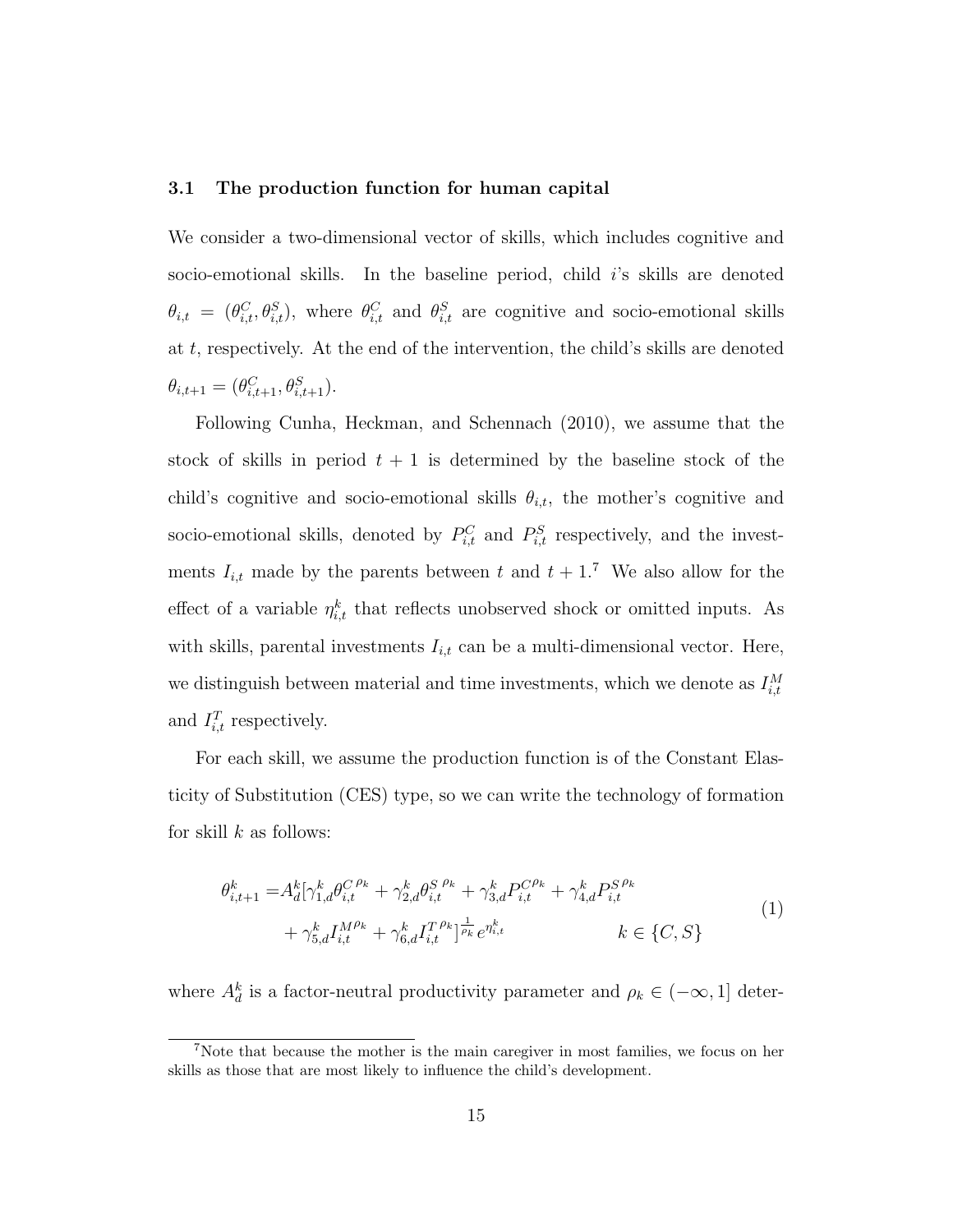mines the elasticity of substitution, given by  $1/(1-\rho_k)$ , between the inputs affecting the accumulation of skill k. Under such parameterization, as  $\rho_k \to -\infty$ , the inputs become perfect complements. As  $\rho_k \to 1$ , the inputs become perfect substitutes. Notice that we let all the parameters of the production function, except the elasticity of substitution  $\rho_k$ , be a function of the intervention. This choice is dictated by our interpretation of how the intervention could have generated the impacts documented above.

First, the intervention could have changed the parameters of the production function that determine productivity. For example, by providing information about good parenting practices, the intervention could have increased the quality of the investments. In the framework above, this could be reflected by a shift in the factor-neutral productivity parameter  $A_d^k$  between the treated and the non-treated group or a shift in particular share parameters  $\gamma_{j,d}^k$ . Second, the intervention could have affected  $I_{i,t}^M$  and  $I_{i,t}^T$ , the level of material and time investments that parents make, as suggested by the results presented in Table [1.](#page-15-0) For this reason we will let the parameters of the investment function, which we describe below, be a function of the intervention. In addition, the intervention could also have affected mothers' skills, for instance by improving self-esteem and reducing depression, or maternal knowledge as measured by the Knowledge of Infant Development Inventory (KIDI). Although we checked for these impacts, we did not detect any differences in measures of maternal human capital between control and treated after the intervention, so going forward we assume this mechanism away. From now on, we will therefore assume that mother's human capital is time-invariant and denote her cognitive and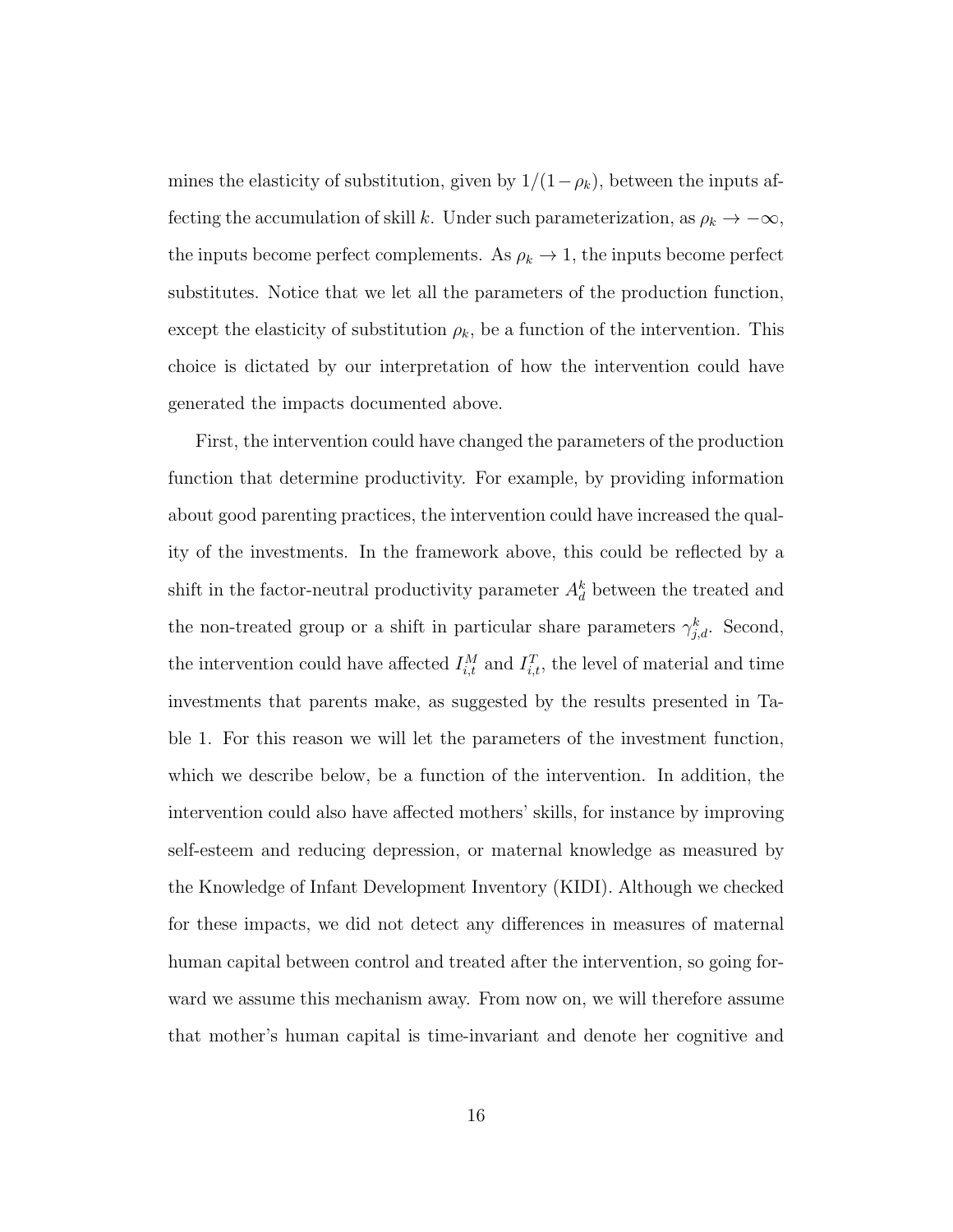socio-emotional skills by  $P_i^C$  and  $P_i^S$ .

A few other features of the production function should be noted. First, all the parameters are specific to a particular skill, so the productivity parameter, the share parameters and the elasticity substitution can differ between the production function of the cognitive skills and that of the socio-emotional skills. Second, the CES functional form provides a great level of flexibility in that it allows the degree of substitutability between the various inputs of the production function to be determined by the data and to range from perfect substitutes to perfect complements. One well-known limitation of the CES functional form is that it imposes the same elasticity of substitution between any two inputs. This could, of course, be alleviated by estimating more general production functions, and in preliminary work we experimented with nested CES production functions. We could not reject the CES functional form however and so we maintain this functional form assumption throughout the application.

There are two main challenges to identifying and estimating the production functions outlined above. The first is related to the fact that parents choose investment in children, so that investments are likely to be correlated with the unobserved shock  $\eta_{i,t}^k$ . The second issue is that children's skills, as well as parental investments and maternal skills, could be measured with error in the data. We discuss how we tackle these two issues in the sub-sections below.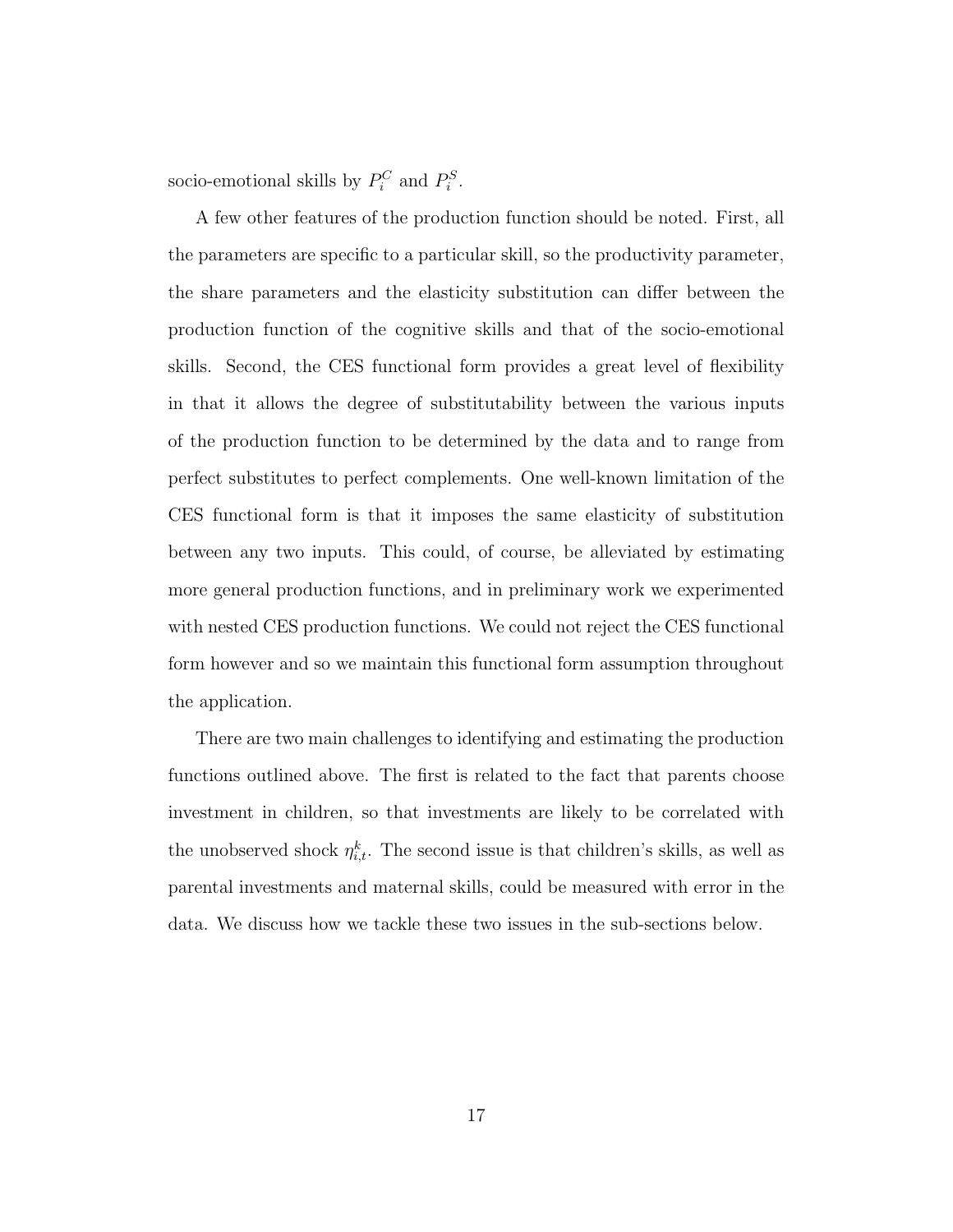#### 3.2 Accounting for the endogeneity of parental investments

The first issue that complicates the identification of the production function outlined above is the possibility that parental investments are endogenous, which would arise if  $E(\eta_{i,t}^k|I_{i,t}) \neq 0$ . There are two main reasons why parental investments might be correlated with the unobserved shock affecting the accumulation of human capital. First, parental investments might be correlated with omitted inputs in the production function of the child's skills. Second, parental investments might respond to unobserved, time-varying shocks in order to compensate or reinforce their effects on child development. Consider, for example, the case of a child who is suddenly affected by a negative shock, such as an illness, which is unobserved to the econometrician but perceived by the parents as delaying the child's development. As a result of this shock, parents might decide to invest in their child's development more than they would have otherwise. This parental response would create a negative correlation between parental investments and the unobserved shock  $\eta_{i,t}^k$  affecting the development of skills of type  $k$ , which would lead the estimate of the effect of parental investments on future skill to be downward biased. Alternative assumptions about preferences and technologies (or technologies as perceived by the parents) can create different patterns of correlations between shocks and investment and, therefore, introduce different types of biases.

Endogeneity, of course, arises because parents choose investment in children to maximize some objective function taking into account the technology of human capital accumulation, the costs of investment and the resources available. In such a context, investment choices in any period will depend on initial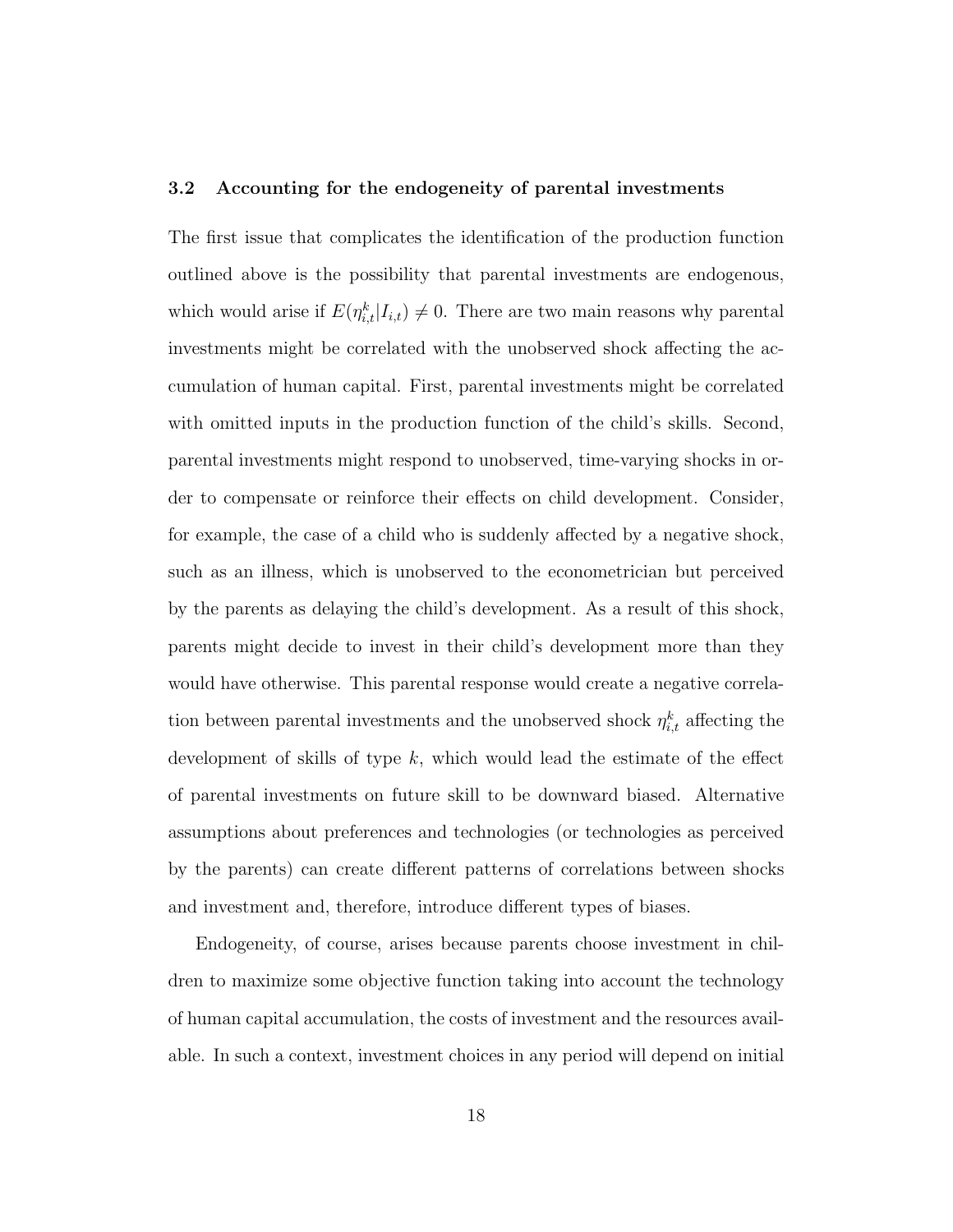conditions, on the shocks affecting the child and observed by the parent, on prices and on total resources. Rather than modeling investment choices jointly with the production function and making specific assumptions on taste (which would imply a specific functional form for the investment function), we estimate a reduced form equation that should be interpreted as an approximation of the investment function. We then use this approximation to implement a control function approach in the estimation of the production function for human capital and, therefore, control for the endogeneity of investment.

For identification, our approach requires that some variables that determine investment choices do not enter the production function directly. A natural candidate would be the intervention we described above, as it was allocated randomly across villages. However, as we want to test whether the intervention changed the parameters of the production function, we cannot use it as an exclusion restriction and need additional variables for valid identification. Moreover, as we model separately different forms of investment, the intervention alone would not be sufficient.

Following [Cunha, Heckman, and Schennach](#page-51-3) [\(2010\)](#page-51-3), we assume that, for each factor k, the error term  $\eta_{i,t}^k$  can be decomposed into two components,  $\pi_{i,t}^k$ and  $v_{i,t}^k$ . The production function can then be re-written in logs as:

<span id="page-21-0"></span>
$$
\ln(\theta_{i,t+1}^{k}) = \frac{1}{\rho_k} \ln[\gamma_{1,d}^{k} \theta_{i,t}^{C \rho_k} + \gamma_{2,d}^{k} \theta_{i,t}^{S \rho_k} + \gamma_{3,d}^{k} P_{i}^{C \rho_k} + \gamma_{4,d}^{k} P_{i}^{S \rho_k} + \gamma_{5,d}^{k} I_{i,t}^{M \rho_k} + \gamma_{6,d}^{k} I_{i,t}^{T \rho_k}] + \ln(A_d^k) + \delta^k \pi_{i,t}^k + \upsilon_{i,t}^k, \qquad k = \{C, S\}
$$
\n
$$
(2)
$$

Both  $\pi_t^k$  and  $v_{k,t}$  are assumed to be distributed independently across children. However,  $\pi_t^k$  is assumed to be realized before parents make investment choices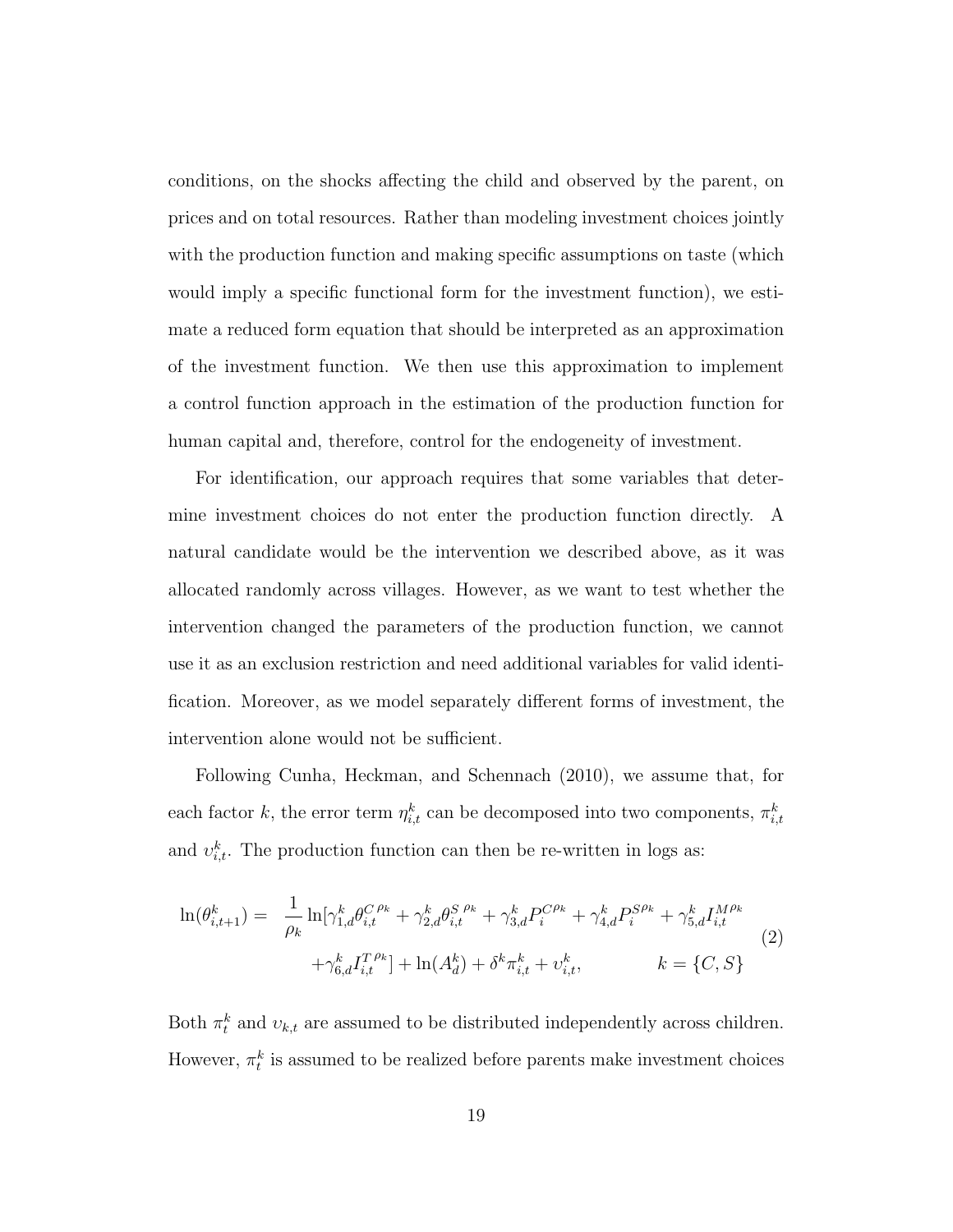and therefore can influence their choices, whereas  $v_{i,t}^k$  is realized after parents make investment choices. The goal of the control function approach is to recover a consistent estimate of  $\pi_{i,t}^k$ , so that it can be controlled for when estimating the production function. This in turn requires estimating a model of investment.

As discussed above, we do not derive explicit investment functions from a complete structural model. Instead, we specify an approximation to non-linear investment functions as log-linear equations in initial conditions, maternal skills and the variables  $Z_{i,t}$ , representing resources and prices:

<span id="page-22-0"></span>
$$
\ln(I_{i,t}^{\tau}) = \lambda_{d,0}^{\tau} + \lambda_{d,1}^{\tau} \ln(\theta_{i,t}^{C}) + \lambda_{d,2}^{\tau} \ln(\theta_{i,t}^{N}) + \lambda_{d,3}^{\tau} \ln(P_{i}^{C}) + \lambda_{d,4}^{\tau} \ln(P_{i}^{S})
$$
  
+  $\lambda_{d,5}^{\tau} \ln(Z_{i,t}) + u_{i,t}^{\tau}$ ,  $\tau = \{M, T\}$  (3)

where  $u_{i,t}^{\tau}$  is a linear combination of  $\pi_{i,t}^C$  and  $\pi_{i,t}^S$ . Note that all parameters of the investment functions, including the intercept, are allowed to vary between the treated and non-treated groups. This reflects the possibility, discussed above, that the intervention changed parental investment strategies.

Once the parameters of the investment functions are estimated, we recover  $\hat{u}_{i,t}^T$  and  $\hat{u}_{i,t}^M$ , the estimated residuals from the investment equations [\(3\)](#page-22-0), which we include as regressors when estimating the production functions:

<span id="page-22-1"></span>
$$
\ln(\theta_{i,t+1}^{k}) = \frac{1}{\rho_k} \ln[\gamma_{1,d}^{k} \theta_{i,t}^{C}{}^{\rho_k} + \gamma_{2,d}^{k} \theta_{i,t}^{S}{}^{\rho_k} + \gamma_{3,d}^{k} P_{i,t}^{C}{}^{\rho_k} + \gamma_{4,d}^{k} P_{i,t}^{S}{}^{\rho_k} + \gamma_{5,d}^{k} I_{i,t}^{M}{}^{\rho_k} + \gamma_{6,d}^{k} I_{i,t}^{T}{}^{\rho_k}] + \ln(A_d^k) + \phi_M^k \hat{u}_{i,t}^{M} + \phi_T^k \hat{u}_{i,t}^{T} + v_{i,t}^{k}, \qquad k = C, N
$$
\n
$$
(4)
$$

Identification of the parameters of the production function rests on the as-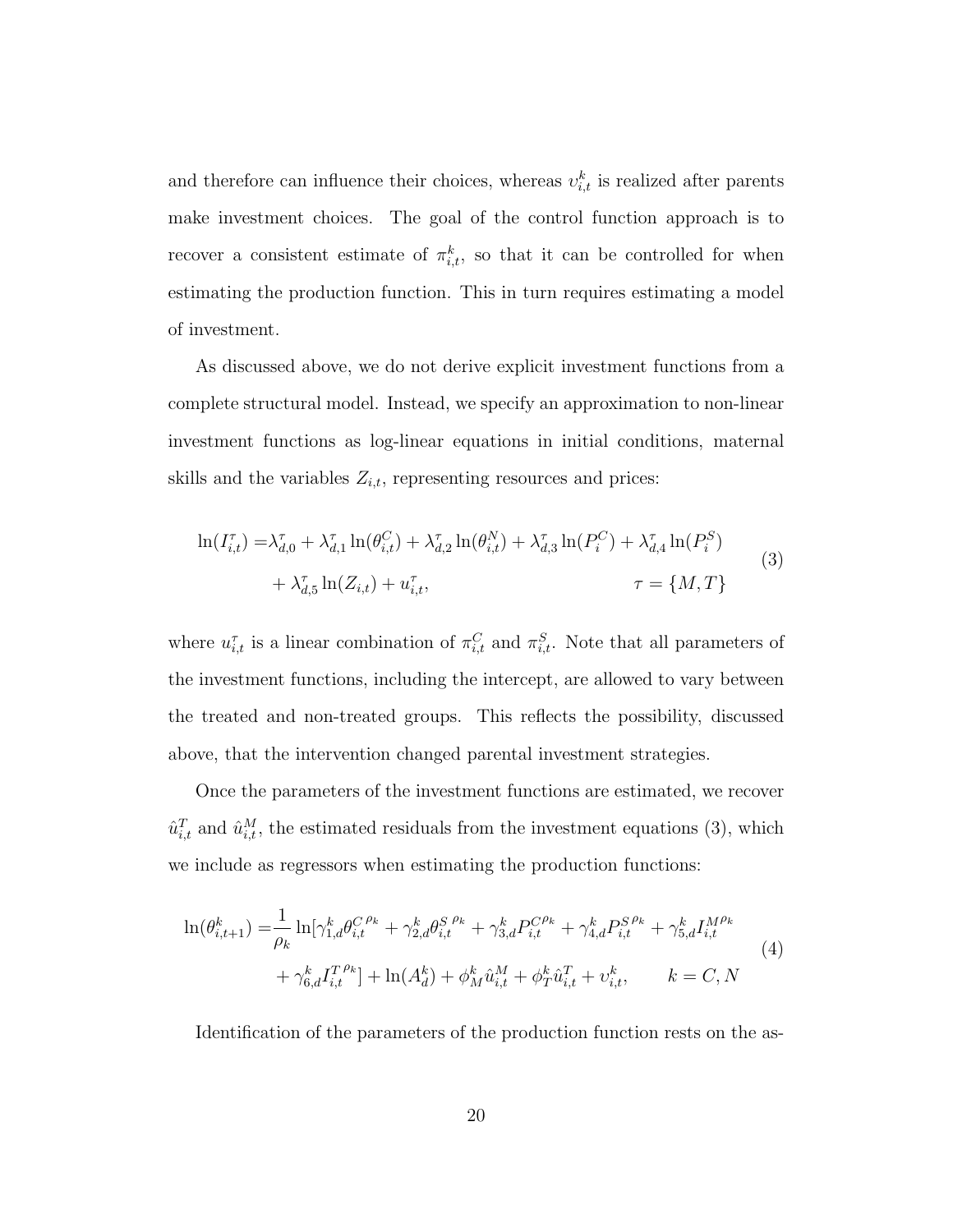sumption that the disturbances  $\pi_{i,t}^k$  and  $v_{i,t}^k$  in equation [\(2\)](#page-21-0) are independent of  $Z_{i,t}$  and that there are at least as many exclusion restrictions – variables that affect the technology of skill formation only through the investment process – as there are endogenous variables. Economic theory suggests that variables that exogenously shift the household's resources might be valid exclusion restrictions, since they impact parental investment decisions through the budget constraint without entering directly the production function. In this spirit, we use average male and female wages in the child's village, household's wealth at baseline, and an indicator for whether the mother is married as variables that determine resources but do not enter the production function explicitly. These variables are valid exclusion restrictions insofar as, conditional on the child's skills at baseline and maternal human capital, they are orthogonal to  $\pi_t^k$ . We believe that this assumption is likely to hold, as we control for a multitude of child and parents' characteristics through the latent factors.

One of the variables we use as a determinant of investment that does not enter the production function is household wealth. One could argue that household wealth is endogenous to unobserved shocks affecting the child. Indeed, going back to our example above, it is possible that parents of a sick child decide to work more and increase their wealth in order to bolster the care they can provide him or her. Our strategy is less likely to suffer from this caveat, however, because we use baseline measures of wealth that should precede any shocks occurring between t and  $t + 1$ . Moreover, excluding wealth from the investment functions does not change the point estimates but only affects precision.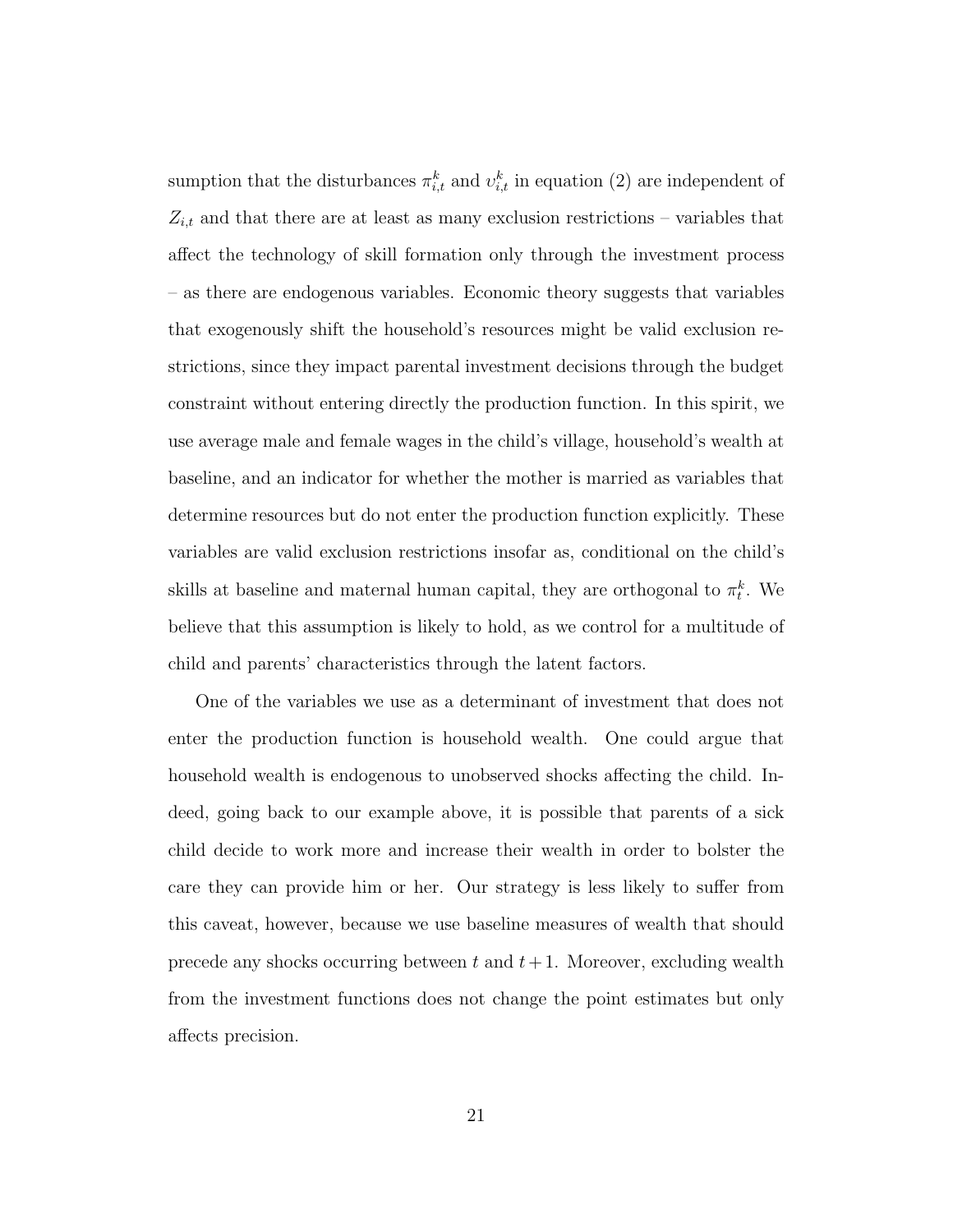#### 3.3 Measurement of skills and investments

As described in section 2.2, the data contains multiple measures of the inputs and outputs of the production functions specified above. These measures are likely to proxy a lower-dimensional vector of skills and investment, but to do so with some error. In order to deal with this issue, we follow [Cunha, Heckman,](#page-51-3) [and Schennach](#page-51-3) [\(2010\)](#page-51-3) in using latent factor models and we estimate the joint distribution of error-ridden latent factors measuring children's skills at baseline  $(\theta_t^C \text{ and } \theta_t^S)$ , children's skills at follow-up  $(\theta_{t+1}^C \text{ and } \theta_{t+1}^S)$ , mother's skills  $(P^C)$ and  $P<sup>S</sup>$ ) and parental investments  $(I_t^M$  and  $I_t^T$ ), where we keep the individual subscript i implicit for notational simplicity. Our specific estimation approach follows the procedure developed in [Attanasio, Meghir, and Nix](#page-50-2) [\(2015\)](#page-50-2) and is detailed in the next section.

Suppose we have  $\mathcal{M}_{k,t}^1$  measures of child's skills of type  $k$   $(k \in \{C, S\})$  at time t. We also have  $\mathcal{M}_k^2$  measures of maternal skills of type  $k$   $(k \in \{C, S\})$ and  $\mathcal{M}^3_{\tau,t}$  measures of parental investments of type  $\tau$  ( $\tau = \{M,T\}$ ) at  $t$ <sup>8</sup> Let  $m^1_{k,t,j}$  denote the j<sup>th</sup> measure of child's skill of type k at t,  $m^2_{k,j}$  the j<sup>th</sup> measure of mother's skill of type k, and  $m_{\tau,t,j}^3$  the jth measure of parental investment of type  $\tau$  at t. As is common in the psychometric literature, we assume a dedicated measurement system, that is one in which each measure only proxies one factor [\(Gorusch,](#page-51-9) [1983,](#page-51-9) [2003\)](#page-51-10).<sup>9</sup> Assuming each measure is

<sup>8</sup>The measures of maternal skills are not indexed by time because we have assumed they are time-invariant.

<sup>9</sup>This assumption is not necessary for identification, but we choose to specify a dedicated measurement system so as to make the interpretation of the latent factors more transparent. As described in Appendix C, we find clear support in the data for such a system.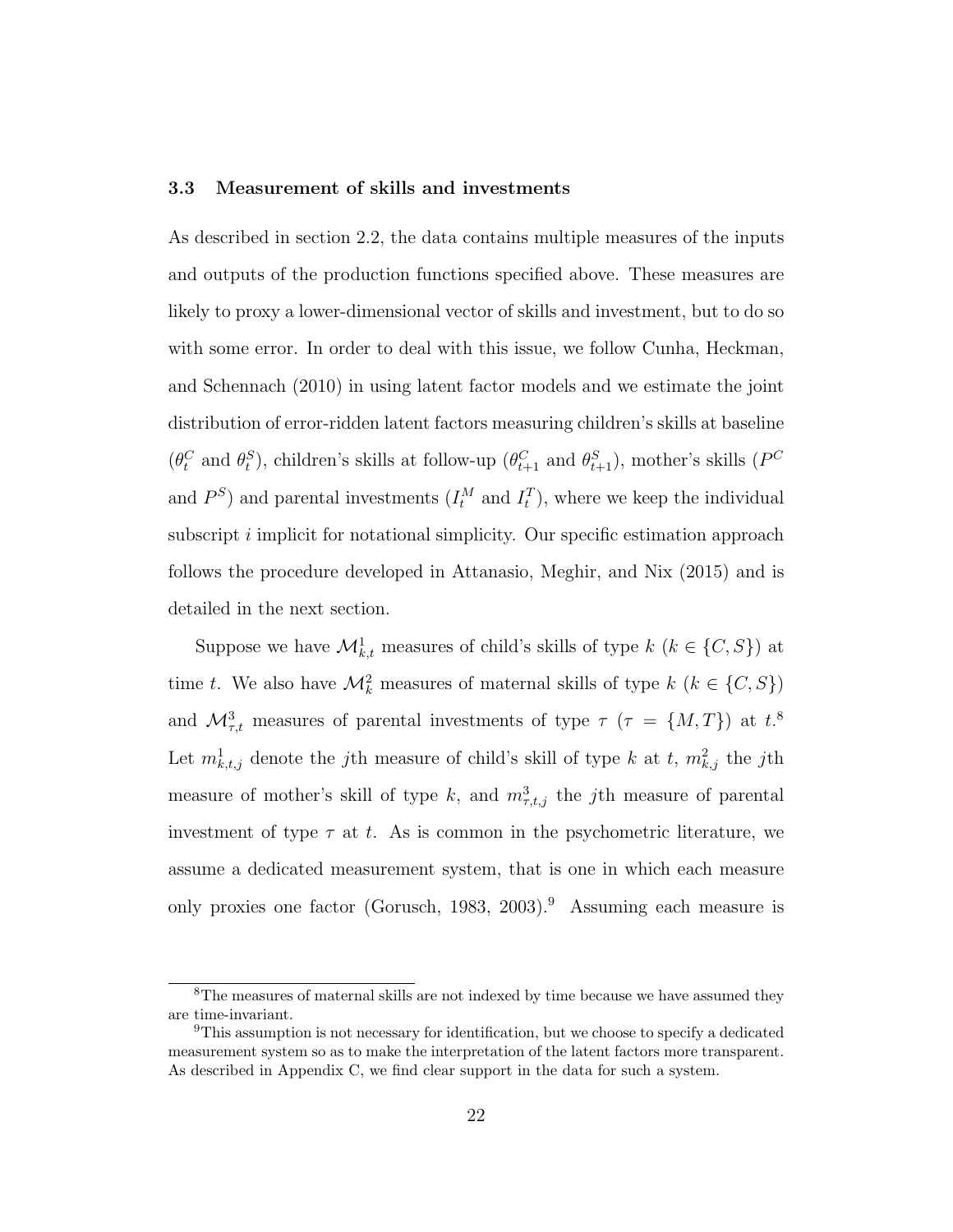additively separable in the (log) of the latent factor it proxies, $^{10}$  we can write:

<span id="page-25-0"></span>
$$
m_{k,t,j}^1 = \mu_{k,t,j}^1 + \alpha_{k,t,j}^1 \ln \theta_t^k + \epsilon_{k,t,j}^1 \tag{5}
$$

$$
m_{k,j}^2 = \mu_{k,j}^2 + \alpha_{k,j}^2 \ln P^k + \epsilon_{k,j}^2 \tag{6}
$$

$$
m_{\tau,t,j}^3 = \mu_{\tau,t,j}^3 + \alpha_{\tau,t,j}^3 \ln I_t^{\tau} + \epsilon_{\tau,t,j}^3 \tag{7}
$$

where the terms  $\mu^1_{k,t,j}, \mu^2_{k,j}$  and  $\mu^3_{\tau,t,j}$  are intercepts, the terms  $\alpha^1_{k,t,j}, \alpha^2_{k,j}$  and  $\alpha_{\tau,t,j}^3$  are factor loadings, and the terms  $\epsilon_{k,t,j}^1$ ,  $\epsilon_{k,j}^2$  and  $\epsilon_{\tau,t,j}^3$  are measurement errors. Note that the latent factors can be freely correlated with each other.

An important specificity of our application of latent factors models is that we consider an intervention and aim to capture its effect on the entire distribution of latent factors. To do so, we allow the joint distribution of the latent factors to be completely different between the two treatment states  $(d = \{0, 1\})$ . In contrast, we assume that the intercepts, factor loadings and measurement errors are invariant across states. These assumptions imply that any difference in the distribution of measures between the control and treated groups result from differences in the distribution of the latent factors and not from differences in the measurement system for those factors. As discussed in [Heckman, Pinto, and Savelyev](#page-51-6) [\(2013\)](#page-51-6), these assumptions are sufficient but not necessary for identification. We maintain them in our application because they restrict the number of free parameters and lead to improvements in efficiency. Additionally, because the treatment was randomized successfully, there is no reason to think that these parameters should vary across groups.

<sup>10</sup>We specify the measurement equation such that measures proxy the log of a latent factor so that latent factors only take positive values.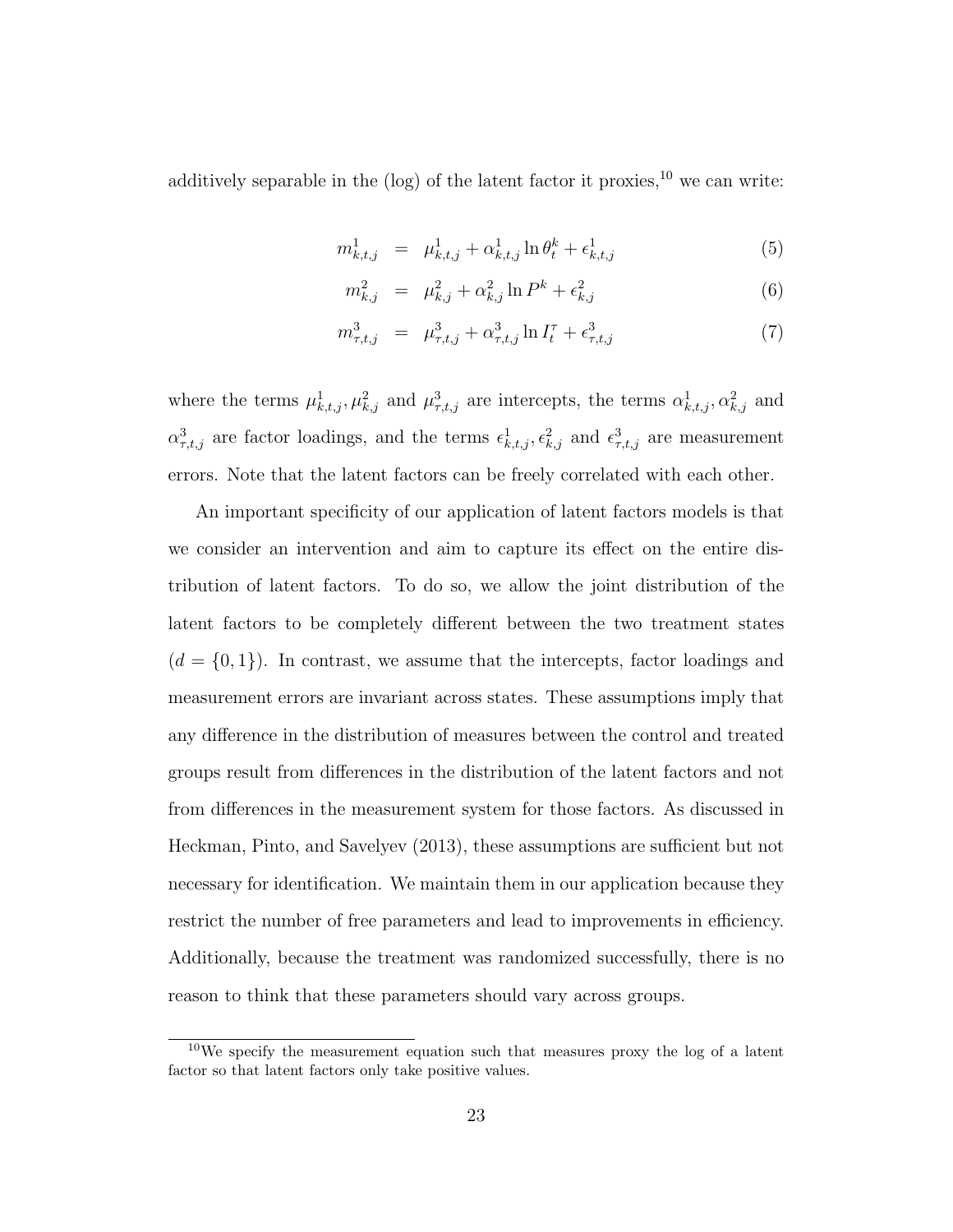Because the latent factors are unobserved, identification of factor models requires normalizations to set their scale and location [\(Anderson and Rubin,](#page-50-6) [1956\)](#page-50-6). We set the scale of the factors by setting the factor loading of the first measure of each latent factor to 1, that is:  $\alpha_{k,t,1}^1 = \alpha_{k,1}^2 = \alpha_{\tau,t,1}^3 = 1$ ,  $\forall t, \tau = \{M, T\}$  and  $k = \{C, S\}$ . We set the location of the factors by fixing the mean of the latent factors to 0 in one group. Without loss of generality, we do so in the control group  $(d = 0)$  and allow the latent factor means of the treated group to be freely estimated.<sup>11</sup>

Under these normalizations, [Heckman, Pinto, and Savelyev](#page-51-6) [\(2013\)](#page-51-6) show that identification of the system is guaranteed as long as we have at least three measures dedicated to each factor under the assumptions that the measurement error is independent across measures and from the latent factors and that  $E(\epsilon_{k,t,j}^1) = E(\epsilon_{k,j}^2) = E(\epsilon_{\tau,t,j}^3) = 0$  for  $j \in \{1, \ldots, \mathcal{M}_{k,t}^1; 1, \ldots, \mathcal{M}_{k}^2; 1, \ldots, \mathcal{M}_{\tau,t}^3\},$  $\forall t, k \in \{C, S\} \text{ and } \tau \in \{M, T\}.$ 

Note that some of these assumptions could be relaxed [\(Carneiro, Hansen,](#page-50-7) [and Heckman,](#page-50-7) [2003;](#page-50-7) [Cunha and Heckman,](#page-50-8) [2008;](#page-50-8) [Cunha, Heckman, and Schen](#page-51-3)[nach,](#page-51-3) [2010\)](#page-51-3). For instance, the same measure could be allowed to load on several factors, as long as there are some dedicated measures. It would also be possible to allow measurement error to be correlated across measures of the same factor, as long as there was one measure whose measurement error was independent from the measurement error in other measures of the same factor.

<sup>&</sup>lt;sup>11</sup>This normalization is innocuous because, without it, we would identify the difference in factor means between the treatment and control groups, which is exactly the object of interest.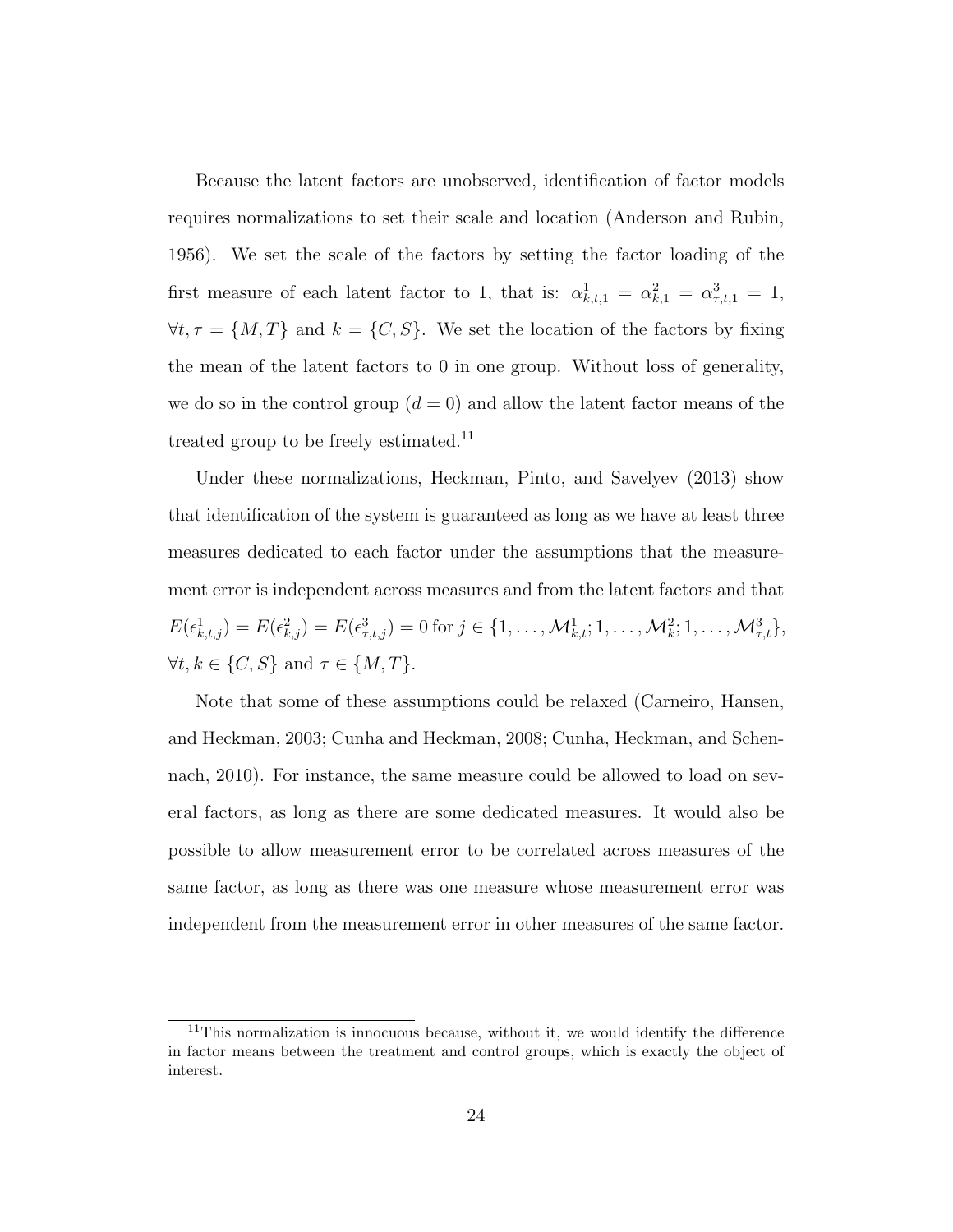### 4 Estimation of the model

The approach we use to estimate our model is described in detail in [Attanasio,](#page-50-2) [Meghir, and Nix](#page-50-2) [\(2015\)](#page-50-2) and involves two main stages. In the first, we estimate the joint distribution of the latent factors; in the second, we estimate the parameters of the investment and production functions, using draws from the joint distribution of factors.

#### 4.1 First stage: estimating the joint distribution of latent factors

As mentioned above, using the Kotlarski theorem and its extensions by [Carneiro](#page-50-7), [Hansen, and Heckman](#page-50-7) [\(2003\)](#page-50-7), [Cunha and Heckman](#page-50-8) [\(2008\)](#page-50-8) and [Cunha, Heck](#page-51-3)[man, and Schennach](#page-51-3) [\(2010\)](#page-51-3), the model is non-parametrically identified. For estimation however, we make some distributional assumptions for the distribution of latent factors and measurement error. In particular, we assume that the latent factors are distributed as a mixture of two joint log-normal distributions. The mixture of log normal distribution represents a flexible way to approximate a generic distribution. In principle, one could allow for a mixture of three or more log normal distributions for even greater flexibility, but in our application, we found the two-type mixture satisfactory. Note that it is important to allow for substantial deviation from normality, as such a functional form would imply linearity (or log-linearity in the case of log normality) of the conditional means and, in turn, restrict the elasticity of substitution among factors (for example, normality of the factors would imply that inputs are perfectly substitutable.)

For notational brevity, we denote from now on the vector of latent factors as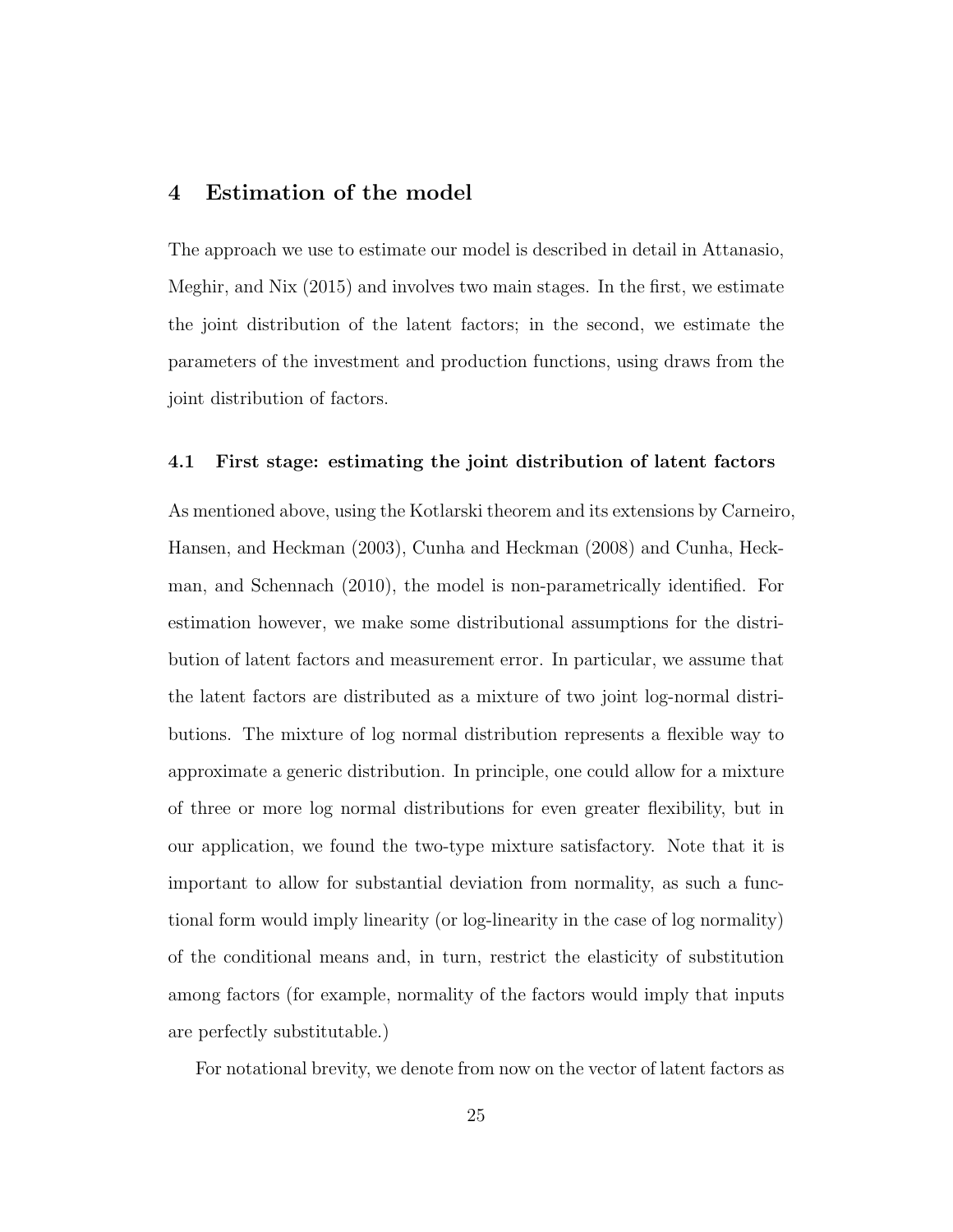$\theta = (\theta_{t+1}^C, \theta_{t+1}^S, \theta_t^C, \theta_t^S, P^C, P^S, I_t^M, I_t^T)$ . As mentioned above, we allow the joint distribution of  $\theta$  to be fully-specific to each intervention group  $d$   $(d \in \{0, 1\})$ so their density function in group s can be written as:

$$
p_d(\ln \theta) = \tau_d p_d(\ln \theta^A) + (1 - \tau_d) p_d(\ln \theta^B)
$$
\n(8)

where  $\ln \theta^A \sim N(\mu_d^A, \Sigma_d^A)$  and  $\ln \theta^B \sim N(\mu_d^A, \Sigma_d^A)$  and  $\tau_d$  is the mixture weight. In addition, we assume that the measurement errors are distributed as a joint normal distribution with means 0 and diagonal variance-covariance  $\Sigma_{\epsilon}$ . Notice that an implication of the additive separability of the measurement equations [\(5\)](#page-25-0) - [\(7\)](#page-25-0), together with the assumption of log-normality of the factors and of normality of the additive measurement error, is that the joint distribution of measurements is given by a mixture of normals.

We first estimate the parameters of the joint distribution of measurements by maximum likelihood, using the EM algorithm. We then map these parameters into the parameters of the joint distribution of factors, the variances of measurement errors, the factor loadings and the intercepts and obtain estimates of these parameters by minimum distance. We report the relationships between the parameters of the distribution of measurements and those of the distribution of factors and of measurement errors in Appendix C. A more detail treatment of the approach is found in [Attanasio, Meghir, and Nix](#page-50-2) [\(2015\)](#page-50-2).

#### 4.2 Second stage: estimating investment and production functions

Once the joint distribution of latent factors is estimated for each group  $d$ , we can estimate the investment functions and the production functions using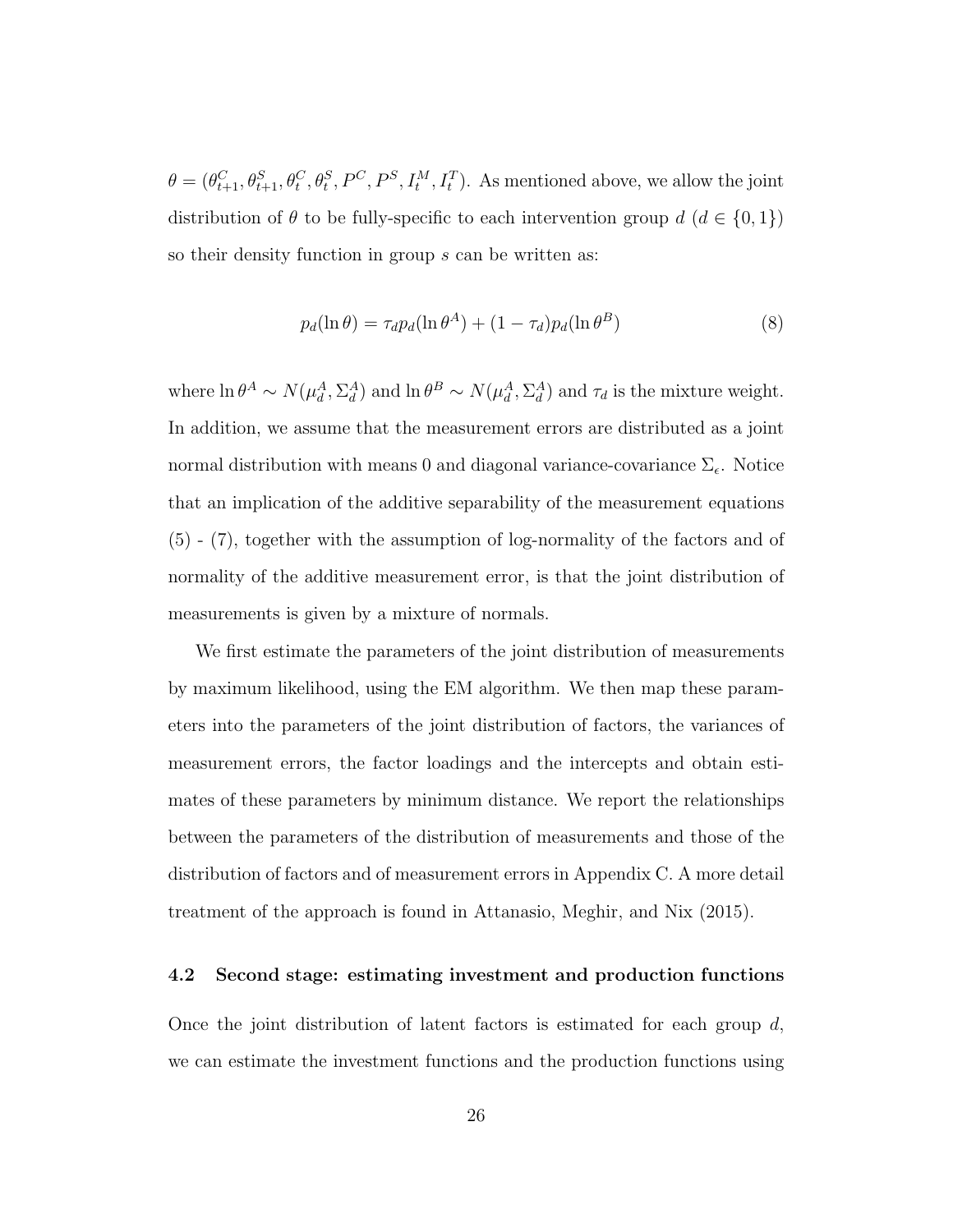draws from the estimated distributions as data. Given draws on all the latent factors, we first estimate the log-linear investment functions by ordinary least squares and construct the residuals  $\hat{u}_t^{\tau}$  ( $\tau \in \{M, T\}$ ) that serve as control functions. As mentioned above, we let the parameters of the investment function depend on the intervention, reflecting the fact that the intervention might have changed the way parents behave. Next, we estimate the parameters of the CES production functions by non-linear least squares, including the estimated residuals of the investment functions as additional regressors, as specified in equation [\(4\)](#page-22-1).

To highlight the bias resulting from failing to account for the endogeneity of investments, we present results with and without control functions. We compute standard errors and confidence intervals using the bootstrap.<sup>12</sup>

#### 4.3 Specification of the empirical model

In addition to the factors capturing the child's skills at baseline and mother's skills, in the production function, we include the number of children in the household (as measured at follow-up). This is to allow for the possibility that the presence of siblings affects child development, either because of spillover effects or by reducing the level of attention parents devote to each one of their children in multiple children households. We also include the number of children as a determinant of investment, which we suspect might depend negatively on the number of siblings. Since the number of children in the

<sup>&</sup>lt;sup>12</sup>We draw  $Q = 1000$  bootstrap samples of the original data, accounting for the fact that the data is clustered at the village level, and we apply the estimation procedure described above to each one of the pseudo-sample. For each of the parameters, we then compute the standard deviation of its distribution based on its  $Q = 1000$  bootstrapped values, along with various percentiles to compute the corresponding confidence intervals.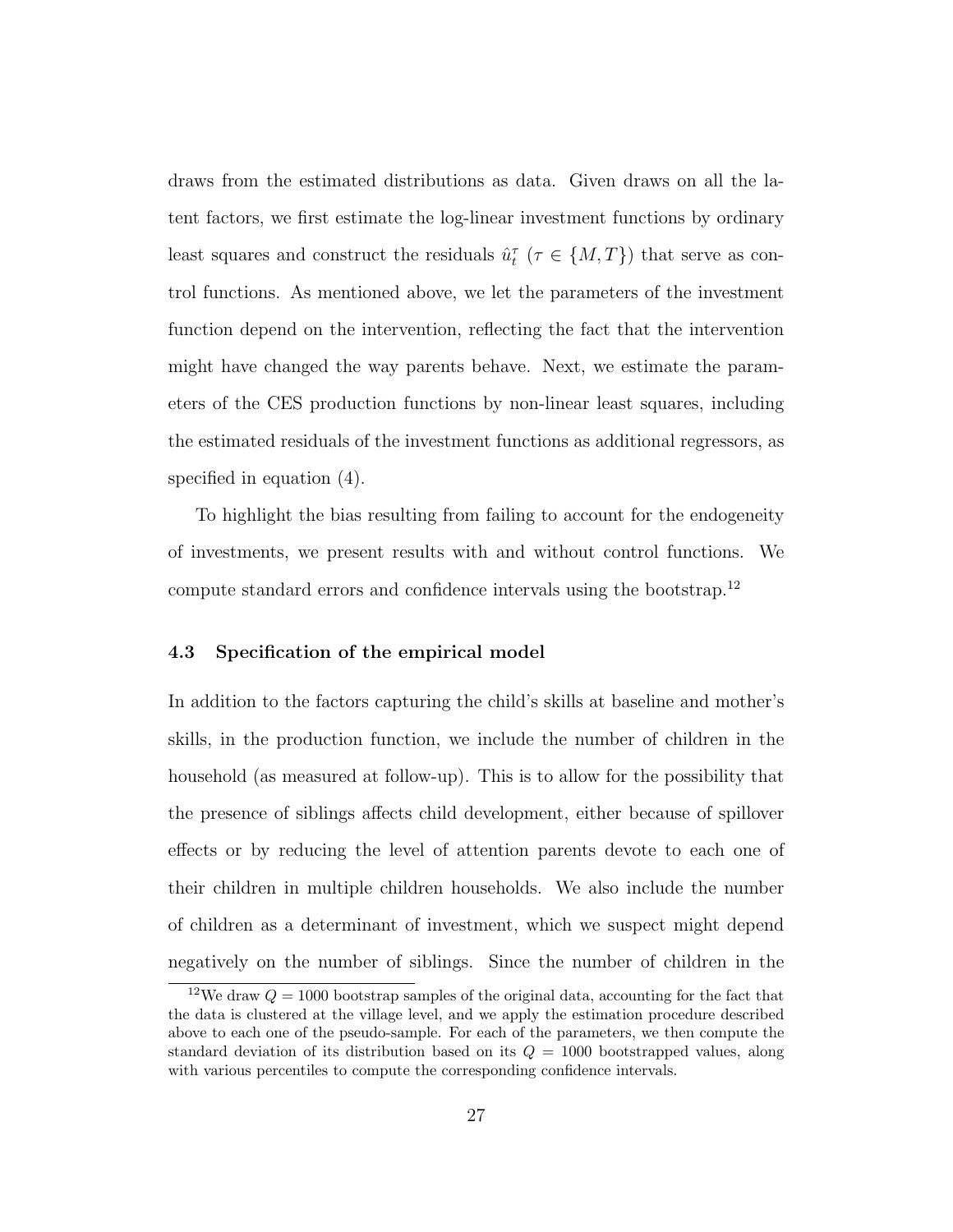household enters the production function directly, it does not enter our list of exclusion restrictions.

To compute our measure of household wealth, we add to the measurement system described above a set of measures from the baseline survey that proxy an additional latent factor measuring household wealth with error. These measures are described in full in Table 2 below and include indicators of whether the household owns its dwelling, along with various other assets (fridge, car, computer, etc.). The other exclusion restrictions (average male and female wages in the village and whether the mother is married), as well as the variable measuring the number of children in the household, are assumed not to have any measurement error.<sup>13</sup>

### 5 Results

We start by reporting the estimates of the measurement system, followed by the estimates of the investment and production functions. Finally, armed with these parameters, we assess how the model fits the data and how it helps us interpret the impact of the early years intervention we have studied.

<sup>&</sup>lt;sup>13</sup>To estimate the joint distribution of all the data we need to estimate the investment and production functions, we therefore specify a measurement system that comprises of all the measures of child's skills, mother's skills, investments and household wealth, along with these four additional variables. Each of these four variables can be thought of being a function of a latent factor and a measurement error term (following the same structure as equation [\(5\)](#page-25-0) for example), but in their case, the variance of measurement error is 0 and the associated factor loading is 1. With respect to male and female wages in the village, we took an average of male and females wages reported by members of the sample and in doing so rid the average of the measurement error possibly contained in individual observations.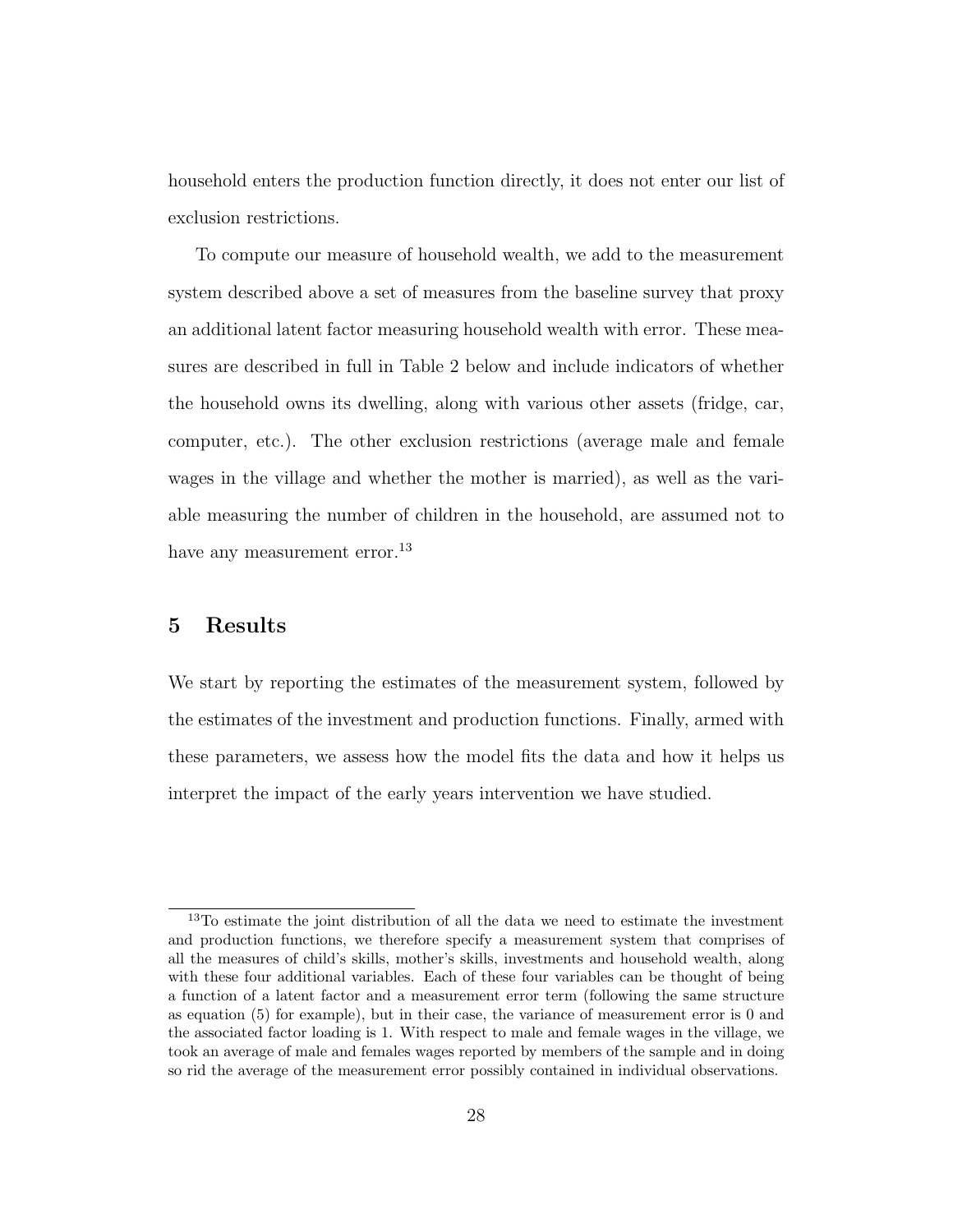<span id="page-31-0"></span>

|                     |                                       | % Signal                |       |                     |                                                                                                                                                             | % Signal                |     |
|---------------------|---------------------------------------|-------------------------|-------|---------------------|-------------------------------------------------------------------------------------------------------------------------------------------------------------|-------------------------|-----|
| Factor              | Measures                              | <b>Controls Treated</b> |       | Factor              | Measures                                                                                                                                                    | <b>Controls Treated</b> |     |
|                     | Bayley Cognitive                      | 76%                     | 77%   |                     | Number of different play materials                                                                                                                          | 96%                     | 97% |
| Child's             | Bayley Receptive Language             | 71%                     | 72%   | Material            | Number of colouring books                                                                                                                                   | 44%                     | 46% |
| cognitive           | Bayley Expressive Language            | 78%                     | 79%   | investments         | Number of toys bought                                                                                                                                       | 65%                     | 67% |
| skills              | Bayley Fine Motor                     | 55%                     | 57%   |                     | Number of toys that require movement                                                                                                                        | 73%                     | 75% |
| $(1+i)$             | Mac Arthur-Bates Vocabulary           | 55%                     | 56%   |                     | Number of toys to learn shapes                                                                                                                              | 73%                     | 75% |
|                     | Mac Arthur-Bates Complex Sentences    | 38%                     | 39%   |                     | Number of different play activities                                                                                                                         | 95%                     | 98% |
|                     | Bayley Cognitive*                     | 74%                     | 67%   |                     | Times told a story to child in last 3 days                                                                                                                  | 67%                     | 83% |
| Child's             | Bayley Receptive Language*            | 80%                     | 74%   | Time                | Times read to child in last 3 days                                                                                                                          | 70%                     | 85% |
| cognitive<br>skills | Bayley Expressive Language*           | 80%                     | 73%   | investments         | Times played with child and toys in last 3 days                                                                                                             | 64%                     | 81% |
|                     | Bayley Fine Motor*                    | 68%                     | 60%   |                     | Times labelled things to child in last 3 days                                                                                                               | 65%                     | 82% |
|                     | Mac Arthur-Bates Vocabulary*          | 43%                     | 35%   |                     | Mothers' years of education*                                                                                                                                | 64%                     | 63% |
|                     | Bates Difficult sub-scale (-)         | 69%                     | 67%   | Mother's            | Mother's vocabulary                                                                                                                                         | 70%                     | 69% |
| Child's socio-      | Bates Unsociable sub-scale (-)        | 21%                     | 20%   | cognitive           | Number of books for adults in the house*                                                                                                                    | 40%                     | 39% |
| emotional           | Bates Unstoppable sub-scale (-)       | 62%                     | 60%   | skills              | Number of magazines and newspapers                                                                                                                          | 18%                     | 17% |
| skills $(t+I)$      | Rothbart Inhibitory Control sub-scale | 70%                     | 68%   |                     | Raven's score ("IQ") **                                                                                                                                     | 60%                     | 59% |
|                     | Rothbart Attention sub-scale          | 25%                     | 24%   |                     | Did you feel depressed? (-)                                                                                                                                 | 42%                     | 46% |
| Child's socio-      | Bates Difficult factor* (-)           | 67%                     | 72%   |                     | Bothered by what usually don't bother you? (-)                                                                                                              | 28%                     | 32% |
| emotional           | Bates Unsociable factor* (-)          | 19%                     | 23%   |                     | Had trouble keeping mind on doing? (-)                                                                                                                      | 35%                     | 38% |
| skills $(t)$        | Bates Unadaptable* (-)                | 34%                     | 40%   | Mother's            | Felt everything you did was an effort? (-)                                                                                                                  | 31%<br>24%              | 34% |
|                     | Bates Unstoppable* (-)                | 23%                     | 28%   | emotional<br>socio- | Did you feel fearful? (-)                                                                                                                                   |                         | 27% |
|                     | Owns a fridge                         | 39%                     | 40%   | skills              | Did you sleep was restless? (-)                                                                                                                             | 30%                     | 34% |
|                     | Owns a car                            | 6%                      | 6%    |                     | Did you feel happy? (-)                                                                                                                                     | 13%                     | 15% |
|                     | Owns a computer                       | 34%                     | 35%   |                     | How often did you feel lonely last week? (-)                                                                                                                | 31%                     | 35% |
| Wealth              | Owns a blender                        | 28%                     | 29%   |                     | Did you feel you couldn't get going? (-)                                                                                                                    | 39%                     | 42% |
|                     | Own a washing maching                 | $8\%$                   | $8\%$ |                     |                                                                                                                                                             |                         |     |
|                     | Owns dwelling                         | 11%                     | 11%   |                     |                                                                                                                                                             |                         |     |
|                     | Owns a radio                          | 12%                     | 13%   |                     |                                                                                                                                                             |                         |     |
|                     | Ows a TV                              | 32%                     | 33%   |                     |                                                                                                                                                             |                         |     |
|                     |                                       |                         |       |                     | $\frac{1}{2}$ This table shows the measures allowed to load on each latent factor as well as the fraction of the variance in each measure that is explained |                         |     |

Table 2: Measurement system and signal-to-noise ratio for each measures Table 2: Measurement system and signal-to-noise ratio for each measures

The sign  $(-)$  following measures of the child's non-cognitive skill and the mother's non-cognitive skill indicates that the scoring on these measures was reversed so that the corresponding latent factor is such that a hig by the variance in signal, for the control and treatment groups separately. Measures followed by an asterisks  $(*)$  were collected at baseline and measures followed by two asterisks  $(**)$  were collected at follow-up II. All other measures were collected at follow-up I at the end of the intervention. Note: This table shows the measures allowed to load on each latent factor, as well as the fraction of the variance in each measure that is explained by the variance in signal, for the control and treatment groups separately. Measures followed by an asterisks (\*) were collected at baseline and rner na ev hemen measures followed by two asterisks (\*\*) were collected at follow-up II. All other measures were collected at follow-up I at the end of the intervention. The sign (-) following measures of the child's non-cognitive skill and the mother's non-cognitive skill indicates that the scoring on these measures еасп пле was reversed so that the corresponding latent factor is such that a higher score means a higher level of non-cognitive skill. $\exists$ Jul each rac IN O LE: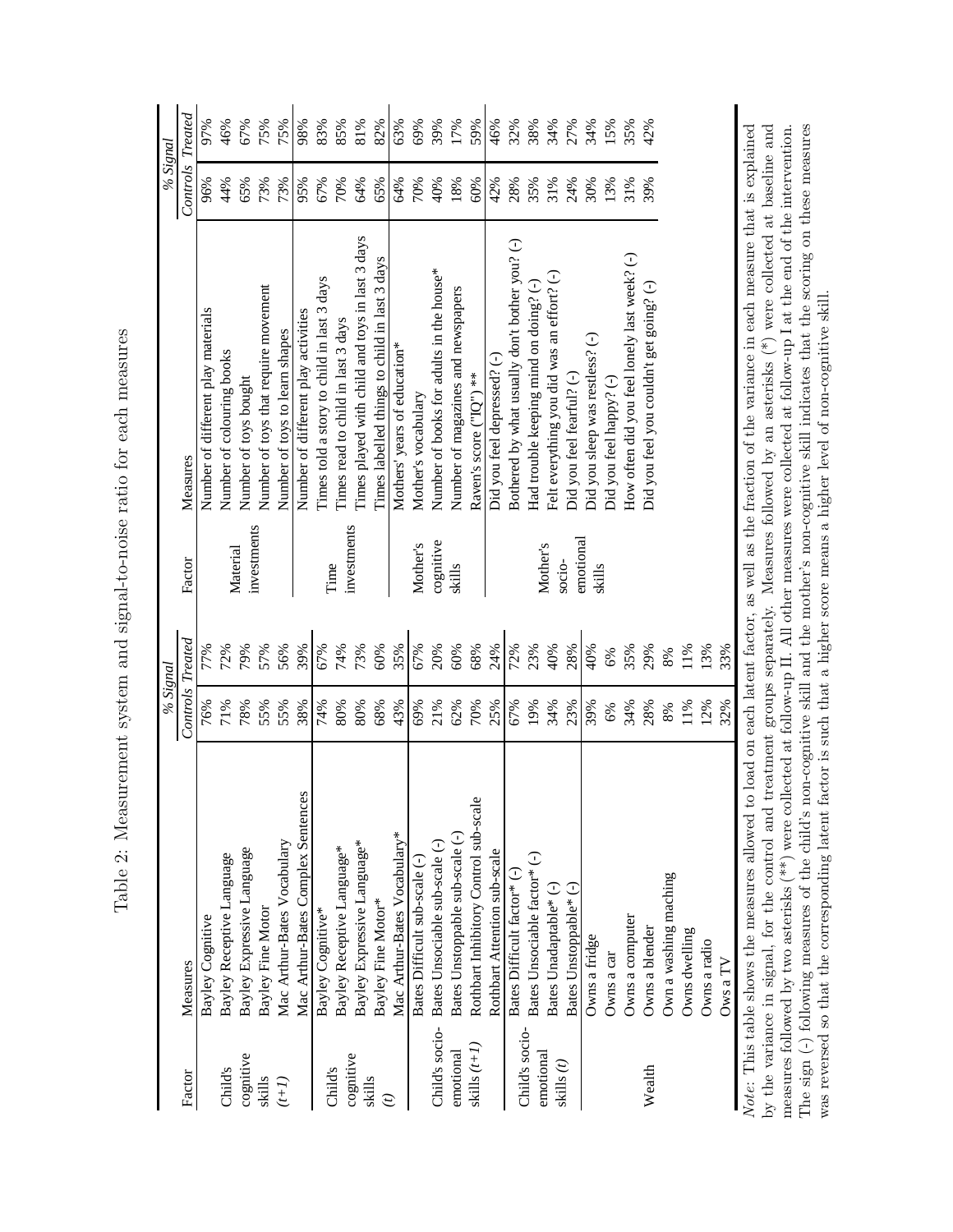#### 5.1 The measurement system and the distribution of factors

Table [2](#page-31-0) describes the specification of the measurement system, which underlies the estimates of the production function, that is the set of variables used as measures of each latent factor. To arrive at this specification, we performed an exploratory factor analysis of the data that helped us to determine the number of factors that could be extracted from the data and to allocate measures to particular factors. The steps and results of this exploratory factor analysis are discussed in detail in Appendix C.

As mentioned above, identification requires that at least one measure for each factor is conditionally independent of the other measures for the same factor. In our case, this assumption can be justified by the fact that some developmental outcome variables are based on child level observations and are collected by a trained psychologist in community centers, while others are based on maternal reports and are collected in the home (on a different day) by an interviewer. The independence of measurement errors is probably not a far fetched assumption in such a context.

From the first stage of the estimation procedure, we obtained estimates of the measurement system, i.e. estimates of the mean and variance-covariance matrix of the latent factors for each group  $d = \{0, 1\}$ , estimates of the factor loadings and of the variances of the measurement error.<sup>14</sup> All these parameter estimates are reported in Appendix  $C<sup>15</sup>$  Using these estimates, it is possible to

<sup>14</sup>We standardized all measures with respect to their mean in the control group, so we bypass the estimation of the intercepts.

<sup>&</sup>lt;sup>15</sup>More precisely, Appendix Table A3 reports the estimates of the factor loadings in each measurement equation. Appendix Table A4 reports the estimates of the means of the latent factor distributions for the treated households relative to the means of the latent factor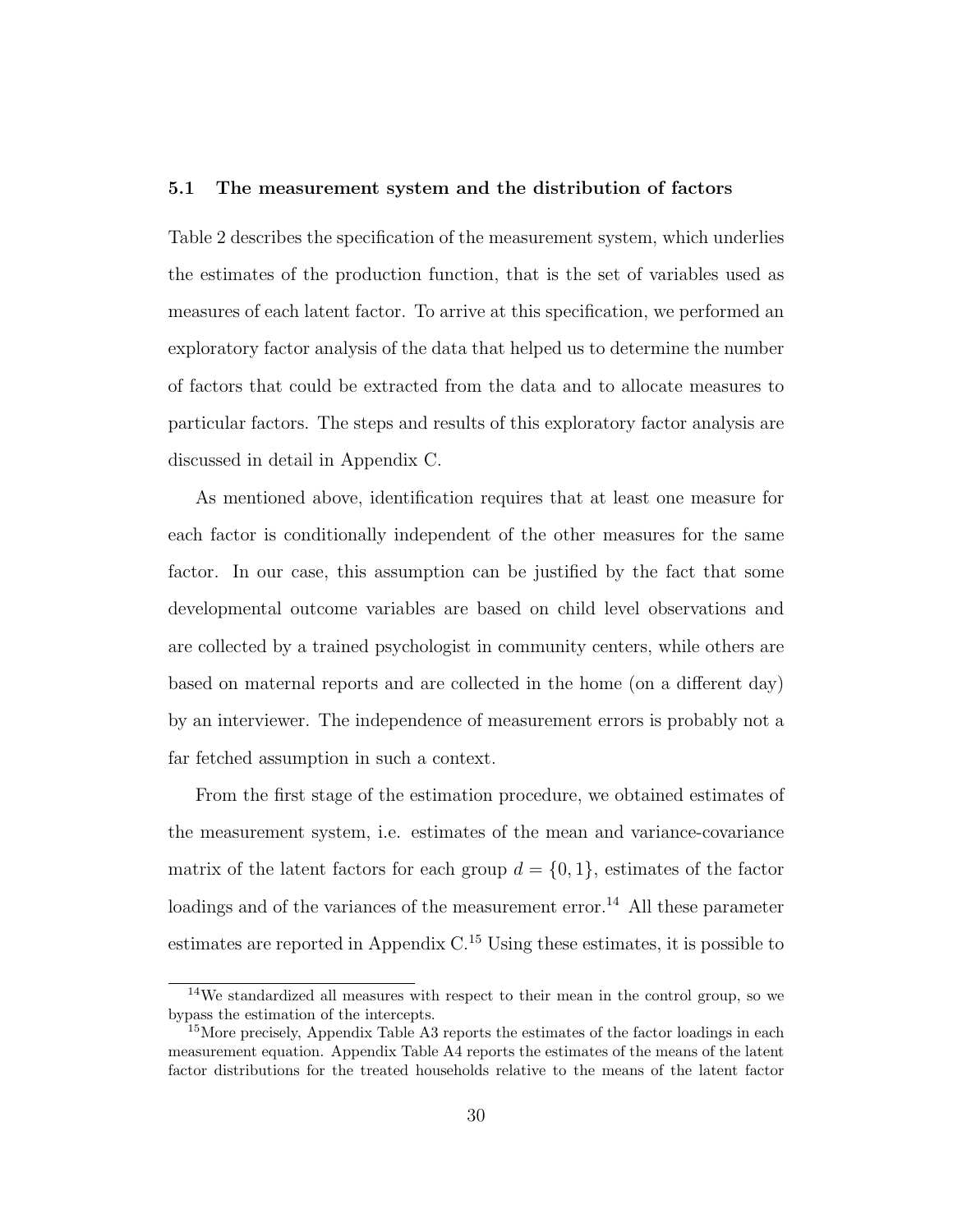assess the extent of measurement error in each measure of skill and investment in the data. Simplifying the notation, recall that the jth measure of latent factor  $\theta$  can be written as:

$$
m_j = \mu_j + \alpha_j \theta + \epsilon_j
$$

Given this functional form and our maintained assumption that the factors are independent from the measurement error, the variance of  $m_i$  can be decomposed as:  $Var(m_j) = \alpha_j^2 Var(\theta) + Var(\epsilon_j)$ . We can then calculate the fractions of  $Var(m_j)$  due to signal  $(s^{\theta})$  and noise  $(s^{\epsilon})$  as follows:

$$
s_j^{\theta} = \frac{\alpha_j^2 Var(\theta)}{\alpha_j^2 Var(\theta) + Var(\epsilon_j)} \quad \text{and} \quad s_j^{\epsilon} = 1 - s_j^{\theta} \quad (9)
$$

We report estimates of  $s^{\theta}$  and  $s^{\epsilon}$  in Table [2](#page-31-0) for the control and treated groups. Clearly, there is much variation in the amount of information contained in each measure of the same factor. For example, 76% of the variance in Bayley Cognitive is due to signal, whereas only 38% of the variance in Mac Arthur-Bates Complex Sentences is due to signal. However, no measure is close to having 100% of its variance accounted for by signal, which emphasizes the importance of accounting for measurement error through the latent factor model.<sup>16</sup>

distributions for the control households (which is normalized to 0). Appendix Table A5 reports the estimates of the variance of and correlation between the latent factors for the treated and control households separately.

<sup>&</sup>lt;sup>16</sup>There is little difference in the signal-to-noise ratio of measures between the control and treated groups. Under our assumption of invariant factor loadings and measurement error between the control and treated groups, differences in signal-to-noise ratios could only come from differences in the variances of the latent factors between the two groups. Appendix Table A5 shows that these are minimal.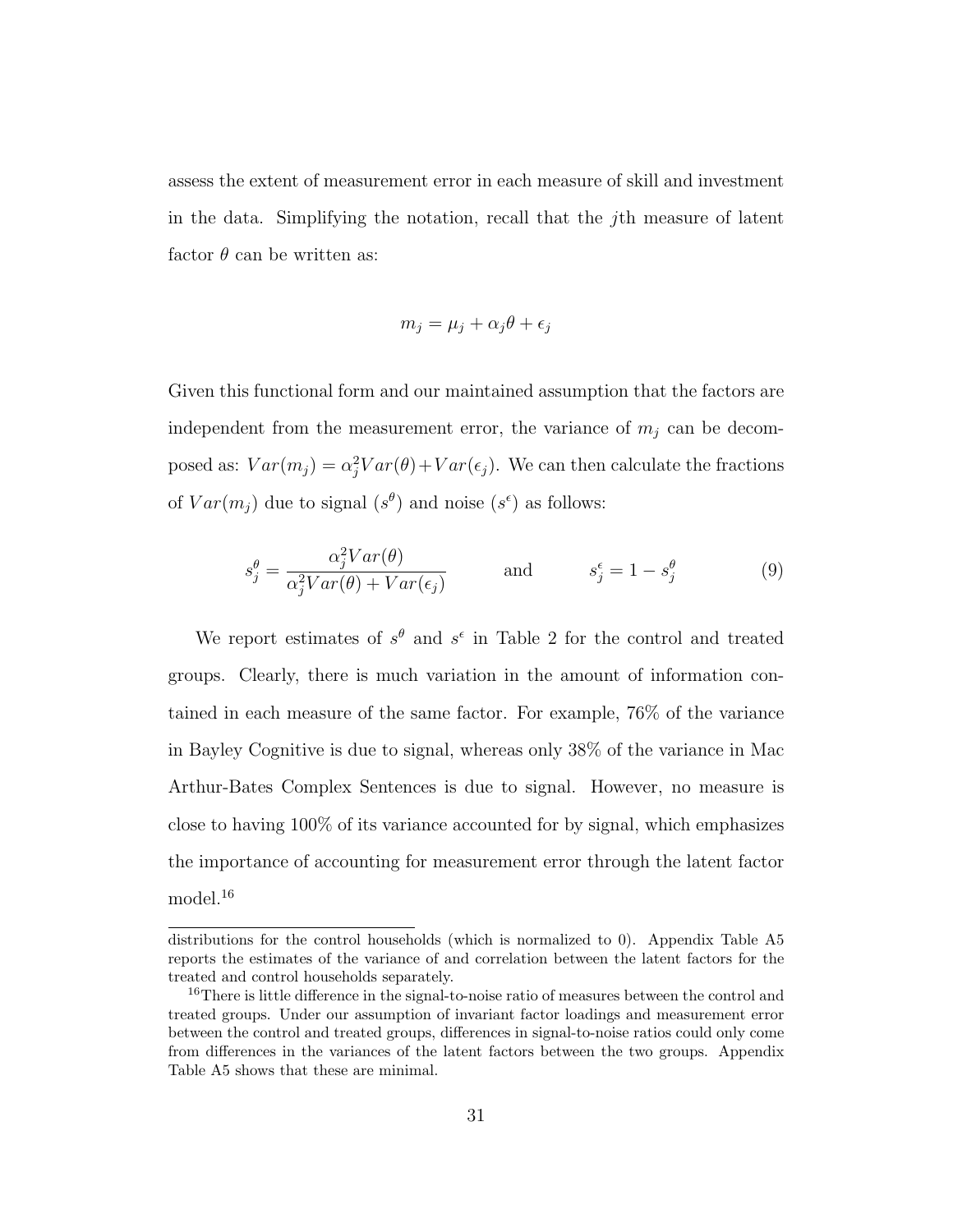<span id="page-34-0"></span>

Note: These kernel densities are constructed using 10,000 draws from the estimated joint distribution of latent factors for the control group and for the treated group.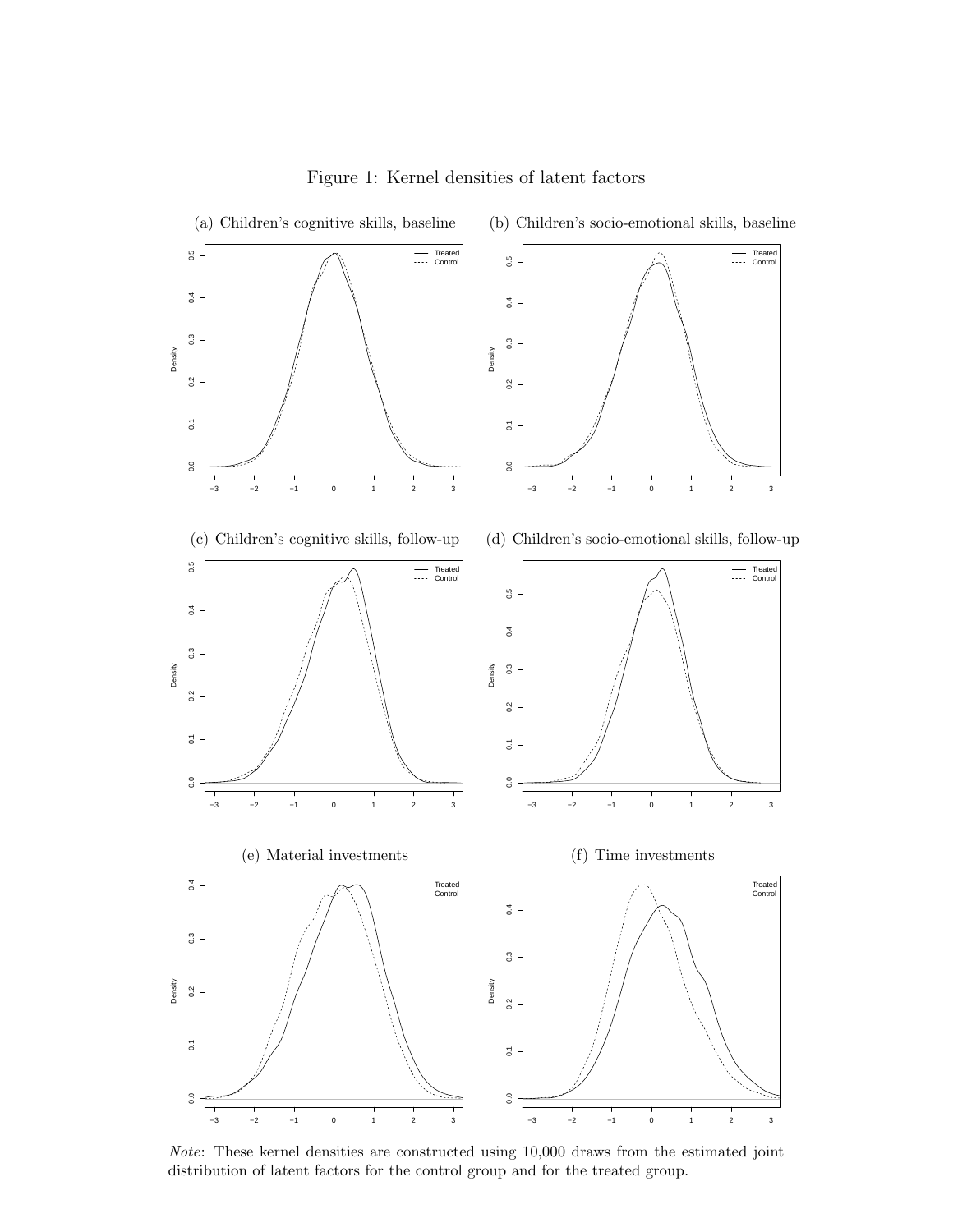Having identified the entire distribution of factors for each group, we can study whether the intervention has changed the entire shape of these distributions, in addition to their means. In Figure [1,](#page-34-0) we plot the estimated Kernel densities of some of the factors. The first two panels show the distribution, in treatment and control villages, of cognitive and socio-emotional skills at baseline. These first two pictures confirm that our sample is substantially balanced. The following two panels depict the distribution of cognitive and socio-emotional factors at follow-up. In the case of cognitive factors we see that the shift in the mean reported in Appendix Table A4 reflects a shift in the entire distribution. For socio-emotional factors, however, the shift occurs mainly for children below the median.

Finally, in the last two panels, we notice a strong shift to the right of both the material and time investment factors. This suggests that at least part of the impact of the intervention is likely to have been driven by increases in both time and materials devoted by parents to the upbringing of their children.

#### 5.2 Estimates of the investment functions

In Table [3,](#page-36-0) we present estimates of the investment equations. The first column presents the equation for material investments and the second column for time investments. As far as we know, our paper is unique in distinguishing between material and time investments in the context of estimating non-linear technologies of skill formation. Note that the results reported in Table [3](#page-36-0) exclude interactions of the treatment parameter with the remaining variables. In earlier versions we found such interactions to be insignificant, i.e. the shift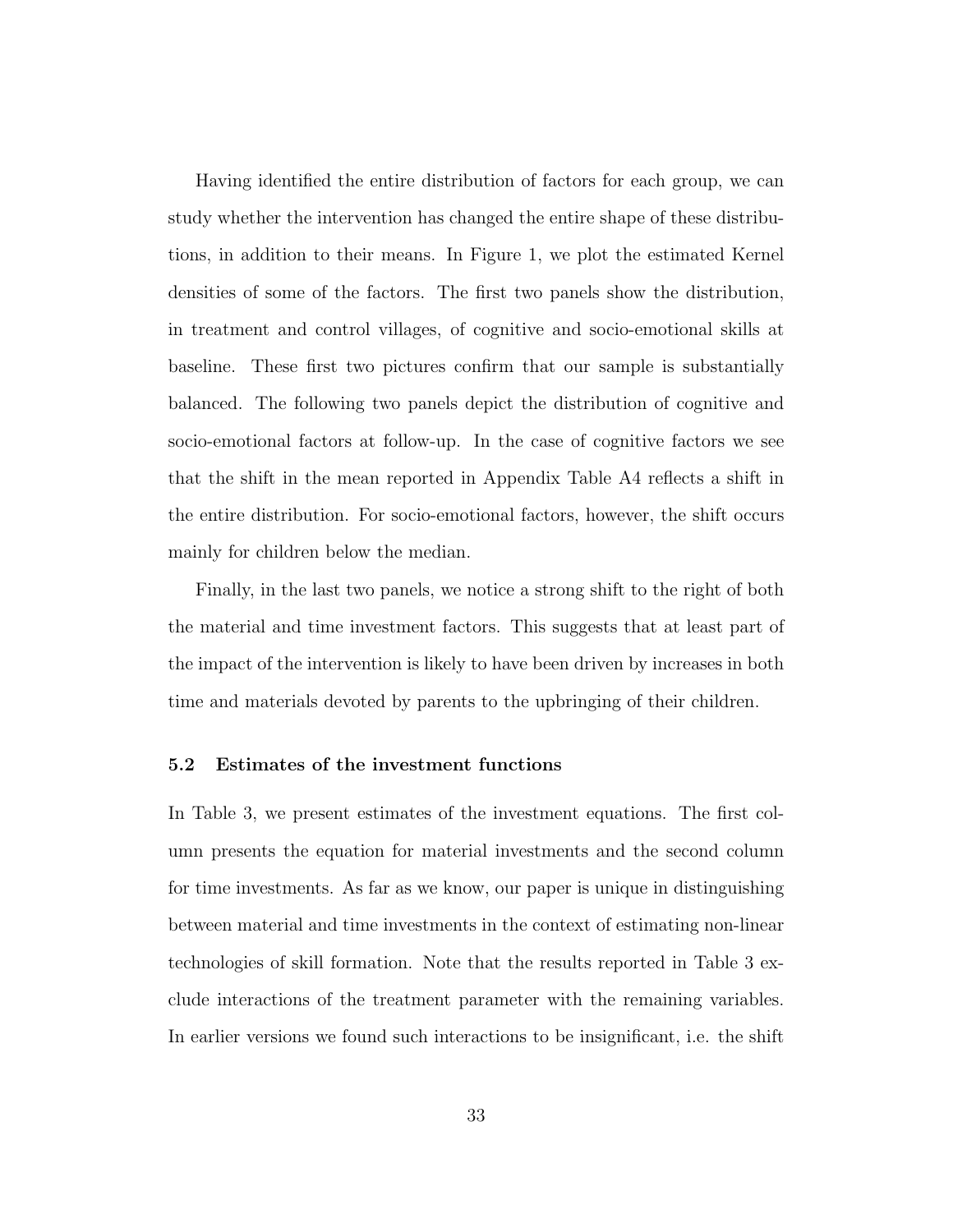|                                                 | Log of material<br>Log of time |                   |  |
|-------------------------------------------------|--------------------------------|-------------------|--|
|                                                 | investments                    | investments       |  |
| Constant                                        | 0.001                          | 0.004             |  |
|                                                 | (0.016)                        | (0.015)           |  |
|                                                 | $[-0.025, 0.027]$              | $[-0.02, 0.028]$  |  |
| Treatment dummy                                 | 0.248                          | 0.361             |  |
|                                                 | (0.073)                        | (0.065)           |  |
|                                                 | [0.115, 0.349]                 | [0.235, 0.451]    |  |
| Log of child's cognitive skills at $t$          | 0.141                          | 0.116             |  |
|                                                 | (0.061)                        | (0.057)           |  |
|                                                 | [0.032, 0.231]                 | [0.007, 0.198]    |  |
| Log of child's socio-emotional skills at $t$    | $-0.008$                       | 0.031             |  |
|                                                 | (0.058)                        | (0.056)           |  |
|                                                 | $[-0.105, 0.084]$              | $[-0.053, 0.13]$  |  |
| Log of mother's cognitive skills                | 0.668                          | 0.462             |  |
|                                                 | (0.082)                        | (0.079)           |  |
|                                                 | [0.54, 0.815]                  | [0.317, 0.573]    |  |
| Log of mother's socio-emotional skills          | $-0.120$                       | $-0.310$          |  |
|                                                 | (0.074)                        | (0.103)           |  |
|                                                 | $[-0.25,-0.001]$               | $[-0.474,-0.123]$ |  |
| Log of wealth at $t$                            | 0.081                          | $-0.086$          |  |
|                                                 | (0.071)                        | (0.090)           |  |
|                                                 | $[-0.019, 0.217]$              | $[-0.231, 0.06]$  |  |
| Mother is married at $t+1$                      | 0.126                          | 0.115             |  |
|                                                 | (0.027)                        | (0.027)           |  |
|                                                 | [0.075, 0.164]                 | [0.066, 0.155]    |  |
| Log of number of children at $t+1$              | $-0.096$                       | $-0.090$          |  |
|                                                 | (0.033)                        | (0.033)           |  |
|                                                 | $[-0.146,-0.04]$               | $[-0.151,-0.041]$ |  |
| Log of average male wages in village at $t+1$   | 0.075                          | $-0.026$          |  |
|                                                 | (0.041)                        | (0.044)           |  |
|                                                 | $[-0.007, 0.117]$              | $[-0.106, 0.039]$ |  |
| Log of average female wages in village at $t+1$ | 0.004                          | 0.033             |  |
|                                                 | (0.038)                        | (0.031)           |  |
|                                                 | $[-0.077, 0.054]$              | $[-0.013, 0.088]$ |  |

Table 3: Estimates of the log-linear investment function

Note: Standard errors in parentheses and 90% confidence intervals in brackets are obtained using the non-parametric bootstrap described in Section 4. Appendix B provides a detailed description of the variables used to measure each latent factor.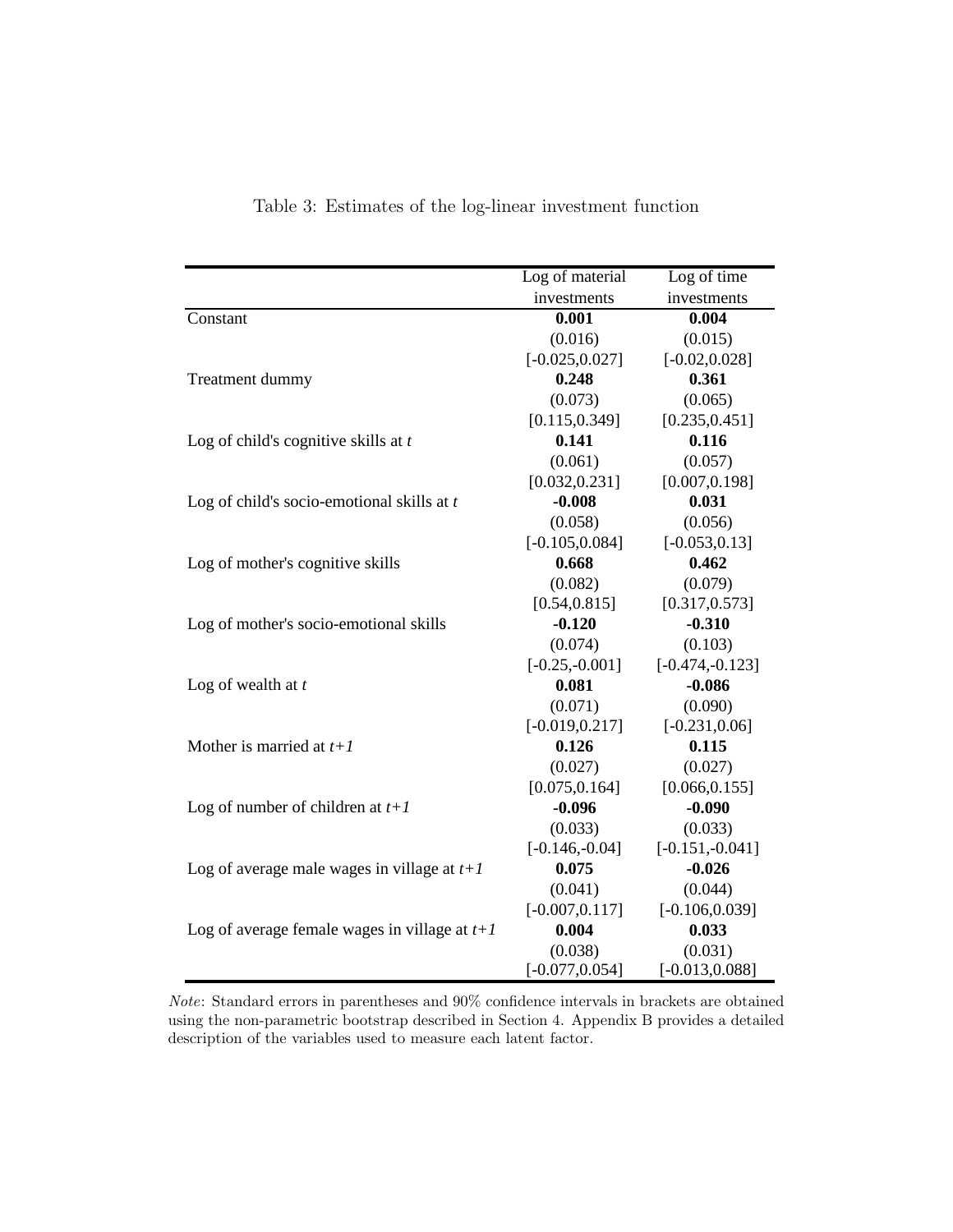in investment seems to have been uniform across groups with differing backgrounds.<sup>17</sup>

The first striking result is the impact of treatment on investments: it increases resources by 25% and time by 36% and both effects are highly significant. Thus, the intervention increased the time and the resources that parents provide to children. Referring back to the measurement system (Table 2), it is worthwhile noting that the time inputs are measured in a way that are targeted to child educational activities, such as the number of times an adult read to the child in the last three days. In other words, they do not refer simply to time spent with the child, but to interactions that promote development. Similarly, material investments refer to particular types of toys and play materials. Importantly, our estimates of the impact of the intervention on investments are uniquely driven by the experimental design and do not require any of the assumptions necessary for the identification of the production functions.

Turning now to the other regressors, we find that both time and material investments increase with the child's cognitive skills, but socio-emotional skills have no impact on investments, at least at the very young ages we are considering. The elasticity of both material and time investments with respect to maternal cognition is very high and particularly so for the former; however mother's socio-emotional skills have no significant effect. Married mothers in-

<sup>&</sup>lt;sup>17</sup>Appendix Table A6 reports the estimates of the investment equation in which we interact all the regressors with the treatment dummy. We test the joint significance of the interaction terms and find that we cannot reject that all the interactions are equal to 0 for both material and time investments at conventional levels of significance (the p-value for the material investment equation is  $0.577$  and the p-value for the time investment equation is 0.667). Appendix Table A7 reports the estimates of the production functions when the control functions are derived from the fully interacted investment function. We observe no major difference between these results and the ones based on the non-interacted investment function reported in Tables 4 and 5.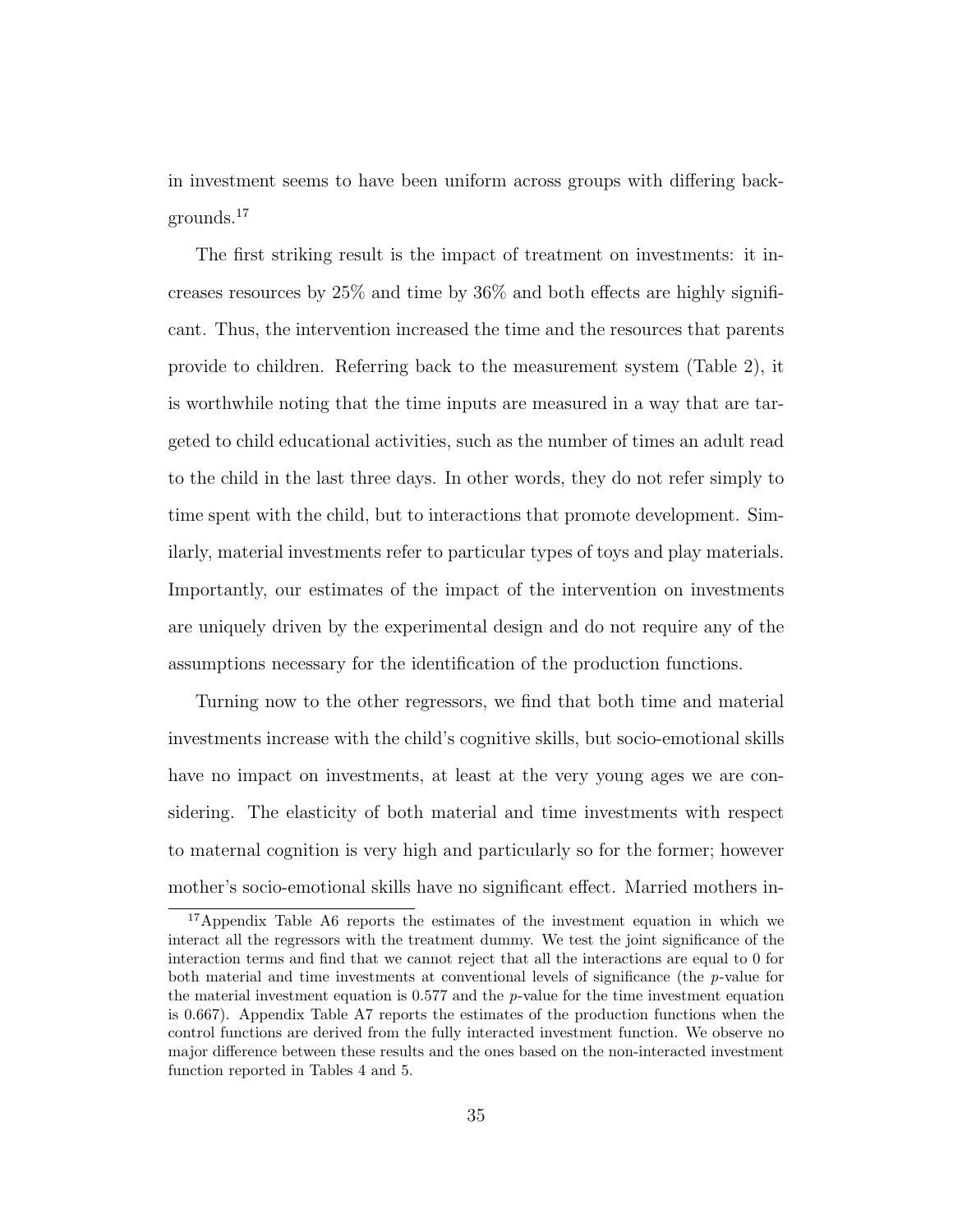vest more time and more materials, but the overall number of children reduces investments. We find no effect of wealth on investments, probably because our sample is quite homogeneously poor. However, we do find that more is invested in children in terms of materials when male wages are higher in the village, which we interpret as an income effect. Average female wages in the village, which could reflect the opportunity cost of time for the mother as well as her access to resources, have no effect.

Of the above variables, wealth, marital status, and male and female wages at the village level are excluded from the production function and serve as instruments. We test for the joint significance of the exclusion restrictions in the material and time investment equations. The  $p$ -value from a F-test performed separately on each equation is 0.008 for the material investment equation and 0.041 for the time investment equation. The p-value of a test that the rank of the coefficient matrix of the excluded variables across both investment equations is less than 2 has a p-value of  $0.035$ .<sup>18</sup> The fact that some of the coefficients on the individual variables are not statistically different from zero is probably driven by collinearity and by the limited variation we have (as some of these variables only vary across village). From the high joint significance of our instruments however, we conclude that they are strong enough to identify the impact of investment in the production function for skills, to which we now turn.

<sup>&</sup>lt;sup>18</sup>To perform this rank test, we proceeded as follows. Let B be the  $2 \times 4$  matrix of coefficients on the four excluded variables in the two investment equations. We used the non-parametric bootstrap to derive critical values for a test that the smallest eigenvalue of  $B'B$  is zero. See [Robin and Smith](#page-52-0) [\(2000\)](#page-52-0) for a discussion of such tests and [Blundell,](#page-50-0) [Duncan, and Meghir](#page-50-0) [\(1998\)](#page-50-0) for a similar application.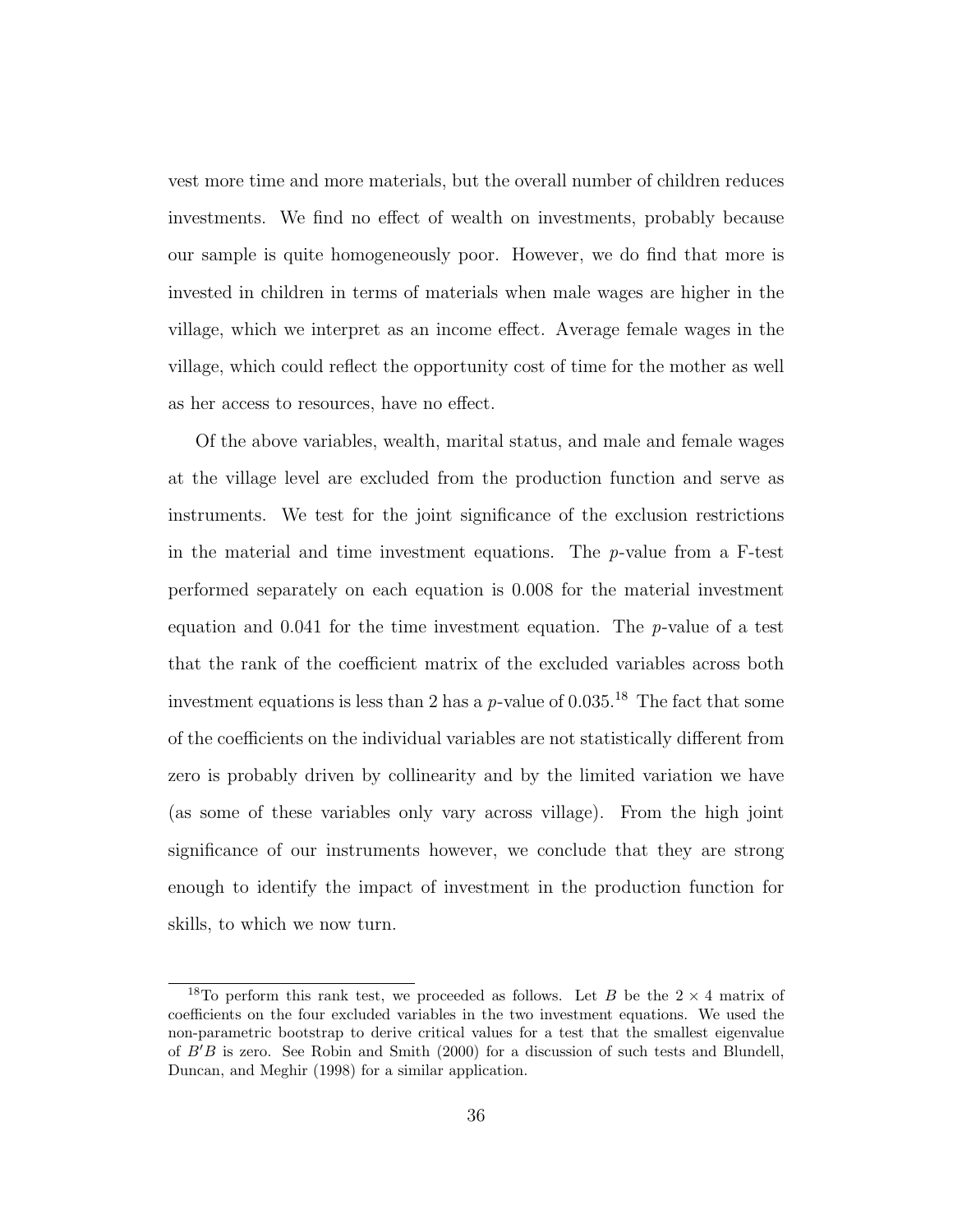### 5.3 Estimates of the production functions

Tables [4](#page-40-0) and [5](#page-41-0) report the estimates of the CES production function. For each skill, we report estimates of the parameters of the production function obtained both ignoring the endogeneity of investments (in the left column) and taking it into account by including the residuals from the investment functions as additional inputs (in the right column), as specified in equation [\(4\)](#page-22-0). It should be stressed that very limited systematic evidence exists on the evolution and development of children skills at such young ages.

We have experimented with allowing all coefficients to vary with treatment status, but we found no evidence that the production function differs systematically as a result of the intervention. In fact the tests that the coefficients are the same across intervention and control groups, other than total factor productivity A, have p-values of 0.879 and 0.889 for the production functions of cognitive and socio-emotional skills, respectively.<sup>19</sup> Indeed, as Tables [4](#page-40-0) and [5](#page-41-0) show, even total factor productivity remains unaffected by treatment, except when we treat investments as exogenous in the production function for cognitive skills (first column of Table  $4$ ).<sup>20</sup>

The results provide evidence of several important features of skill development. First, we find strong evidence of self-productivity of skills. That is, the current stock of cognitive (socio-emotional) skills strongly affects the

<sup>19</sup>Appendix Tables A8 and A9 report the estimates of the production function for each skill type in which we allow all parameters (except the elasticity of substitution) to vary between treated and controls. None of the interactions, except that with the number of children in the household, is significant.

<sup>&</sup>lt;sup>20</sup>We also experimented with a specification of the model where we allowed the child's age at follow-up to enter the investment equations and to interact with the total-factor productivity parameter (A) in the production functions. We did not find evidence that this parameter depended on the child's age however (see Appendix Tables A10 and A11.)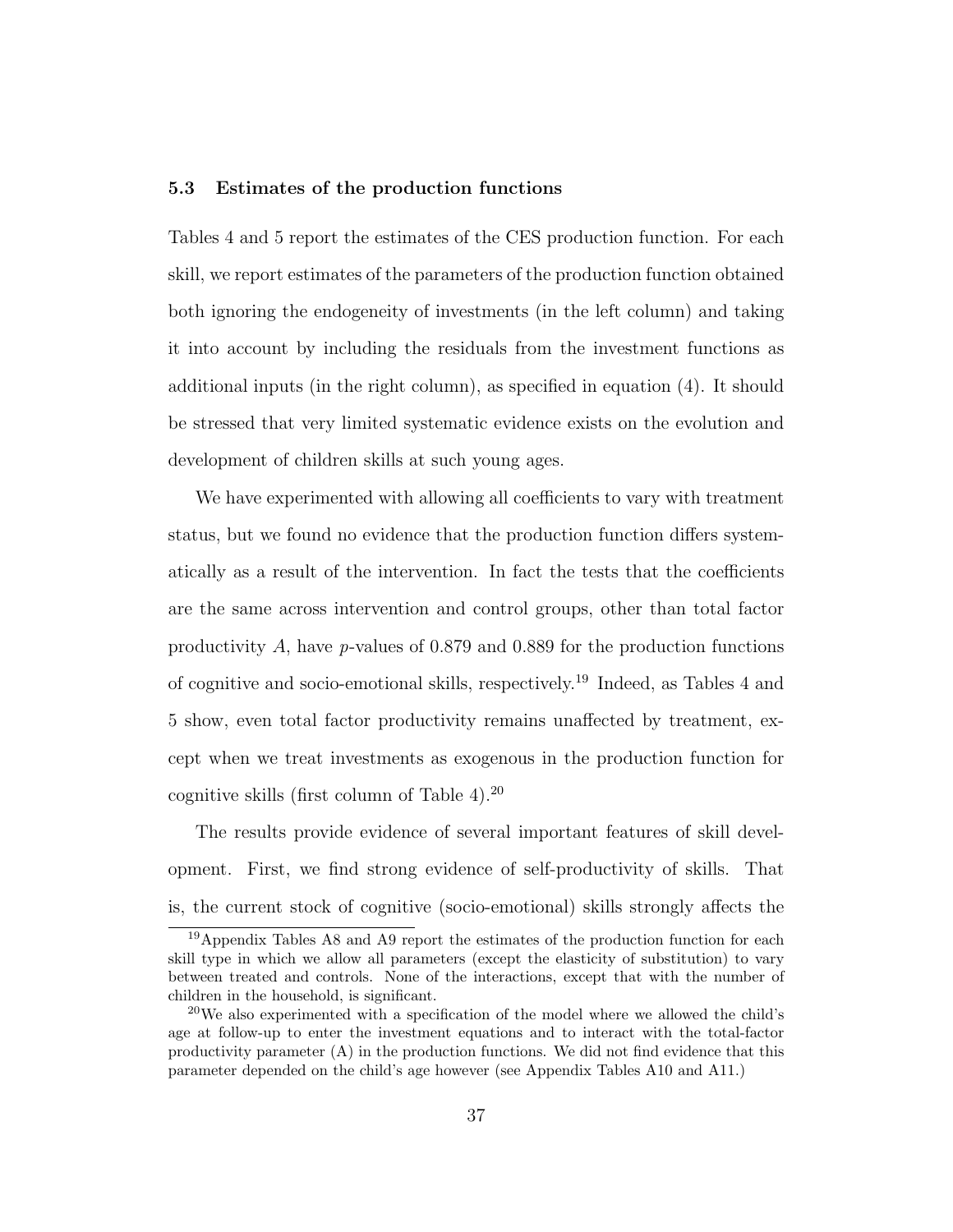|                                                  | Without control   | With control      |
|--------------------------------------------------|-------------------|-------------------|
|                                                  | function          | function          |
| Child's cognitive skills at $t$                  | 0.591             | 0.566             |
|                                                  | (0.043)           | (0.057)           |
|                                                  | [0.527, 0.67]     | [0.489, 0.674]    |
| Child's socio-emotional skills at t              | 0.03              | 0.038             |
|                                                  | (0.043)           | (0.050)           |
|                                                  | $[-0.037, 0.106]$ | $[-0.035, 0.126]$ |
| Mother's cognitive skills                        | 0.194             | 0.037             |
|                                                  | (0.049)           | (0.131)           |
|                                                  | [0.107, 0.264]    | $[-0.194, 0.223]$ |
| Mother's socio-emotional skills                  | 0.06              | 0.051             |
|                                                  | (0.045)           | (0.049)           |
|                                                  | $[-0.016, 0.126]$ | $[-0.028, 0.127]$ |
| Material investments at $t+1$                    | 0.082             | 0.397             |
|                                                  | (0.033)           | (0.208)           |
|                                                  | [0.036, 0.144]    | [0.128, 0.765]    |
| Time investments at $t+1$                        | 0.008             | $-0.138$          |
|                                                  | (0.035)           | (0.142)           |
|                                                  | $[-0.056, 0.057]$ | $[-0.421, 0.039]$ |
| Number of children in household at $t+1$         | 0.035             | 0.049             |
|                                                  | (0.026)           | (0.030)           |
|                                                  | $[-0.009, 0.076]$ | [0.002, 0.1]      |
| Control function for material investments        |                   | $-0.33$           |
|                                                  |                   | (0.218)           |
|                                                  |                   | $[-0.715,-0.023]$ |
| Control function for time investments            |                   | 0.156             |
|                                                  |                   | (0.151)           |
|                                                  |                   | $[-0.037, 0.453]$ |
| Complementarity parameter                        | 0.123             | 0.07              |
|                                                  | (0.082)           | (0.060)           |
|                                                  | $[-0.025, 0.243]$ | $[-0.032, 0.161]$ |
| Elasticity of substitution                       | 1.141             | 1.075             |
|                                                  | (0.106)           | (0.070)           |
|                                                  | [0.976, 1.321]    | [0.969, 1.192]    |
| Productivity parameter (A)                       | 0.984             | 0.993             |
|                                                  | (0.012)           | (0.011)           |
|                                                  | [0.966, 1.005]    | [0.972, 1.008]    |
| Productivity parameter interacted with treatment | 0.1               | 0.08              |
|                                                  | (0.052)           | (0.072)           |
|                                                  | [0.028, 0.198]    | $[-0.012, 0.228]$ |

<span id="page-40-0"></span>Table 4: Estimates of the CES production function for cognitive skills

 $\emph{Note: Standard errors in parentheses and 90\% confidence intervals in brackets are obtained}$ using the non-parametric bootstrap described in Section 4. Appendix B provides a detailed description of the variables used to measure each latent factor.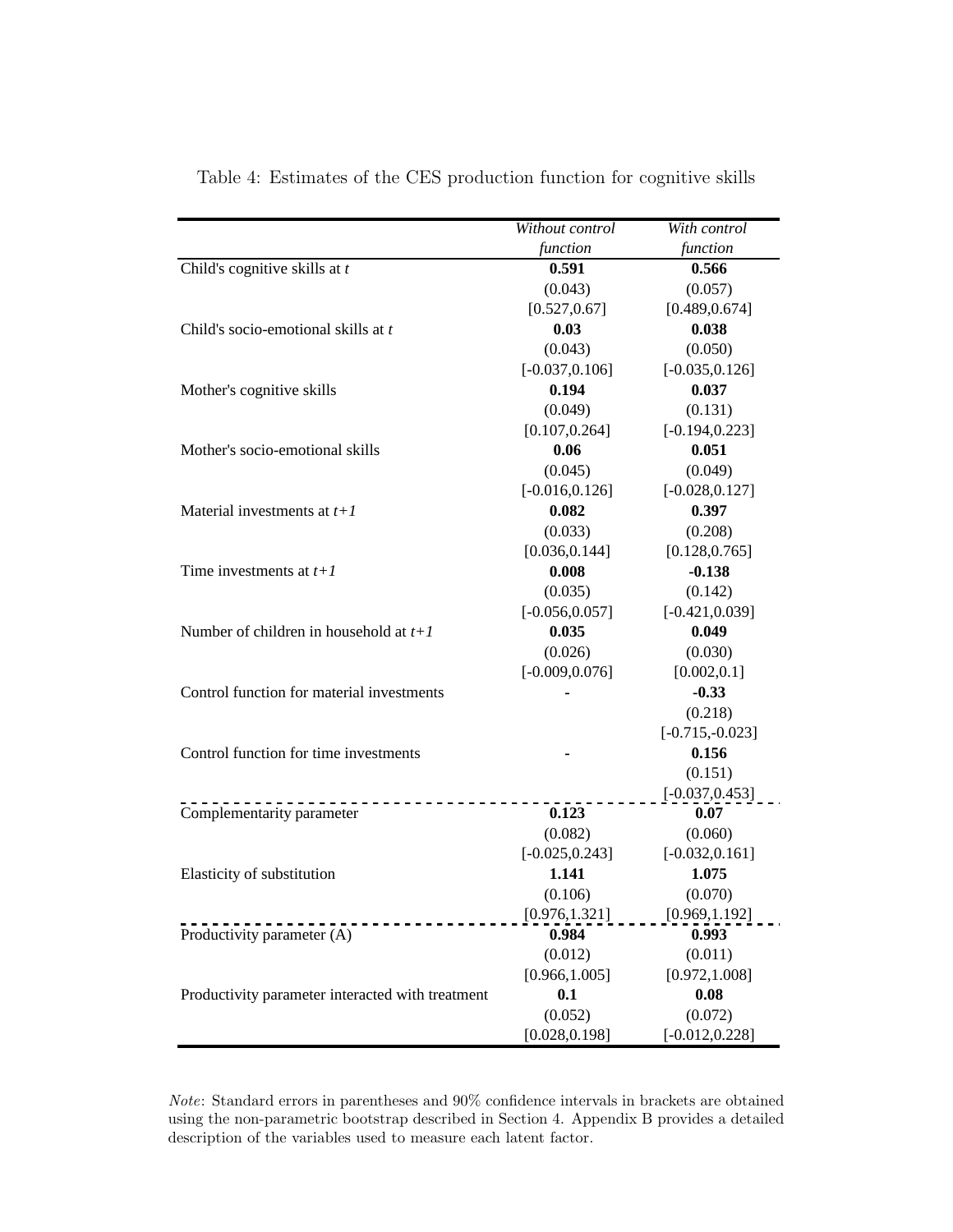|                                                  | Without control   | With control      |
|--------------------------------------------------|-------------------|-------------------|
|                                                  | function          | function          |
| Child's cognitive skills at $t$                  | 0.11              | 0.122             |
|                                                  | (0.044)           | (0.059)           |
|                                                  | [0.039, 0.185]    | [0.024, 0.222]    |
| Child's socio-emotional skills at t              | 0.435             | 0.413             |
|                                                  | (0.055)           | (0.059)           |
|                                                  | [0.374, 0.552]    | [0.354, 0.537]    |
| Mother's cognitive skills                        | $-0.054$          | 0.116             |
|                                                  | (0.066)           | (0.142)           |
|                                                  | $[-0.168, 0.046]$ | $[-0.201, 0.276]$ |
| Mother's socio-emotional skills                  | 0.151             | 0.161             |
|                                                  | (0.058)           | (0.058)           |
|                                                  | [0.047, 0.233]    | [0.046, 0.235]    |
| Material investments at $t+1$                    | 0.14              | $-0.32$           |
|                                                  | (0.043)           | (0.198)           |
|                                                  | [0.079, 0.219]    | $[-0.529, 0.108]$ |
| Time investments at $t+1$                        | 0.119             | 0.434             |
|                                                  | (0.041)           | (0.133)           |
|                                                  | [0.043, 0.181]    | [0.17, 0.591]     |
| Number of children in household at $t+1$         | 0.099             | 0.073             |
|                                                  | (0.026)           | (0.027)           |
|                                                  | [0.048, 0.136]    | [0.025, 0.113]    |
| Control function for material investments        |                   | 0.477             |
|                                                  |                   | (0.204)           |
|                                                  |                   | [0.043, 0.711]    |
| Control function for time investments            |                   | $-0.336$          |
|                                                  |                   | (0.136)           |
|                                                  |                   | $[-0.506,-0.068]$ |
| Complementarity parameter                        | 0.049             | 0.006             |
|                                                  | (0.077)           | (0.056)           |
|                                                  | $[-0.085, 0.158]$ | $[-0.059, 0.12]$  |
| Elasticity of substitution                       | 1.051             | 1.006             |
|                                                  | (0.088)           | (0.063)           |
|                                                  | [0.921, 1.187]    | [0.944, 1.137]    |
| Productivity parameter (A)                       | 0.987             | 0.992             |
|                                                  | (0.016)           | (0.012)           |
|                                                  | [0.966, 1.019]    | [0.976, 1.014]    |
| Productivity parameter interacted with treatment | $-0.015$          | $-0.016$          |
|                                                  | (0.042)           | (0.058)           |
|                                                  | $[-0.081, 0.054]$ | $[-0.115, 0.073]$ |

<span id="page-41-0"></span>Table 5: Estimates of the CES production function for socio-emotional skills

Note: Standard errors in parentheses and 90% confidence intervals in brackets are obtained using the non-parametric bootstrap described in Section 4. Appendix B provides a detailed descriptions of the variables used to measure each of the latent factor.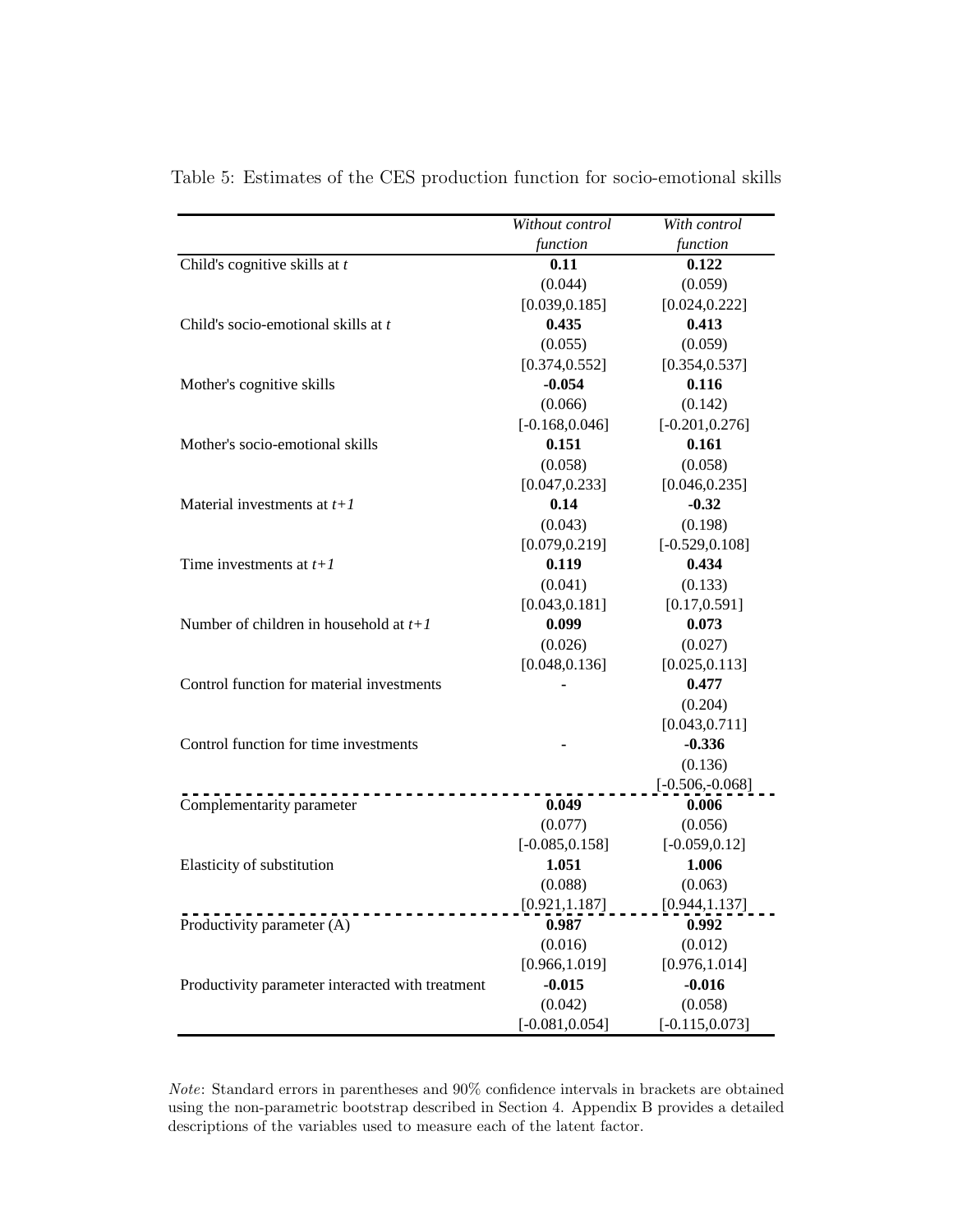development of future (socio-emotional) cognitive skills. Second, we find evidence of cross-productivity in the production function for socio-emotional skills (Table [5\)](#page-41-0): the current stock of cognitive skills fosters the development of future socio-emotional skills. Although the current stock of socio-emotional skills has a positive coefficient in the production function of cognitive skills, the estimate is not significantly different from zero and we cannot conclude there is cross-productivity in the production of cognitive skills. This result contrasts with that reported by [Cunha, Heckman, and Schennach](#page-51-0) [\(2010\)](#page-51-0), who find socio-emotional skills to be important for the accumulation of future cognitive skills. Our evidence, however, relates to a different, much earlier, period of the life-cycle.

Our results also provide evidence that parental investments play a crucial role in the development of both cognitive and socio-emotional skills and that they are endogenous. With respect to cognitive skills, the results reveal that only material investments seem to matter; their effect becomes very large and strongly significant, once we control for endogenous investments. With respect to socio-emotional skills, when we treat investments as endogenous, only time investments significantly matter for the accumulation of socio-emotional skills. The point estimate of the share parameter for material investments is negative, but very imprecise. The effect of time investments on future socio-emotional skills is very large and strongly significant.

Investments are also clearly endogenous. The control function in the cognitive production function is highly significant for material investments and including it increases the share parameter for material investments more than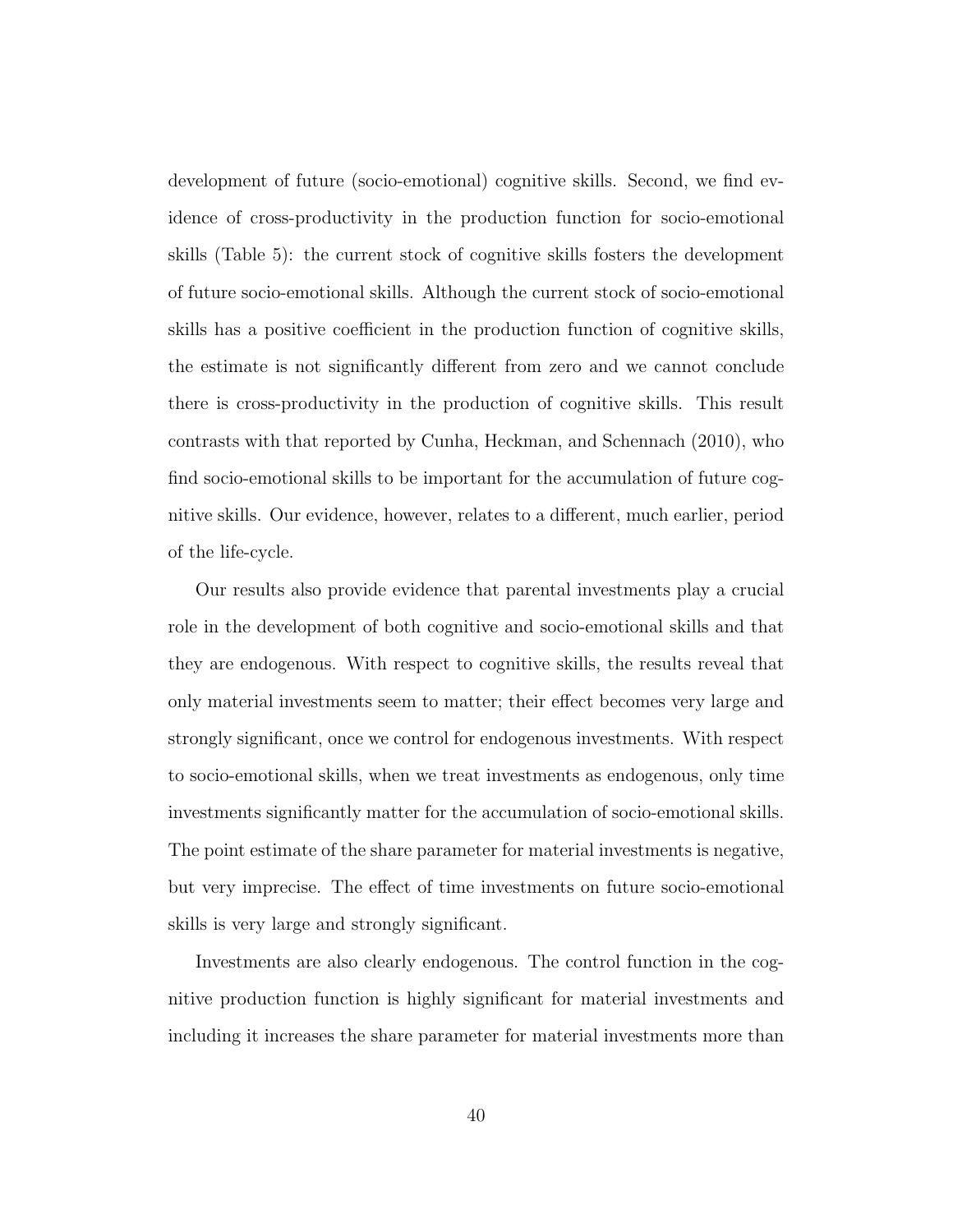fivefold. Similarly the control function for time investments in the corresponding production function is also highly significant, and including it in the production function triples the coefficient on time investments. In both of these cases, the estimate of the coefficient of the relevant control function is negative, suggesting that parents compensate with materials and time when adverse events affect the development of their child. This evidence is important as it speaks to the issue of whether parental investment reinforces or compensates shocks received by children, an issue discussed by a large literature, some of which is surveyed in [Almond and Mazumder](#page-50-1) [\(2013\)](#page-50-1). Our findings indicate very clearly that investment seems to be compensating rather than reinforcing.

The estimates of the production functions show that mothers' cognitive skills do not seem to have a significant direct effect on either children's cognitive or socio-emotional development, once we control for the endogeneity of investments. However, it should be remembered that according to our estimates of the investment function (Table 3), mother's cognitive skills have an important effect on both types of investment and, therefore, an indirect effect on child development. Mother's socio-emotional skills have a significant impact on the development of the child's socio-emotional skills, even after controlling for the endogeneity of investments, but their effect on the child's future cognitive skills is not significantly different from zero.

It is also interesting that the number of siblings improves outcomes for children conditional on investments, presumably because of mutual stimulation and interaction. On the other hand, the estimates of the investment function imply that siblings also dilute investments to the subject child, thus creating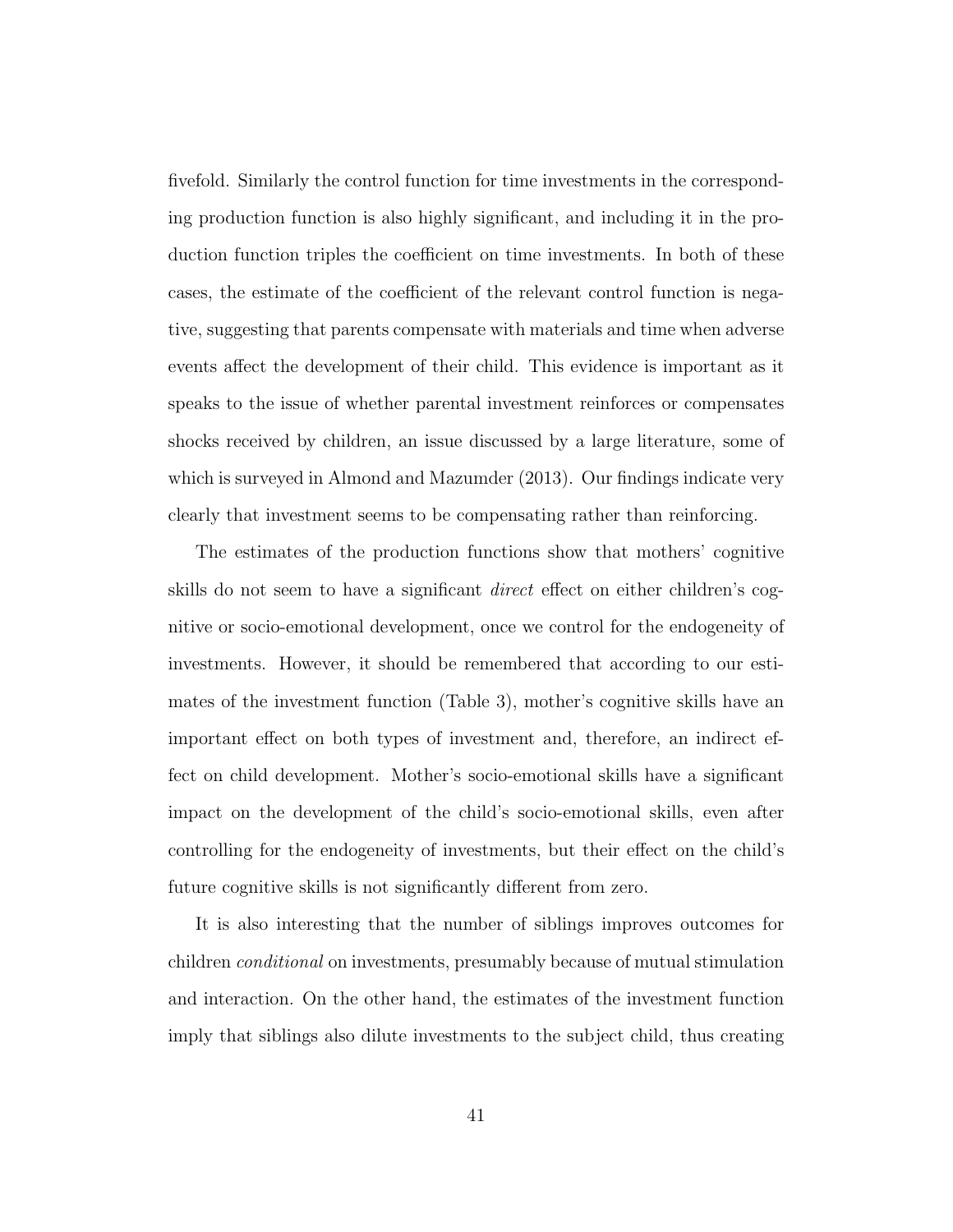two counteracting effects.

The last key component of the production function is the complementarity parameter,  $\rho_k$ . In both production functions, it is estimated to be zero, which implies an elasticity of substitution equal to one. That is, the production function for cognitive and socio-emotional skills has a Cobb-Douglas form.

## 5.4 Implications for human capital accumulation and the role of the intervention

The results presented above have interesting implications for human capital accumulation. First, the production function is Cobb-Douglas and hence inputs are complementary. Moreover, baseline skills, investments and, to some extent, maternal skills are important for the development of future skills. Together, these two facts imply that investments are more productive for children with higher levels of early cognition and socio-emotional skills.

We illustrate this point in Figure [2,](#page-45-0) which plots the marginal product of investments as a function of the child's baseline skills. Consider first Figure [2a](#page-45-0). The productivity of material investment in the production function for cognitive skills triples as we move from the lower deciles to the upper deciles of the distribution of baseline cognition. Similarly, time investments are more productive for the accumulation of socio-emotional skills, the higher a child is on the distribution of socio-emotional skills at baseline (Figure [2b](#page-45-0)). This complementarity illustrates both the importance of targeting low-achieving children early as well as the difficulty of delivering interventions with high returns for them, particularly as time passes.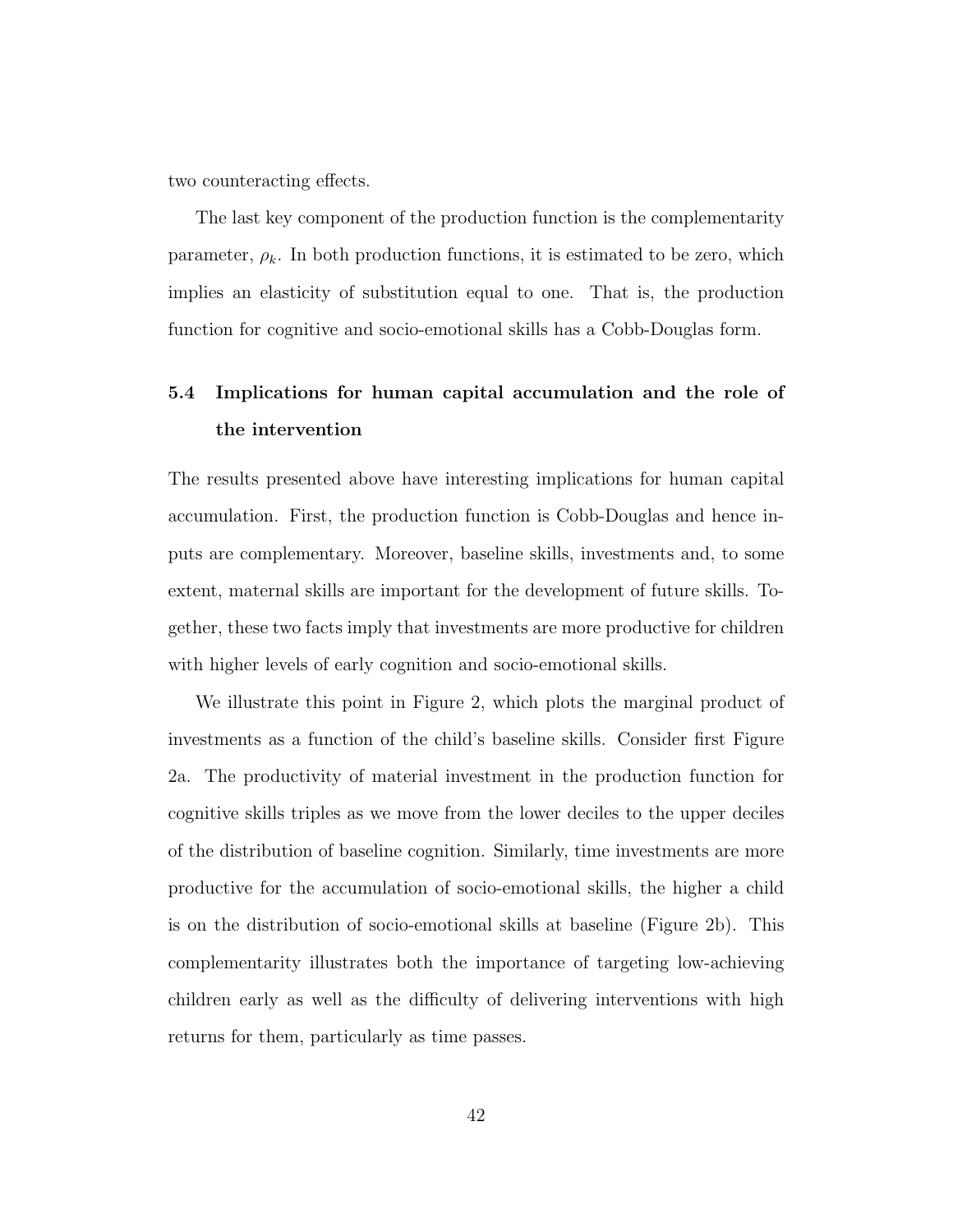

(a) Marginal product of material investments in the production of cognitive skills

<span id="page-45-0"></span>Figure 2: Complementarity between investments and baseline skills





Notes: The marginal product of material and time investments in the production function for skill of type k are given by:  $A_d^k \gamma_{5,d}^k I_{i,t}^{M(\rho_k-1)} Q^{(\frac{1-\rho_k}{\rho_k})}$  and  $A_d^k \gamma_{6,d}^k I_{i,t}^{T(\rho_k-1)} Q^{(\frac{1-\rho_k}{\rho_k})}$ , respectively, where  $Q = [\gamma_{1,d}^k (\theta_{i,t}^C)^{\rho_k} + \gamma_{2,d}^k (\theta_{i,t}^S)^{\rho_k} + \gamma_{3,d}^k (P_i^C)^{\rho_k} + \gamma_{4,d}^k (P_i^S)^{\rho_k} + \gamma_{5,d}^k (I_{i,t}^M)^{\rho_k} +$  $\gamma_{6,d}^K(I_{i,t}^T)^{\rho_k}$ . The figures above are constructed by evaluating these objects at different deciles of  $\theta_{i,t}^C$  (figures i) and  $\theta_{i,t}^S$  (figures ii) and holding all remaining inputs of the production function at their mean values pooling observations from the control and treatment groups together.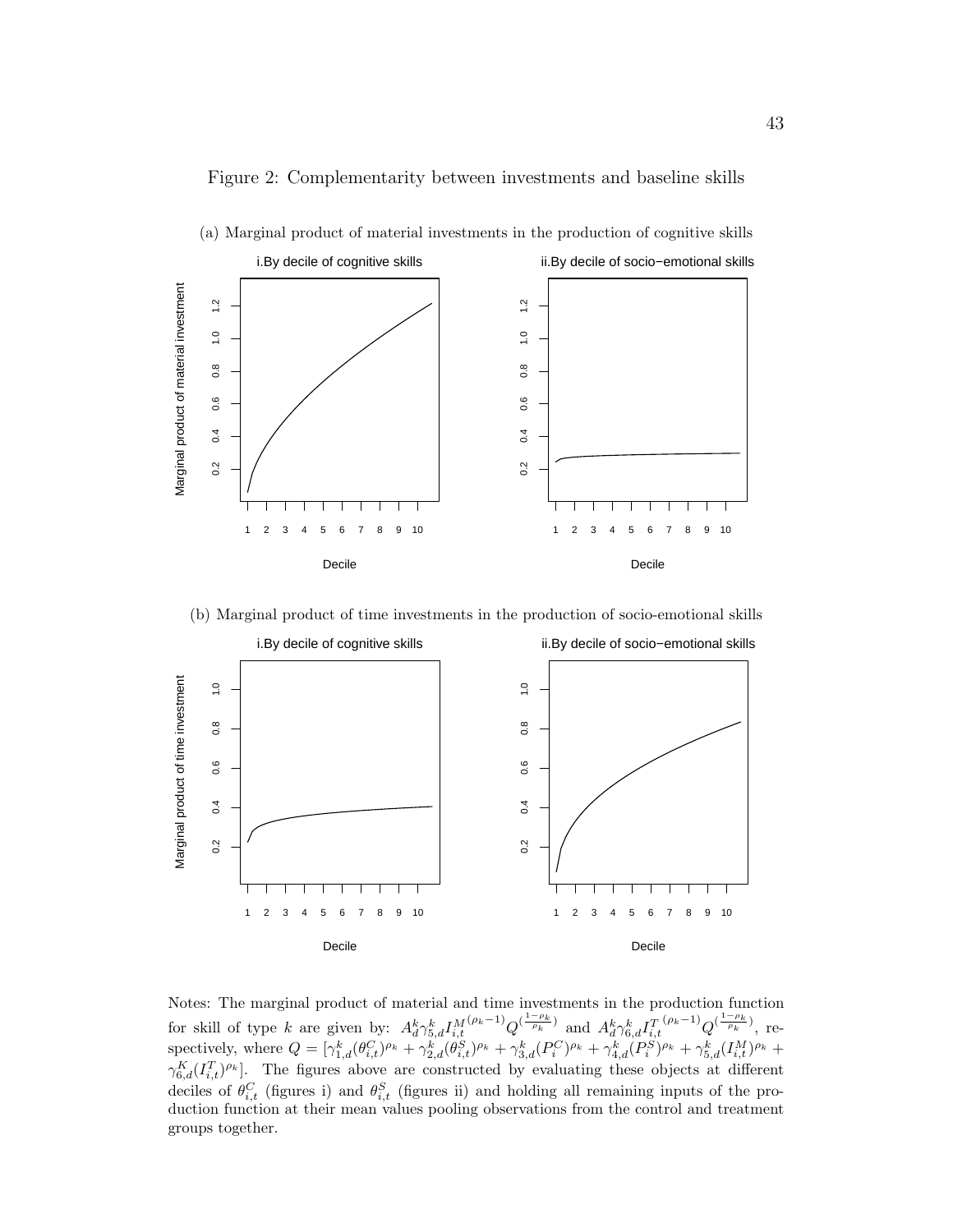As we mentioned above, the factor-neutral productivity parameter A is not shifted by the treatment indicator, whose coefficient is small and insignificant in either production function. Moreover, when we test whether the intervention has shifted any of the other parameters of the production function, we cannot reject the null of no change. On the other hand, there is a positive and significant shift in parental investments among treated families relative to nontreated families (Figure [1\)](#page-34-0), and on average there is a 25% increase in material investments and 36% increase in time investments among treated households relative to control households. These results imply that the intervention acted exclusively by changing parental investments in materials and time and not by increasing the productivity of investments nor that of any other inputs. Given the evidence we just presented on the role that these investments play in the production function for human capital, it is natural to ask whether this channel can explain all the impact of the intervention.

More formally, we ask what fraction of the difference in skills between the treated and non-treated children can be explained by the change in parental investments induced by the intervention. We can answer this question by using the structure and estimates of the model. In particular, we predict the distributions of future cognitive and socio-emotional skills given the distribution of investments in the treatment group and those of the control group respectively. We then compute the gap between the two for each type of skill. This difference measures how much of the impact of the intervention we can explain using just the change in investments.

Table [6](#page-47-0) reports the results from this exercise based on the estimates with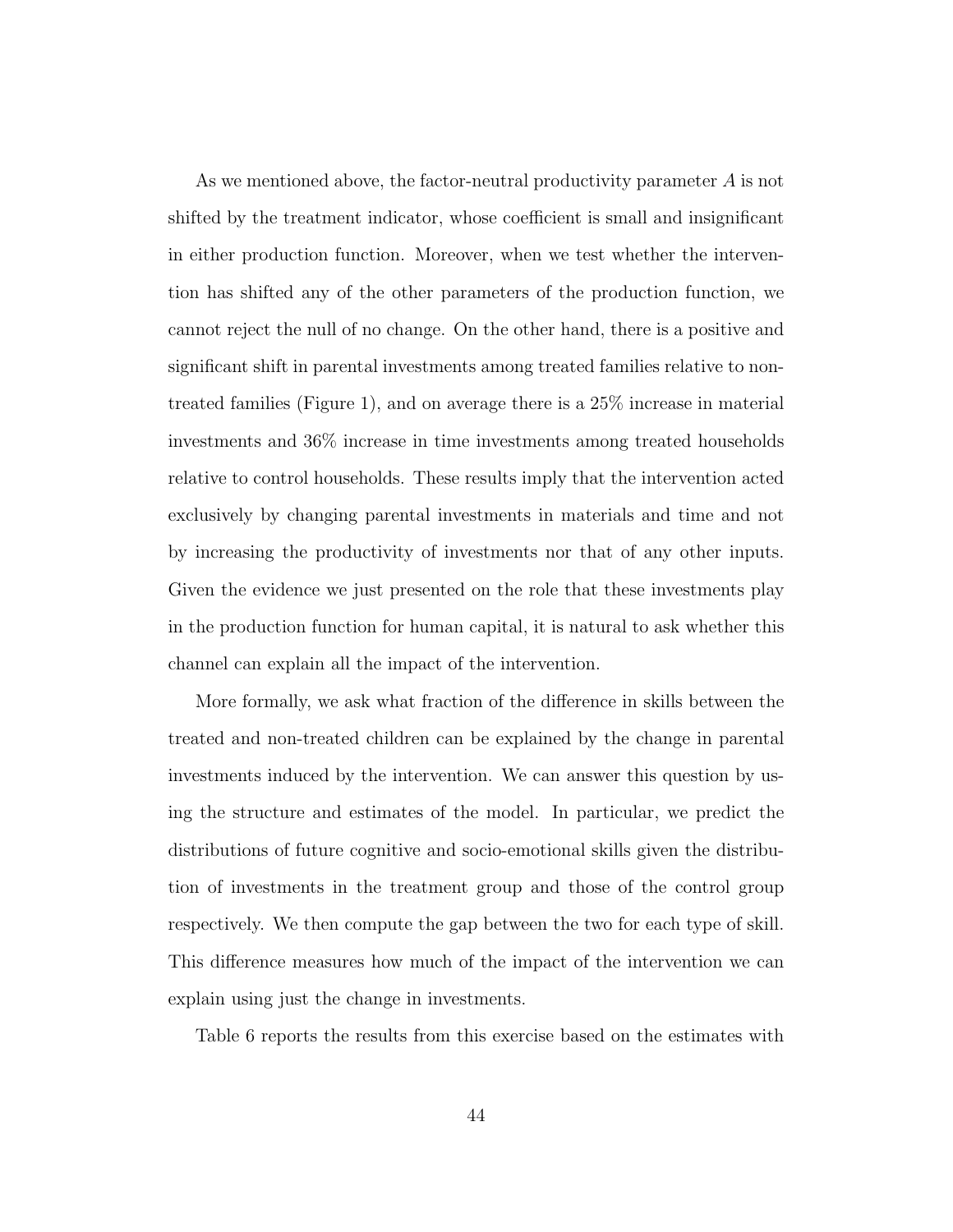|       | Gap in log skills between treated and controls |                        |  |
|-------|------------------------------------------------|------------------------|--|
|       | Cognitive skills                               | Socio-emotional skills |  |
|       | at $t+1$                                       | at $t+1$               |  |
| Data  | 0.115                                          | 0.075                  |  |
|       | (0.056)                                        | (0.045)                |  |
|       | [0.011, 0.195]                                 | [0.007, 0.151]         |  |
| Model | 0.107                                          | 0.088                  |  |
|       | (0.058)                                        | (0.047)                |  |
|       | [0.009, 0.195]                                 | [0.005, 0.156]         |  |

<span id="page-47-0"></span>Table 6: Decomposition of the treatment effects in skills

Note: Standard errors in parentheses and 90% confidence intervals in brackets are obtained using the non-parametric bootstrap described in Section 4. Appendix B provides a detailed description of the variables used to measure each latent factor.

endogenous investments. The results indicate that the model predicts the actual gap in log skills between the treated and non-treated children well for both type of skills. Specifically the model predicts 93% of the cognitive improvement and slightly overshoots the socio-emotional improvement among treated children. The differences between the data and the model predictions are not significant. Thus the conclusion is quite clear: the intervention changed parental behavior by inducing more of the appropriate investments but did not change the production function.

An interpretation of this finding is that, as a result of the intervention, parents' behavior did not become more productive in itself, but parents allocated more of their resources on their children, given their beliefs on the effectiveness of these investments. This suggests that a reason for under-investment in child development among poor populations might be a lack of knowledge about the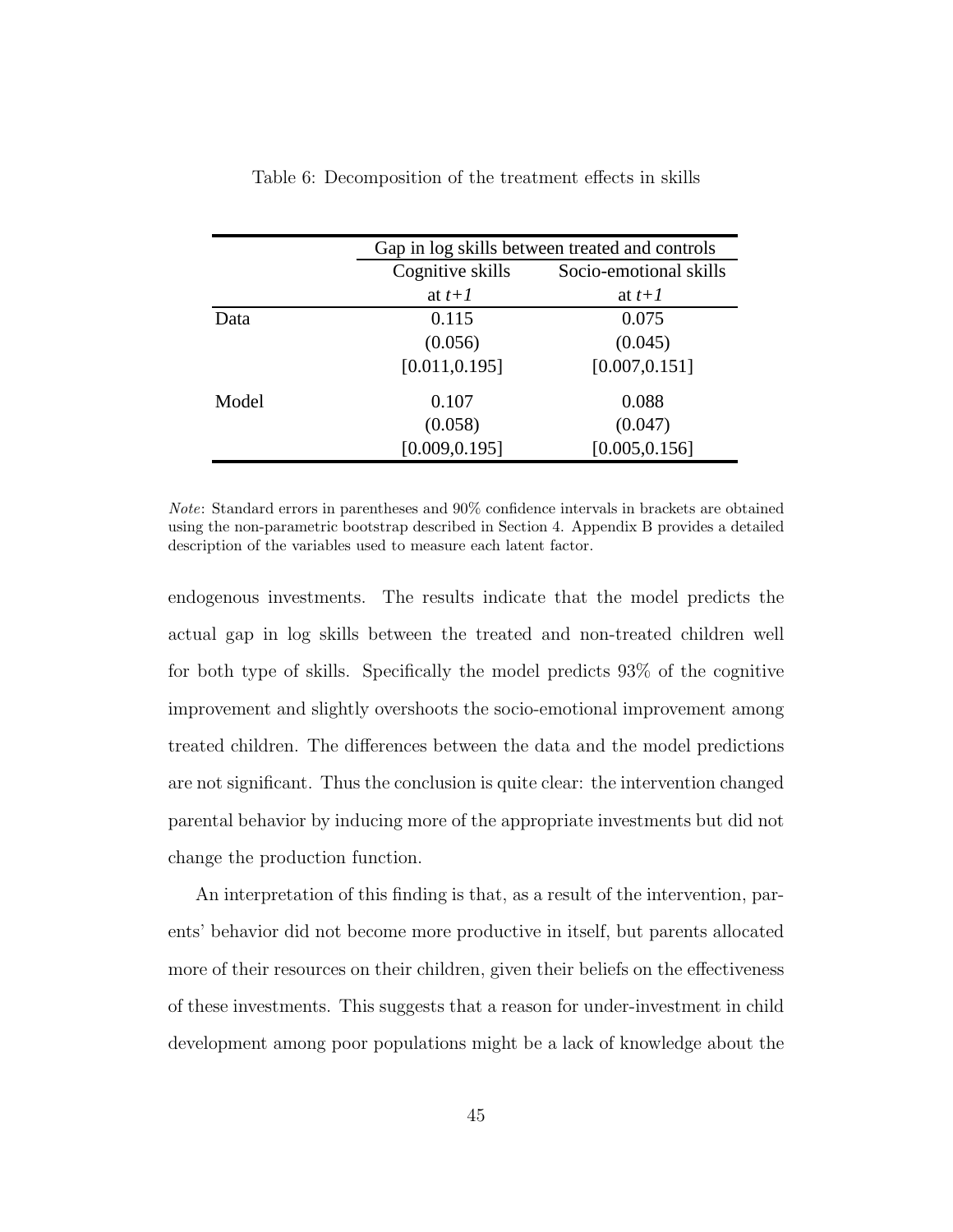effectiveness of investments, thus implying that one way interventions can be successful is by changing parenting beliefs on the subject.

### 6 Conclusion

In this paper, we estimate the production functions for cognitive and socioemotional skills in early childhood and analyze the mechanisms through which a randomized early childhood intervention in Colombia affected child development. The intervention itself - a psychosocial stimulation program delivered through weekly home visits - significantly improved the cognitive and socioemotional development of children aged between 12 and 24 months at the start of the intervention. Underlying our approach is a model of parental investments in children, constrained by a production function for cognitive and socio-emotional skills.

We make three interrelated contributions. First, we estimate equations for material and time investments depending on both family and child baseline characteristics. Second, we estimate production functions for cognitive and socio-emotional skills that depend on the investments, which are taken to be endogenous. Third, we use this framework to trace out the way the intervention affected the production of children's skills.

In line with the existing literature, we find strong evidence that a child's current stock of skills fosters the development of future skills (self-productivity). We also find evidence that early cognition helps improve socio-emotional skills (cross-productivity). Second, and also in line with the existing literature, we find that current skills, parental investments and maternal human capital are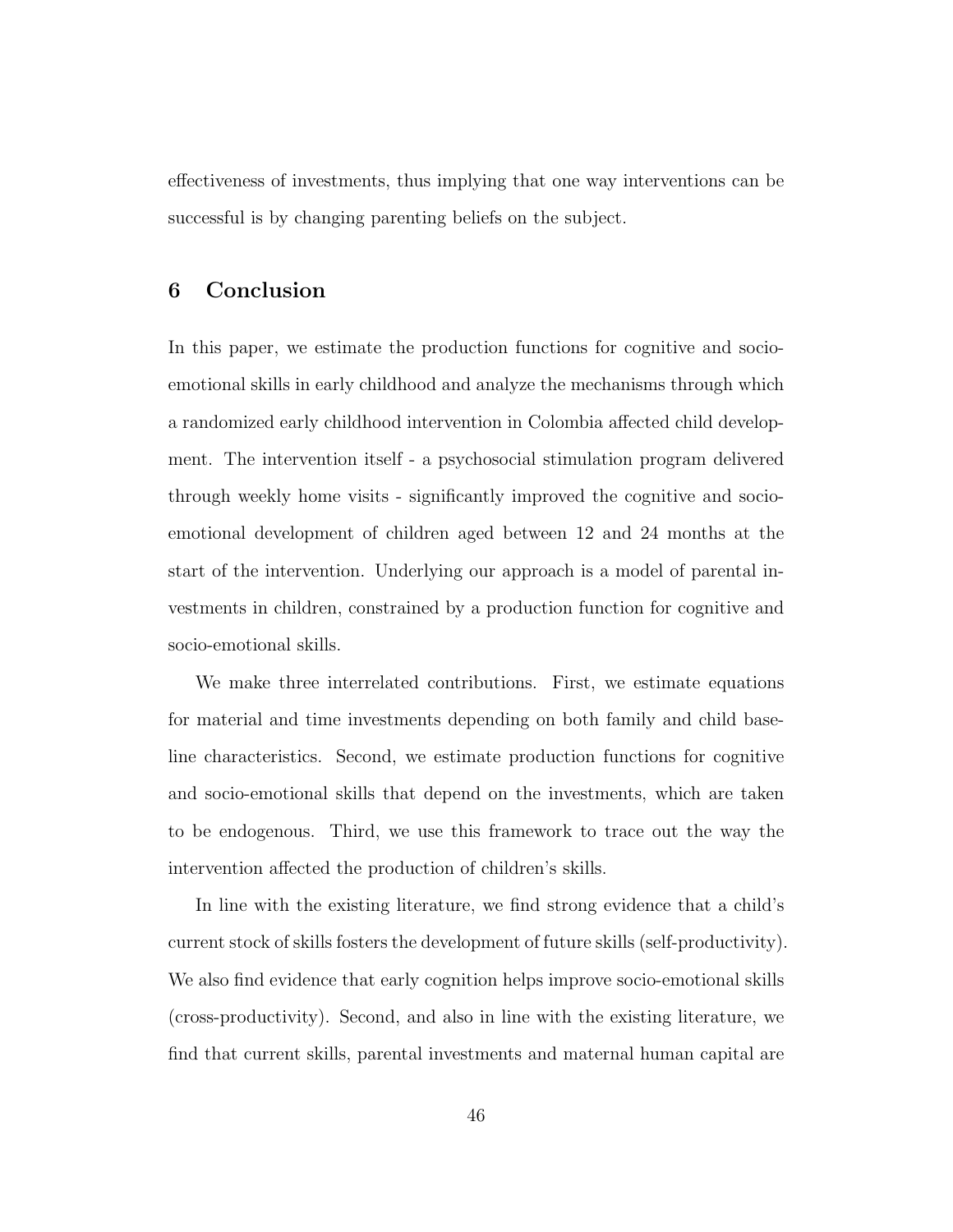complementary in the production of future skills. This means, for example, that parental investments are more productive when the child's current skills are higher. Lastly, we find that parental investments greatly matter for the accumulation of cognitive and socio-emotional skills. In particular, material investments seem to matter more for cognitive skills, while time investments seem to matter more for socio-emotional skills. Our paper is the first to estimate a non-linear production function for skills with different types of investments, and our results show that it is a non-trivial extension of the standard model.

When we compare the production function estimates between treatment and control groups, we cannot reject that they are the same. We find that we can attribute the entire effect of the intervention to an increase in time and material resources devoted by parents to their children. In other words, the intervention did not shift the way that skills are produced. Nevertheless, we show that even a shift in investments without a change in the production function succeeded in altering children's outcomes in significant ways. Whether the intervention changed parental behavior fundamentally enough to yield long-lasting impacts is an open question, but one of crucial importance as further follow-up data is collected. The framework developed here surely offers a valuable tool to understand what drives the sustainability of this and other early years interventions and organize the evidence in a systematic way.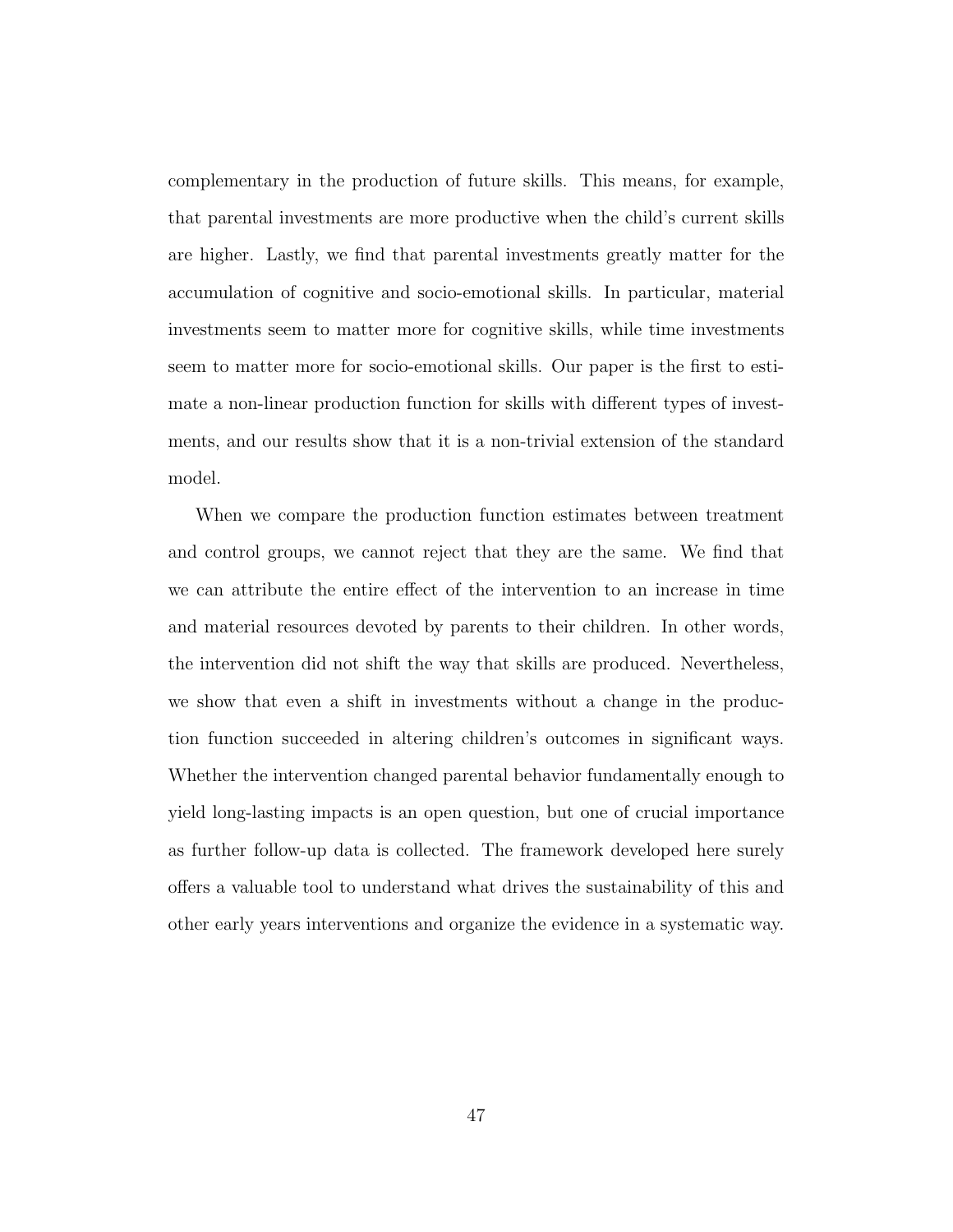### References

- Almond, D. and Currie, J. (2011). Human capital development before age five. In O. Ashenfelter and D. Card, eds., *Handbook of Labor Economics*, *Volume* 4b. Elsevier Science, Amsterdam.
- <span id="page-50-1"></span>Almond, D. and Mazumder, B. (2013). Fetal origins and parental responses. The Annual Review of Economics 5(3):1–20.
- Anderson, T. and Rubin, H. (1956). Statistical inference in factor analysis. In Proceedings of the Third Berkeley Symposium on Mathematical Statistics and Probability, volume 5, 111–150. University of California Press, Berkeley.
- Attanasio, O., Fernandez, C., Fitzsimons, E., Grantham-McGregor, S., Meghir, C., and Rubio-Codina, M. (2014). Using the infrastucture of a Conditional Cash Transfer programme to deliver a scalable integrated early child development programme in Colombia: A cluster randomised controlled trial. Forthcoming in British Medical Journal 349:g5785.
- Attanasio, O., Meghir, C., and Nix, E. (2015). Investments in children and the development of cognition and health in India. Mimeo, Yale University.
- Attanasio, O., Meghir, C., and Santiago, A. (2012). Education choices in Mexico: Using a structural model and a randomized experiment to evaluate Progresa. Review of Economic Studies 79(1):37–66.
- Bates, J., Freeland, C., and Lounsbury, M. (1979). Measurement of infant difficultness. Child Development 50:794–803.
- Bayley, N. (2006). Bayley Scales of Infant and Toddler Development. Harcourt Assessment, San Antonio, TX, 3rd edition.
- <span id="page-50-0"></span>Blundell, R., Duncan, A., and Meghir, C. (1998). Estimating labor supply responses using tax reforms. Econometrica 66(4):827–761.
- Carneiro, P., Hansen, K., and Heckman, J. (2003). Estimating distribution of counterfactuals with an application to the returns to schooling and measurement of the effect of uncertainty on schooling choice. International Economic Review 44(2):361–422.
- Cunha, F. and Heckman, J. (2008). Formulating, identifying and estimating the technology of cognitive and noncognitive skill formation. Journal of Human Resources 43(4):738–782.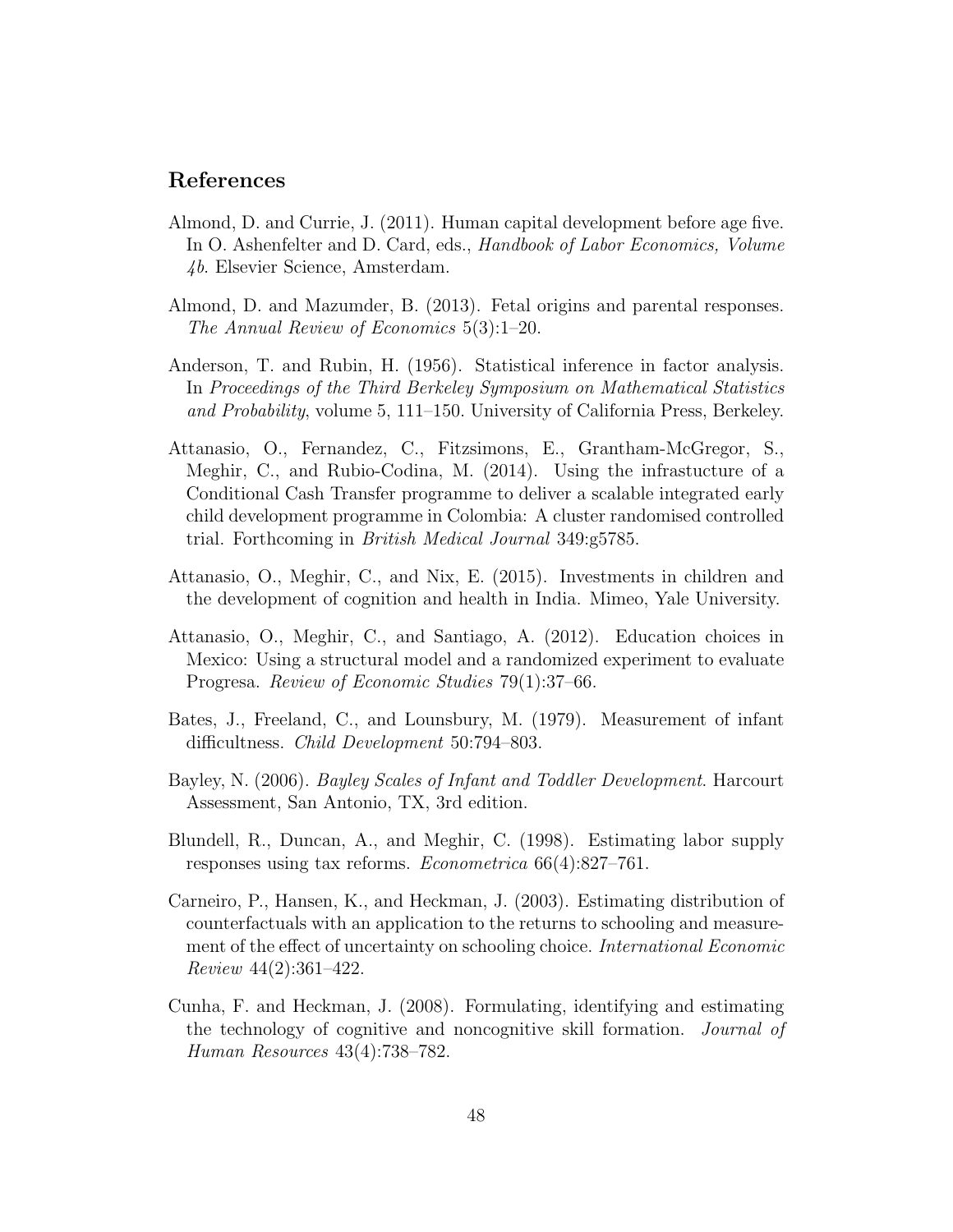- Cunha, F., Heckman, J., Lochner, L., and Masterov, D. (2006). Interpreting the evidence on life cycle skill formation. In E. Hanushek, S. Machin, and L. Woessmann, eds., Handbook of the Economics of Education, Volume 1. Elsevier Science, Amsterdam.
- <span id="page-51-0"></span>Cunha, F., Heckman, J., and Schennach, S. (2010). Estimating the technology of cognitive and non-cognitive skill formation. Econometrica 78(3):883–931.
- Duflo, E., Hanna, R., and Ryan, S. P. (2012). Incentives work: Getting teachers to come to school. American Economic Review 102(4):1241–78.
- Frongillo, E., Sywulka, S., and Kariger, P. (2003). UNICEF psychosocial care indicators project. Final report to UNICEF. Mimeo, Cornell University.
- Gertler, P., Heckman, J., Pinto, R., Zanolini, A., Vermeerch, C., Walker, S., Chang, S., and Grantham-McGregor, S. (2014). Labor market returns to an early childhood stimulation intervention in Jamaica. Forthcoming, Science.
- Gorusch, R. (1983). *Factor Analysis*. Lawrence Erlbaum Associates, Hillsdale, NJ.
- Gorusch, R. (2003). Factor analysis. In Handbook of psychology: Research methods in psychology, volume 2, 143–164. John Wiely & Sons, Inc., Hoboken, NJ.
- Grantham-McGregor, S., Powell, C., Walker, S., and Himes, J. (1991). Nutritional supplementation, psychosocial stimulation, and mental development of stunted children: the Jamaican study. Lancet 338(758):1–5.
- Heckman, J., Moon, S., Pinto, R., Savelyev, P., and Yavitz, A. (2010). Analyzing social experiments as implemented: A reexamination of the evidence from the HighScope Perry Preschool Program. Journal of Quantitative Economics 1:1–46.
- Heckman, J., Pinto, R., and Savelyev, P. (2013). Understanding the mechanisms through which an influential early childhood program boosted adult outcomes. American Economic Review 103:2052–2086.
- Helmers, C. and Patnam, M. (2011). The formation and evolution of childhood skill acquisition: Evidence from India. Journal of Development Economics  $95(2):252-266.$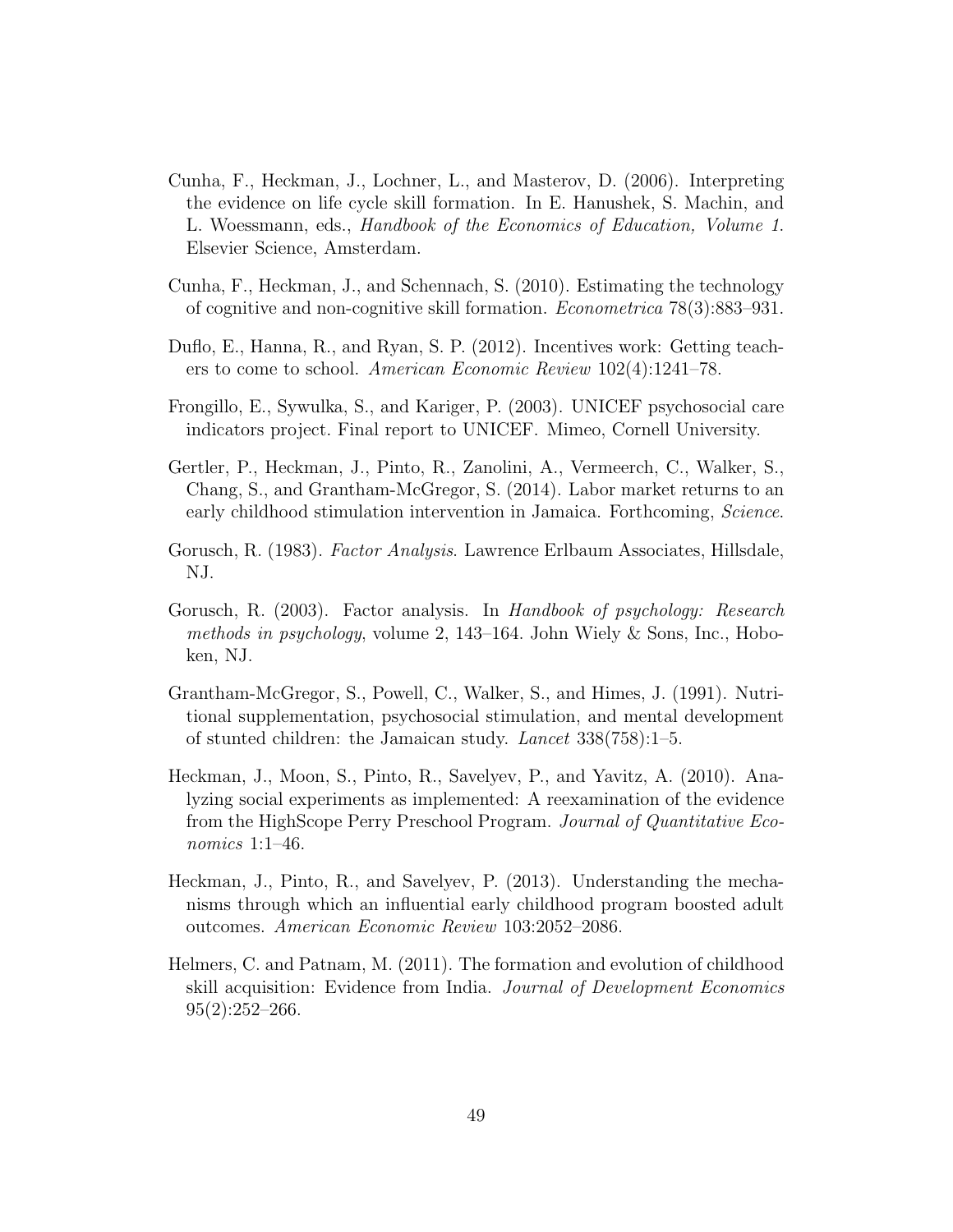- Jackson-Maldonado, D., Marchman, V., and Fernald, L. (2012). Short form versions of the Spanish MacArthur-Bates Communicative Development Inventories. In Applied Psycholinguistics. Cambridge University Press, Cambridge.
- Knudsen, E. (2004). Sensitive periods in the development of the brain and behavior. Journal of Cognitive Neuroscience 16(1):1412–1425.
- Knudsen, E., Heckman, J., Cameron, J., and Shonkoff, J. (2006). Economic, neurobiological and behavioral perspectives on building America's future workforce. Proceedings of the National Academy of Science 103(27):10155– 10162.
- McGregor, S. G., Cheung, Y., Cueto, S., Glewwe, P., Richter, L., and Strupp, B. (2007). Developmental potential in the first 5 years for children in developing countries. The Lancet 369(9555):60–70.
- Putnam, S. P., Gartstein, M., and Rothbart, M. K. (2006). Measurement of fine-grained aspects of toddler temperament: The Early Childhood Behavior Questionnaire. Infant Behavior and Development 29(3):386–401.
- <span id="page-52-0"></span>Robin, J. and Smith, R. (2000). Tests of rank. Econometric Theory 16:151– 175.
- Todd, P. and Wolpin, K. (2006). Using experimental data to validate a dynamic behavioral model of child schooling and fertility: Assessing the impact of a school subsidy program in Mexico. American Economic Review 96(5):1384–1417.
- Walker, S., Chang, S., C.Powell, E.Simonoff, and Grantham-McGregor, S. (2006). Effects of psychosocial stimulation and dietary supplementation in early childhood on psychosocial functioning in late adolescence: follow-up of randomized controlled trial. British Medical Journal 333(7566):472.
- Walker, S., Chang, S., Vera-Hernandez, M., and Grantham-McGregor, S. (2011). Early childhood stimulation benefits adult competence and reduces violent behavior. Pediatrics 127(5):849–857.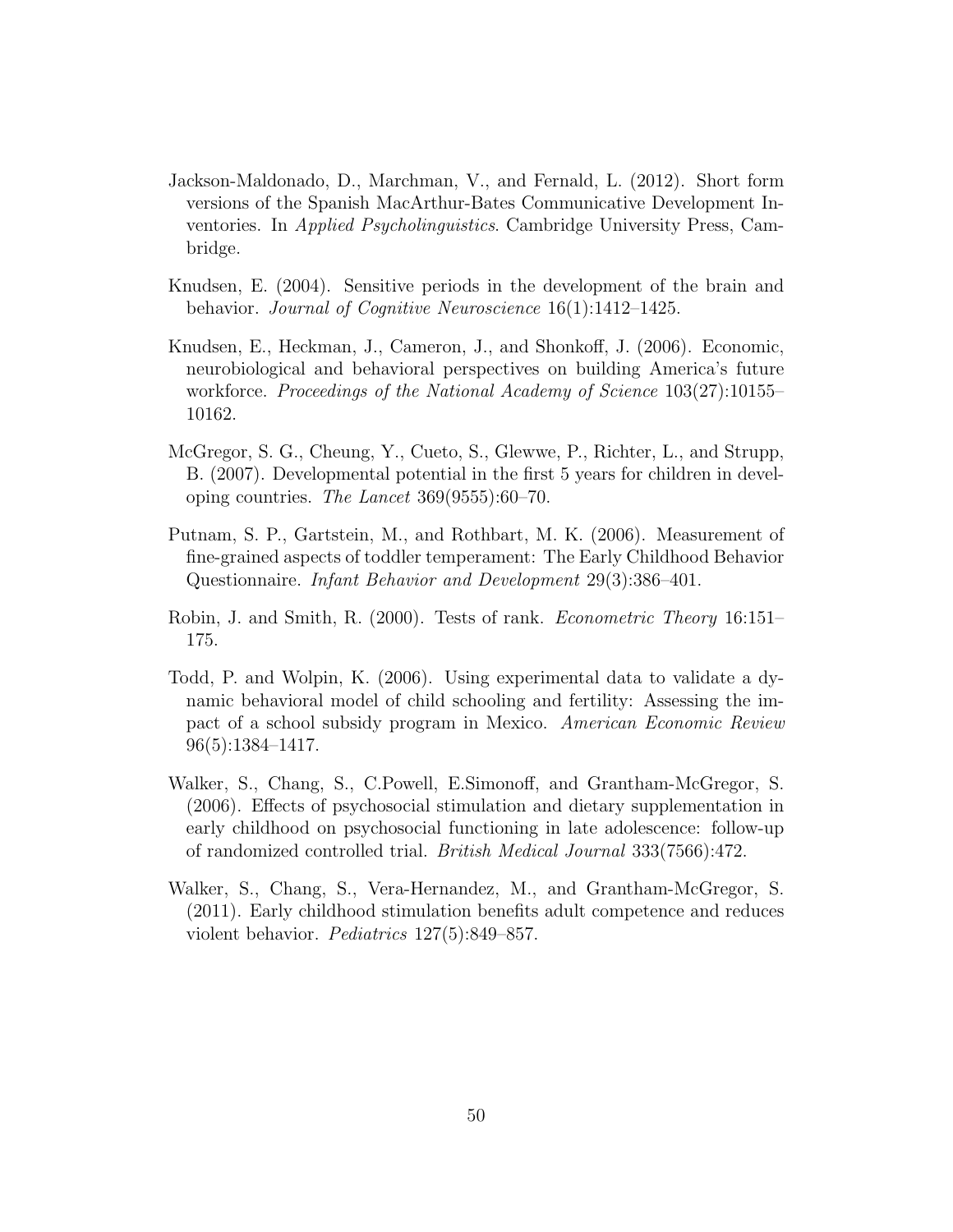# Estimating the Production Function for Human Capital: Results from a Randomized Control Trial in Colombia

Orazio Attanasio, Sarah Cattan, Emla Fitzsimons, Costas Meghir, and Marta Rubio-Codina<sup>∗</sup>

## APPENDIX FOR ONLINE PUBLICATION

February 7, 2015

<sup>∗</sup>Attanasio: University College London and Institute for Fiscal Studies (o.attanasio@ucl.ac.uk). Cattan: Institute for Fiscal Studies (sarah c@ifs.org.uk). Fitzsimons: UCL Institute of Education and Institute for Fiscal Studies (e.fitzsimons@ioe.ac.uk). Meghir: Yale University, NBER and Institute for Fiscal Studies (c.meghir@yale.edu). Rubio-Codina: Institute for Fiscal Studies and Inter-American Development Bank (marta r@ifs.org.uk). We thank participants at the NBER Summer Institute, Barcelona GSE Summer Forum and Montreal CIREQ Applied Microeconomics on Fertility and Child Development and seminars at Stanford University, University of Chicago, Oxford University, Cornell University, Bristol University and the Institute for Fiscal Studies for their comments. We are grateful to the Economic and Social Research Council (Grant ES/G015953/1), the Inter-American Development Bank, the International Growth Centre, and the World Bank for funding the intervention and data collection. Some of this research was financed by the European Research Council's Advanced Grant 249612 and by the Grand Challenges Canada Prime Award 0072-03 (sub-award reference number 560450). Sarah Cattan gratefully acknowledges financial assistance from the British Academy Postdoctoral Fellowship pf140104, as well as from the European Research Council's Grant Agreement No. 240910. Costas Meghir thanks the Cowles foundation and the ISPS at Yale for financial assistance. All errors are the responsibility of the authors.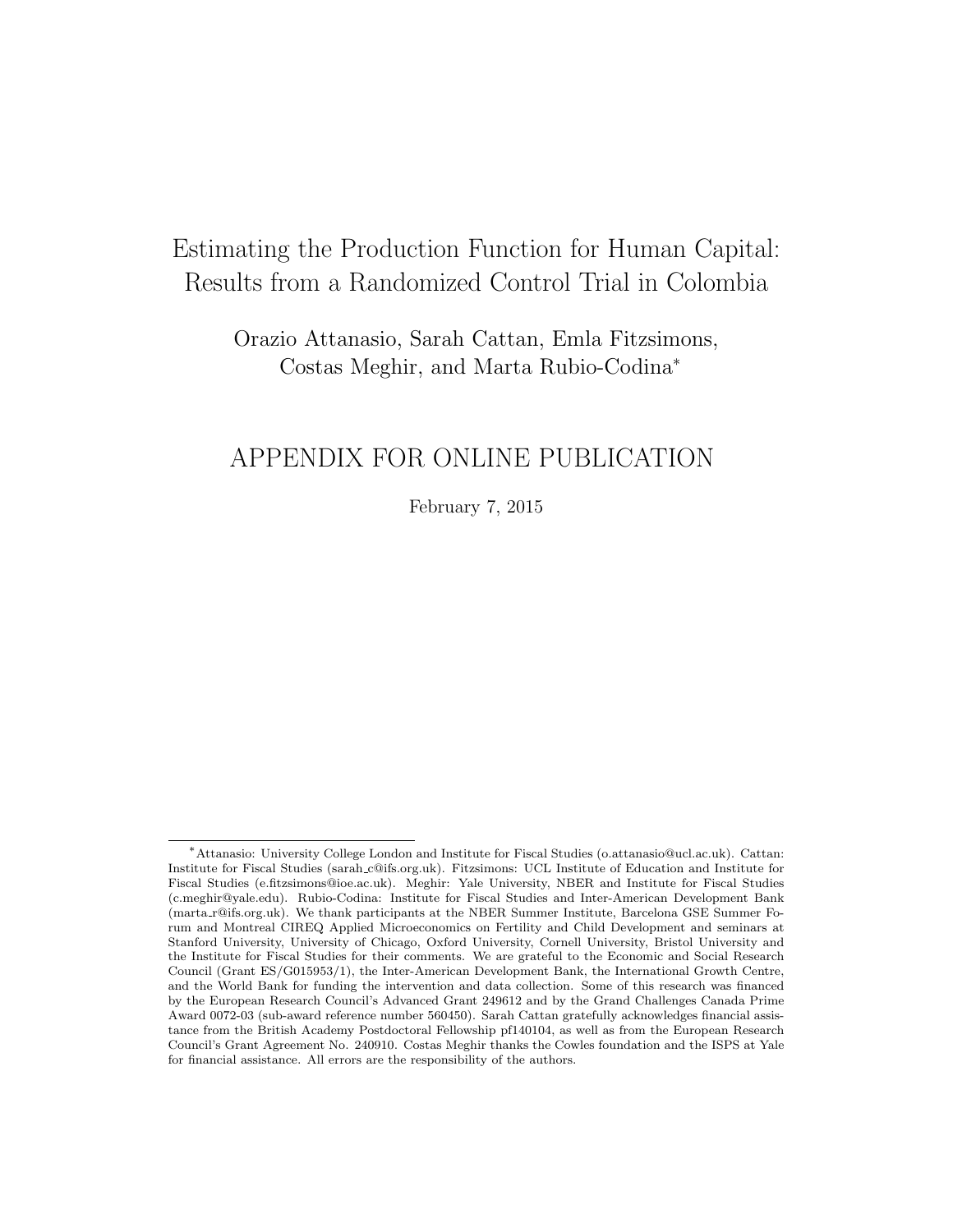### A The Intervention

This appendix provides a detailed description of the intervention, its implementation and roll-out. The material in this section draws heavily on [Attana](#page-90-0)[sio et al.](#page-90-0) [\(2014\)](#page-90-0).

### A.1 Description of the Intervention

The integrated early child development intervention was designed so that it could be delivered by local people, readily identifiable through administrative infrastructures of social welfare systems (the conditional cash transfer program Familias en Accion (FeA) in our case). The intervention included psychosocial stimulation on its own, micronutrient supplementation on its own, and both combined. Each of these arms had 24 clusters (municipalities).

### A.1.1 Psychosocial Stimulation

The psychosocial stimulation component was inspired by and based on the Jamaican home visiting model (Walker et al 2011), the overarching aim of which is to facilitate developmentally appropriate learning activities between mothers (primary caregivers) and their children through demonstration of play activities centred around daily routines. Play activities draw on resources in the home, low cost home-made toys and the intervention toy kit. The toy kit included picture books, naming plates, conversation scenes, puzzles, lotteries, and blocks. Play activities followed steps aimed towards children's gradual mastery of a learning objective: (1) child observes play activity (modeling),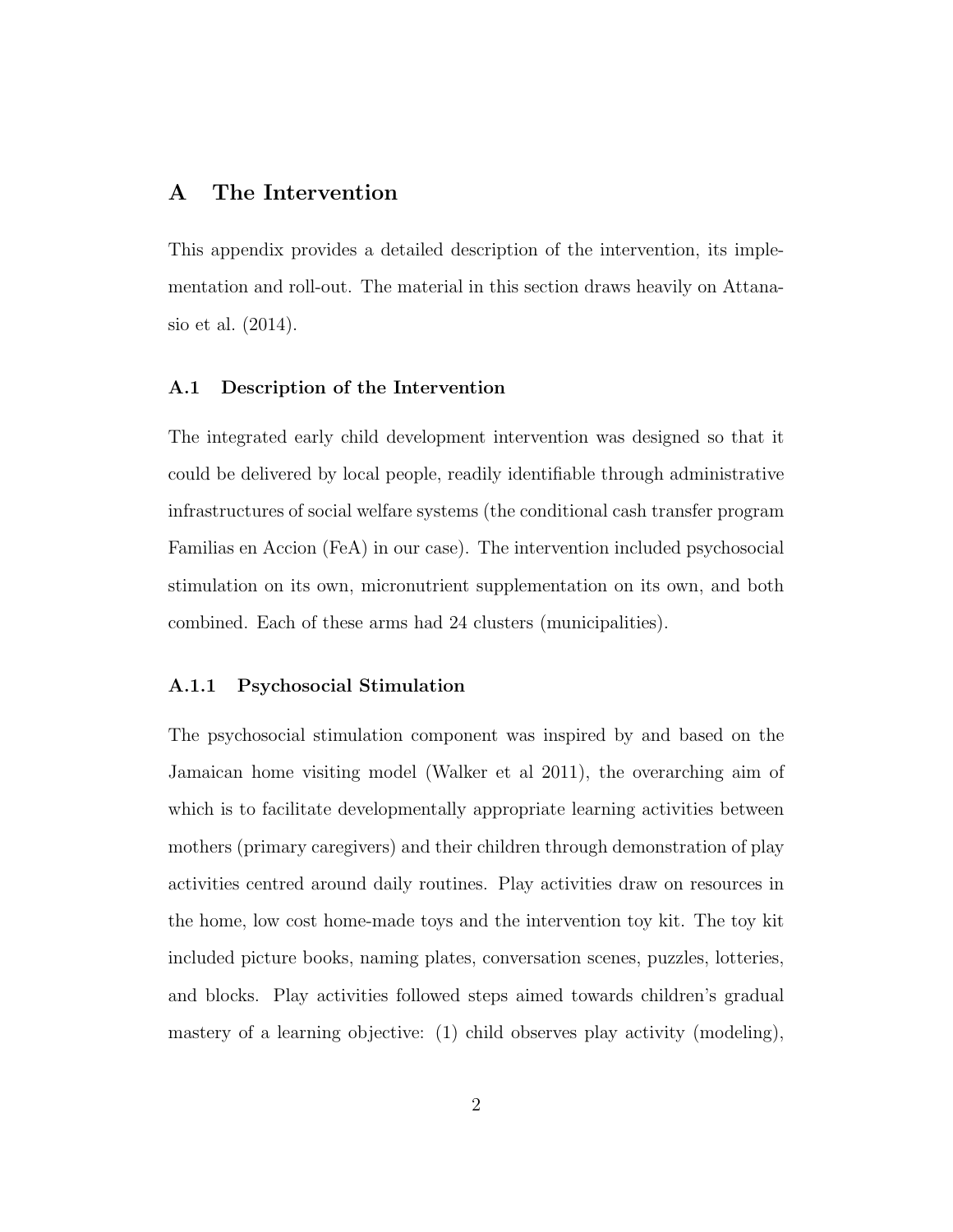(2) mother and child do the activity together, (3) child attempts the play activity on his/her own, (4) mother prompts naming and verbalisation of objects and actions linked to the play activity, (5) the developmental level of play activity is adjusted by increasing or decreasing the challenge based on the child's performance (scaffolding). Throughout the play activities, mothers are encouraged to provide children with contingent positive reinforcement for progress toward the learning goals (praise) and to follow the child's interest.

Materials for the stimulation component were adapted from the Jamaican intervention guide to the local cultural context and to the average educational level of home visitors and program beneficiaries. Such adaptations included (1) inclusion of local songs and rhymes; (2) modification of the home-made toys instruction manual to use local recyclable materials, (3) incorporation into the the intervention toy kit of culturally relevant pictures, scenes and objects, (4) re-organization of the psychosocial stimulation guide in weekly instruction cards for specific age groups, and (5) ordering of play materials, via an index, by developmental stage to facilitate the scaffolding of activities.

Home visits lasted approximately one hour. Home visits took place with the child's biological mother or primary caregiver. Other adults in the household, where present, were also encouraged to participate in the home visit. In advance of the visit, the home visitor selected the weekly instruction card from the psychosocial stimulation guide according to the appropriate developmental level of the target child, and prepared the toys and materials for the visit. The home visit had three parts. At the beginning, the home visitor did an informal assessment of the child's progress in the sequence of play activities, by asking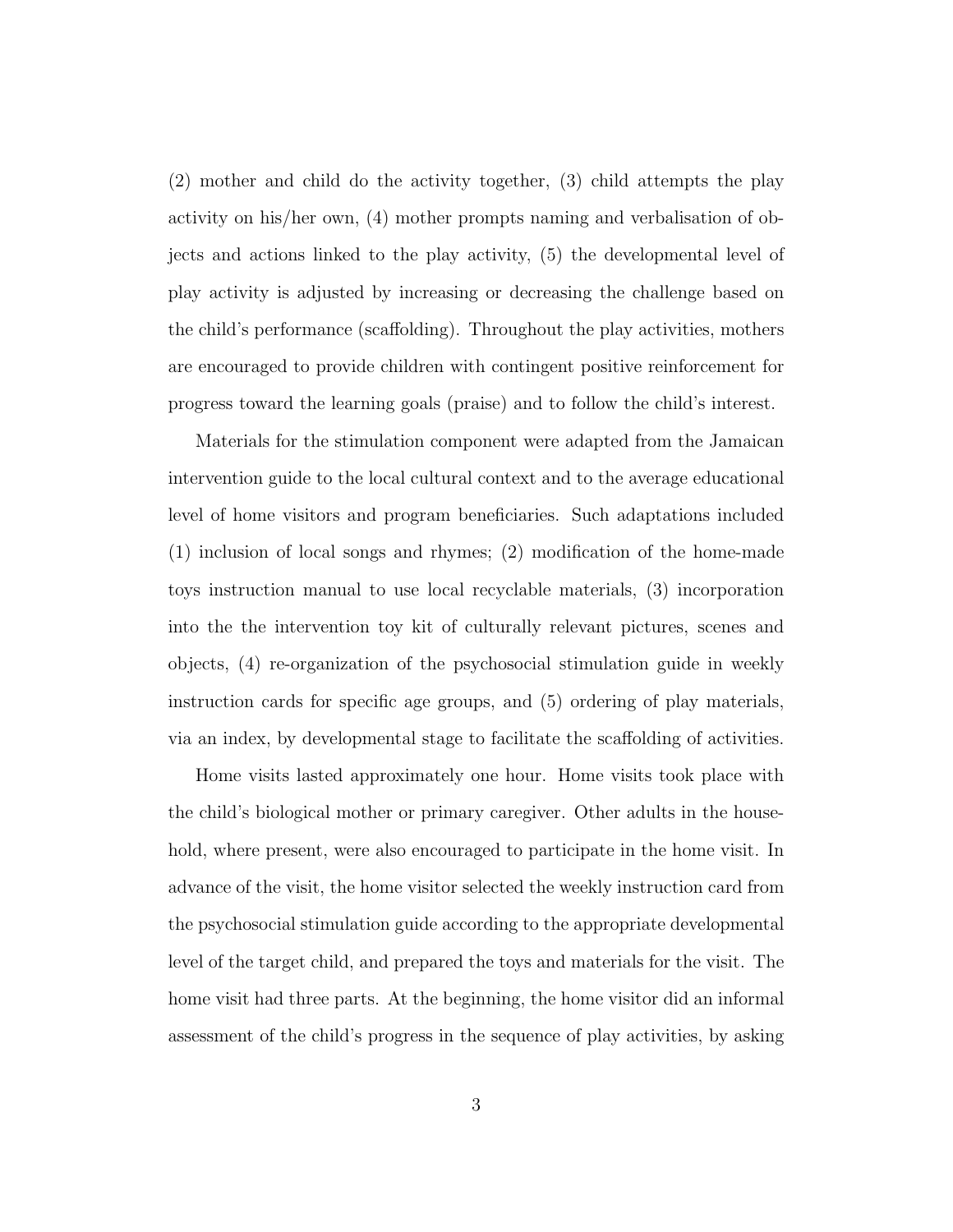about the play activities the mother and child practiced during the previous week and identifying where challenges arose (or on the contrary, where activities were overly simplistic). In the second and main part of the visit, new play activities were shown and practised. At the end, the mother was prompted to summarize the play activities and agree a plan on how to practice them over the following week.

#### A.1.2 Micronutrient Supplementation

The micronutrient supplementation component consisted of micronutrient supplementation in the form of sprinkles (encapsulated micronutrients). Each single-dose sachet contains 12.5 mg iron, 5 mg zinc, vitamin A 300 mg RE, 160mg g folic acid and 30 mg vitamin C and each displayed a pictorial representation of use. In addition to the fortnightly provision of sprinkles, participating families received a booklet with detailed instructions for use and storage and daily record forms to track use. Families were provided with enough sachets for all children below six years of age to prevent sharing with siblings.

### A.2 Implementation

We obtained institutional cooperation from the National Director of FeA, the coordinator of the Strategic Planning and Monitoring Unit of FeA, and FeA administrative staff at the municipality level. From the latter, we obtained rosters of female community representatives (Madres Lideres) and selected three female community representatives in each of the 96 target municipalities.

In municipalities assigned to receive stimulation, 63% of selected female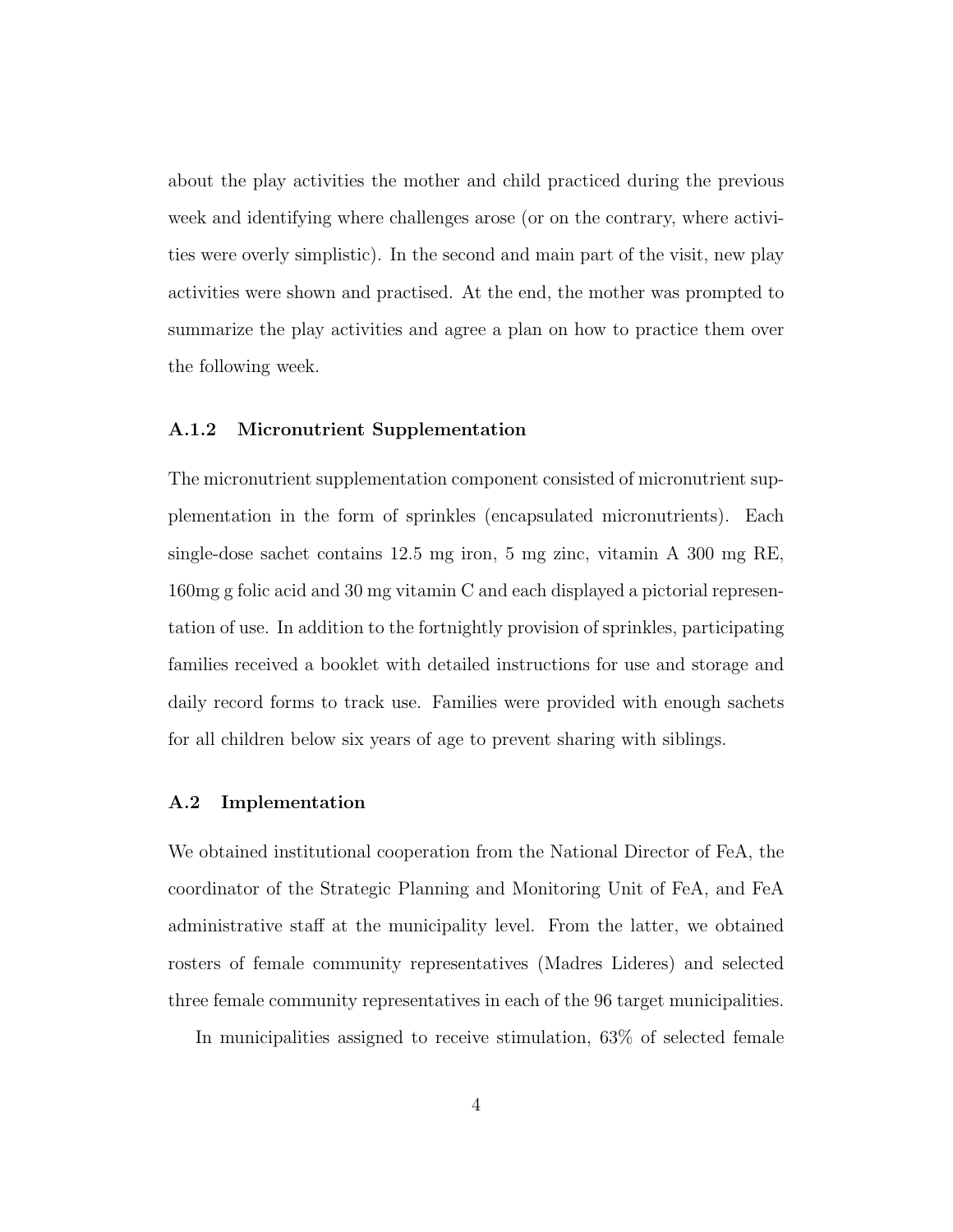community leaders took on the role of home visitor. The remainder declined due to other work commitments or not meeting the minimum reading comprehension criteria (established using a short reading comprehension test designed by the study data collection team). Replacements were found through referral; women who were referred were screened for reading comprehension skills, motivation and availability. If they met established criteria, they were offered the opportunity to become home visitors.

The intervention staff included a local field coordinator, six mentors, and a team of home visitors. The field coordinator oversaw the roll out of the intervention and monitored the mentors from the central office (in Bogota) and also on site. Six mentors, with an undergraduate degree in psychology/social work or comparable fieldwork experience, were recruited to train and supervise home visitors throughout the study. They had six weeks' pre-service training focused on the home visiting curriculum and protocols, training and supervision skills, creating home-made toys, and supervised practice. Four short (oneto four-day) refresher and feedback sessions took place in Bogota during the course of the intervention. These also provided the mentors the opportunity to exchange experiences, challenges and solutions. In addition, the mentors were in regular email/phone communication with the field coordinator, and email communication with a member of the research team, as needed.

Each mentor trained and supervised 24 home visitors, covering eight municipalities. The home visitors' pre-service training on the stimulation component lasted two weeks, with an additional week of in-service training after the team of mentors had completed the first round of itinerant supervision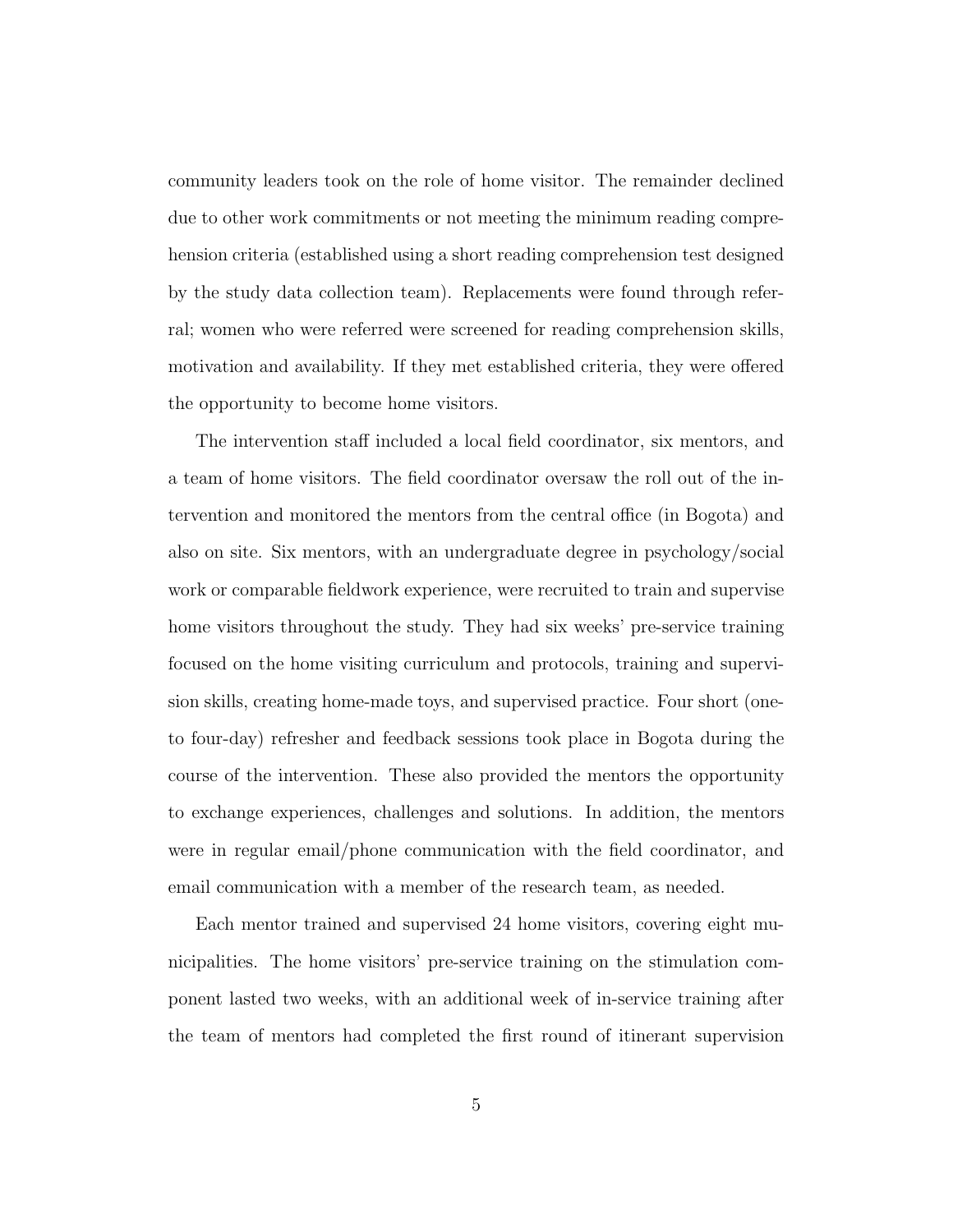(one to two months after the intervention roll-out). The home visitor training sessions included: (1) basic concepts of child development and early learning; (2) the aims of the stimulation intervention and the role of the home visitor in this; (3) an introduction to play activities, the steps to demonstrate and scaffold each activity and guidelines to assess the progress of the child towards the learning goals; (4) guidelines to help manage difficult children; (5) a toy making workshop; (6) guidelines for record keeping. The training of home visitors emphasized the importance of a good working relationship with the beneficiary mother, positive reinforcement, and listening skills.

In addition, home visitors participated in a 5-hour training session on the micronutrient component of the intervention before rollout. The training sessions included a description of the micronutrient supplement, storage requirements, instructions for use, potential side effects, toxicity risks, and safety protocols in case of side effects.

#### A.3 Rollout and Monitoring

The intervention was rolled out over four months from February through May 2010, and phased out 18 months later, from September through December 2011. Training and supervision was rolled out by geographical location, evenly across treatment groups, following baseline data collection. Once the intervention was up and running, mentors visited intervention communities once every 7 to 10 weeks to monitor implementation, provide support, and reinforce home visitors' motivation. At this time, mentors also distributed one-page bulletins to home visitors, with reminders of best practices in home visiting. In addi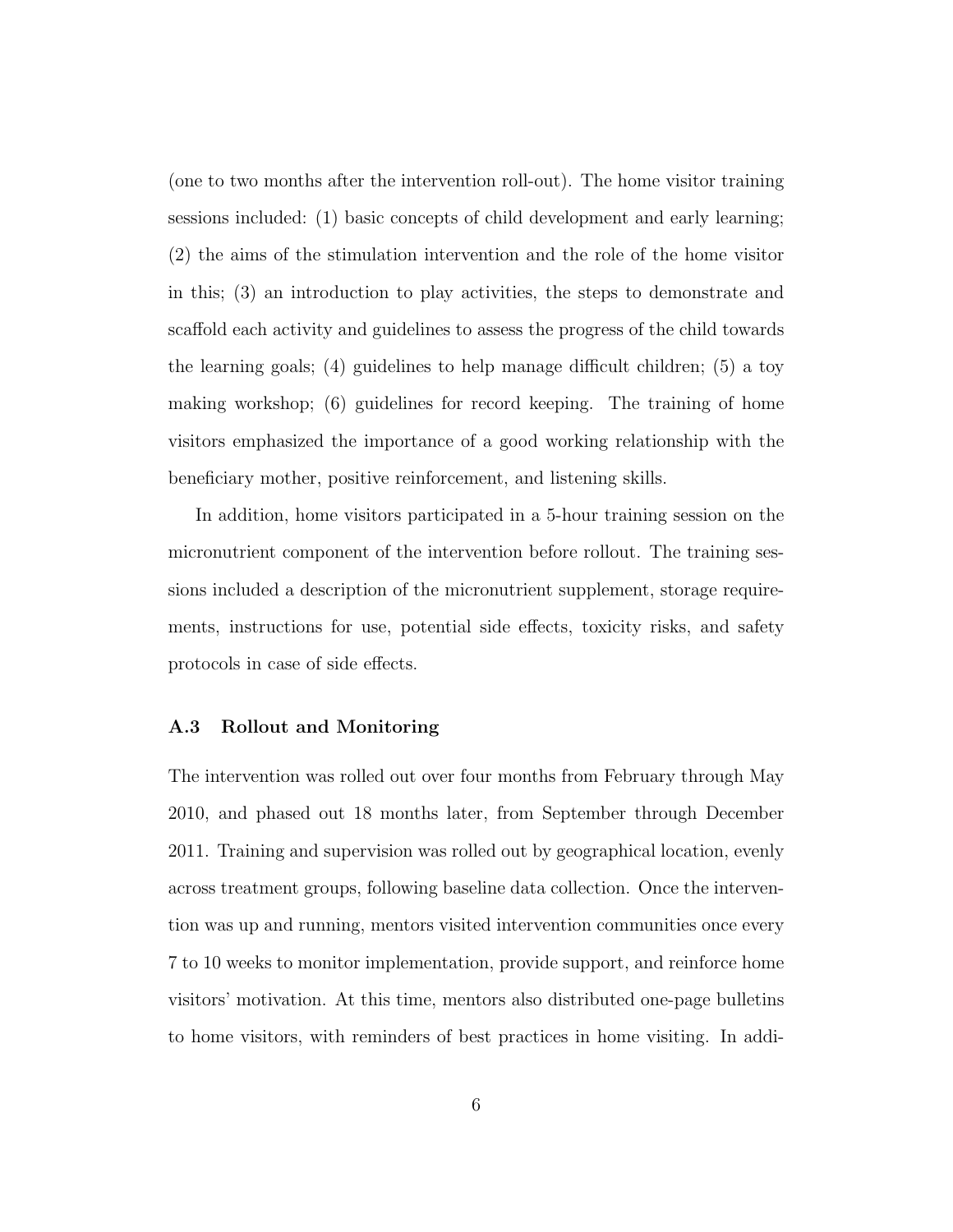tion, mentors sent short text (SMS) messages to home visitors every month to reinforce key aspects the stimulation protocol. Home visitors were encouraged to call mentors for advice where necessary (calling cards were provided by the study team).

To monitor the psychosocial stimulation component, home visitors filled in a form at the end of each visit with basic information on the visit (e.g. date, activities performed, who present), as well as a short assessment of children's performance and engagement with the activities. Home visitors were paid \$100,000 Colombian pesos (COP) (19.4% of legal monthly minimum wage for 2010) per month.

To monitor the micronutrient component, the home visitor collected the empty sachets and intake charts (monitoring forms) from the household every two weeks. During these visits, mentors checked that tracking charts were filled in correctly, reminded the mother about the protocols of use, how to react if side effects arose and addressed any other queries and concerns. The home visitor was paid \$25,000 Colombian pesos (COP) per month for these activities.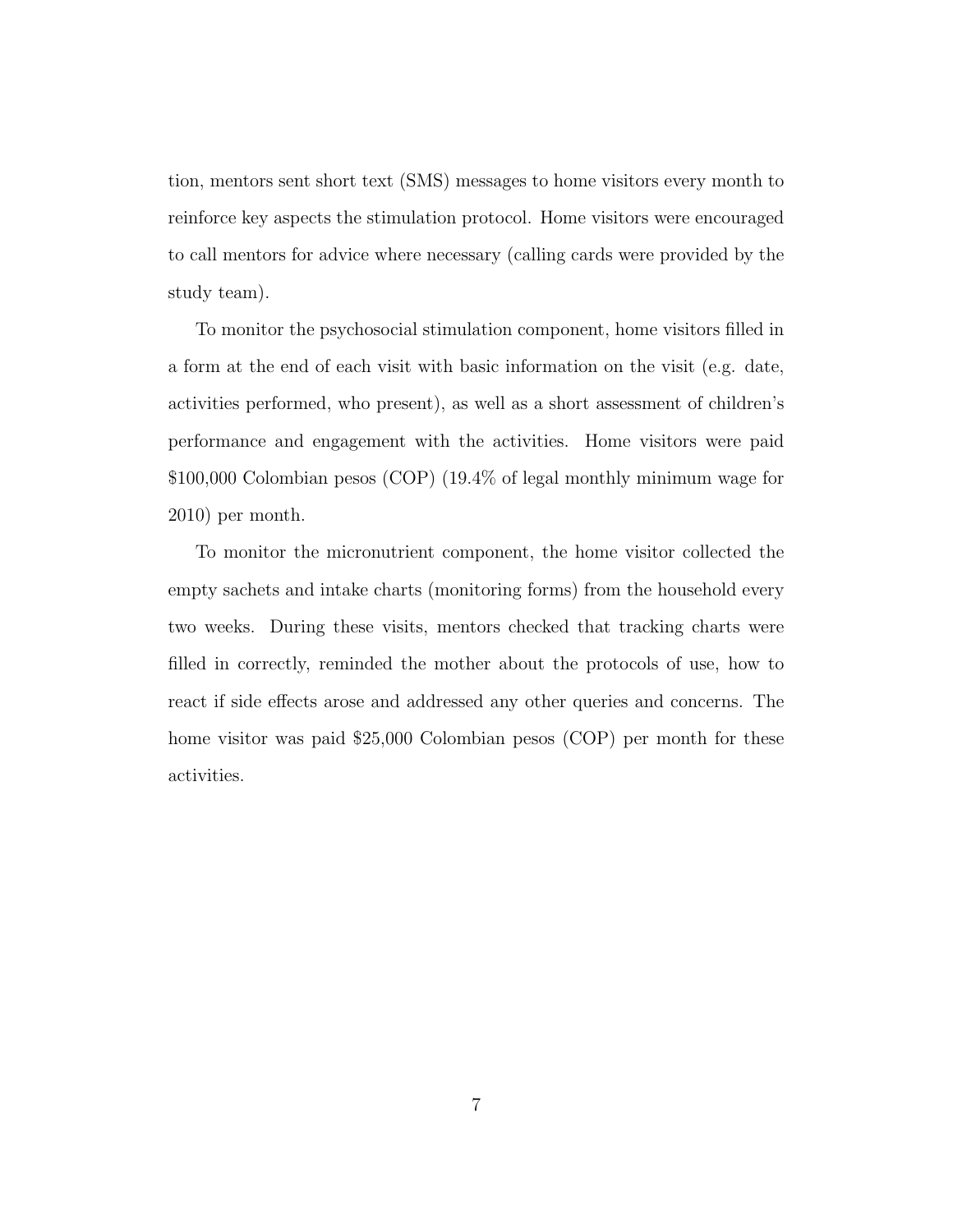### B Measures of skills and investments

In this section, we provide detailed information on each of the instruments we used to measure children's cognitive and socio-emotional skills, mother's cognitive and socio-emotional skills, and parental investments. In subsection B.4, we describe the non-parametric procedure we followed to standardize the measures of child and mother's skills for age.

### B.1 Measures on the target child

## B.1.1 Bayley Scales of Infant and Toddler Development, third edition (Bayley-III) [\(Bayley,](#page-90-1) [2006\)](#page-90-1)

We administered the cognitive, receptive language, expressive language, fine motor and gross motor scales of the Bayley-III both at baseline and follow-up, following standard procedures. The scales assess children from birth up to 42 months by direct observation of performance on a series of items and are considered by many the "gold standard" for the assessment of children of these ages [\(Fernald et al.,](#page-90-2) [2009\)](#page-90-2). Bayley-III subscales were translated into Spanish, back translated to English to ensure accuracy, and piloted by testers. Children were assessed in local community centers with their mothers present. Testers held degrees in psychology and had a six-week training, including practice sessions with children of the target age groups. Inter-rater reliability (intra-class correlation) was above 0.9 on each subscale. Furthermore, 5% of the measurements were supervised by the trainer (reliabilities above 0.9) and corrective feedback was given when appropriate.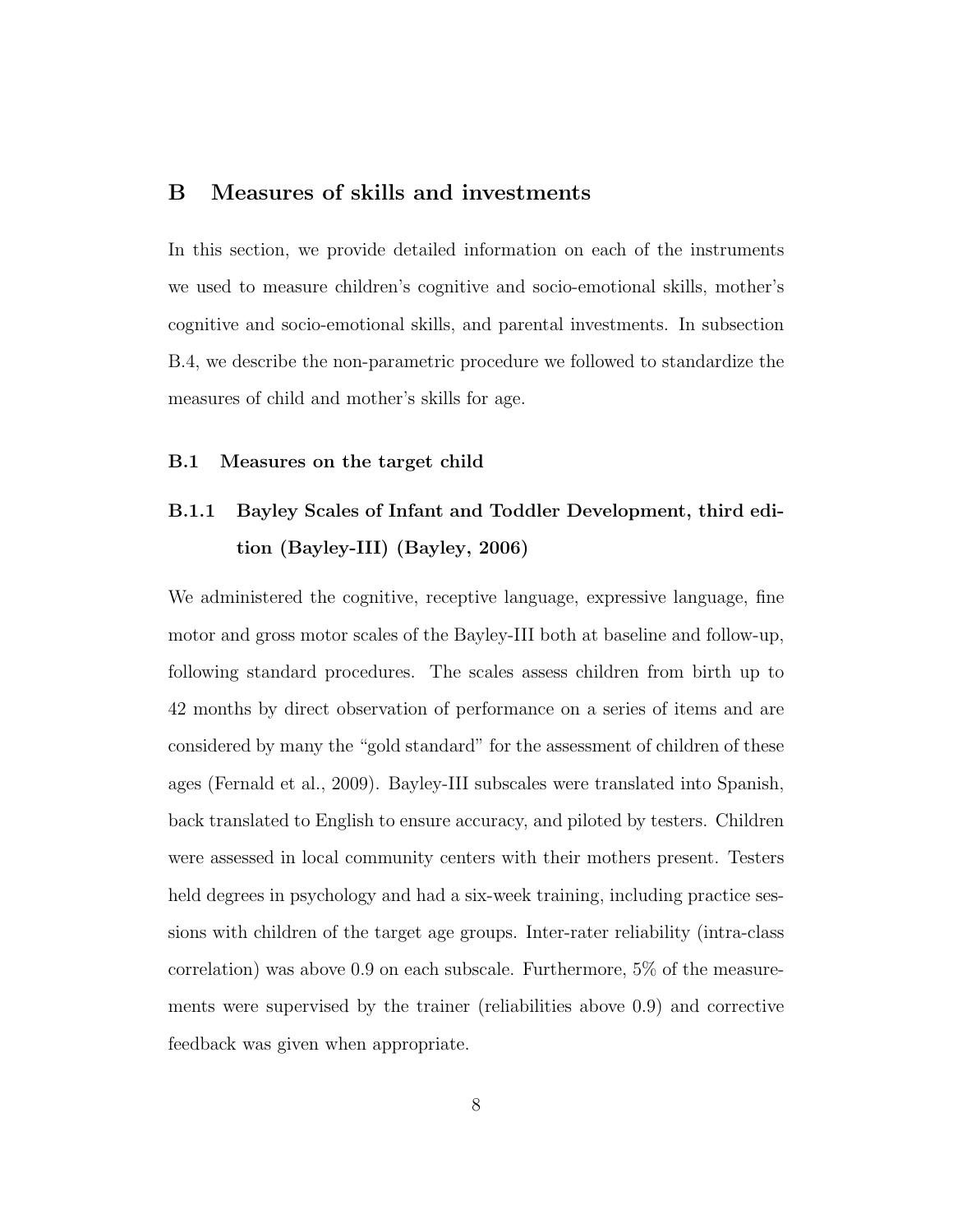## B.1.2 MacArthur-Bates Communicative Development Inventories I, II and III - Spanish short Forms (SFI, SFII, SFIII)

We assessed language comprehension and production using the short-form versions of the Spanish Communicative Development Inventories. This is a parent report inventory and was collected in the house as part of the household survey. At baseline, we administered Spanish short forms of Inventories I and II to children of 12-18 and 19-24 months of age, respectively, which have been validated in Mexico [\(Jackson-Maldonado et al.,](#page-91-0) [2012,](#page-91-0) [2003\)](#page-91-1). At follow-up, we administered the Spanish short form of Inventory III to children 30-42 months. This form was under validation at the time of data collection [\(Jackson-Maldonado,](#page-91-2) [2011;](#page-91-2) [Jackson-Maldonado and Conboy,](#page-91-3) [2011\)](#page-91-3). We collaborated with the developer of the test in Spanish in the identification of suitable words in Colombian Spanish, prior and during piloting activities. We administered the vocabulary checklist (words the child "understands" and words the child says) for all Short Forms (SFs) and sentence structure sections (for SFIII only), and counted the number of words the child could say (as reported by the mother/caregiver) and number of more complex sentence structures the child uses.

### B.1.3 Infant Characteristics Questionnaire (ICQ) [\(Bates et al.,](#page-90-3) [1979\)](#page-90-3)

The Infant Characteristics Questionnaire (ICQ) assesses the construct of "difficult" temperament by maternal (caregiver) report. As such it measures parents' perceptions of the infant, not necessarily the infant's behavior as it might be objectively recorded. Both at baseline and follow-up, we used those items (17 in total) in questionnaires for 13-months and 24-months old children that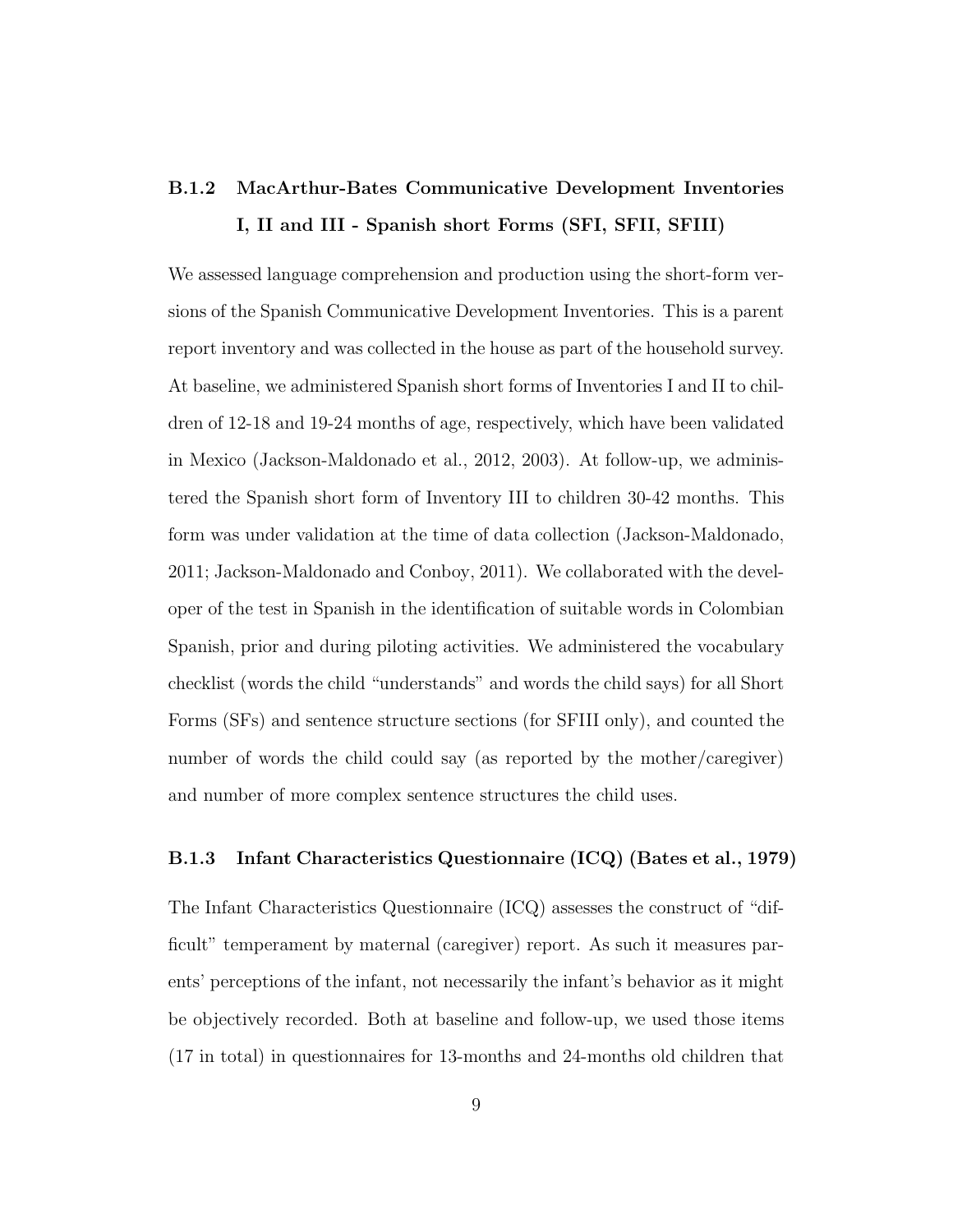related to the following constructs: difficult, unadaptable, unstoppable, and unsociable, as part of the household questionnaire. We made minor adjustments to the Spanish translations of the forms in order to maximise comprehension and the test predictive ability. For simplicity, we converted the 7-point rating items into 5-point ratings. We discussed these modifications with the author over email correspondence and piloted them before use in the field.

### B.1.4 Early Childrens Behavior Questionnaire (ECBQ) [\(Putnam](#page-91-4) [et al.,](#page-91-4) [2006,](#page-91-4) [2010\)](#page-91-5)

At follow up, we complemented the assessment of temperament with measures of attention and inhibitory control by maternal report using the attentional focusing (sustained duration of orienting on an object of attention; resisting distraction), attentional shifting (the ability to transfer attentional focus from one activity/task to another) and inhibitory control (the capacity to stop, moderate, or refrain from a behavior under instruction) sub-scales in the short versions of the Spanish translation of the ECBQ. The ECBQ is designed to measure temperament in children aged 3-7 years. As before, for simplicity, we converted the 7-point rating scale into a 5-point rating scale. Minor language modifications to wording and sentence structure, with the aim to better reflect Colombian Spanish, were extensively piloted in the field.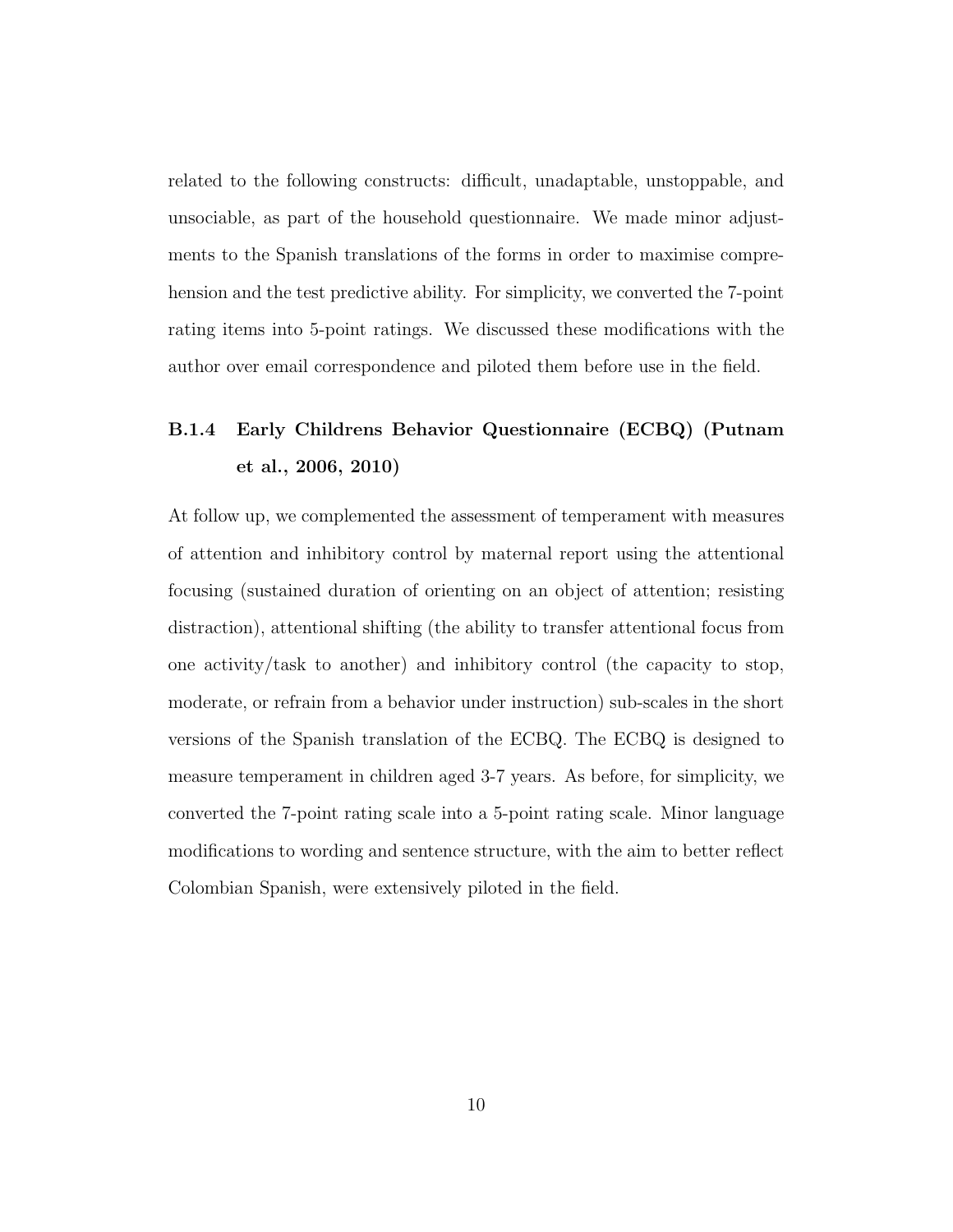#### B.2 Measures on the mother

#### B.2.1 Maternal vocabulary

We assessed maternal receptive vocabulary in the first follow-up survey. For this, we used a selection of 50 words from the Spanish version of the Peabody Picture Vocabulary Test (PPVT), the Test de Vocabulario en Imagenes de Peabody (TVIP) [\(Dunnn et al.,](#page-90-4) [1986\)](#page-90-4). The reason why we used a selection of the words is because the Spanish version of the test is developed for ages 2.5-18 years. Hence, we could not use the test as designed (using established start and stopping rules) on our sample of mothers. Instead, we selected those words exhibiting a reasonable level of varying difficulty, after extensive piloting, and administered them all in the order in which they appear in the test. For each word, the subject points at the one picture (out of four) that best relates to the word (noun, action, abstract concept, adjective) that the tester calls out. The test was administered in the home by the interviewer at the end of the household interview

### B.2.2 Standard Progressive Matrices (RPM) [\(Raven,](#page-92-0) [1981\)](#page-92-0)

We used the RPM system to measure mothers' reasoning ability or what is often referred as general intelligence in the second follow-up. This is a nonverbal test typically made of multiple choice items listed in order of difficulty, requiring ever greater capacity to encode and analyze the information, and which are organised in sets. In each test item, the subject is asked to identify the missing element that completes a pattern. Test items are presented in black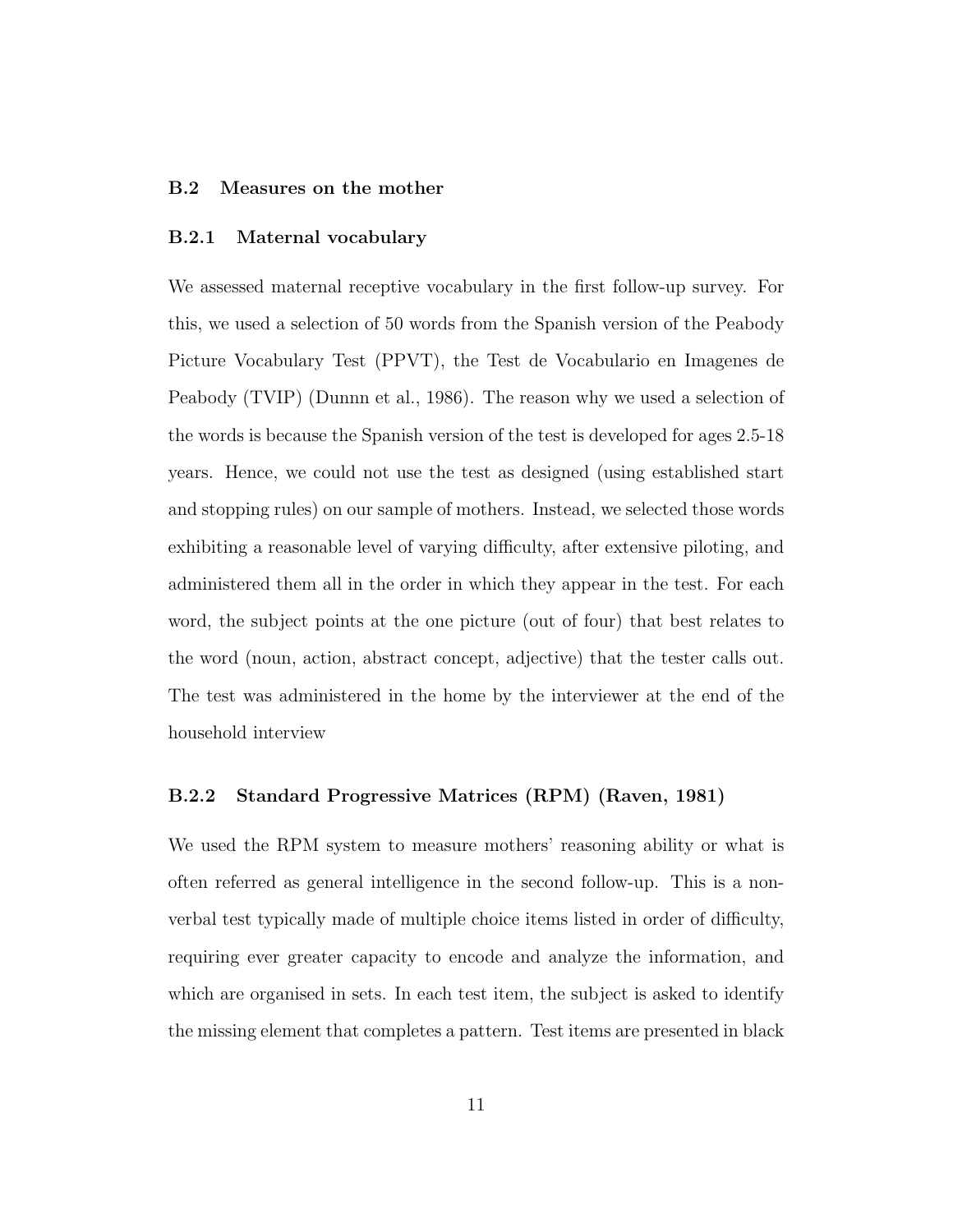ink on a white background. Out of the 5 sets of 12 matrices, we administered the middle 3 – hence, those with an intermediate level of difficulty. This decision was made after careful piloting.

We collected RPM at second follow up only under the presumption that maternal reasoning ability should not be affected by the intervention, and because of the monetary and time restrictions we faced in previous rounds.

# B.2.3 Center for Epidemiological Studies Depression scale (CES-D) [\(Andresen et al.,](#page-90-5) [1994;](#page-90-5) [Gonzalez et al.,](#page-90-6) [1995;](#page-90-6) [Radloff,](#page-91-6) [1977\)](#page-91-6)

We assessed maternal depressive symptoms by direct interview with the mother using the 10-item Spanish version of the CES-D, the CESD-10, by [Radloff](#page-91-6) [\(1977\)](#page-91-6). We used the same measure both at baseline and follow up.

## B.3 Measures of parental investments: Family Care Indicators (FCI) [\(Frongillo et al.,](#page-90-7) [2003\)](#page-90-7)

The quality of the home environment (or level of stimulation in the home) was measured using items in the Family Care Indicators (FCI) developed by UNICEF [\(Frongillo et al.,](#page-90-7) [2003\)](#page-90-7). The FCI has been validated against the Home Observations for Measurement of the Home Environment (HOME) [\(Caldwell](#page-90-8) [and Bradley,](#page-90-8) [2001\)](#page-90-8), against which it was validated in Bangladesh [\(Hamadani](#page-91-7) [et al.,](#page-91-7) [2010\)](#page-91-7).

Both at baseline and follow up, we collected by direct observation during the household survey the following information: the number of books for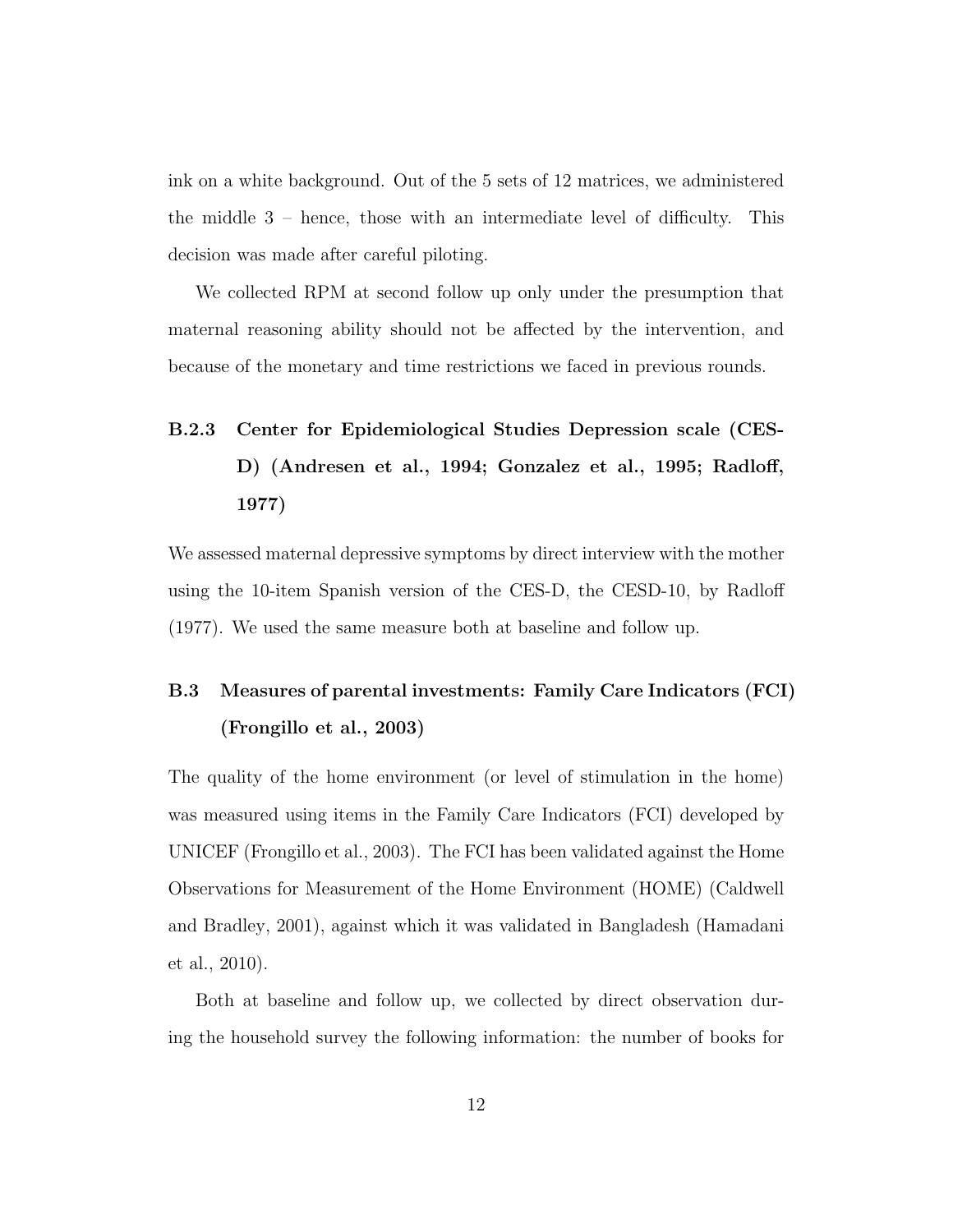adults, the number of newspapers and magazines, and the number of varieties of play materials in the home that the child often played with. We collected by maternal (caregiver) report the number of play activities the child engaged in with an adult over the three days before the interview. Play materials include toys that make/play music; toys/objects meant for stacking, constructing or building; things for drawing, writing, colouring, and painting; toys for moving around; toys to play pretend games; picture and drawing books for children; and toys for learning shapes and colours. Play activities include reading or looking at picture books; telling stories to child; singing songs with child; playing with child with her toys; spending time with child scribbling, drawing, or colouring; and spending time with child naming things or counting; and taking child out for a leisure walk.

#### B.4 Age standardization of the measures

Total raw scores are increasing in age. Since we are interested in within sample comparisons, we internally standardize scores to remove the effect of age (child's age for the childs' measures and mother's age for the mothers' measures). We compute internal z-scores using the empirical age-conditional means and standard deviations estimated using non-parametric regression methods. In particular, for each measure to standardize, we compute the ageconditional mean using the fitted values of the following regression, estimated by kernel-weighted local polynomial smoothing methods:

<span id="page-65-0"></span>
$$
Y_i = f(X_i) + \epsilon_i \tag{1}
$$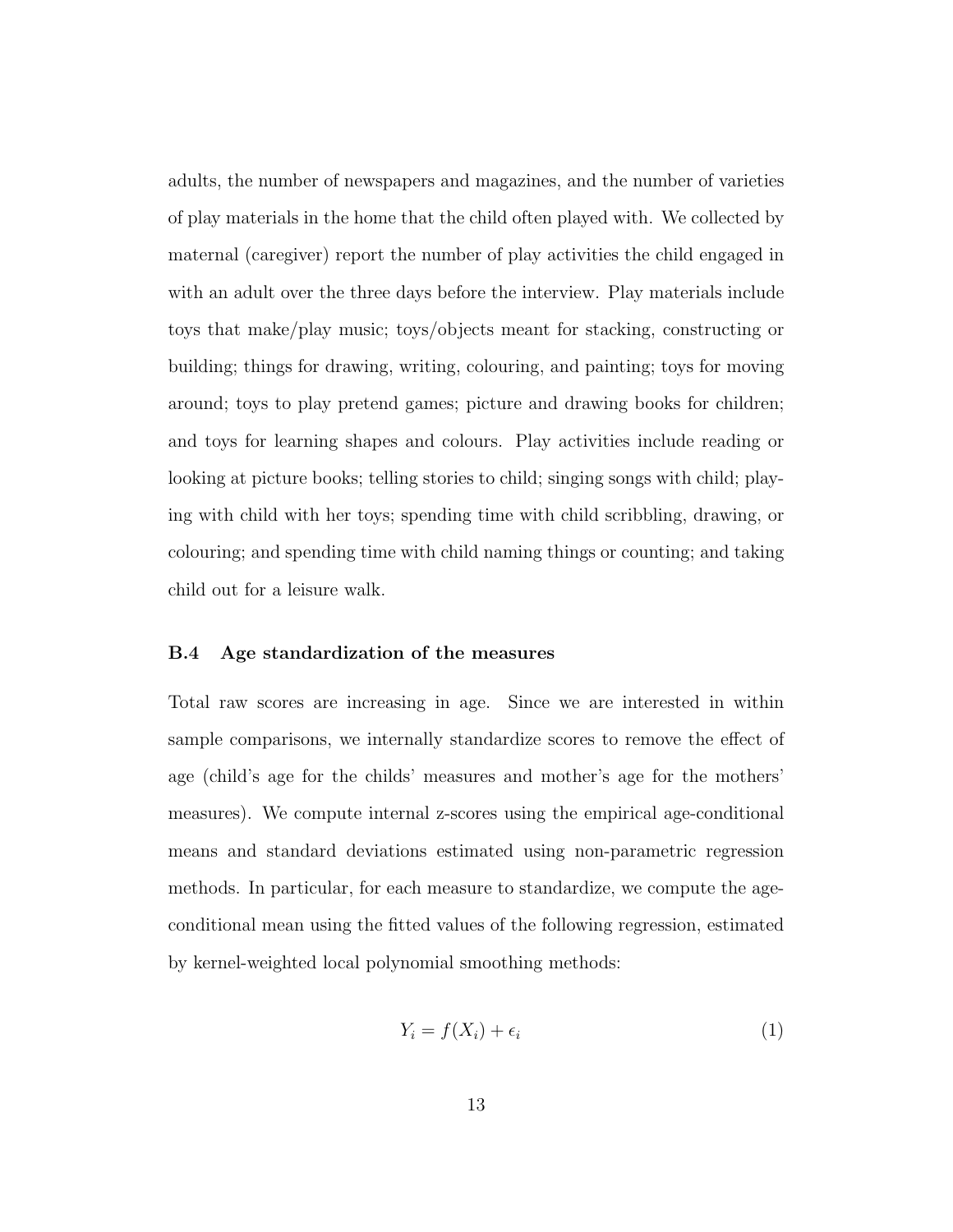where  $Y_i$  is the raw score of individual i in a given scale and  $X_i$  is the age of the individual (in months for the child, in years for the mother). Next, we regress the square of the residuals in equation [\(1\)](#page-65-0) on age of the child as shown in the following kernel-weighted local polynomial regression:

<span id="page-66-0"></span>
$$
(Y_i - \hat{f}_i)^2 = g(X_i) + v_i \tag{2}
$$

Our estimate of the age-conditional standard deviation is the square root of the fitted values in equation [\(2\)](#page-66-0). Finally, we compute the internally ageadjusted z-score,  $ZY_i$ , by subtracting from the raw score the within sample age-conditional mean estimated in [\(1\)](#page-65-0) and dividing by the within sample ageconditional standard deviation obtained from [\(2\)](#page-66-0). More specifically:

$$
ZY_i = \frac{(Y_i - \hat{f}_i)}{\sqrt{\hat{g}_i}}\tag{3}
$$

This procedure, less sensitive to outliers and small sample sizes within age category, resulted in smooth normally distributed internally standardized scores, with mean zero across the age range.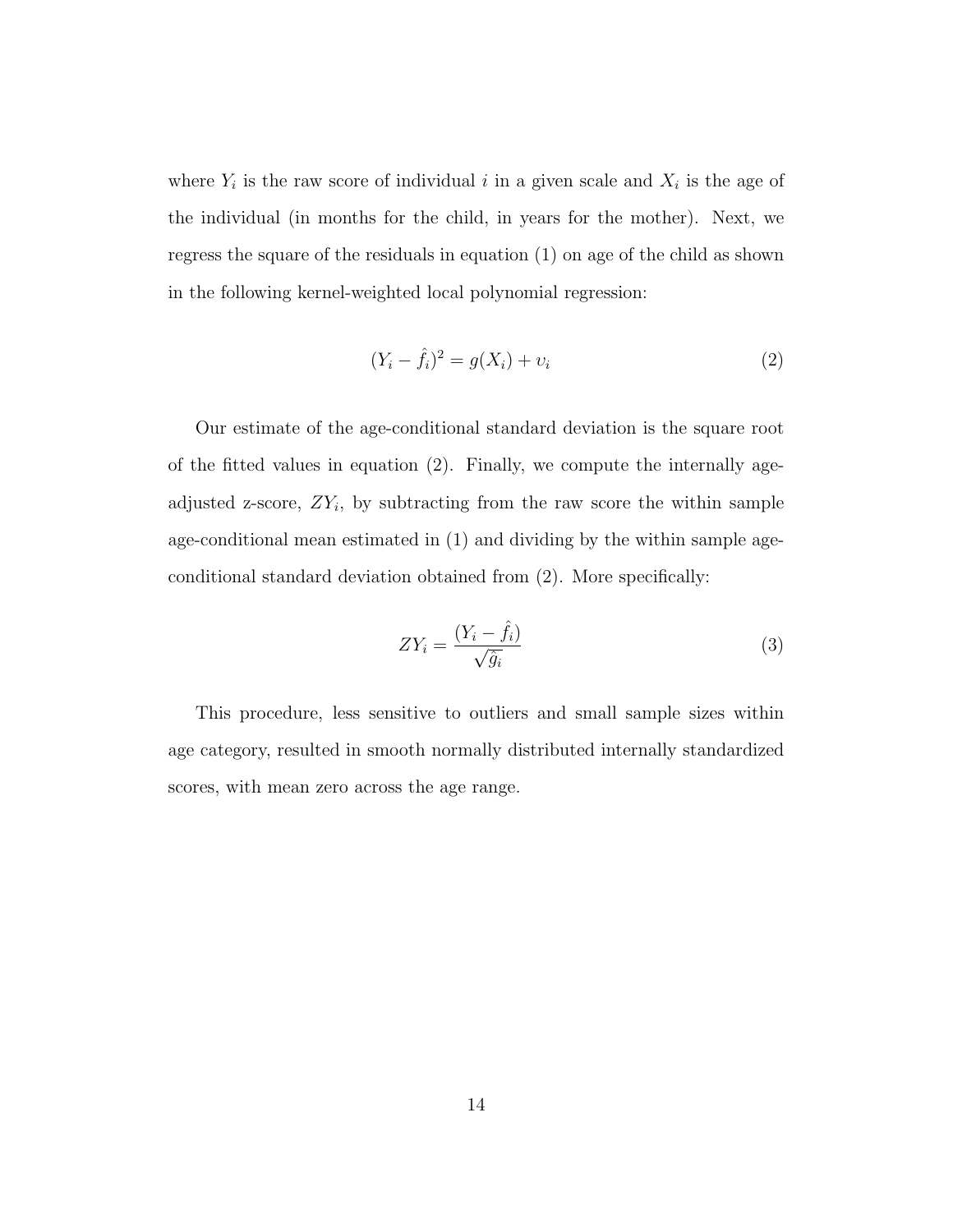### C Exploratory factor analysis

This appendix describes the exploratory factor analysis (EFA) we performed to inform the specification of the measurement system described in Table 2 of the paper. Following the psychometric literature [\(Gorusch,](#page-90-9) [1983,](#page-90-9) [2003\)](#page-91-8), we aim to build a measurement system with dedicated measures (measures that only proxy one latent factor) as it makes interpretation of the latent factors easiest and most transparent. EFA consists of two main steps. First, we select the number of latent factors that should be extracted from all the measures we have on each of the aspect we want to measure (e.g. child's development at baseline, child's development at follow-up, etc.). Second, we allocate measures to factors, estimate factor loadings and discard measurements that load on multiple factors in order to achieve a dedicated measurement system.

### C.1 Selecting the number of latent factors

The first step aims to determine how many latent factors should be extracted from each set of measures we have available to measure the child's development at baseline, the child's development at follow-up, parental investment at followup, the mother's skills, and the household's wealth at baseline. A variety of methods are available to select the number of factors, and here we implement four of the most popular methods developed in the literature. Below, we succinctly describe each one of them, before commenting on the number of factors they suggest to extract.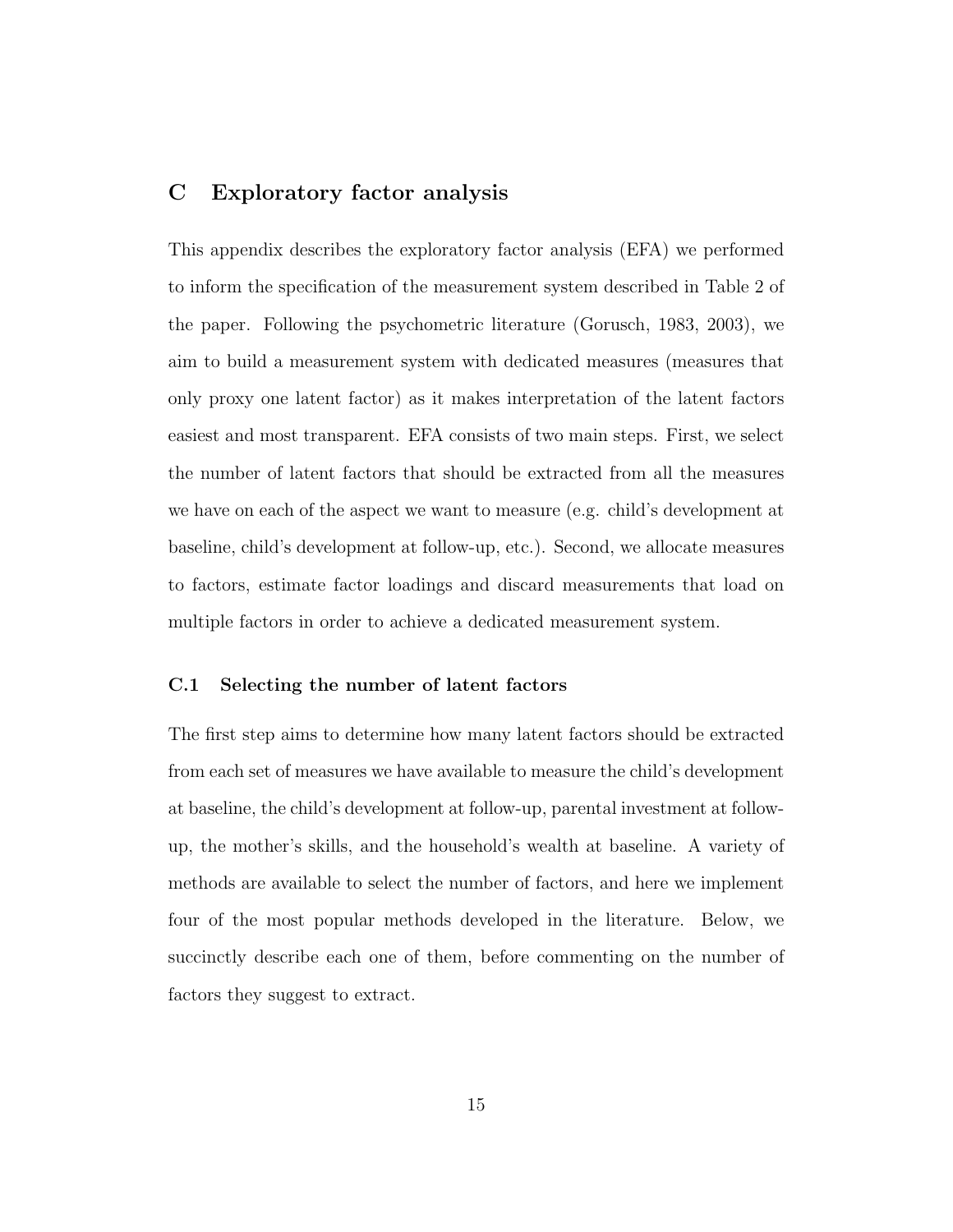### C.1.1 Description of methods

Kaiser's eigenvalue rule The Kaiser's criterion consists in retaining only factors with eigenvalues greater than 1 [\(Kaiser,](#page-91-9) [1960\)](#page-91-9). The intuition behind this rule is that unless a factor extracts at least as much variance as the equivalent of one original variable, it should be dropped.

Cattell's scree plot The scree test was proposed by [Cattell](#page-90-10) [\(1966\)](#page-90-10) and is based on the analyst's inspection of a plot of the eigenvalues associated with the data. Cattell's rule is such that the number of factors should be equal to the number of eigenvalues before which the smooth decrease of eigenvalues appears to level off to the right of the plot.

Velicer's minimum average partial (MAP) correlation rule [Velicer](#page-92-1) [\(1976\)](#page-92-1)'s minimum average partial (MAP) involves a complete factor analysis followed by the examination of a series of matrices of partial correlations. In the first step, the first factor is partialed out of the correlations between the variables of interest, and the average squared coefficient in the off-diagonals of the resulting partial correlation matrix is computed. In the second step, the first two factors are partialed out of the original correlation matrix and the average squared partial correlation is again computed. These computations are conducted for  $k-1$ , where k is the number of measurements. The number of components is determined by the step number in the analyses that resulted in the lowest average squared partial correlation. Intuitively, components are retained as long as the variance in the correlation matrix represents systematic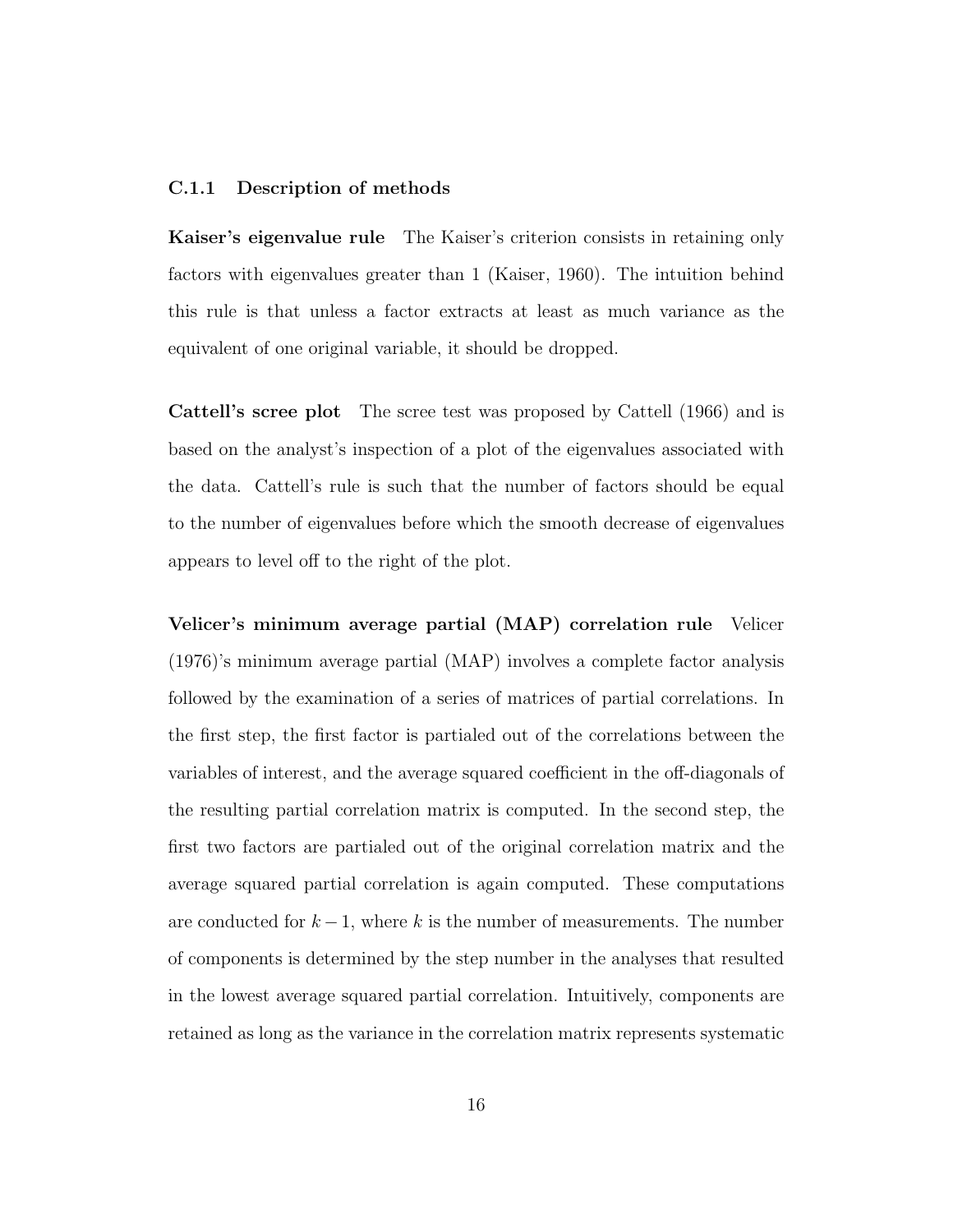variance. Components are no longer retained when there is proportionately more unsystematic variance than systematic variance.

Horn's parallel analysis Horn's parallel analysis, described in [Horn](#page-91-10) [\(1965\)](#page-91-10), involves extracting eigenvalues from random data sets that parallel the actual data set with regard to the number of observations and variables. For example, if the original data set consists of  $n$  observations for each one of  $m$  variables, then a series of random data matrices of size  $n \times m$  are generated, and eigenvalues are computed for the correlation matrices for the original data and for each of the random data sets. The eigenvalues derived from the actual data are then compared to the eigenvalues derived from the random data. Factors are retained as long as the  $i$ -th eigenvalue from the actual data is greater than the i-th eigenvalue from the random data.

### C.1.2 Results

Appendix Table 1 reports how many factors each method suggests we should extract from all the measures we have available to measure child's development at follow-up and at baseline, parental investments, mother's skills and household's wealth. Most methods indicate that two factors should be extracted from the measures of child's development at follow-up. Between 1 and 3 factors should be extracted from the measures of child's development at baseline. Most methods also suggest that two factors should be extracted from the measures of parental investments and from the measures of maternal skills. Finally, only one factor seem underlie the measures of household wealth,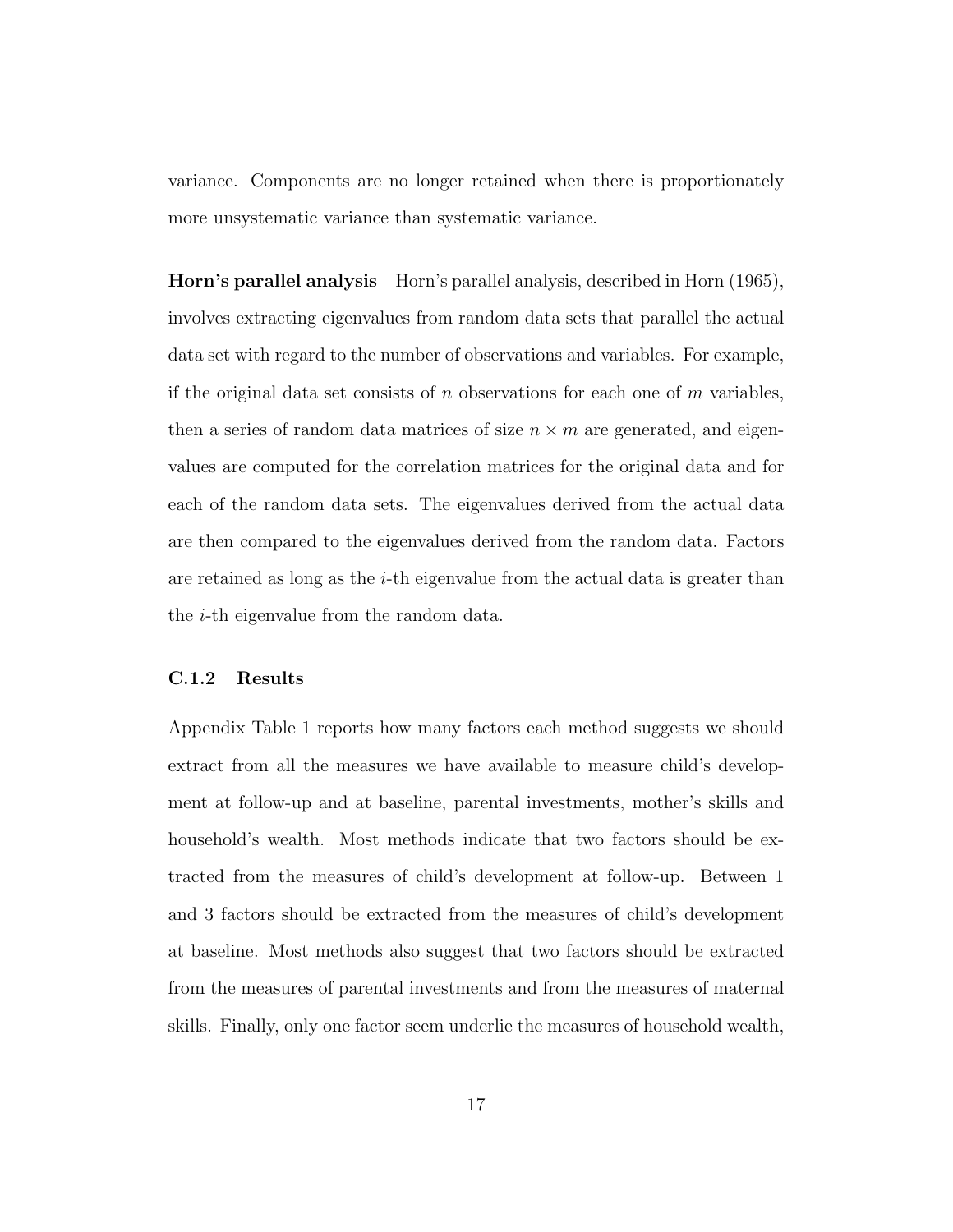according to all methods.

Table A1: Exploratory factor analysis to determining the number of factors

|                               | Number of factors according to the following methods: |      |                                               |          |
|-------------------------------|-------------------------------------------------------|------|-----------------------------------------------|----------|
|                               | Kaiser's                                              |      | Cattell's scree Velicer's MAP Horn's parallel |          |
| Dimensions to measure:        | eigenvalue rule                                       | plot | rule                                          | analysis |
| Child's skills at $t+1$       |                                                       |      |                                               |          |
| Child's skills at t           |                                                       |      |                                               |          |
| Parental investments at $t+1$ |                                                       |      |                                               |          |
| Mother's skills               |                                                       |      |                                               |          |
| Wealth                        |                                                       |      |                                               |          |

The results from this first step of the EFA suggests that the data we work with may be rich enough to support the model we set out in Section 3, which assumes two dimensions for the child's skills, two dimensions for the mother's skills, and two dimensions for parental investments. We now need to estimate factor loadings to allocate groups of measures to different factors and identify measures that do not proxy one factor in order to finalise the configuration of measurement system and interpret each factor with precision. This is what we do in the second step of the EFA, which we describe now.

#### C.2 Specifying the dedicated measurement system

Once we have a strong indication how many factors should be retained from the data, we search for dedicated measures for each factor by implementing an exploratory factor analysis with quartimin rotation. We first estimate the factor loadings in a measurement system for each of the elements we want to measure. We then rotate the factor loadings so as to identify measures that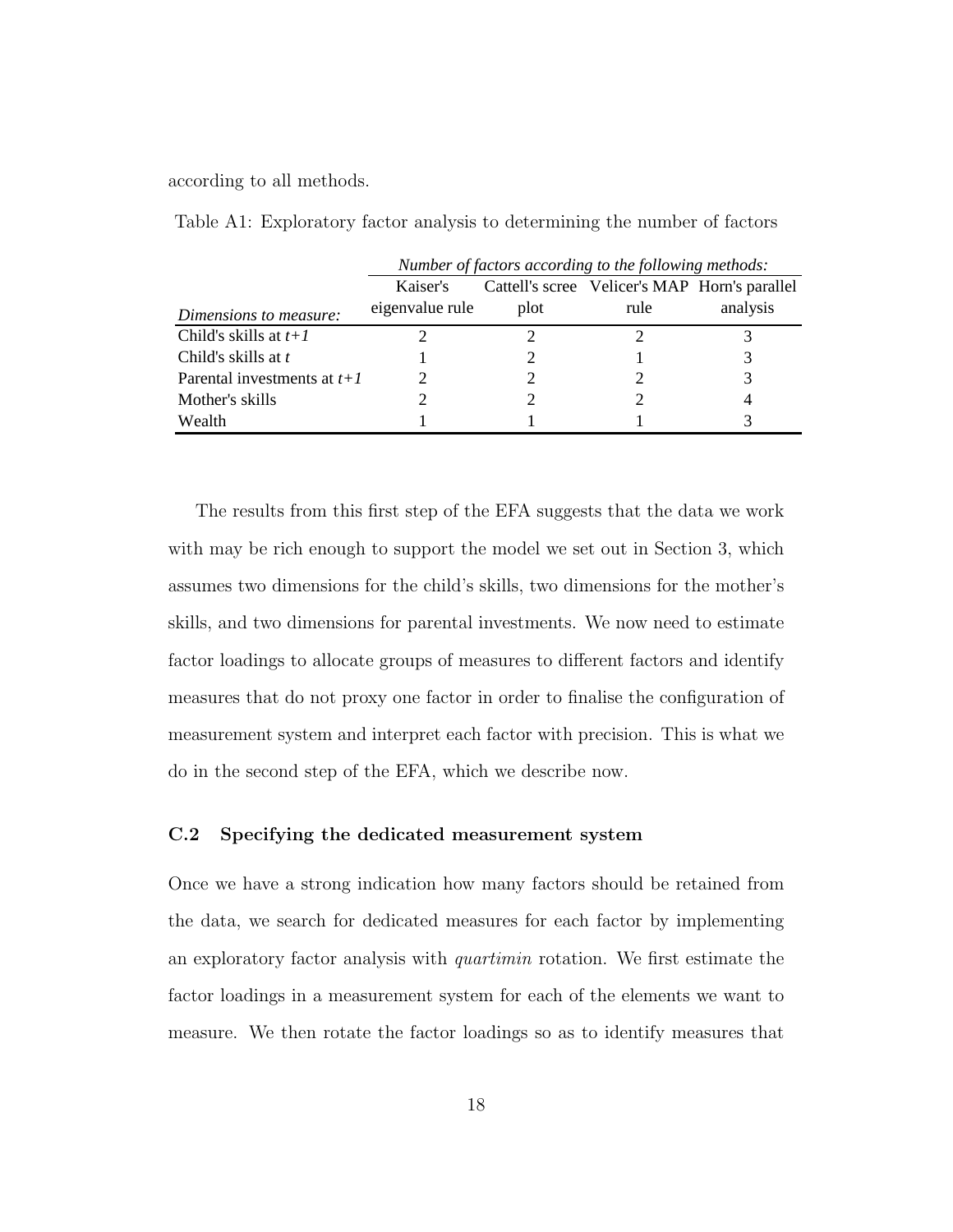heavily load on one factor and are therefore good candidates for the dedicated measurement system.<sup>1</sup>

The aim of the *quartimin* rotation is to re-weight the factor loadings obtained from the EFA in a way that leads to a structure of factor loadings such that measures only heavily load on one factor. This helps in identifying good candidate measures for our system of dedicated measures. In contrast, if a measure does not load heavily on a factor or if it is not clearly related to only one factor, it cannot serve as a dedicated measure. In this case, we exclude it from our measurement system.

Table A2 reports rotated factor loadings for each measure. Note that we have assumed two factors for the measures of child development at baseline and at follow-up, two factors for the measures of mother's skills, two factors for the measures of parental investments and one factor for the measures of household wealth. Below we comment on these results and how they informed the final configuration of our measurement system.

**Measures of child's development at t and**  $t + 1$  The factor loadings on the measures of child's skills at follow-up  $(t + 1)$  clearly suggest two groupings of measures. The Bayley measures and the Mac Arthur measures heavily load on a first factor, which we call cognitive skill. Some of the Bates measures and some of the Rothbart measures heavily loads on a second factor, which we call socio-emotional skill. Note that the measures "Bates unadaptable"

<sup>1</sup>Several methods are available to rotate the factors. We focus on the results of a quartimin rotation because it is an oblique rotation and hence allows factors to be correlated. We also performed the same exercise using *geomin* rotation, since it is another type of oblique rotation, and reached similar conclusions with respect to the final measurement system.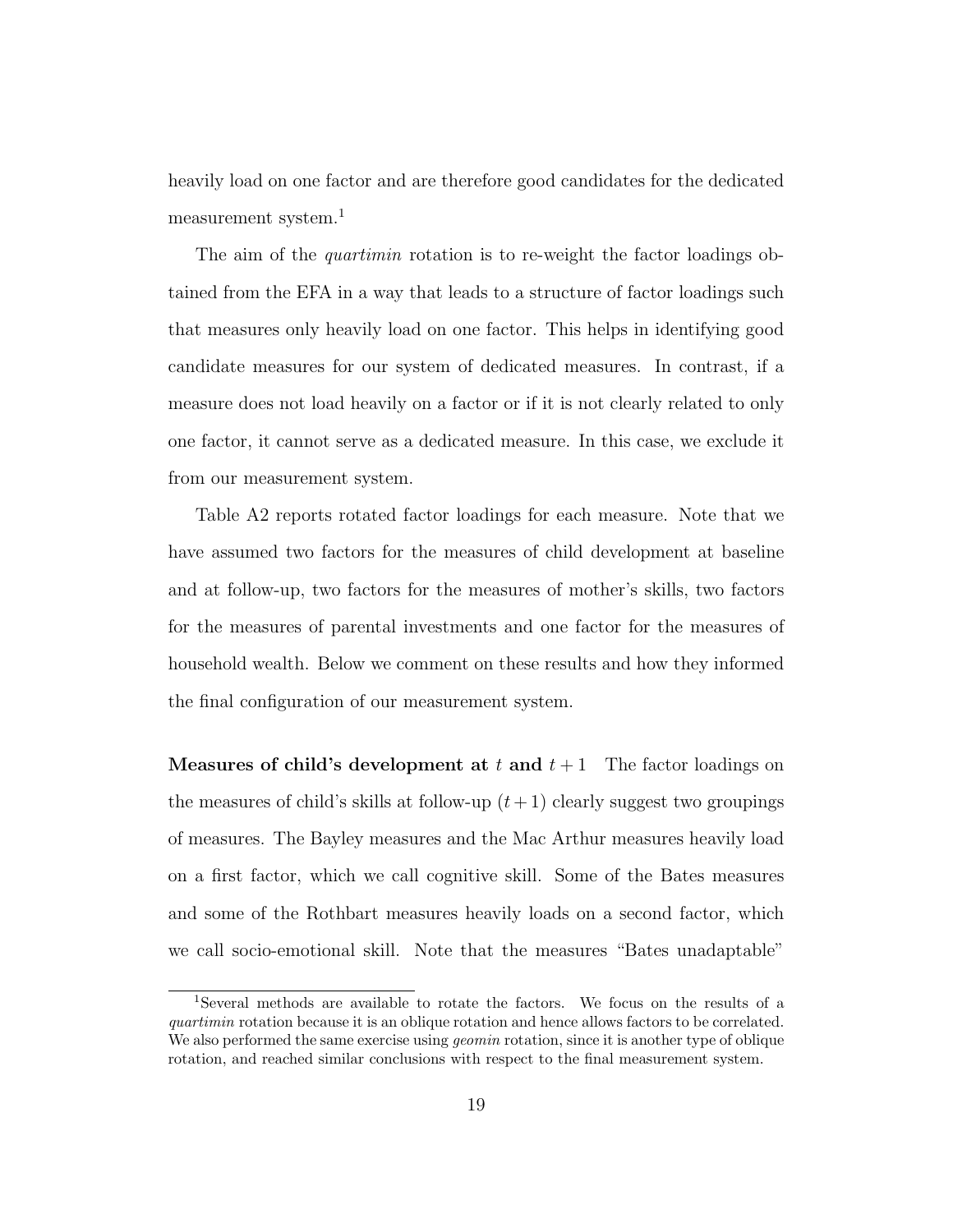and "Rothbart Sociable" load slightly more heavily on the first factor than on the second, but overall have two very small loadings of each of these factors (below 0.3) and do not clearly load on one of the two factors. As a result, we discard these two measures from the final measurement system. Based on these groupings, we interpret the first factor as measuring the child's cognitive skill at follow-up and the second factor as measuring the child's socio-emotional skill at follow-up.

Turning to the measures on the child's skills at baseline  $(t)$ , we again obtain a pattern of factor loadings that clearly support two groupings of measures. On the one hand, all the Bayley measures (cognitive, language reception, language expression and motor fine) heavily load on a first factor, which we interpret as measuring the child's cognitive skill at baseline. The Mac Arthur-Bates measures of number of words understood has two very small loadings and does not clearly load on one of the two factors. As a result, we discard this measure as an unfit candidate for our dedicated measurement system. The Mac Arthur-Bates measures of number of spoken shows a s clearer pattern, with a heavier loading on factor 1 than factor 2. Although this pattern is not as clear as the Bayley measures, we do retain Mac Arthur-Bates measure of the number of words spoken by the child in our final measurement system, so as to have a measure of the child's vocabulary measuring cognitive skill both at baseline and at follow-up. Finally, the Bates measures of the child's temperament at baseline clearly load on the second factor. In the final measurement system, we retain these four measures to proxy the factor that we call socio-emotional skill of the child at baseline.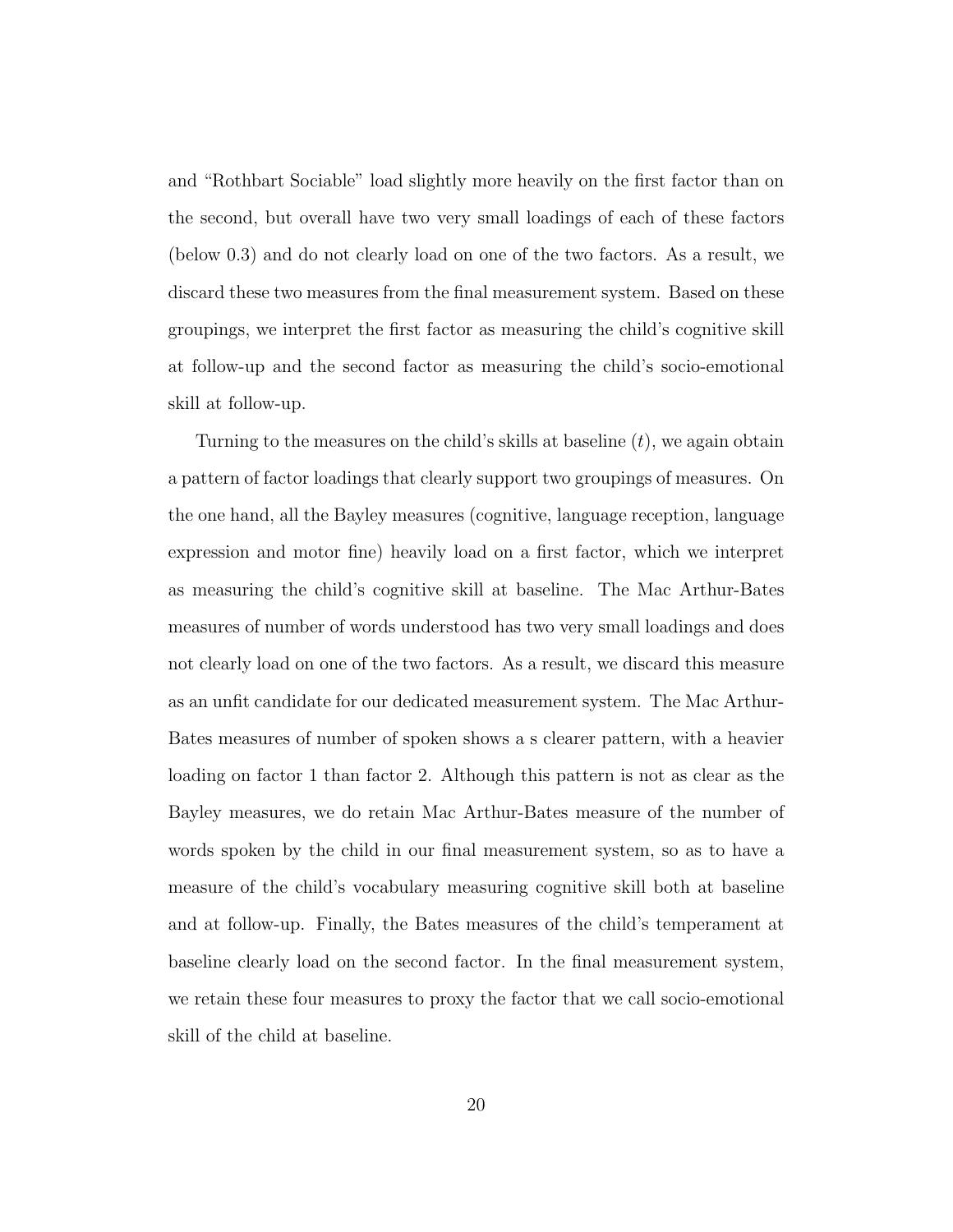Measures of parental investments The measures of parental investments from the follow-up survey indicate two clear groupings. On the one hand, the variables measuring the variety of play materials and the number of different types of play material, for the most part, load on a first factor. On the other hand, the variable measuring the variety of play activities and most of the variables measuring the frequency of each of these activities in the three days preceding the interview load on a second factor. A few of the variables do not clearly load on one the factors, and for this reason, we exclude from our system of dedicated measures. In particular, we exclude "Number of picture books", "Number of home-made toys", and "Times the mother went outside with the child in the last 3 days" from our final measurement system.

Measure of maternal skills The measures of maternal skills that we have at our disposal in the survey indicate two clear groupings of measure. On the one hand, the mother's years of education, vocabulary and IQ score, along with two items from the FCI (the number of books in the house and the number of magazines and newspapers) seem to be highly correlated to each other, as they clearly load on a first factor (Factor 2 in the table). On the other hand, most items of the CES-D scale heavily load on a second factor. The only exception is the third measure asking the mother "Did you feel hopeful about the future?", and we exclude this measure from our final measurement system since it is not clearly dedicated to one of the two factors measuring maternal skills.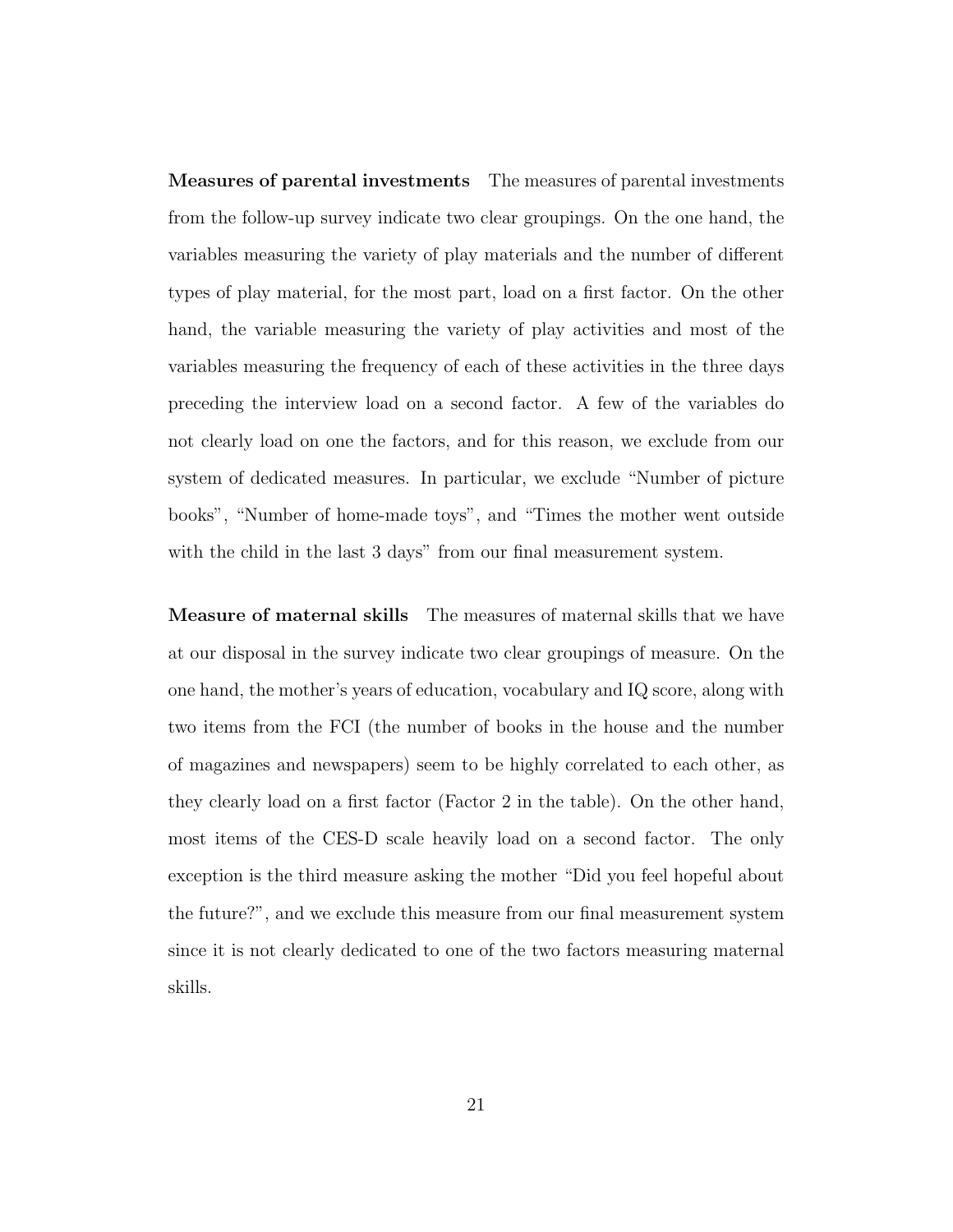Measure of household wealth The baseline survey contains a multitude of measures that could provide information about the household's underlying wealth level. This includes measures of the household's assets (dwelling, car, cellphone, etc.), along with characteristics of the household's dwelling (dirt floors, solid walls) and a measure of the dwelling crowding. The rotated factor loadings for all these measures indicate that most relate strongly to the underlying factor. However, there are a few exceptions and we rid the final measurement system of the measures that have a rotated factor loading below 0.25.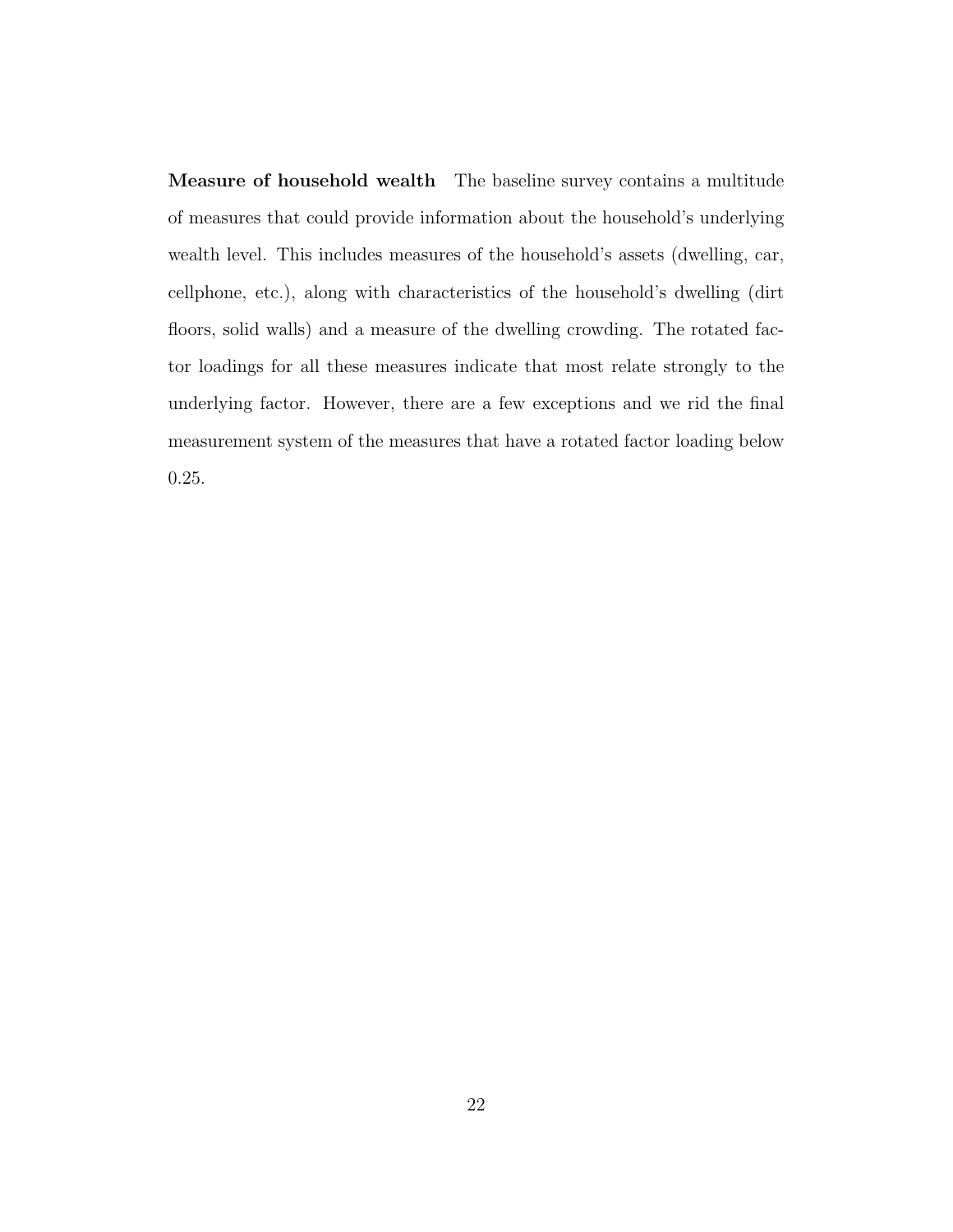| Table A2: Exploratory factor analysis - Estimates of rotated factor loadings |  |  |  |
|------------------------------------------------------------------------------|--|--|--|
|                                                                              |  |  |  |

|                                    | <i>Factor 1</i> | Factor 2 |
|------------------------------------|-----------------|----------|
| <b>Bayley Cognitive</b>            | 0.755           | 0.021    |
| Bayley Receptive Language          | 0.730           | 0.055    |
| <b>Bayley Expressive Language</b>  | 0.752           | 0.039    |
| Bayley Fine Motor                  | 0.611           | 0.036    |
| Mac Arthur-Bates Vocabulary        | 0.628           | 0.169    |
| Mac Arthur-Bates Complex Sentences | 0.529           | 0.176    |
| Bates Unsociable sub-scale (-)     | 0.233           | 0.299    |
| Bates Difficult sub-scale (-)      | 0.165           | 0.662    |
| Bates Unadaptable sub-scale (-)    | 0.224           | 0.179    |
| Bates Unstoppable sub-scale (-)    | 0.074           | 0.662    |
| <b>Rothbart Inhibitory Control</b> | 0.154           | 0.678    |
| <b>Rothbart Attention</b>          | 0.124           | 0.340    |
| Rothbart Sociable                  | 0.236           | 0.117    |

| Rotated factor loadings on measures of child's skills at t |          |          |
|------------------------------------------------------------|----------|----------|
|                                                            | Factor 1 | Factor 2 |
| <b>Bayley Cognitive</b>                                    | 0.680    | 0.080    |
| <b>Bayley Receptive Language</b>                           | 0.739    | $-0.015$ |
| <b>Bayley Expressive Language</b>                          | 0.723    | 0.048    |
| Bayley Fine Motor                                          | 0.716    | $-0.041$ |
| Mac Arthur-Bates Vocabulary                                | 0.243    | 0.148    |
| Mac Arthur-Bates Comprehension                             | 0.049    | 0.117    |
| Bates Difficult sub-scale (-)                              | 0.113    | 0.533    |
| Bates Unadaptable sub-scale (-)                            | 0.157    | 0.413    |
| Bates Unstoppable sub-scale (-)                            | $-0.153$ | 0.393    |
| Bates Unsociable sub-scale (-)                             | 0.212    | 0.344    |

| Rotated factor loadings on measures of parental investments |
|-------------------------------------------------------------|
|                                                             |

|                                                        | Factor 1 | Factor 2 |
|--------------------------------------------------------|----------|----------|
| Number of different play materials                     | 0.830    | 0.271    |
| Number of picture books                                | 0.336    | 0.166    |
| Number of paint books                                  | 0.420    | 0.120    |
| Number of home-made toys                               | 0.140    | 0.117    |
| Number of toys bought                                  | 0.582    | 0.108    |
| Number of toys to move                                 | 0.607    | 0.160    |
| Number of toys to learn shapes                         | 0.571    | 0.184    |
| Number of different play activities in the last 3 days | 0.299    | 0.828    |
| Times told a story to child in last 3 days             | 0.124    | 0.538    |
| Times read to child in last 3 days                     | 0.144    | 0.546    |
| Times went outside with the child in the last 3 days   | 0.170    | 0.310    |
| Time played with toys and child in last 3 days         | 0.200    | 0.522    |
| Time named things to child in last 3 days              | 0.154    | 0.525    |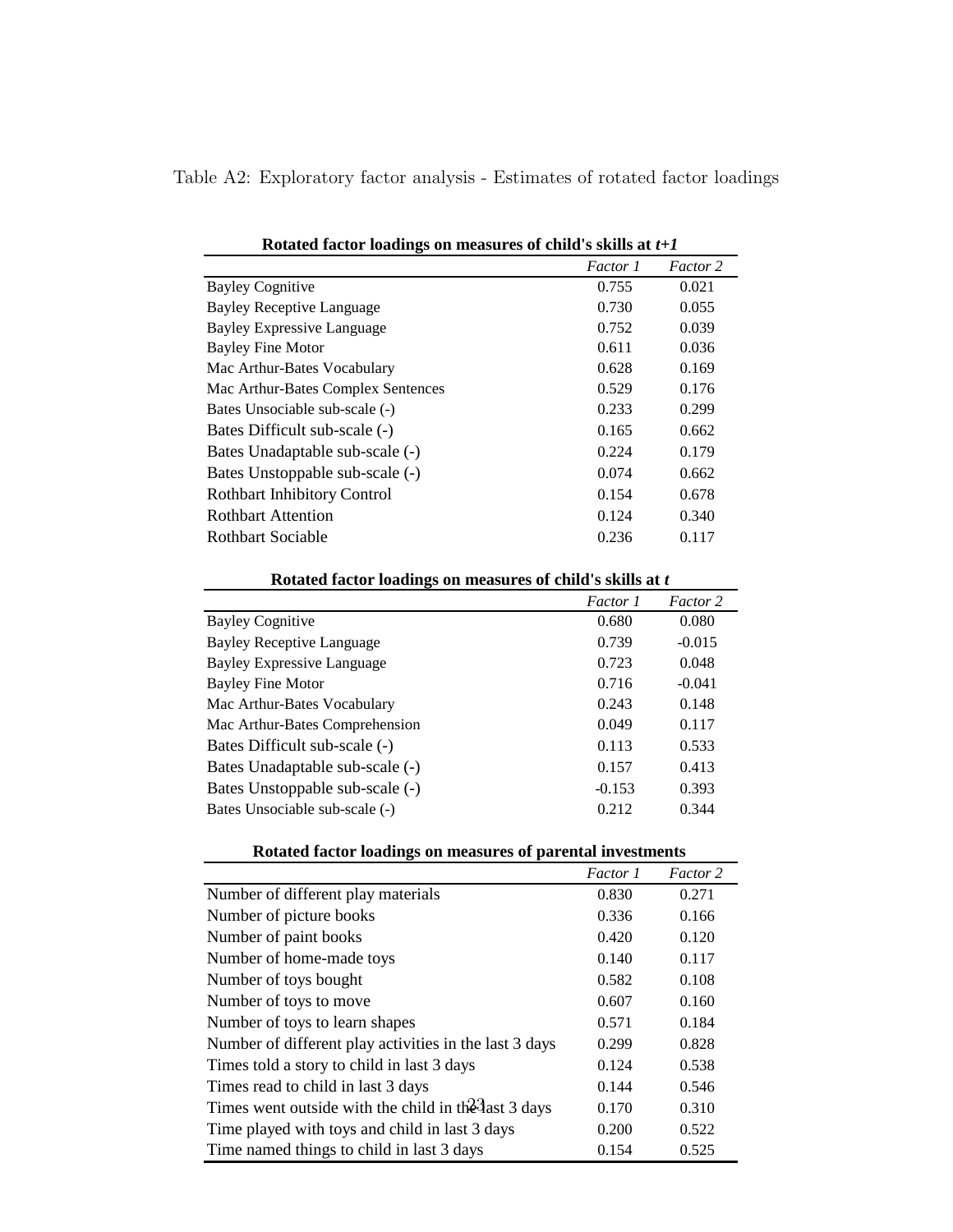Table A2: Exploratory factor analysis - Estimates of rotated factor loadings (continued)

| Rotated factor loadings on measures of mother's skills     |          |          |
|------------------------------------------------------------|----------|----------|
|                                                            | Factor 1 | Factor 2 |
| Mothers' years of education*                               | 0.042    | 0.666    |
| Mother's vocabulary                                        | 0.106    | 0.707    |
| Number of books in the house                               | 0.011    | 0.456    |
| Number of magazines and newspapers                         | $-0.012$ | 0.305    |
| Raven's score ("IQ") $**$                                  | 0.075    | 0.661    |
| Were you bothered by things that usually don't bother you? | 0.509    | 0.016    |
| Had you trouble keeping your mind on what you were doing?  | 0.493    | 0.078    |
| Did you feel hopeful about the future                      | 0.074    | 0.207    |
| Did you feel depressed?                                    | 0.611    | 0.159    |
| Did you feel everything you did was an effort?             | 0.513    | 0.118    |
| Did you feel fearful?                                      | 0.510    | $-0.027$ |
| Was your sleep restless?                                   | 0.514    | $-0.047$ |
| Did you feel happy?                                        | 0.360    | 0.164    |
| How often did you feel lonely in the last 7 days?          | 0.527    | 0.027    |
| Did you feel you couldn't get going?                       | 0.610    | 0.051    |

| Rotated factor loadings on measures of household wealth at t |  |  |  |  |
|--------------------------------------------------------------|--|--|--|--|
|--------------------------------------------------------------|--|--|--|--|

|                                  | Factor 1 |
|----------------------------------|----------|
| Owns dwelling?                   | 0.299    |
| Dwelling has dirt floors?        | $-0.219$ |
| Dwelling has solid walls?        | 0.200    |
| Number of people in the dwelling | 0.290    |
| Dwelling has sewage system?      | 0.191    |
| Owns a car?                      | 0.303    |
| Owns a cellphone?                | 0.349    |
| Owns a computer?                 | 0.265    |
| Owns a fridge?                   | 0.601    |
| Owns a washing machine?          | 0.409    |
| Owns a blender?                  | 0.495    |
| Owns a $TV$ ?                    | 0.392    |
| Owns a radio?                    | 0.338    |
| Owns a fan?                      | 0.172    |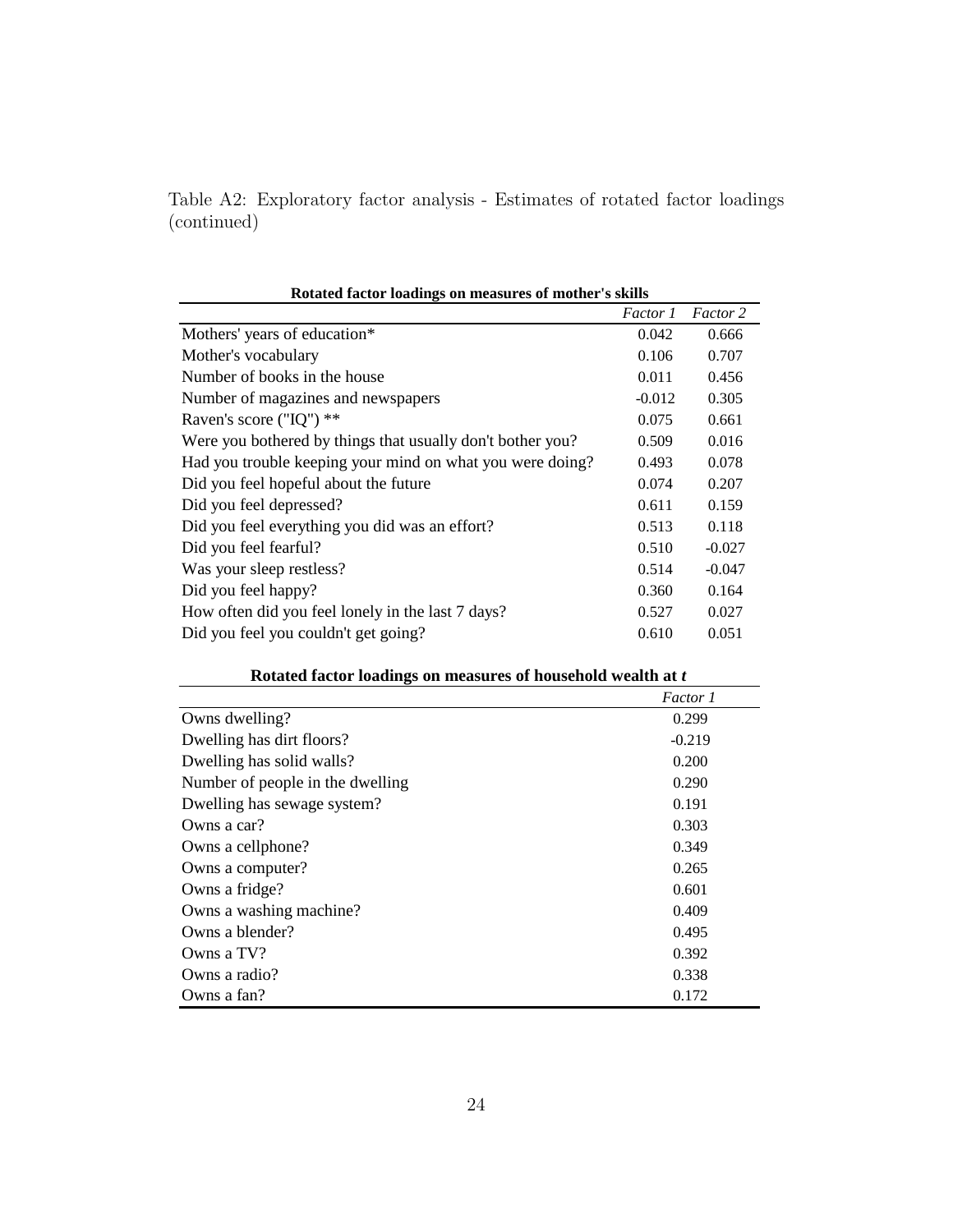## C.3 Estimates of the measurement system

The following tables report the estimates of the measurement system. Appendix Table 3 reports the estimates of the factor loadings in each measurement equation. Appendix Table 4 reports the estimates of the means of the latent factor distributions for the treated households relative to the means of the latent factor distributions for the control households (which is normalized to 0). Appendix Table 5 reports the estimates of the variance of and correlation between the latent factors for the treated and control households separately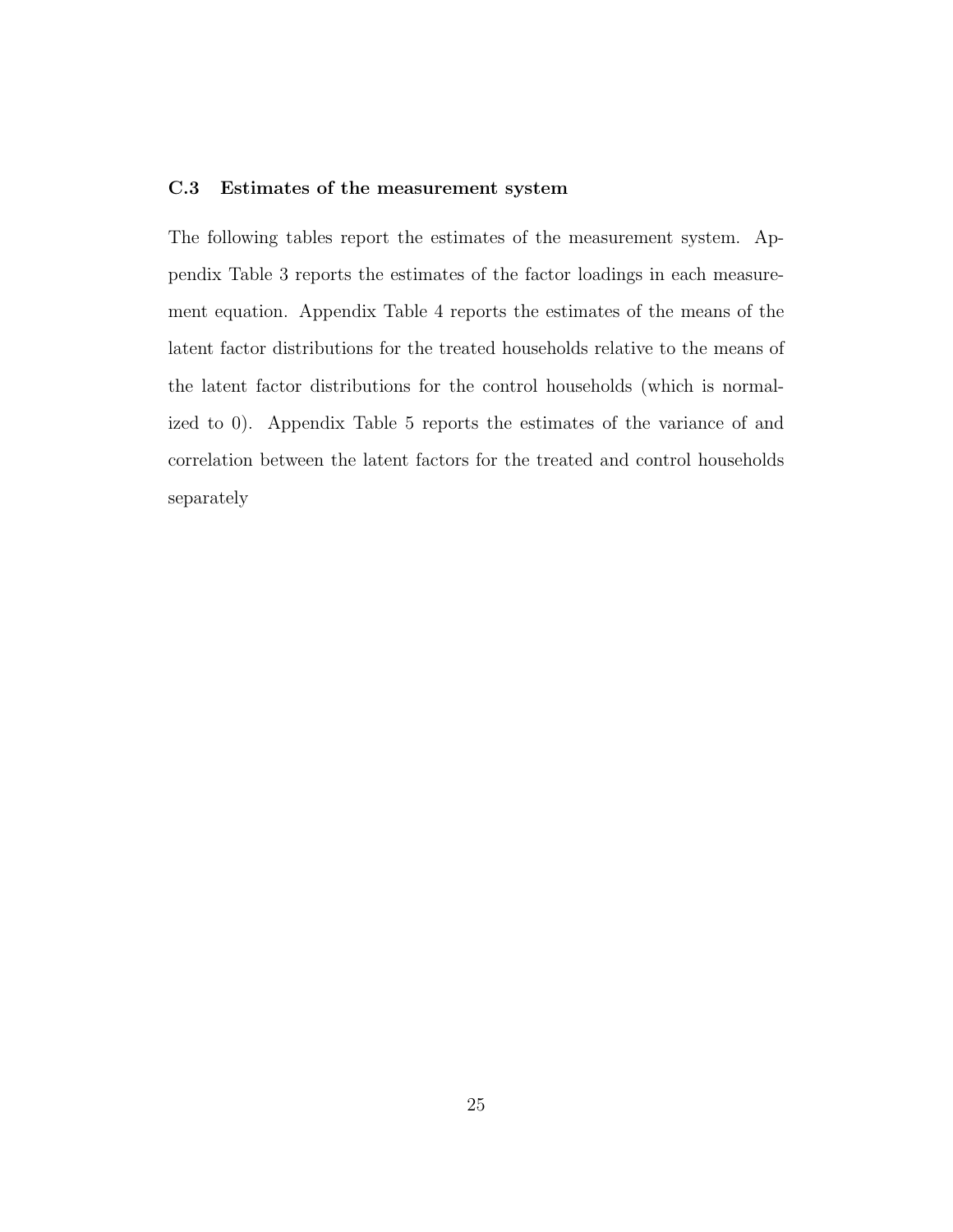|   | )<br>Canada<br>)<br>I<br>I |  |
|---|----------------------------|--|
|   | シュート こうしょう                 |  |
|   |                            |  |
|   | <br> <br> <br>             |  |
|   |                            |  |
|   | i<br>j                     |  |
|   | l                          |  |
| I | j                          |  |

|                                                                        |                                     |                                        |                                   |                                   | Latent factors         |                 |                             |                                    |                 |
|------------------------------------------------------------------------|-------------------------------------|----------------------------------------|-----------------------------------|-----------------------------------|------------------------|-----------------|-----------------------------|------------------------------------|-----------------|
|                                                                        | Child's cognitive<br>skills $(t+I)$ | Child's cognitive<br>$\it Skill$ $(t)$ | emotional skill<br>Child's socio- | emotional skill<br>Child's socio- | investment<br>Material | Time investment | cognitive skill<br>Mother's | Mother's socio-<br>emotional skill | Wealth (t)      |
| Measures:                                                              |                                     |                                        | $(1+i)$                           |                                   |                        |                 |                             |                                    |                 |
|                                                                        |                                     |                                        |                                   |                                   |                        |                 |                             |                                    |                 |
| Bayley Cognitive                                                       | 1.000                               | $\circ$ $\circ$                        | $\circ$                           | $\circ$                           |                        |                 | $\circ$ $\circ$             |                                    |                 |
| Bayley Receptive Language                                              | 0.920                               |                                        | $\circ$                           | $\circ$                           |                        |                 |                             |                                    |                 |
| Bayley Expressive Language                                             | 1.048                               | $\circ$                                | $\circ$                           | $\circ$                           |                        | $\circ$         |                             |                                    |                 |
| Bayley Fine Motor                                                      | 0.768                               | $\circ$                                | $\circ$                           | $\circ$                           |                        | $\circ$         | $\circ \circ \circ$         |                                    |                 |
| Mac Arthur-Bates Vocabulary                                            | 0.735                               | $\circ$                                | $\circ$                           | $\circ$                           |                        | $\circ$         |                             | $\circ$                            | $\circ$         |
| Mac Arthur-Bates Complex Sentences                                     | 0.569                               | $\circ$                                | $\circ$                           | $\circ$                           | $\circ$                | $\circ$         | $\circ$                     | $\circ$                            | $\circ$         |
| <b>Bayley Cognitive</b>                                                | $\circ$                             | 000                                    | $\circ$                           | $\circ$                           |                        |                 | $\circ$                     | $\circ$                            |                 |
| Bayley Receptive Language                                              | $\circ$                             | 1.031                                  | $\circ$                           | $\circ$                           |                        | $\circ$         | $\circ$                     |                                    |                 |
| Bayley Expressive Language                                             | $\circ$                             | 1.056                                  | $\circ$                           | $\circ$                           |                        | $\circ$         | $\circ$                     |                                    |                 |
| Bayley Fine Motor                                                      | $\circ$                             | 0.953                                  | $\circ$                           | $\circ$                           |                        | $\circ$         | $\circ$                     | ≏                                  | $\circ$         |
| Mac Arthur-Bates Vocabulary                                            | $\circ$                             | 0.576                                  | $\circ$                           | $\subset$                         |                        |                 | $\subset$                   | ⊂                                  |                 |
| Bates Difficult sub-scale (-)                                          | 0                                   |                                        | $\overline{1000}$                 |                                   |                        |                 | 0                           | っ                                  |                 |
| Bates Unsociable sub-scale (-)                                         | $\circ$                             | $\circ$ $\circ$                        | 0.444                             | $\circ$ $\circ$                   |                        |                 | $\circ$                     |                                    |                 |
| Bates Unstoppable sub-scale (-)                                        | $\circ$                             | $\circ$                                | 0.948                             | $\circ$                           |                        |                 | $\circ$                     |                                    |                 |
| Rothbart Inhibitory Control sub-scale                                  | $\circ$                             | $\circ$                                | 1.007                             |                                   |                        | ∘               | $\circ$                     |                                    |                 |
| Rothbart Attention sub-scale                                           | 0                                   | ○                                      | 0.505                             | $\circ$ $\circ$                   |                        |                 | $\circ$                     |                                    |                 |
| Bates Difficult factor (-)                                             | 0                                   | $\circ$                                | $\circ$                           | 1.000                             |                        | 0               | $\circ$                     | 0                                  | $\circ$         |
| Bates Unsociable factor (-)                                            | $\circ$                             | ᅌ                                      | $\circ$                           | 0.439                             | $\circ$                | $\circ$         | $\circ$                     | $\circ$                            | $\circ$         |
| Bates Unadaptable (-)                                                  | $\circ$                             | ᅌ                                      | $\circ$                           | 0.639                             | $\circ$                | $\circ$         | $\circ$                     | $\circ$                            | $\circ$         |
| Bates Unstoppable (-)                                                  |                                     |                                        |                                   | 0.511                             | $\circ$                |                 | $\circ$                     |                                    |                 |
|                                                                        |                                     |                                        |                                   |                                   | 1.000                  |                 |                             |                                    |                 |
| Number of different play materials<br>Number of colouring books        | 0<br>$\subset$                      |                                        | $\circ$                           | $\circ$<br>$\circ$                | 0.368                  |                 | $\circ$<br>$\circ$          |                                    |                 |
| Number of toys bought                                                  |                                     |                                        | $\circ$                           | $\circ$                           | 0.582                  | $\circ$         | $\circ$                     |                                    |                 |
|                                                                        |                                     |                                        |                                   |                                   | 0.651                  | $\circ$         | $\circ$                     |                                    |                 |
| Number of toys that require movement<br>Number of toys to learn shapes |                                     |                                        |                                   | $\circ$ $\circ$                   | 0.749                  | $\circ$         |                             |                                    |                 |
|                                                                        |                                     |                                        |                                   |                                   |                        |                 |                             |                                    |                 |
| Number of different play activities                                    | 0                                   |                                        | っ                                 | $\circ$                           | 0<br>$\circ$           | 1.000           | $\circ$                     | っ                                  |                 |
| Times told a story to child in last 3 days                             | $\circ$                             |                                        | $\circ$                           | $\circ$                           |                        | 0.627           | $\circ$                     |                                    |                 |
| Times read to child in last 3 days                                     | 0                                   |                                        | $\circ$                           | $\circ$                           | $\circ$                | 0.707           | $\circ$                     |                                    |                 |
| Times played with child and toys in last 3 days                        | $\circ$                             |                                        | $\circ$                           | $\circ$                           | $\circ$                | 0.597           | $\circ$                     |                                    |                 |
| Times labelled things to child in last 3 days                          | $\circ$                             | ○                                      | $\circ$                           | $\circ$                           | $\circ$                | 0.606           | $\circ$                     | ⊂                                  | $\circ$         |
| Mothers' years of education                                            | 0                                   | ○                                      |                                   | $\circ$                           | っ                      | $\circ$         | $\frac{1000}{\pi}$          | 0                                  |                 |
| Mother's vocabulary                                                    | $\circ$                             |                                        | $\circ$                           | $\circ$                           |                        | $\circ$         | 0.049                       | $\circ$                            |                 |
| Number of books for adults in the house                                | $\circ$                             |                                        | $\circ$                           | $\circ$                           |                        | $\circ$         | 0.737                       |                                    |                 |
| Number of magazines and newspapers                                     | $\circ$                             | ≏                                      | $\circ$                           | $\circ$                           |                        | $\circ$         | 0.461                       | $\circ$                            |                 |
| Raven's score ("IQ")                                                   | ⊂                                   |                                        |                                   | ⊂                                 |                        | ⊂               | 0.890                       | $\circ$                            |                 |
| Did you feel depressed? (-)                                            | 0                                   |                                        |                                   | $\circ$                           |                        |                 | $\circ$                     | 1.000                              |                 |
| Bothered by what usually don't bother you? (-)                         |                                     |                                        |                                   | $\circ$                           |                        |                 | $\circ$                     | 0.842                              |                 |
| Had trouble keeping mind on doing? (-)                                 |                                     |                                        |                                   | $\circ$                           |                        |                 | $\circ$                     | 0.917                              |                 |
| Felt everything you did was an effort? (-)                             |                                     |                                        |                                   | $\circ$                           |                        |                 | $\circ$                     | 0.823                              |                 |
| Did you feel fearful? (-)                                              |                                     |                                        |                                   | $\circ$                           |                        |                 | $\circ$                     | 0.695                              |                 |
| Did you sleep was restless? (-)                                        |                                     |                                        |                                   | $\circ$                           |                        |                 | $\circ$                     | 0.798                              |                 |
| Did you feel happy? (-)                                                |                                     |                                        |                                   | $\circ$                           |                        |                 | $\circ$                     | 0.497                              |                 |
| How often did you feel lonely last week? (-)                           | 0                                   | ⊂                                      |                                   | $\circ$                           |                        | $\circ$         | $\circ$                     | 0.825                              | $\circ$ $\circ$ |
| Did you feel you couldn't get going? (-)                               | ⊂                                   |                                        |                                   | ⊂                                 |                        |                 | ⊂                           | 0.961                              |                 |
| Owns a fridge                                                          | 0                                   |                                        |                                   | 0                                 |                        |                 |                             | $\circ$                            |                 |
| Owns a car                                                             |                                     |                                        |                                   |                                   |                        |                 |                             | $\circ$                            | 0.378           |
| Owns a computer                                                        |                                     |                                        |                                   |                                   |                        |                 |                             |                                    | 0.945           |
| Owns a blender                                                         |                                     |                                        |                                   |                                   |                        |                 |                             |                                    | 0.836           |
| Own a washing maching                                                  |                                     |                                        |                                   |                                   |                        |                 |                             |                                    | 0.420           |
| Owns dwelling                                                          |                                     |                                        |                                   |                                   |                        |                 |                             |                                    | 0.515           |
| Owns a radio                                                           |                                     |                                        |                                   |                                   |                        |                 |                             |                                    | 0.535           |
| Ows a TV                                                               |                                     |                                        |                                   |                                   |                        |                 |                             |                                    | 0.919           |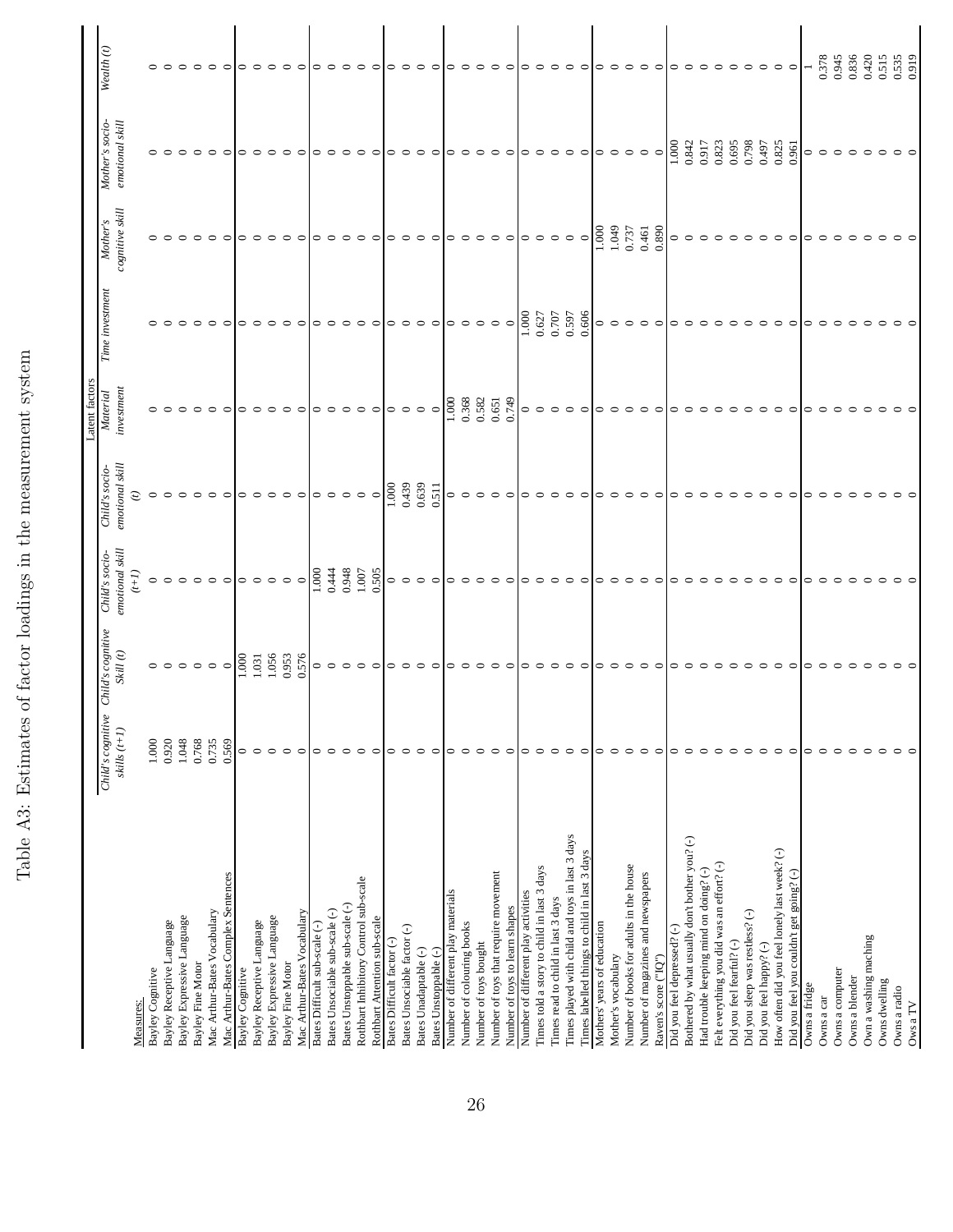Table A4: Estimates of the difference in means of the latent factors between treated and controls

| Latent factor                           | Mean     | <b>Standard</b> | 90% Confidence    |
|-----------------------------------------|----------|-----------------|-------------------|
|                                         |          | deviation       | Internal          |
| Child's cognitive skills at $t+1$       | 0.108    | (0.055)         | [0.015, 0.186]    |
| Child's cognitive skills at $t$         | $-0.031$ | (0.074)         | $[-0.159, 0.084]$ |
| Child's socio-emotional skills at $t+1$ | 0.082    | (0.044)         | [0.008, 0.149]    |
| Child's socio-emotional skills at t     | 0.037    | (0.068)         | $[-0.077, 0.148]$ |
| Material investments at $t+1$           | 0.200    | (0.072)         | [0.072, 0.303]    |
| Time investments at $t+1$               | 0.345    | (0.071)         | [0.221, 0.449]    |
| Mother's cognitive skills               | $-0.026$ | (0.046)         | $[-0.104, 0.047]$ |
| Mother's socio-emotional skills         | 0.007    | (0.038)         | $[-0.063, 0.063]$ |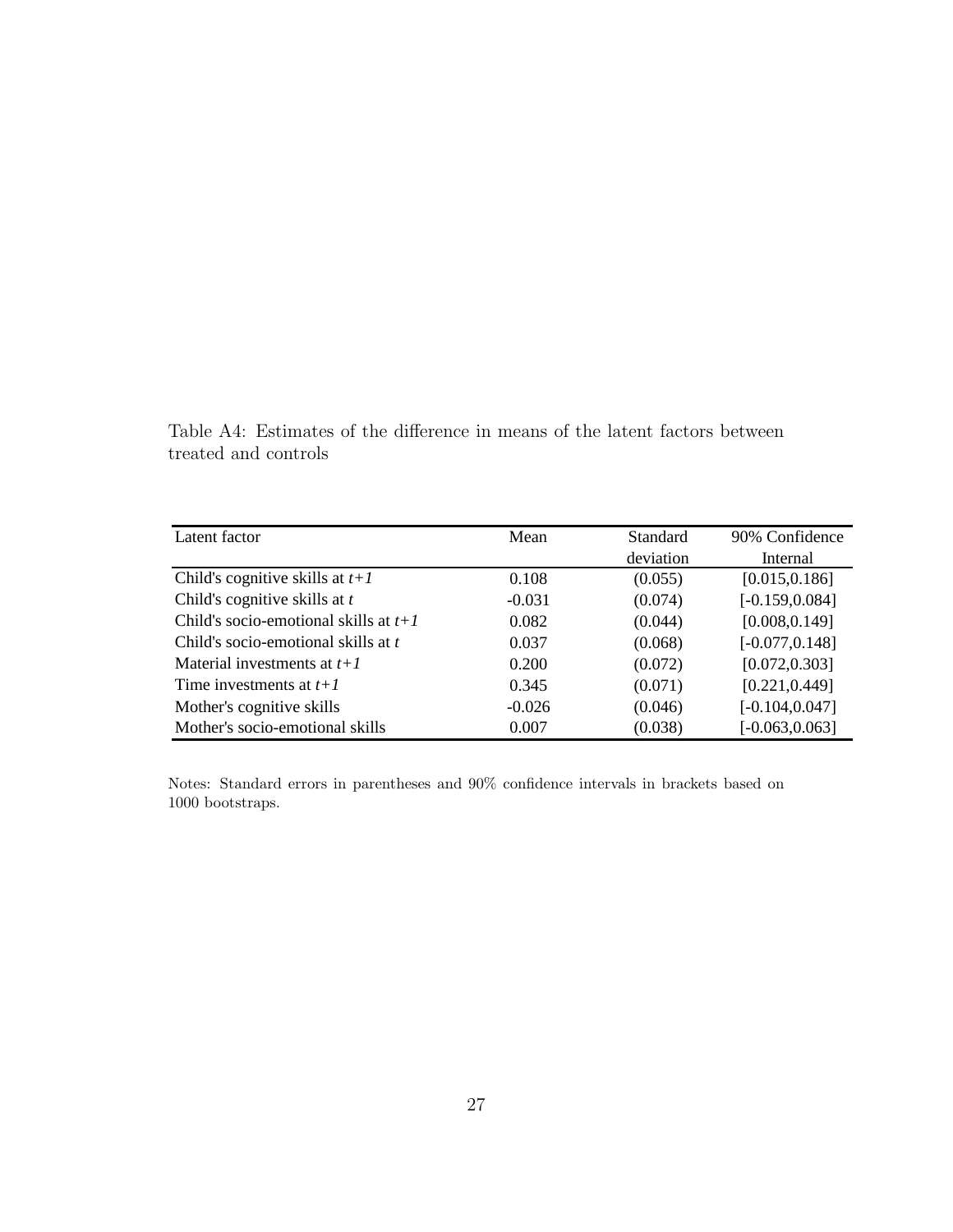|                                       | Child's                     | Child's               | Child's socio-             | Child's socio-         | Material       | Time       | Mother's        | Mother's                     | Wealth (t)                   |
|---------------------------------------|-----------------------------|-----------------------|----------------------------|------------------------|----------------|------------|-----------------|------------------------------|------------------------------|
|                                       | skills $(t+1)$<br>cognitive | cognitive<br>Skill(t) | emotional<br>skill $(t+1)$ | emotional<br>skill (t) | investment     | investment | cognitive skill | emotional<br>socio-<br>उँद्र |                              |
|                                       |                             |                       |                            |                        | Control group  |            |                 |                              |                              |
| Child's cognitive skills at $t+1$     | 00 <sub>1</sub>             | 0.64                  | 0.35                       | 0.30                   | 0.40           | 0.28       | 0.50            | 0.13                         | 0.24                         |
| Child's cognitive skills at t         | 0.64                        | $\overline{00}$       | 0.27                       | 0.26                   | 0.28           | 0.24       | 0.35            | 0.08                         | 0.17                         |
| Child's socio-emotional skills at t+1 | 0.35                        | 0.27                  | 0.100                      | 0.62                   | 0.36           | 0.28       | 0.29            | 0.14                         |                              |
| Child's socio-emotional skills at t   | 0.30                        | 0.26                  | 0.62                       | 00.1                   | 0.32           | 0.26       | 0.44            | 0.16                         | 0.12<br>0.24<br>0.32<br>0.18 |
| Material investments at t+1           | 0.40                        | 0.28                  | 0.36                       | 0.32                   | 00.1           | 0.62       | 0.61            | $0.07$                       |                              |
| Time investments at t+1               | 0.28                        | 0.24                  | 0.28                       | 0.26                   | 0.62           | 00.1       | 0.41            | $-0.02$                      |                              |
| Mother's cognitive skills             | 0.50                        | 0.35                  | 0.29                       | 0.44                   | 0.61           | 0.41       | 0.001           | 0.19                         | 0.44                         |
| Mother's socio-emotional skills       | 0.13                        | 0.08                  | 0.14                       | 0.16                   | 0.07           | $-0.02$    | 0.19            | 00.1                         | 0.02                         |
| Wealth at t                           | 0.24                        | 0.17                  | 0.12                       | 0.24                   | 0.32           | 0.18       | 0.44            | 0.02                         | 00.1                         |
|                                       |                             |                       |                            |                        | Treated group  |            |                 |                              |                              |
| Child's cognitive skills at t+1       | 00.1                        | 0.68                  | 0.32                       | 0.21                   | 0.30           | 0.17       | 0.27            | 0.12                         | 0.14                         |
| Child's cognitive skills at t         | 0.68                        | $\frac{8}{100}$       | 0.26                       | 0.22                   | 0.24           | 0.14       | 0.21            | 0.08                         | 0.09                         |
| Child's socio-emotional skills at t+1 | 0.32                        | 0.26                  | 00.1                       | 0.43                   | 0.29           | 0.28       | 0.24            | 0.13                         | 0.08                         |
| Child's socio-emotional skills at t   | 0.21                        | 0.22                  | 0.43                       | 00.1                   | 0.10           | 0.05       | 0.29            | 0.15                         | 0.24                         |
| Material investments at t+1           | 0.30                        | 0.24                  | 0.29                       | 0.10                   | $\overline{0}$ | 0.45       | 0.48            | 0.03                         | $0.26$<br>$0.02$<br>$0.40$   |
| Time investments at t+1               | 0.17                        | 0.14                  | 0.28                       | 0.05                   | 0.45           | 00.1       | 0.29            | $-0.14$                      |                              |
| Mother's cognitive skills             | 0.27                        | 0.21                  | 0.24                       | 0.29                   | 0.48           | 0.29       | 00.1            | 0.12                         |                              |
| Mother's socio-emotional skills       | 0.12                        | 0.08                  | 0.13                       | 0.15                   | 0.03           | $-0.14$    | 0.12            | $\frac{8}{100}$              | 0.18                         |
| Wealth at t                           | 0.14                        | 0.09                  | 0.08                       | 0.24                   | 0.26           | 0.02       | 0.40            | 0.18                         | 00.1                         |

Table A5: Estimates of the correlation matrix of the latent factors for treated and controls Table A5: Estimates of the correlation matrix of the latent factors for treated and controls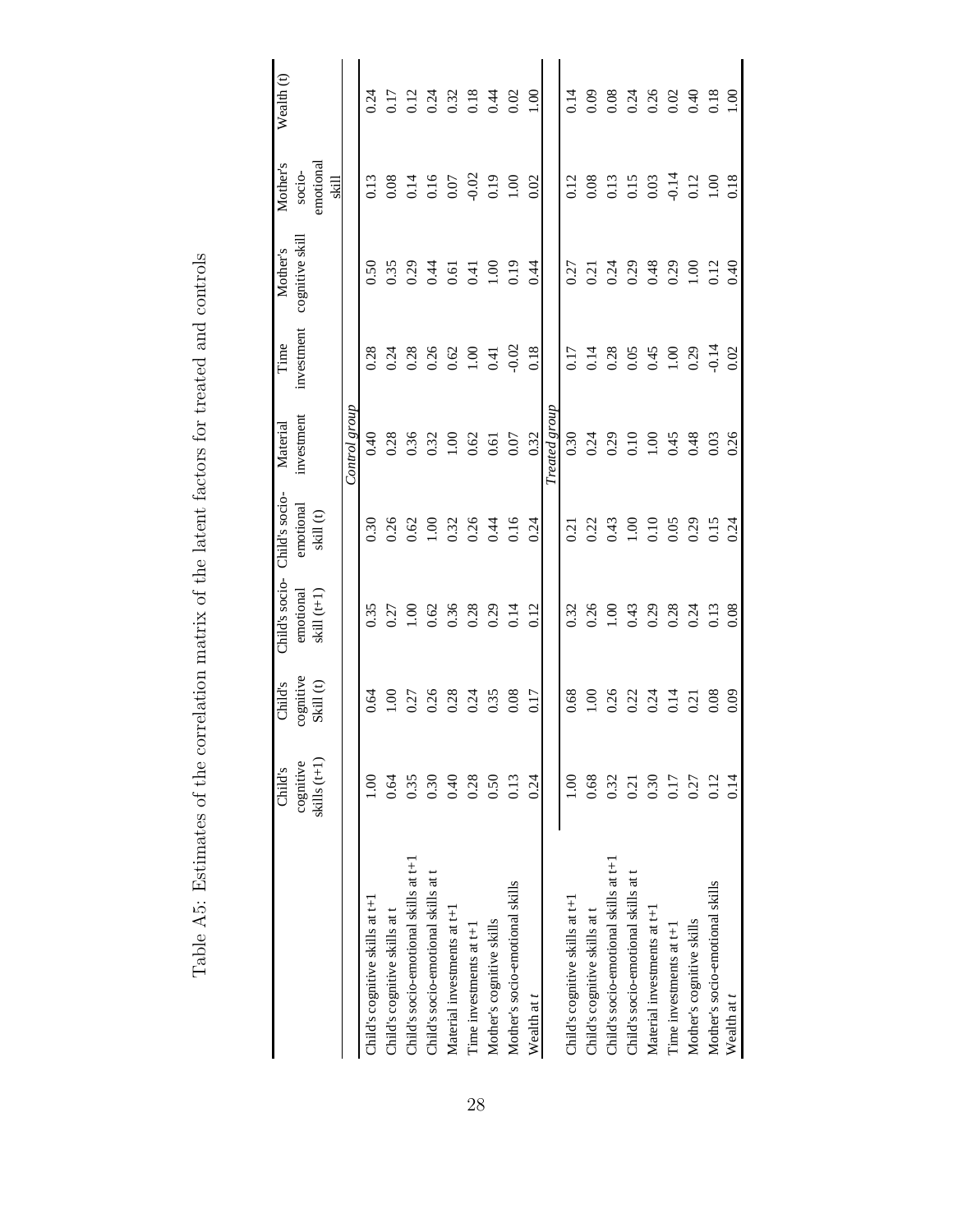## D Specification and robustness checks

In this section of the appendix, we report results associated with specification and robustness checks we discuss in the main text.

Tables A6 and A7 report the estimates of the investment function and production functions when the investment function is fully interacted with the treatment indicator.

Tables A8 and A9 report the estimates of the CES production function for cognitive skills and socio-emotional skills, respectively, where all the share parameters (as well as the total productivity factor  $A$ ) is interacted with the treatment.

Tables A10 and A11 report the estimates of the CES production function for cognitive skills and socio-emotional skills, respectively where the child's age at follow-up is allowed to determine investments (in the investment functions) and to affect total-factor productivity.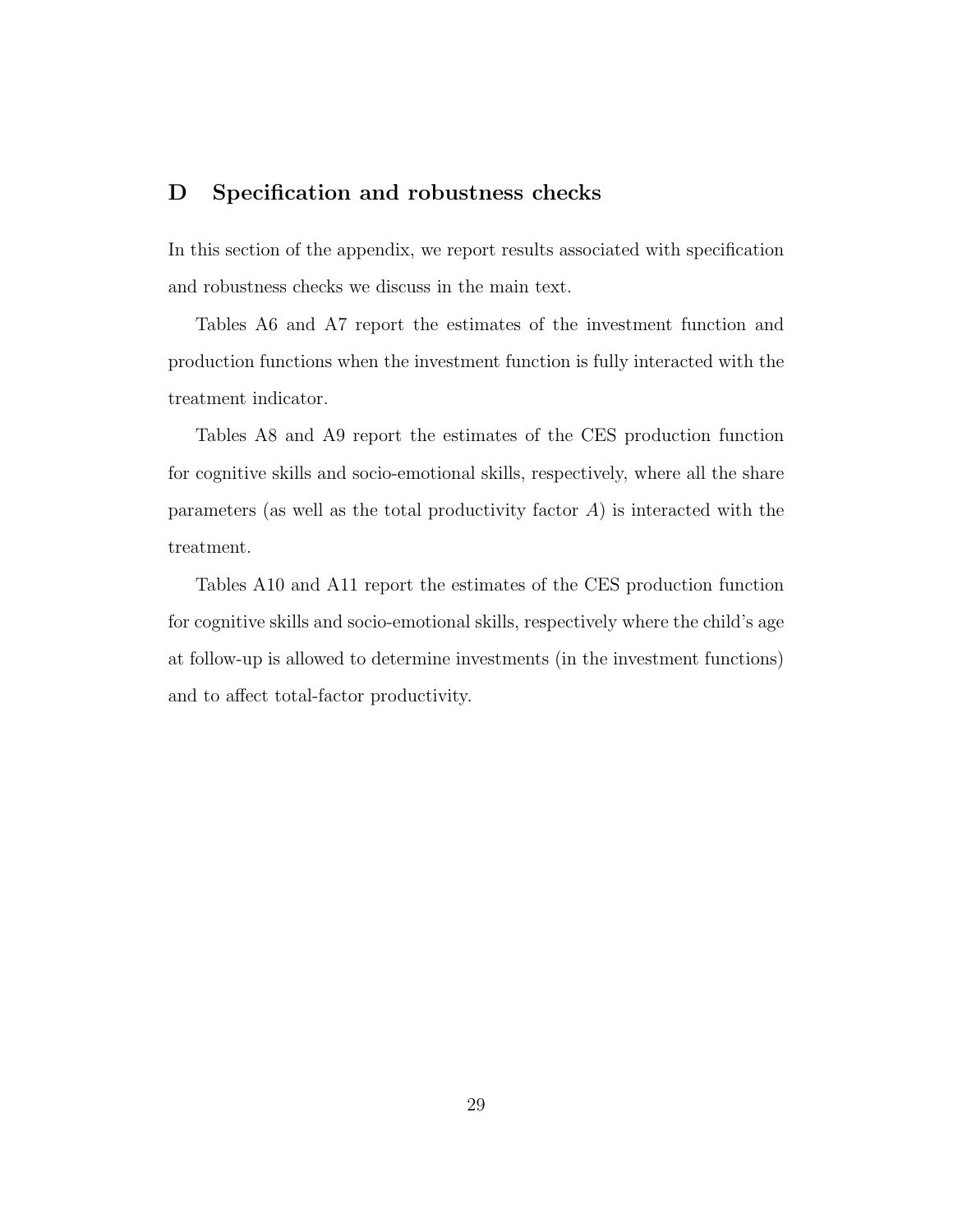|                                                 |                   | Log of material investment    | Log of time investment |                               |
|-------------------------------------------------|-------------------|-------------------------------|------------------------|-------------------------------|
|                                                 | Main effect       | Interaction with<br>Treatment | Main effect            | Interaction with<br>Treatment |
| Constant                                        | $-0.006$          | $-0.001$                      | 0.257                  | 0.343                         |
|                                                 | (0.020)           | (0.027)                       | (0.082)                | (0.075)                       |
|                                                 | $[-0.03, 0.035]$  | $[-0.033, 0.053]$             | [0.113, 0.389]         | [0.202, 0.445]                |
| $ls$ at t<br>Log of child's cognitive skil      | 0.083             | 0.124                         | 0.089                  | $-0.015$                      |
|                                                 | (0.084)           | (0.061)                       | (0.122)                | (0.106)                       |
|                                                 | $[-0.041, 0.236]$ | [0.015, 0.216]                | $[-0.13, 0.249]$       | $[-0.186, 0.16]$              |
| al skills at t<br>Log of child's socio-emotion  | 0.068             | 0.129                         | $-0.158$               | $-0.163$                      |
|                                                 | (0.095)           | (0.100)                       | (0.127)                | (0.139)                       |
|                                                 | $[-0.063, 0.245]$ | [0.001, 0.323]                | [0.00, 0.019]          | $[-0.443, 0.012]$             |
| Log of mother's cognitive skills                | 0.753             | 0.364                         | $-0.145$               | 0.076                         |
|                                                 | (0.114)           | (0.124)                       | (0.172)                | (0.163)                       |
|                                                 | [0.563, 0.92]     | [0.155, 0.567]                | $-0.386, 0.165$        | $[-0.193, 0.346]$             |
| Log of mother's socio-emotional skills          | $-0.092$          | $-0.216$                      | $-0.089$               | $-0.130$                      |
|                                                 | (0.123)           | (0.116)                       | (0.156)                | (0.157)                       |
|                                                 | $[-0.343, 0.053]$ | $[-0.419, 0.034]$             | $[-0.247, 0.246]$      | $[-0.366, 0.156]$             |
| Log of wealth at t                              | 0.043             | $-0.053$                      | 0.116                  | $-0.032$                      |
|                                                 | (0.103)           | (0.147)                       | (0.147)                | (0.186)                       |
|                                                 | $[-0.135, 0.208]$ | $[-0.343, 0.15]$              | $[-0.097, 0.373]$      | $[-0.266, 0.337]$             |
| Mother is married at $t+1$                      | 0.113             | 0.082                         | 0.015                  | 0.057                         |
|                                                 | (0.037)           | (0.031)                       | (0.054)                | (0.053)                       |
|                                                 | [0.053, 0.174]    | [0.027, 0.132]                | $[-0.075, 0.105]$      | $[-0.028, 0.147]$             |
| $\overline{t}$<br>Log of number of children at  | $-0.058$          | $-0.143$                      | $-0.062$               | 0.074                         |
|                                                 | (0.046)           | (0.046)                       | (0.073)                | (0.069)                       |
|                                                 | $[-0.148, 0]$     | $[-0.221, -0.071]$            | $[-0.16, 0.078]$       | $[-0.024, 0.199]$             |
| n village at t+.<br>Log of average male wages i | $0.007$           | $0.087$                       | 0.084                  | $-0.191$                      |
|                                                 | (0.073)           | (0.077)                       | (0.097)                | (0.100)                       |
|                                                 | $[-0.131, 0.105]$ | $[-0.038, 0.209]$             | $[-0.071, 0.245]$      | $[-0.368, 0.047]$             |
| Log of average female wages in village at t+1   | 0.014             | $-0.010$                      | $-0.018$               | 0.079                         |
|                                                 | (0.066)           | (0.072)                       | (0.084)                | (0.091)                       |
|                                                 | $[-0.079, 0.136]$ | $[-0.145, 0.094]$             | $[-0.191, 0.091]$      | $[-0.046, 0.245]$             |

Notes: Standard errors in parentheses and  $90\%$  confidence intervals in brackets based on 1000 bootstraps.

Table A6: Estimates of the fully interacted log-linear investment function Table A6: Estimates of the fully interacted log-linear investment function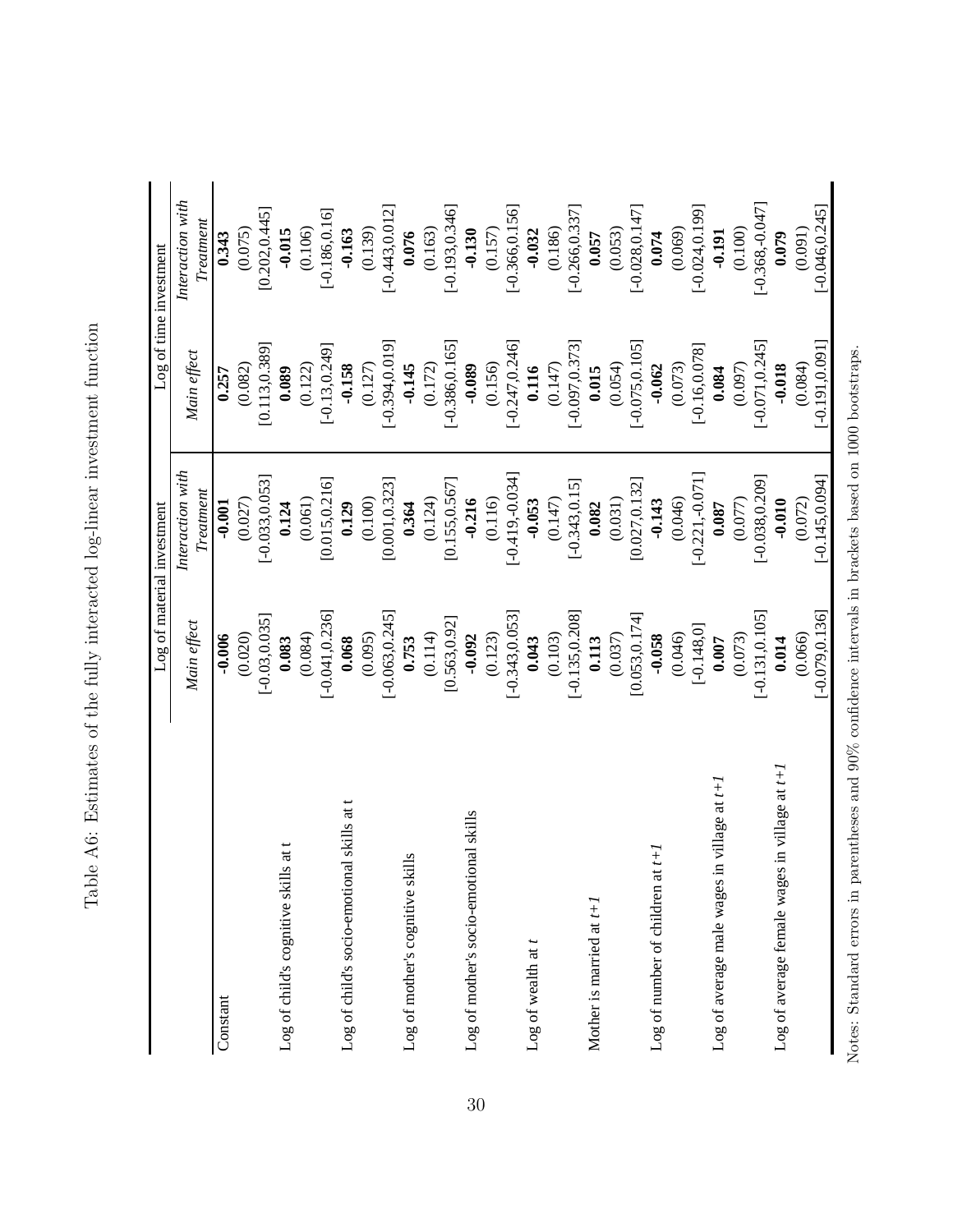|                                                  | Cognitive         | Socio-emotional   |
|--------------------------------------------------|-------------------|-------------------|
|                                                  | skills            | skills            |
| Child's cognitive skills at $t$                  | 0.567             | 0.104             |
|                                                  | (0.051)           | (0.054)           |
|                                                  | [0.499, 0.667]    | [0.012, 0.189]    |
| Child's socio-emotional skills at t              | 0.037             | 0.416             |
|                                                  | (0.046)           | (0.057)           |
|                                                  | $[-0.035, 0.118]$ | [0.355, 0.532]    |
| Mother's cognitive skills                        | 0.053             | 0.017             |
|                                                  | (0.104)           | (0.120)           |
|                                                  | $[-0.122, 0.235]$ | $[-0.254, 0.136]$ |
| Mother's socio-emotional skills                  | 0.052             | 0.155             |
|                                                  | (0.047)           | (0.057)           |
|                                                  | $[-0.023, 0.123]$ | [0.043, 0.229]    |
| Material investments at $t+1$                    | 0.358             | $-0.155$          |
|                                                  | (0.141)           | (0.150)           |
|                                                  | [0.1, 0.551]      | $[-0.278, 0.211]$ |
| Time investments at $t+1$                        | $-0.114$          | 0.384             |
|                                                  | (0.107)           | (0.108)           |
|                                                  | $[-0.292, 0.061]$ | [0.158, 0.511]    |
| Number of children in household at $t+1$         | 0.047             | 0.078             |
|                                                  | (0.029)           | (0.027)           |
|                                                  | $[-0.002, 0.092]$ | [0.028, 0.119]    |
| Control function for material investments        | $-0.298$          | 0.317             |
|                                                  | (0.160)           | (0.161)           |
|                                                  | $[-0.532,-0.001]$ | $[-0.051, 0.459]$ |
| Control function for time investment             | 0.137             | $-0.3$            |
|                                                  | (0.126)           | (0.118)           |
|                                                  | $[-0.07, 0.333]$  | $[-0.461,-0.079]$ |
| Complementarity parameter                        | 0.08              | 0.011             |
|                                                  | (0.065)           | (0.058)           |
|                                                  | $[-0.031, 0.179]$ | $[-0.067, 0.122]$ |
| Elasticity of substitution                       | 1.087             | 1.012             |
|                                                  | (0.077)           | (0.065)           |
|                                                  | [0.97, 1.218]     | [0.938, 1.139]    |
| Productivity parameter (A)                       | 0.991             | 0.993             |
|                                                  | (0.012)           | (0.013)           |
|                                                  | [0.968, 1.007]    | [0.974, 1.015]    |
| Productivity parameter interacted with treatment | 0.08              | $-0.037$          |
|                                                  | (0.066)           | (0.053)           |
|                                                  | $[-0.009, 0.206]$ | $[-0.13, 0.041]$  |

Table A7: Estimates of the CES production for cognitive and socio-emotional skills with a fully interacted log-linear investment function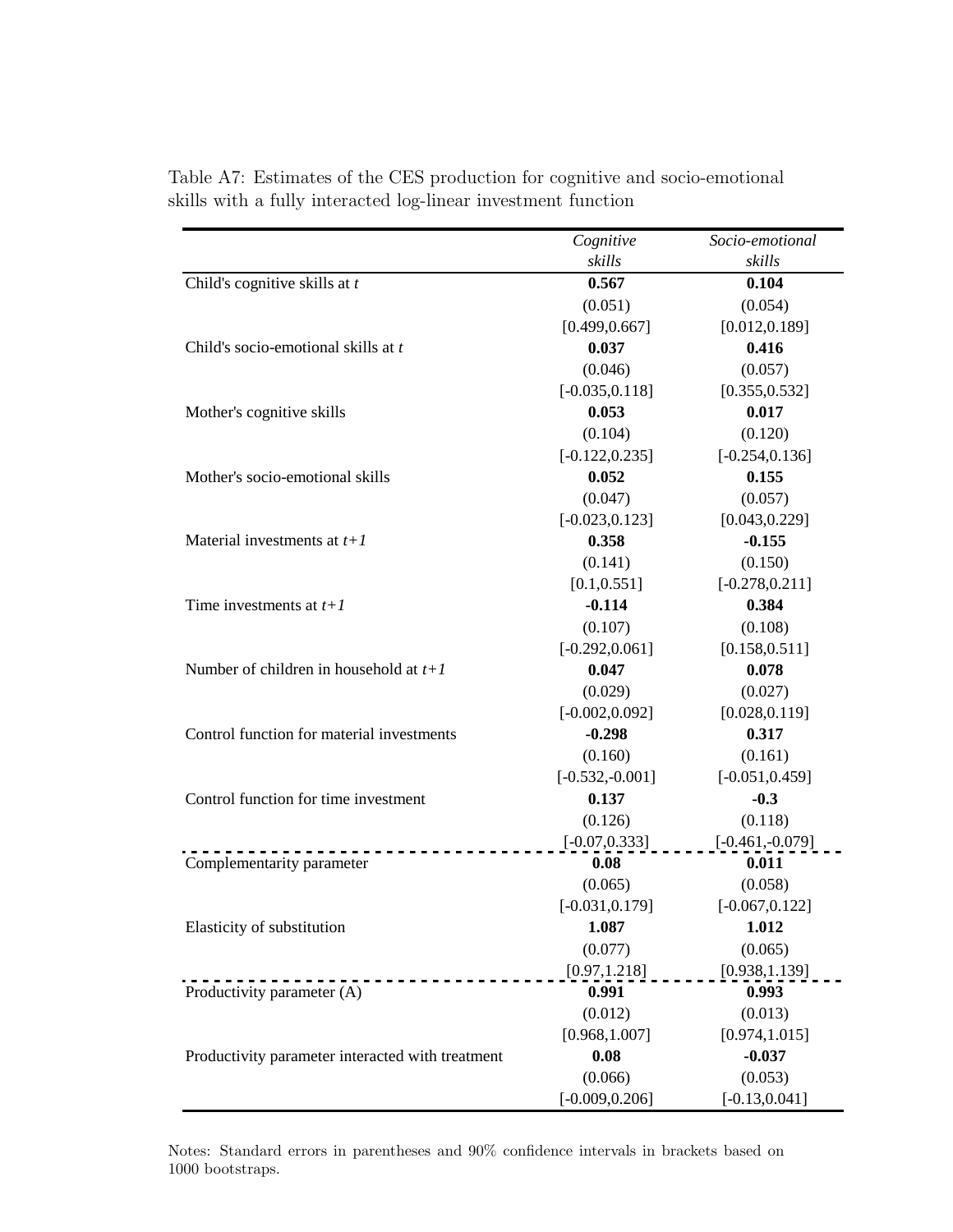|                                                  | Without control   | With control      |
|--------------------------------------------------|-------------------|-------------------|
|                                                  | function          | function          |
| Child's cognitive skills at $t$                  | 0.548             | 0.524             |
|                                                  | (0.063)           | (0.071)           |
|                                                  | [0.455, 0.665]    | [0.435, 0.665]    |
| Child's cognitive skills at $t^*$ Treat          | 0.072             | 0.064             |
|                                                  | 0.088             | 0.088             |
|                                                  | $[-0.068, 0.221]$ | $[-0.078, 0.211]$ |
| Child's socio-emotional skills at t              | 0.02              | 0.033             |
|                                                  | (0.064)           | (0.071)           |
|                                                  | $[-0.078, 0.14]$  | $[-0.068, 0.164]$ |
| Child's socio-emotional skills at t * Treat      | 0                 | $-0.005$          |
|                                                  | 0.084             | 0.085             |
|                                                  | $[-0.142, 0.128]$ | $[-0.147, 0.128]$ |
| Mother's cognitive skills                        | 0.281             | 0.125             |
|                                                  | (0.085)           | (0.173)           |
|                                                  | [0.16, 0.429]     | $[-0.151, 0.416]$ |
| Mother's cognitive skills * Treat                | $-0.172$          | $-0.151$          |
|                                                  | 0.108             | 0.112             |
|                                                  | $[-0.371,-0.023]$ | $[-0.351, 0.011]$ |
| Mother's socio-emotional skills                  | 0.042             | 0.042             |
|                                                  | (0.079)           | (0.076)           |
|                                                  | $[-0.111, 0.142]$ | $[-0.106, 0.147]$ |
| Mother's socio-emotional skills * Treat          | 0.054             | 0.04              |
|                                                  | 0.095             | 0.094             |
|                                                  | $[-0.088, 0.224]$ | $[-0.103, 0.21]$  |
| Material investments at $t+1$                    | 0.082             | 0.375             |
|                                                  | (0.063)           | (0.236)           |
|                                                  | $[-0.023, 0.19]$  | [0.039, 0.782]    |
| Material investments at $t+1$ *Treat             | 0.011             | 0.001             |
|                                                  | 0.078             | 0.08              |
|                                                  | $[-0.121, 0.135]$ | $[-0.137, 0.125]$ |
| Time investments at $t+1$                        | $\bf{0}$          | $-0.141$          |
|                                                  | (0.062)           | (0.153)           |
|                                                  | $[-0.12, 0.082]$  | $[-0.454, 0.031]$ |
| Time investments at $t+1$ <sup>*</sup> Treat     | 0.015             | 0.029             |
|                                                  | 0.076             | 0.077             |
|                                                  | $[-0.098, 0.152]$ | $[-0.082, 0.17]$  |
| Number of children in household at $t+1$         | 0.026             | 0.041             |
|                                                  | (0.042)           | (0.044)           |
|                                                  | $[-0.045, 0.094]$ | $[-0.033, 0.112]$ |
| Number of children in household at $t+1$ * Treat | 0.047             | 0.062             |
|                                                  | 0.033             | 0.036             |
|                                                  | $[-0.008, 0.094]$ | $[-0.002, 0.116]$ |

Table A8: Estimates of the CES production for cognitive skills where all the share parameters are interacted with the treatment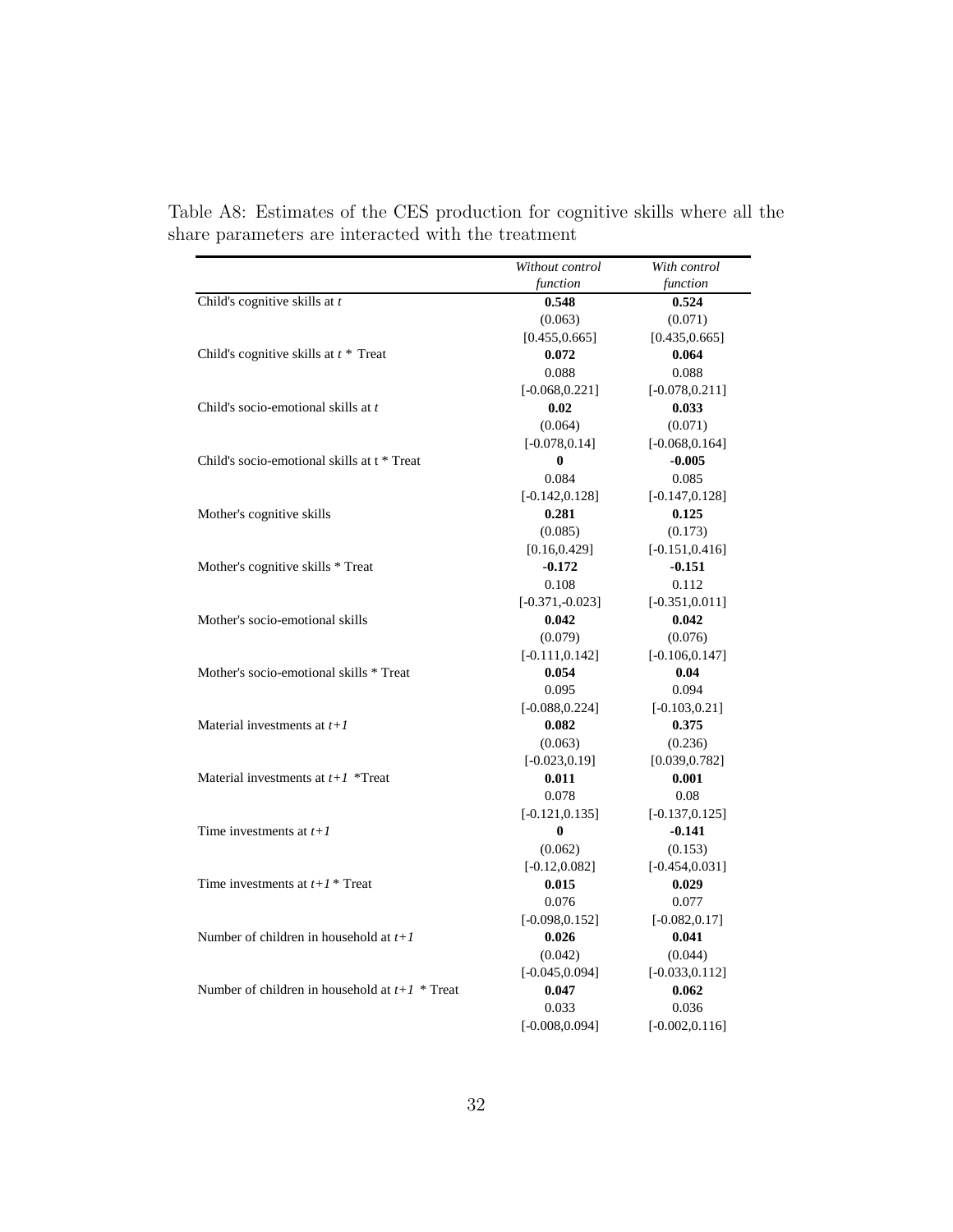|                                                  | Without control<br>function | With control<br>function |
|--------------------------------------------------|-----------------------------|--------------------------|
| Control function for material investments        |                             | $-0.3$                   |
|                                                  |                             | 0.229                    |
|                                                  |                             | $[-0.692, 0.02]$         |
| Control function for time investment             |                             | 0.14                     |
|                                                  |                             | 0.15                     |
|                                                  |                             | $[-0.048, 0.434]$        |
| Complementarity parameter                        | 0.143                       | 0.057                    |
|                                                  | 0.081                       | 0.061                    |
|                                                  | $[-0.035, 0.229]$           | $[-0.018, 0.169]$        |
| Elasticity of substitution                       | 1.166                       | 1.061                    |
|                                                  | 0.105                       | 0.073                    |
|                                                  | [0.966, 1.297]              | [0.982, 1.203]           |
| Productivity parameter (A)                       | 0.978                       | 0.987                    |
|                                                  | 0.012                       | 0.011                    |
|                                                  | [0.966, 1.005]              | [0.97, 1.007]            |
| Productivity parameter interacted with treatment | 0.097                       | 0.08                     |
|                                                  | 0.054                       | 0.075                    |
|                                                  | [0.016, 0.189]              | $[-0.018, 0.224]$        |
|                                                  |                             | Notes:                   |

Table A8 : Estimates of the CES production for cognitive skills where all the share parameters are interacted with the treatment (continued)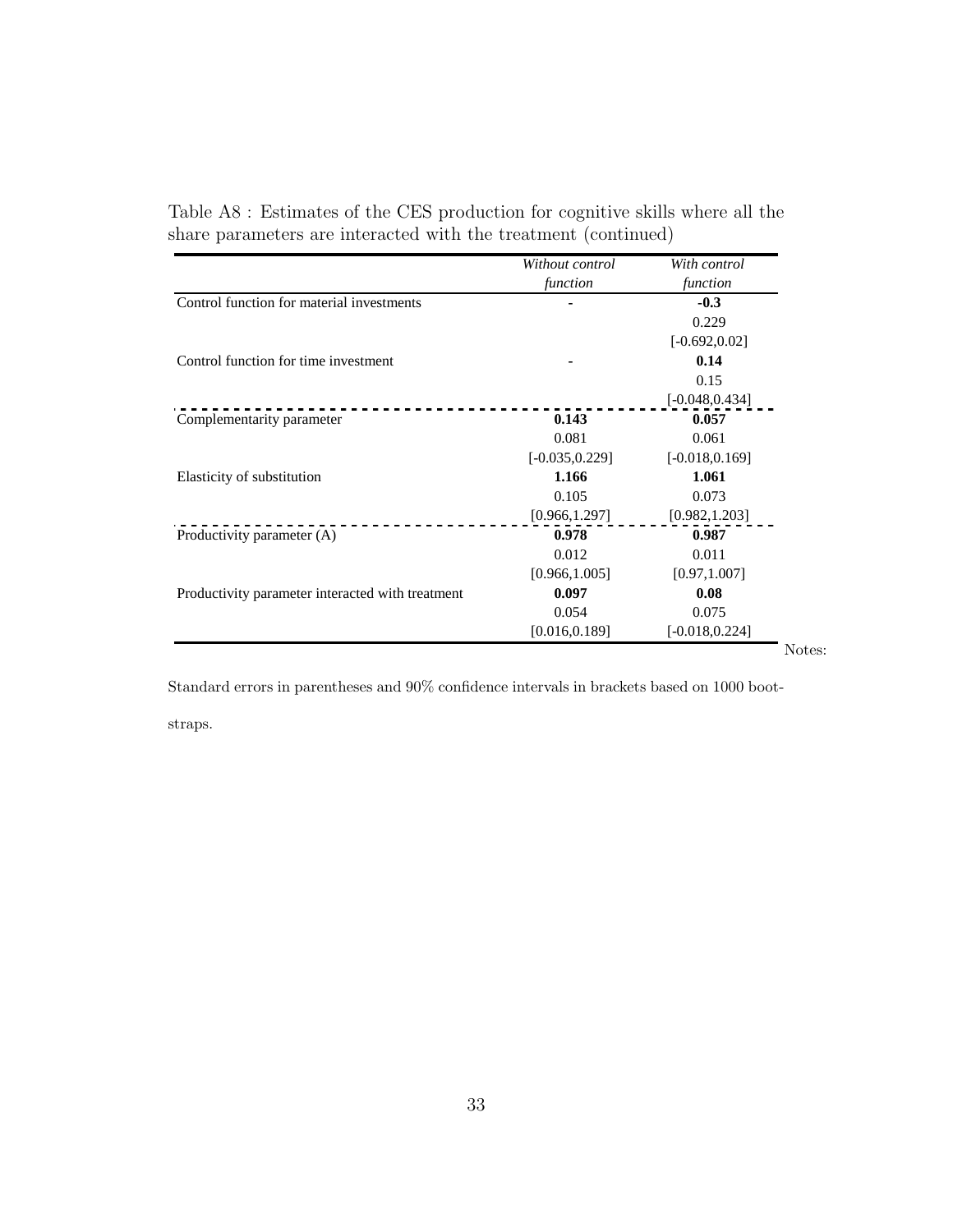|                                                  | Without control   | With control      |
|--------------------------------------------------|-------------------|-------------------|
|                                                  | function          | function          |
| Child's cognitive skills at $t$                  | 0.123             | 0.12              |
|                                                  | (0.067)           | (0.079)           |
|                                                  | [0.016, 0.238]    | $[-0.002, 0.256]$ |
| Child's cognitive skills at $t *$ Treat          | $-0.013$          | $-0.011$          |
|                                                  | 0.084             | 0.084             |
|                                                  | $[-0.147, 0.126]$ | $[-0.147, 0.134]$ |
| Child's socio-emotional skills at t              | 0.557             | 0.531             |
|                                                  | (0.090)           | (0.092)           |
|                                                  | [0.473, 0.761]    | [0.453, 0.746]    |
| Child's socio-emotional skills at t * Treat      | $-0.247$          | $-0.239$          |
|                                                  | 0.096             | 0.097             |
|                                                  | $[-0.449,-0.125]$ | $[-0.441,-0.121]$ |
| Mother's cognitive skills                        | $-0.144$          | $-0.032$          |
|                                                  | (0.105)           | (0.191)           |
|                                                  | $[-0.33, 0.013]$  | $[-0.371, 0.253]$ |
| Mother's cognitive skills * Treat                | 0.16              | 0.131             |
|                                                  | 0.13              | 0.136             |
|                                                  | $[-0.051, 0.384]$ | $[-0.087, 0.362]$ |
| Mother's socio-emotional skills                  | 0.168             | 0.16              |
|                                                  | (0.086)           | (0.084)           |
|                                                  | [0.018, 0.299]    | [0.016, 0.294]    |
| Mother's socio-emotional skills * Treat          | 0.01              | 0.03              |
|                                                  | 0.104             | 0.105             |
|                                                  | $[-0.165, 0.165]$ | $[-0.151, 0.175]$ |
| Material investments at $t+1$                    | 0.196             | $-0.172$          |
|                                                  | (0.075)           | (0.236)           |
|                                                  | [0.074, 0.316]    | $[-0.537, 0.258]$ |
| Material investments at $t+1$ *Treat             | $-0.082$          | $-0.077$          |
|                                                  | 0.088             | 0.09              |
|                                                  | $[-0.216, 0.068]$ | $[-0.209, 0.078]$ |
| Time investments at $t+1$                        | 0.048             | 0.37              |
|                                                  | (0.067)           | (0.156)           |
|                                                  | $[-0.065, 0.154]$ | [0.052, 0.546]    |
| Time investments at $t+1$ <sup>*</sup> Treat     | 0.091             | 0.084             |
|                                                  | 0.083             | 0.084             |
|                                                  | $[-0.033, 0.241]$ | $[-0.043, 0.236]$ |
| Number of children in household at $t+1$         | 0.052             | 0.022             |
|                                                  | (0.044)           | (0.044)           |
|                                                  | $[-0.036, 0.111]$ | $[-0.052, 0.091]$ |
| Number of children in household at $t+1$ * Treat | 0.133             | 0.104             |
|                                                  | 0.033             | 0.035             |
|                                                  | [0.082, 0.19]     | [0.059, 0.17]     |

Table A9: Estimates of the CES production for socio-emotional skills where all the share parameters are interacted with the treatment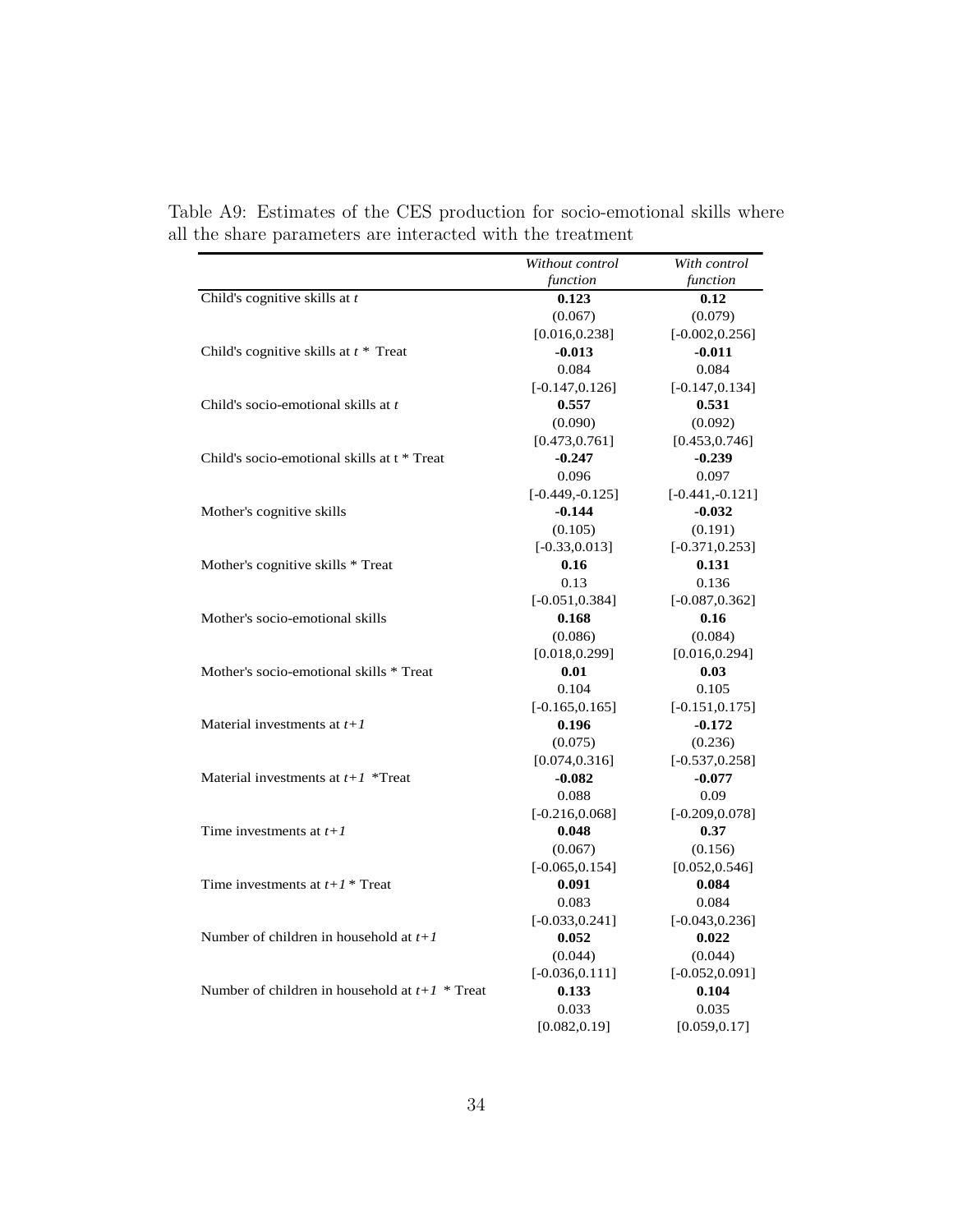|                                                  | Without control   | With control      |
|--------------------------------------------------|-------------------|-------------------|
|                                                  | function          | function          |
| Control function for material investments        |                   | 0.379             |
|                                                  |                   | (0.223)           |
|                                                  |                   | $[-0.038, 0.724]$ |
| Control function for time investment             |                   | $-0.34$           |
|                                                  |                   | (0.145)           |
|                                                  |                   | $[-0.496,-0.033]$ |
| Complementarity parameter                        | $-0.023$          | $-0.042$          |
|                                                  | (0.069)           | (0.051)           |
|                                                  | $[-0.118, 0.102]$ | $[-0.101, 0.06]$  |
| Elasticity of substitution                       | 0.977             | 0.959             |
|                                                  | (0.069)           | (0.050)           |
|                                                  | [0.895, 1.114]    | [0.908, 1.064]    |
| Productivity parameter (A)                       | 1.017             | 1.021             |
|                                                  | (0.012)           | (0.009)           |
|                                                  | [0.981, 1.019]    | [0.987, 1.017]    |
| Productivity parameter interacted with treatment | $-0.027$          | $-0.056$          |
|                                                  | 0.039             | 0.057             |
|                                                  | $[-0.082, 0.046]$ | $[-0.118, 0.061]$ |

Table A9 (cont.): Estimates of the CES production for socio-emotional skills where all the share parameters are interacted with the treatment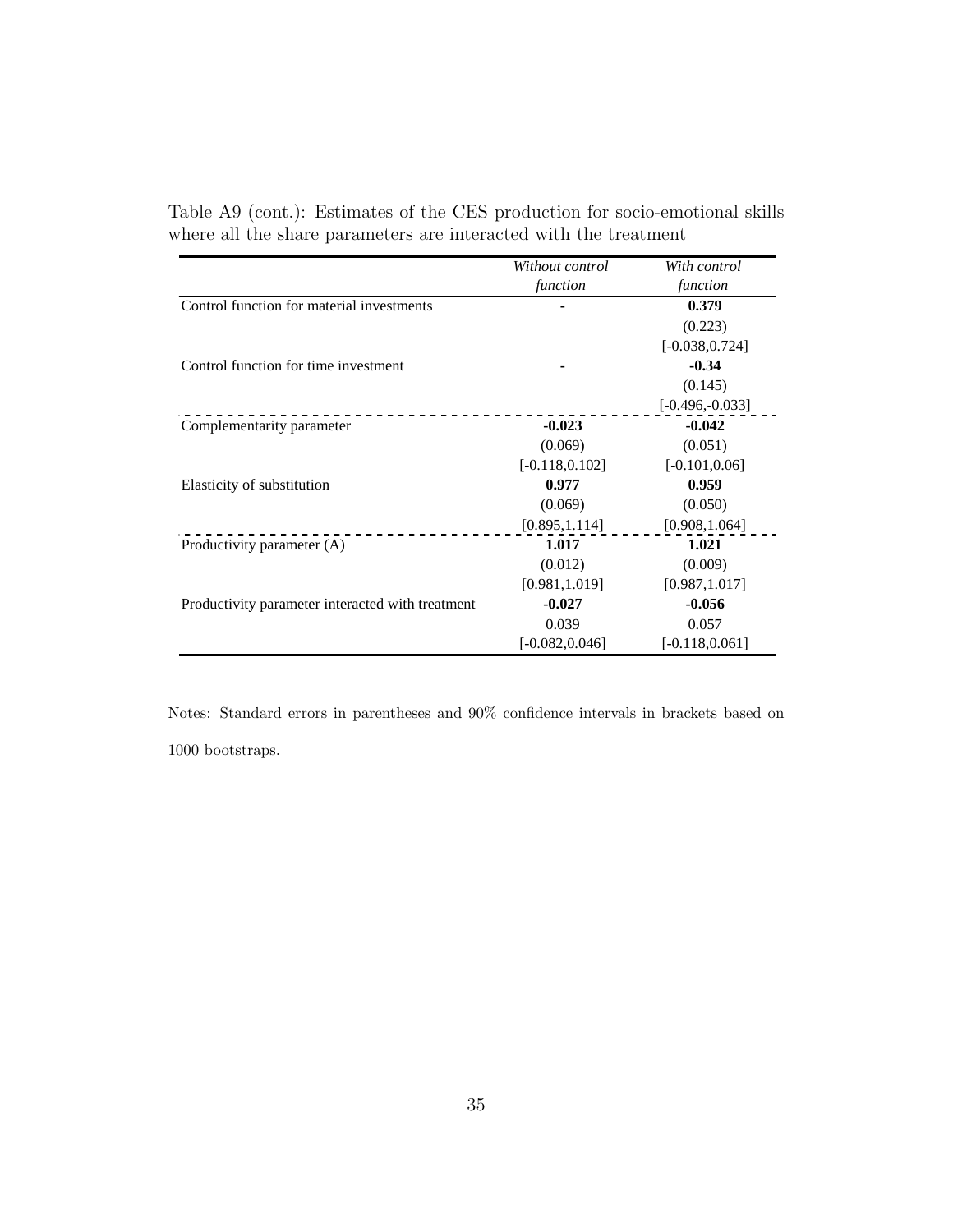|                                                  | Without control   | With control      |
|--------------------------------------------------|-------------------|-------------------|
|                                                  | function          | function          |
| Child's cognitive skills at $t$                  | 0.593             | 0.565             |
|                                                  | (0.044)           | (0.057)           |
|                                                  | [0.524, 0.67]     | [0.485, 0.677]    |
| Child's socio-emotional skills at t              | 0.032             | 0.038             |
|                                                  | (0.043)           | (0.050)           |
|                                                  | $[-0.037, 0.106]$ | $[-0.033, 0.125]$ |
| Mother's cognitive skills                        | 0.179             | 0.018             |
|                                                  | (0.049)           | (0.127)           |
|                                                  | [0.103, 0.263]    | $[-0.176, 0.231]$ |
| Mother's socio-emotional skills                  | 0.066             | 0.055             |
|                                                  | (0.045)           | (0.049)           |
|                                                  | $[-0.011, 0.131]$ | $[-0.026, 0.125]$ |
| Material investments at $t+1$                    | 0.09              | 0.418             |
|                                                  | (0.033)           | (0.207)           |
|                                                  | [0.034, 0.145]    | [0.095, 0.744]    |
| Time investments at $t+1$                        | 0.006             | $-0.145$          |
|                                                  | (0.035)           | (0.141)           |
|                                                  | $[-0.055, 0.059]$ | $[-0.392, 0.047]$ |
| Number of children in household at $t+1$         | 0.034             | 0.051             |
|                                                  | (0.026)           | (0.030)           |
|                                                  | $[-0.009, 0.078]$ | [0.001, 0.098]    |
| Control function for material investments        |                   | $-0.344$          |
|                                                  |                   | (0.217)           |
|                                                  |                   | $[-0.673,-0.006]$ |
| Control function for time investment             |                   | 0.16              |
|                                                  |                   | (0.150)           |
|                                                  |                   | $[-0.053, 0.421]$ |
| Complementarity parameter                        | 0.149             | 0.056             |
|                                                  | (0.079)           | (0.061)           |
|                                                  | $[-0.031, 0.229]$ | $[-0.036, 0.164]$ |
| Elasticity of substitution                       | 1.175             | 1.059             |
|                                                  | (0.101)           | (0.071)           |
| . <u>.</u>                                       | [0.97, 1.296]     | [0.965, 1.196]    |
| Productivity parameter (A)                       | 0.984             | 0.998             |
|                                                  | (0.018)           | (0.016)           |
|                                                  | [0.958, 1.014]    | [0.968, 1.023]    |
| Productivity parameter interacted with treatment | 0.091             | 0.07              |
|                                                  | 0.053             | 0.073             |
|                                                  | [0.029, 0.201]    | $[-0.013, 0.223]$ |
| Productivity parameter interacted with age       | $\bf{0}$          | $-0.005$          |
|                                                  | (0.008)           | (0.007)           |
|                                                  | $[-0.011, 0.014]$ | $[-0.013, 0.009]$ |

Table A10: Estimates of the CES production for cognitive skills, where age is allowed to affect total-factor productivity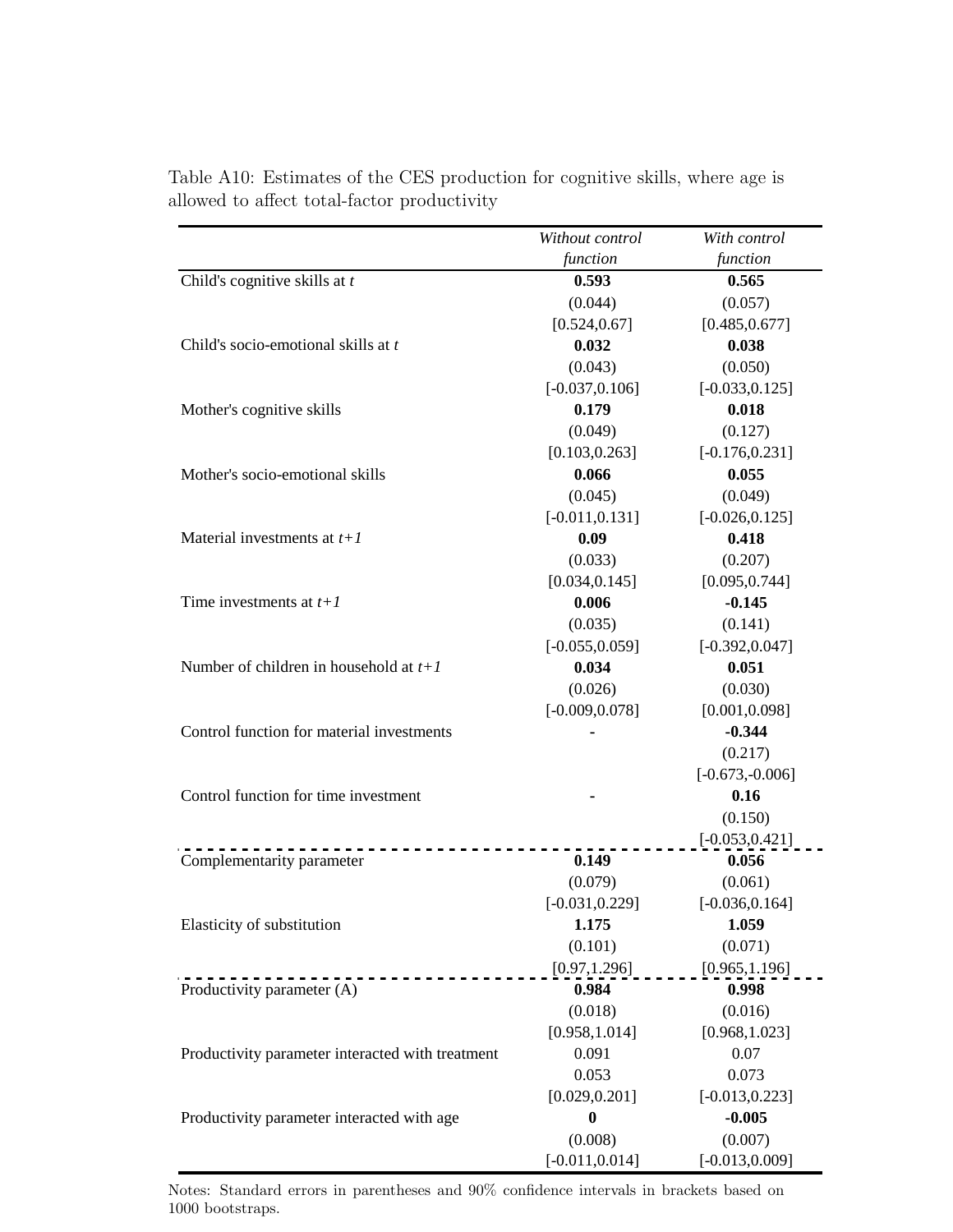|                                                  | Without control   | With control       |
|--------------------------------------------------|-------------------|--------------------|
|                                                  | function          | function           |
| Child's cognitive skills at $t$                  | 0.112             | 0.116              |
|                                                  | (0.044)           | (0.059)            |
|                                                  | [0.04, 0.188]     | [0.025, 0.218]     |
| Child's socio-emotional skills at t              | 0.443             | 0.428              |
|                                                  | (0.054)           | (0.057)            |
|                                                  | [0.368, 0.551]    | [0.349, 0.538]     |
| Mother's cognitive skills                        | $-0.055$          | 0.057              |
|                                                  | (0.065)           | (0.138)            |
|                                                  | $[-0.166, 0.046]$ | $[-0.169, 0.281]$  |
| Mother's socio-emotional skills                  | 0.146             | 0.155              |
|                                                  | (0.057)           | (0.057)            |
|                                                  | [0.05, 0.23]      | [0.046, 0.231]     |
| Material investments at $t+1$                    | 0.148             | $-0.22$            |
|                                                  | (0.042)           | (0.192)            |
|                                                  | [0.08, 0.218]     | $[-0.526, 0.091]$  |
| Time investments at $t+1$                        | 0.112             | 0.398              |
|                                                  | (0.041)           | (0.131)            |
|                                                  | [0.046, 0.181]    | [0.174, 0.597]     |
| Number of children in household at $t+1$         | 0.093             | 0.065              |
|                                                  | (0.026)           | (0.027)            |
|                                                  | [0.049, 0.135]    | [0.027, 0.115]     |
| Control function for material investments        |                   | 0.385              |
|                                                  |                   | (0.198)            |
|                                                  |                   | [0.061, 0.703]     |
| Control function for time investment             |                   | $-0.31$            |
|                                                  |                   | (0.135)            |
|                                                  |                   | $[-0.505, -0.064]$ |
| Complementarity parameter                        | 0.061             | 0.029              |
|                                                  | (0.075)           | (0.055)            |
|                                                  | $[-0.084, 0.151]$ | $[-0.049, 0.116]$  |
| Elasticity of substitution                       | 1.065             | 1.029              |
|                                                  | (0.086)           | (0.060)            |
|                                                  | [0.923, 1.178]    | [0.953, 1.131]     |
| Productivity parameter (A)                       | 0.992             | 0.996              |
|                                                  | (0.020)           | (0.018)            |
|                                                  | [0.965, 1.031]    | [0.963, 1.022]     |
| Productivity parameter interacted with treatment | $-0.027$          | $-0.042$           |
|                                                  | 0.041             | 0.057              |
|                                                  | $[-0.081, 0.056]$ | $[-0.113, 0.071]$  |
| Productivity parameter interacted with age       | $-0.002$          | 0.004              |
|                                                  | (0.007)           | (0.008)            |
|                                                  | $[-0.013, 0.009]$ | $[-0.01, 0.017]$   |

Table A11: Estimates of the CES production for socio-emotional skills, where age is allowed to affect total-factor productivity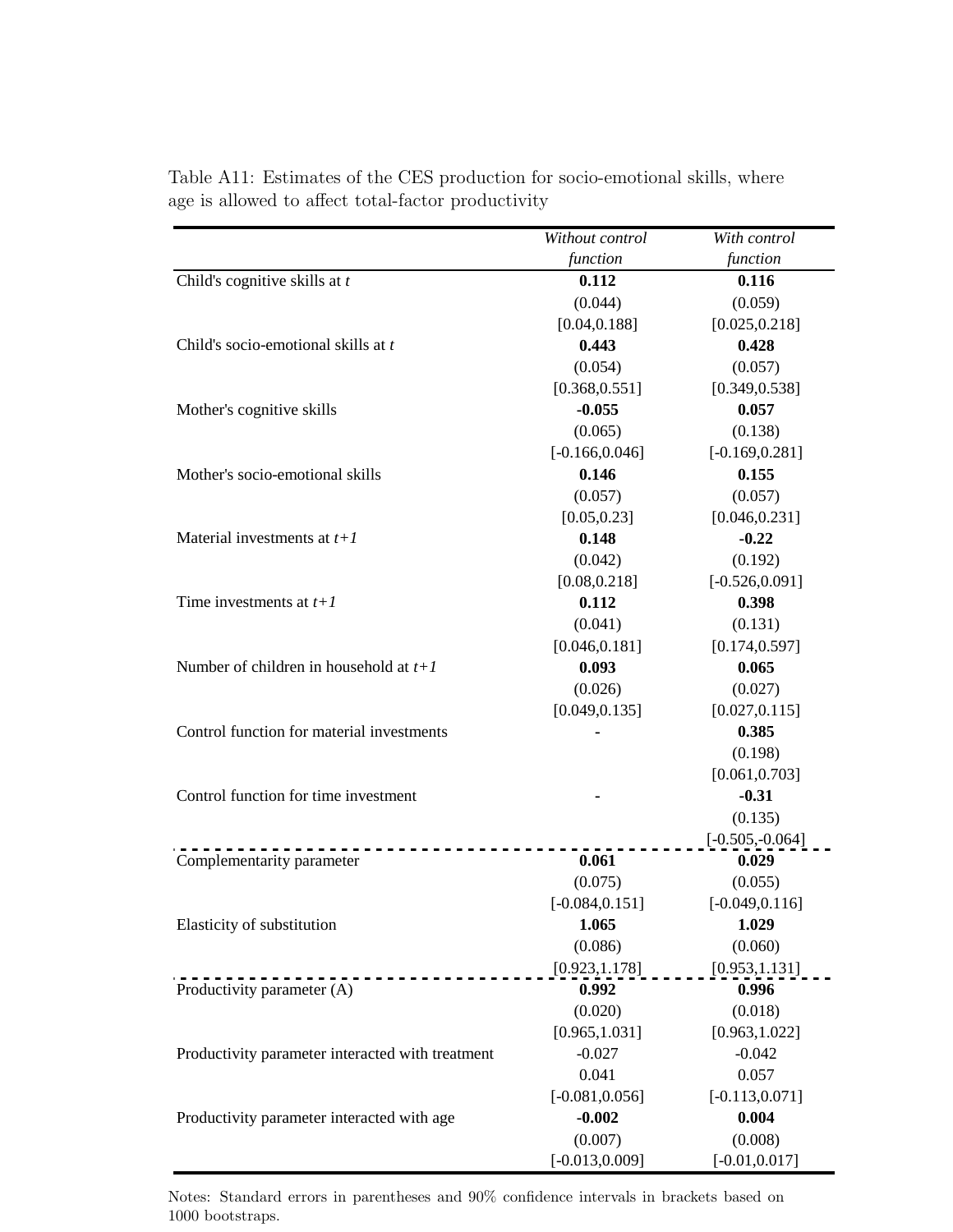## References

- Andresen, E., J. Malmgren, W. Carter, and D. Patrick (1994). Screening for depression in well older adults: evaluation of a short form of the ces-d (center for epidemiologic studies depression scale). American Journal of Preventive *Medicine* 10(758), 77–84.
- Attanasio, O., C. Fernandez, E. Fitzsimons, S. Grantham-McGregor, C. Meghir, and M. Rubio-Codina (2014). Using the infrastucture of a Conditional Cash Transfer programme to deliver a scalable integrated early child development programme in Colombia: A cluster randomised controlled trial. Forthcoming in British Medical Journal 349, g5785.
- Bates, J., C. Freeland, and M. Lounsbury (1979). Measurement of infant difficultness. Child Development 50, 794–803.
- Bayley, N. (2006). *Bayley Scales of Infant and Toddler Development* (3rd ed.). San Antonio, TX: Harcourt Assessment.
- Caldwell, B. and R. Bradley (2001). HOME Inventory and Administration Manual (Third Edition ed.). Little Rock, AK: University of Arkansas for Medical Sciences.
- Cattell, R. (1966). The scree test for the number of factors. *Multivariate* Behavioral Research 1, 629–637.
- Dunnn, L., E. Padilla, D. Lugo, and L. Dunn (1986). Manual del Examinador para el Test de Vocabulario en Imgenes Peabody (Peabody Picture Vocabulary Test), Adaptacin Hipanoamericana (Hispanic-American Adaption). Minneapolis, MS: Pearson Assessments.
- Fernald, L., P. Kariger, P. Engle, and A. Raikes (2009). Examining child development in low-income countries: A toolkit for the assessment of children in the first five years of life. Washington DC: The World Bank.
- Frongillo, E., S. Sywulka, and P. Kariger (2003). UNICEF psychosocial care indicators project. Final report to UNICEF. Mimeo, Cornell University.
- Gonzalez, V., A. Stewart, P. Ritter, and K. Lorig (1995). Translation and validation of arthritis outcome measures into Spanish. Arthritis Rheum 38, 1429–46.
- Gorusch, R. (1983). *Factor Analysis*. Hillsdale, NJ: Lawrence Erlbaum Associates.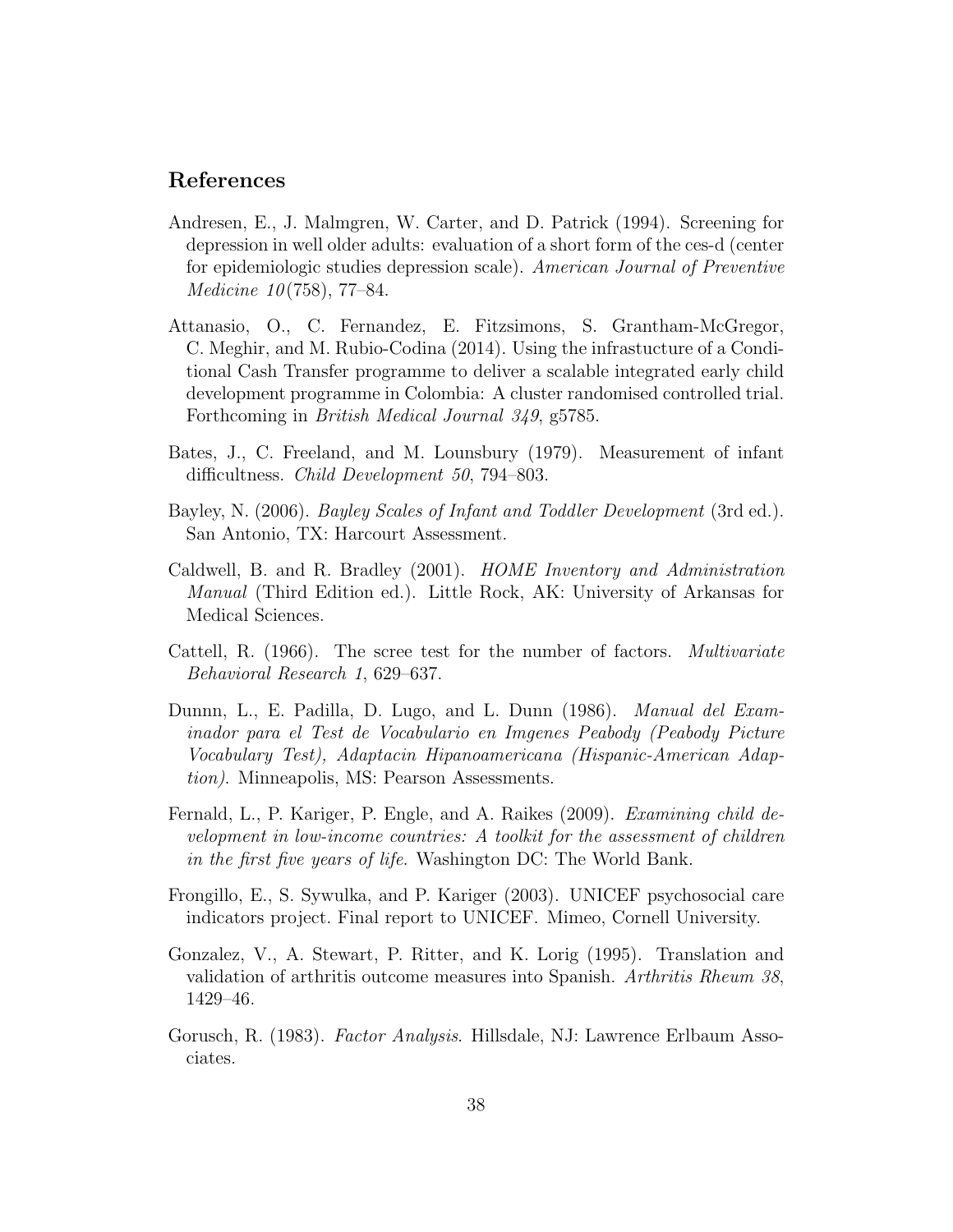- Gorusch, R. (2003). Factor analysis. In Handbook of psychology: Research methods in psychology, Volume 2, pp. 143–164. Hoboken, NJ: John Wiely & Sons, Inc.
- Hamadani, J., F. Tofail, A. Hilaly, S. Huda, P. Engel, and S. Grantham-McGregor (2010). Use of Family Care Indicators and their relationship with child development in bangladesh. Journal of Health Population and Nutrition 28 (1), 23–33.
- Horn, J. (1965). A rationale and a test for the number of factors in factor analysis. Psychometrika 30, 179–185.
- Jackson-Maldonado, D. (2011). Spanish cdi-iii development and preliminary results. Presentation at the International Congress for the Study of Child Language, Montreal.
- Jackson-Maldonado, D. and B. Conboy (2011). Preliminary norms and validity for the Spanish CDI-III. American Speech-Language-Hearing Association (ASHA) Annual Conference. San Diego, CA.
- Jackson-Maldonado, D., V. Marchman, and L. Fernald (2012). Short form versions of the Spanish MacArthur-Bates Communicative Development Inventories. In Applied Psycholinguistics. Cambridge: Cambridge University Press.
- Jackson-Maldonado, D., D. Thal, V. Marchman, T. Newton, L. Fenson, and B. Conboy (2003). MacArthur Inventarios del Desarrollo de Habilidades Comunicativas: User's guide and technical manual. Baltimore, MD: Brookes.
- Kaiser, H. (1960). The application of electronic computers to factor analysis. Educational and Psychological Measurement 20, 141–151.
- Putnam, S. P., M. Gartstein, and M. K. Rothbart (2006). Measurement of fine-grained aspects of toddler temperament: The Early Childhood Behavior Questionnaire. Infant Behavior and Development 29 (3), 386–401.
- Putnam, S. P., J. Jacobs, M. Garstein, and M. Rothbart (2010). Development and assessment of short and very short forms of the Early Childhood Behavior Questionnaire.
- Radloff, L. (1977). The CES-D scale: A self-report depression scale for research in the general population. Applied Psychological Measurement  $1(3)$ , 385– 401.